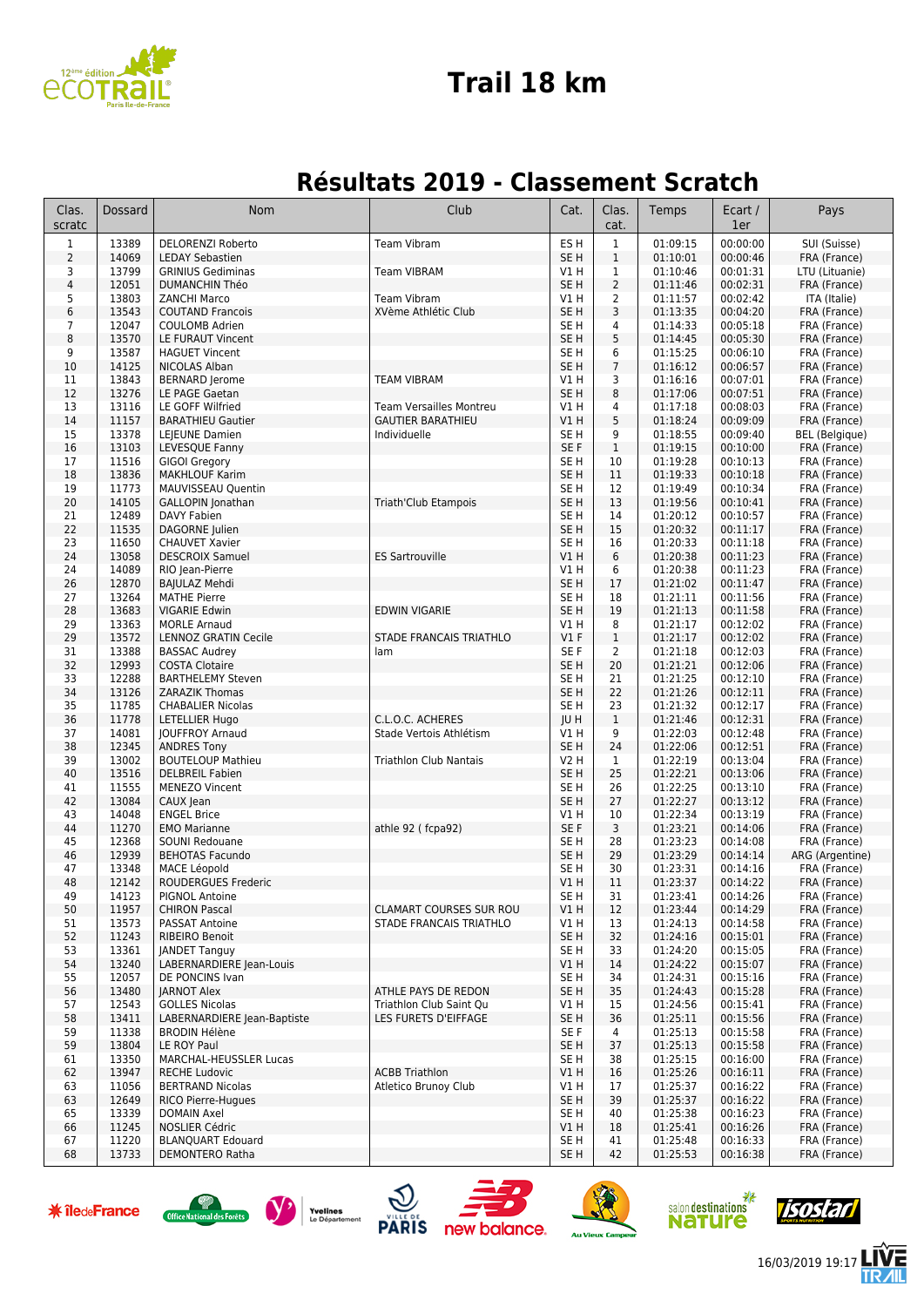## **PCOTRAL Trail 18 km - Scratch**

|--|--|--|

| Clas.<br>scratc | Dossard        | Nom                                              | Club                           | Cat.                               | Clas.<br>cat.      | Temps                | Ecart /<br>1er       | Pays                         |
|-----------------|----------------|--------------------------------------------------|--------------------------------|------------------------------------|--------------------|----------------------|----------------------|------------------------------|
| 69              | 12811          | <b>BEDEL François</b>                            |                                | SE <sub>H</sub>                    | 43                 | 01:25:54             | 00:16:39             | FRA (France)                 |
| 69              | 13850          | MERLE BERAL Arthur                               |                                | SE <sub>H</sub>                    | 43                 | 01:25:54             | 00:16:39             | FRA (France)                 |
| 71              | 11752          | <b>BAUDEQUIN Gregoire</b>                        | Montmartre Triathlon           | SE <sub>H</sub>                    | 45                 | 01:25:55             | 00:16:40             | FRA (France)                 |
| 72              | 11695          | <b>IOUET Florian</b>                             |                                | SE <sub>H</sub>                    | 46                 | 01:25:56             | 00:16:41             | FRA (France)                 |
| 73              | 12447          | <b>VERRIERE Maxime</b>                           |                                | SE <sub>H</sub>                    | 47                 | 01:26:05             | 00:16:50             | FRA (France)                 |
| 74<br>75        | 13877<br>11627 | <b>HAUTBOIS Christopher</b>                      | Antony athlétisme              | V1 H<br>SE <sub>H</sub>            | 19<br>48           | 01:26:09<br>01:26:10 | 00:16:54<br>00:16:55 | FRA (France)                 |
| 76              | 14092          | <b>BOS Cyril</b><br><b>DEHIMI Vincent</b>        |                                | SE <sub>H</sub>                    | 49                 | 01:26:12             | 00:16:57             | FRA (France)<br>FRA (France) |
| 77              | 13483          | <b>BERNIER Robin</b>                             |                                | SE H                               | 50                 | 01:26:15             | 00:17:00             | FRA (France)                 |
| 78              | 13336          | MAUVISSEAU Marc                                  | <b>SNCF RESEAU</b>             | V2 H                               | $\overline{2}$     | 01:26:18             | 00:17:03             | FRA (France)                 |
| 79              | 13760          | <b>VALLEE Erwan</b>                              |                                | V1 H                               | 20                 | 01:26:20             | 00:17:05             | FRA (France)                 |
| 79              | 13884          | <b>FAGEOLLE Stefan</b>                           |                                | SE <sub>H</sub>                    | 51                 | 01:26:20             | 00:17:05             | FRA (France)                 |
| 81              | 13148          | <b>DEMBELE Assane</b>                            |                                | V1 H                               | 21                 | 01:26:25             | 00:17:10             | FRA (France)                 |
| 82              | 13158          | <b>COUTANT Landry</b>                            |                                | SE <sub>H</sub>                    | 52                 | 01:26:32             | 00:17:17             | FRA (France)                 |
| 83              | 13498          | GLO Léonard                                      |                                | ES H                               | $\overline{2}$     | 01:26:37             | 00:17:22             | FRA (France)                 |
| 84<br>85        | 13243<br>11137 | <b>BLOCQUEL Jerome</b><br><b>COLTAT Emmanuel</b> |                                | SE <sub>H</sub><br>SE <sub>H</sub> | 53<br>54           | 01:26:42<br>01:26:53 | 00:17:27<br>00:17:38 | FRA (France)<br>FRA (France) |
| 85              | 11719          | <b>ARNAUD Mikael</b>                             |                                | V1 H                               | 22                 | 01:26:53             | 00:17:38             | FRA (France)                 |
| 87              | 11198          | <b>BRAUD Nicolas</b>                             | Stade Français Triathlo        | SE H                               | 55                 | 01:27:06             | 00:17:51             | FRA (France)                 |
| 88              | 13120          | JAN Grégoire                                     |                                | SE <sub>H</sub>                    | 56                 | 01:27:09             | 00:17:54             | FRA (France)                 |
| 89              | 12517          | <b>ROGER Guillaume</b>                           |                                | SE H                               | 57                 | 01:27:26             | 00:18:11             | FRA (France)                 |
| 90              | 11909          | <b>GARROS Hugo</b>                               |                                | SE <sub>H</sub>                    | 58                 | 01:27:32             | 00:18:17             | FRA (France)                 |
| 91              | 13605          | <b>CHEZE Alexis</b>                              |                                | SE <sub>H</sub>                    | 59                 | 01:27:34             | 00:18:19             | FRA (France)                 |
| 92              | 11262          | <b>BOUTIN Matthieu</b>                           |                                | SE <sub>H</sub>                    | 60                 | 01:27:40             | 00:18:25             | FRA (France)                 |
| 93              | 11768          | <b>HENAULT Marine</b>                            |                                | SE F                               | 5                  | 01:27:41             | 00:18:26             | FRA (France)                 |
| 93<br>95        | 12236<br>13731 | <b>COURTET Francois</b><br><b>DRAN Axel</b>      |                                | SE <sub>H</sub><br>SE <sub>H</sub> | 61<br>62           | 01:27:41<br>01:27:42 | 00:18:26<br>00:18:27 | FRA (France)<br>FRA (France) |
| 96              | 11060          | MARIVAL Julien                                   |                                | V1H                                | 23                 | 01:27:44             | 00:18:29             | FRA (France)                 |
| 97              | 13255          | <b>HEMON Xavier</b>                              | ACBB Tri / XRUN                | SE <sub>H</sub>                    | 63                 | 01:27:45             | 00:18:30             | FRA (France)                 |
| 98              | 11337          | LY Alassane                                      | Gally Athlétic Club            | VIH                                | 24                 | 01:27:50             | 00:18:35             | FRA (France)                 |
| 99              | 13423          | <b>FOUGERAT Marie</b>                            | <b>UAVersailles</b>            | SE F                               | 6                  | 01:27:52             | 00:18:37             | FRA (France)                 |
| 100             | 12973          | <b>REPELIN Thibault</b>                          |                                | SE <sub>H</sub>                    | 64                 | 01:27:56             | 00:18:41             | FRA (France)                 |
| 101             | 11271          | <b>THUILLIER Arnaud</b>                          |                                | SE H                               | 65                 | 01:27:57             | 00:18:42             | FRA (France)                 |
| 102             | 13155          | <b>GRANIER Nicolas</b>                           |                                | SE H                               | 66                 | 01:28:00             | 00:18:45             | FRA (France)                 |
| 103             | 12414          | <b>CABROL Amaury</b>                             |                                | SE H                               | 67                 | 01:28:05             | 00:18:50             | FRA (France)                 |
| 104<br>105      | 13568<br>11263 | THUILLIER Julien<br>SAUVAGET Thibault            | ALES CEVENNES ATHLETISM        | SE <sub>H</sub><br>SE <sub>H</sub> | 68<br>69           | 01:28:06<br>01:28:09 | 00:18:51<br>00:18:54 | FRA (France)<br>FRA (France) |
| 106             | 14142          | <b>WUILLAUME Vincent</b>                         |                                | SE <sub>H</sub>                    | 70                 | 01:28:18             | 00:19:03             | FRA (France)                 |
| 107             | 14113          | <b>SOLIS Menalco</b>                             |                                | SE <sub>H</sub>                    | 71                 | 01:28:26             | 00:19:11             | FRA (France)                 |
| 108             | 11954          | <b>GUILLOT Nicolas</b>                           |                                | V1H                                | 25                 | 01:28:32             | 00:19:17             | FRA (France)                 |
| 109             | 14070          | <b>GRAND FOURMOND Vivien</b>                     |                                | V1H                                | 26                 | 01:28:36             | 00:19:21             | FRA (France)                 |
| 110             | 11098          | <b>CHANDRAN Dason</b>                            |                                | VIH                                | 27                 | 01:28:40             | 00:19:25             | GBR (Royaume-Uni)            |
| 110             | 13029          | <b>BOURDIN</b> Jean-Baptiste                     |                                | SE <sub>H</sub>                    | 72                 | 01:28:40             | 00:19:25             | FRA (France)                 |
| 112             | 13172          | DAP Cecile                                       |                                | SE F                               | $\overline{7}$     | 01:28:44             | 00:19:29             | FRA (France)                 |
| 113<br>114      | 13578<br>12770 | RIOLAND Damien<br><b>NEGRET Alban</b>            |                                | SE H<br>SE H                       | 73<br>74           | 01:28:48<br>01:28:49 | 00:19:33<br>00:19:34 | FRA (France)<br>FRA (France) |
| 115             | 13316          | <b>DUCHE Maxime</b>                              |                                | SE H                               | 75                 | 01:28:54             | 00:19:39             | FRA (France)                 |
| 116             | 11359          | JOYEUX Sylvain                                   | Lemon Grass triathlon T        | SE H                               | 76                 | 01:28:56             | 00:19:41             | FRA (France)                 |
| 116             | 12817          | MAZZOLA Giulia                                   | Club Marathon Imperia          | SE F                               | 8                  | 01:28:56             | 00:19:41             | TTA (Italie)                 |
| 118             | 13714          | <b>LECACHEUX Bertrand</b>                        |                                | V1H                                | 28                 | 01:28:59             | 00:19:44             | FRA (France)                 |
| 119             | 11266          | SOCQUET-CLERC Gabriel                            |                                | SE H                               | 77                 | 01:29:13             | 00:19:58             | FRA (France)                 |
| 120             | 13054          | <b>CACHET David</b>                              |                                | SE H                               | 78                 | 01:29:16             | 00:20:01             | FRA (France)                 |
| 121             | 11468          | <b>GARCIA Marc</b>                               | ADIDAS RUNNERS BATIGNOL        | V1 H                               | 29                 | 01:29:18             | 00:20:03             | FRA (France)                 |
| 122             | 13465          | RAFFEGEAU Arthur                                 |                                | SE <sub>H</sub><br>SE <sub>H</sub> | 79                 | 01:29:26<br>01:29:30 | 00:20:11<br>00:20:15 | FRA (France)<br>FRA (France) |
| 123<br>124      | 12527<br>13783 | <b>GUYOT Hugo</b><br><b>TOULET Diane</b>         |                                | ES F                               | 80<br>$\mathbf{1}$ | 01:29:34             | 00:20:19             | FRA (France)                 |
| 125             | 13463          | <b>GAUTIER Christophe</b>                        |                                | V1 H                               | 30                 | 01:29:35             | 00:20:20             | FRA (France)                 |
| 126             | 12088          | <b>RUYANT Arnaud</b>                             | <b>DRHAT</b>                   | V1 H                               | 31                 | 01:29:36             | 00:20:21             | FRA (France)                 |
| 127             | 12239          | MARIEZ Julien                                    |                                | SE H                               | 81                 | 01:29:37             | 00:20:22             | FRA (France)                 |
| 128             | 12807          | <b>BRUE Thomas</b>                               |                                | SE <sub>H</sub>                    | 82                 | 01:29:40             | 00:20:25             | FRA (France)                 |
| 129             | 12740          | <b>SCIBERRAS Katty</b>                           |                                | SE F                               | 9                  | 01:29:51             | 00:20:36             | FRA (France)                 |
| 129             | 12758          | <b>VERSMEE Victor</b>                            |                                | SE <sub>H</sub>                    | 83                 | 01:29:51             | 00:20:36             | FRA (France)                 |
| 131             | 12054          | <b>WECXSTEEN Maximilien</b>                      |                                | SE H                               | 84                 | 01:29:52             | 00:20:37             | FRA (France)                 |
| 131<br>133      | 12759<br>13187 | <b>DIEMER Marion</b><br><b>DUPUIS David</b>      | <b>Dupuis</b>                  | SE F<br>V1 H                       | 10<br>32           | 01:29:52<br>01:29:55 | 00:20:37<br>00:20:40 | FRA (France)<br>FRA (France) |
| 134             | 11666          | <b>ARNAUD Gauthier</b>                           |                                | SE H                               | 85                 | 01:29:58             | 00:20:43             | FRA (France)                 |
| 135             | 12656          | <b>CHUITON Olivier</b>                           |                                | SE H                               | 86                 | 01:30:01             | 00:20:46             | FRA (France)                 |
| 136             | 13946          | YANES Farid                                      | <b>Ouest Essonne Athlétism</b> | V2 H                               | 3                  | 01:30:09             | 00:20:54             | FRA (France)                 |
| 137             | 12312          | <b>CHABAUD Pierre</b>                            |                                | SE H                               | 87                 | 01:30:19             | 00:21:04             | FRA (France)                 |
| 138             | 13469          | <b>CORTEY Alexander</b>                          |                                | SE H                               | 88                 | 01:30:27             | 00:21:12             | FRA (France)                 |
| 139             | 11602          | <b>DARTINET Philippe</b>                         | AVIA CLUB ATHLETISME           | V2 H                               | 4                  | 01:30:32             | 00:21:17             | FRA (France)                 |
| 139             | 12577          | <b>TEYBER Florian</b>                            |                                | SE H                               | 89                 | 01:30:32             | 00:21:17             | FRA (France)                 |
| 141<br>141      | 11926<br>13645 | <b>BLANCO Carlos</b><br><b>FEUILLET Thierry</b>  |                                | V1 H<br>SE <sub>H</sub>            | 33<br>90           | 01:30:34<br>01:30:34 | 00:21:19<br>00:21:19 | FRA (France)<br>FRA (France) |
| 143             | 14114          | <b>MARKBAOUI Samy</b>                            |                                | SE H                               | 91                 | 01:30:36             | 00:21:21             | FRA (France)                 |

















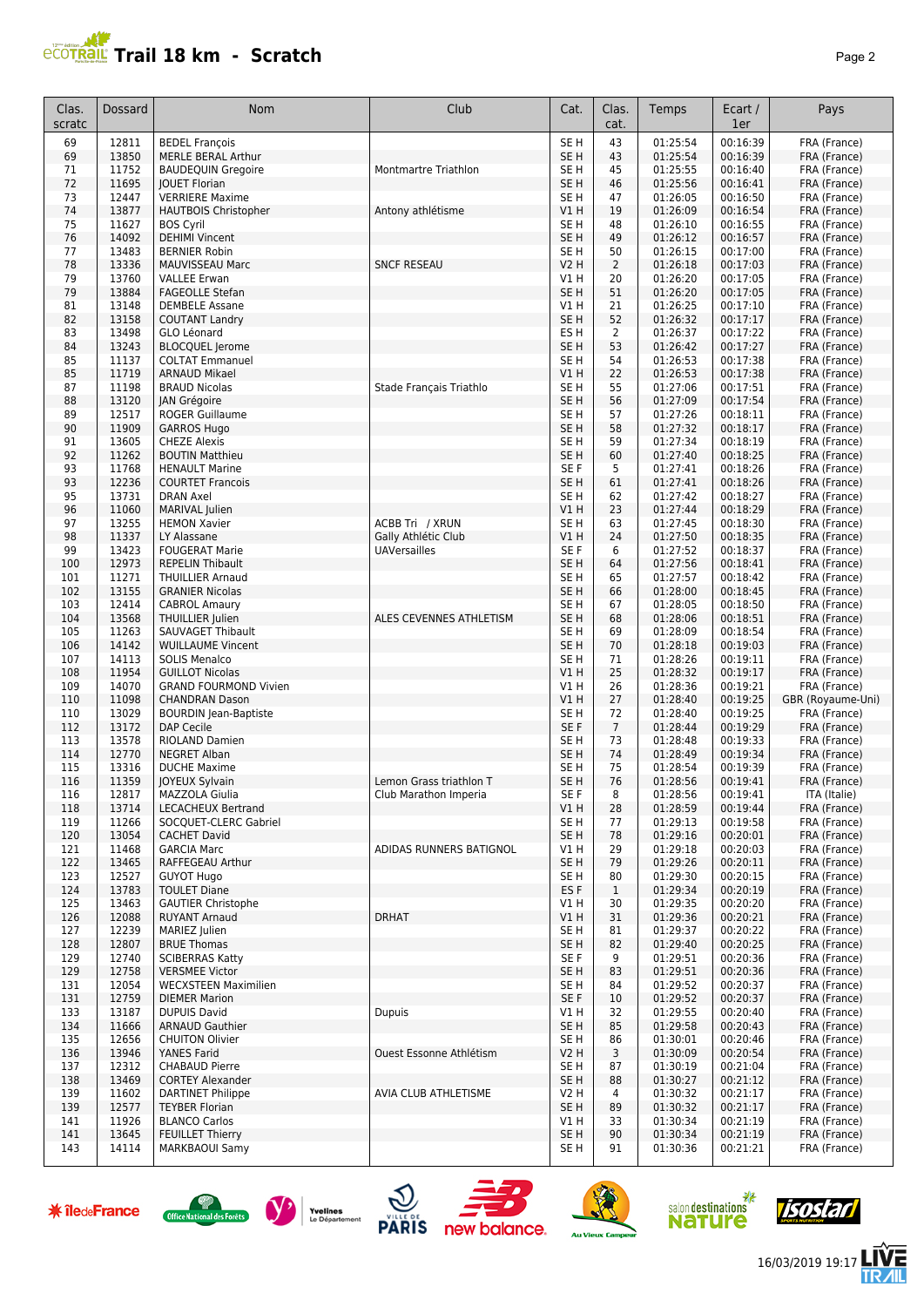# **PROTRAIL Trail 18 km - Scratch**

|--|--|

| Clas.<br>scratc | Dossard        | Nom                                                 | Club                    | Cat.                           | Clas.<br>cat.        | Temps                | Ecart /<br>1er       | Pays                         |
|-----------------|----------------|-----------------------------------------------------|-------------------------|--------------------------------|----------------------|----------------------|----------------------|------------------------------|
| 144             | 11937          | <b>BETTON Jean-Michel</b>                           | <b>FREE RUNNERS</b>     | V3H                            | $1\,$                | 01:30:49             | 00:21:34             | FRA (France)                 |
| 145             | 13179          | <b>BALANSA Ludovic</b>                              |                         | SE <sub>H</sub>                | 92                   | 01:30:50             | 00:21:35             | FRA (France)                 |
| 146             | 13983          | <b>MORAND Louis-Guillaume</b>                       |                         | SE <sub>H</sub>                | 93                   | 01:30:54             | 00:21:39             | FRA (France)                 |
| 147             | 11003          | <b>PENET Francois</b>                               | <b>US Natixis</b>       | SE <sub>H</sub>                | 94                   | 01:30:58             | 00:21:43             | FRA (France)                 |
| 148<br>149      | 12348<br>13327 | <b>BEAGUE Vincent</b><br>NEUSCHWANDER Paul          |                         | V3H<br>SE H                    | $\overline{2}$<br>95 | 01:31:06<br>01:31:07 | 00:21:51<br>00:21:52 | FRA (France)<br>FRA (France) |
| 150             | 14090          | <b>PEIRONE Guillaume</b>                            | Benoit Z Team           | SE H                           | 96                   | 01:31:12             | 00:21:57             | FRA (France)                 |
| 151             | 13792          | <b>BULGARELLI Kévin</b>                             |                         | SE H                           | 97                   | 01:31:13             | 00:21:58             | FRA (France)                 |
| 152             | 13231          | <b>TANGUY Matthieu</b>                              |                         | V1 H                           | 34                   | 01:31:14             | 00:21:59             | FRA (France)                 |
| 153             | 11247          | DEFFONTAINES Cyrille                                |                         | SE <sub>H</sub>                | 98                   | 01:31:24             | 00:22:09             | FRA (France)                 |
| 154             | 13554          | LUCCHESI Matthieu                                   |                         | SE <sub>H</sub>                | 99                   | 01:31:25             | 00:22:10             | FRA (France)                 |
| 155             | 14106          | <b>BONON Pierre-Louis</b>                           |                         | SE <sub>H</sub>                | 100                  | 01:31:26             | 00:22:11             | FRA (France)                 |
| 156             | 13328          | <b>CASTAGNET Loic</b>                               |                         | SE <sub>H</sub>                | 101                  | 01:31:28             | 00:22:13             | FRA (France)                 |
| 157<br>158      | 11962<br>12468 | <b>MAUPAS Laurent</b><br><b>CLAUSTRE Benoît</b>     | <b>AS HSBC FRANCE</b>   | <b>V2 H</b><br>SE <sub>H</sub> | 5<br>102             | 01:31:30<br>01:31:39 | 00:22:15<br>00:22:24 | FRA (France)<br>FRA (France) |
| 159             | 11244          | <b>CARAFA Sandro</b>                                |                         | VIH                            | 35                   | 01:31:43             | 00:22:28             | FRA (France)                 |
| 160             | 11254          | MOTTE Gaétan                                        |                         | SE <sub>H</sub>                | 103                  | 01:31:44             | 00:22:29             | FRA (France)                 |
| 160             | 11960          | <b>BOUCHAREL Anne</b>                               |                         | $VI$ F                         | $\overline{2}$       | 01:31:44             | 00:22:29             | FRA (France)                 |
| 160             | 12788          | MILLASSEAU Grégory                                  |                         | SE H                           | 103                  | 01:31:44             | 00:22:29             | FRA (France)                 |
| 163             | 11961          | <b>STEBE Gregory</b>                                |                         | VIH                            | 36                   | 01:31:45             | 00:22:30             | FRA (France)                 |
| 164             | 12412          | RAULO Sébastien                                     | Chaville athlétisme     | V1 H                           | 37                   | 01:31:48             | 00:22:33             | FRA (France)                 |
| 164             | 13383          | KASRI Brahim                                        | <b>USF</b>              | <b>V2 H</b>                    | 6                    | 01:31:48             | 00:22:33             | FRA (France)                 |
| 166<br>167      | 13407<br>13010 | HAJJI Faustine<br><b>PARIZET Xavier</b>             | Golden star             | $VI$ F<br>SE <sub>H</sub>      | 3<br>105             | 01:31:51<br>01:31:55 | 00:22:36<br>00:22:40 | FRA (France)                 |
| 168             | 11670          | <b>FELTAILLE Dominique</b>                          | 1,2,3 et 4              | V2 H                           | 7                    | 01:31:57             | 00:22:42             | FRA (France)<br>FRA (France) |
| 168             | 12252          | <b>MANCEAU Simon</b>                                |                         | SE <sub>H</sub>                | 106                  | 01:31:57             | 00:22:42             | FRA (France)                 |
| 170             | 12320          | <b>DUJARDIN Cyril</b>                               |                         | V1H                            | 38                   | 01:31:58             | 00:22:43             | FRA (France)                 |
| 171             | 13373          | <b>VOUARD Benjamin</b>                              |                         | SE <sub>H</sub>                | 107                  | 01:32:02             | 00:22:47             | FRA (France)                 |
| 172             | 11052          | <b>LABORDE Hervé</b>                                |                         | SE H                           | 108                  | 01:32:04             | 00:22:49             | FRA (France)                 |
| 173             | 12402          | <b>BRUAUX Fabien</b>                                |                         | SE <sub>H</sub>                | 109                  | 01:32:05             | 00:22:50             | FRA (France)                 |
| 174             | 13617          | LE GODEC Claude                                     | Stadium Montigny Athlet | V3H                            | 3                    | 01:32:08             | 00:22:53             | FRA (France)                 |
| 175             | 13553          | DROUAUD Julien                                      |                         | SE <sub>H</sub>                | 110                  | 01:32:09             | 00:22:54             | FRA (France)                 |
| 176<br>177      | 13927<br>12275 | <b>NORMAND Guillaume</b><br><b>ANE Benoit</b>       |                         | SE H<br>SE <sub>H</sub>        | 111<br>112           | 01:32:16<br>01:32:17 | 00:23:01<br>00:23:02 | FRA (France)<br>FRA (France) |
| 178             | 14124          | <b>DUBREUIL Nicolas</b>                             |                         | SE <sub>H</sub>                | 113                  | 01:32:18             | 00:23:03             | FRA (France)                 |
| 179             | 12269          | <b>NORA Naneche</b>                                 |                         | SE F                           | 11                   | 01:32:19             | 00:23:04             | FRA (France)                 |
| 180             | 12821          | RAMES Clément                                       |                         | SE <sub>H</sub>                | 114                  | 01:32:23             | 00:23:08             | FRA (France)                 |
| 181             | 11313          | <b>GARAH Faki</b>                                   |                         | SE <sub>H</sub>                | 115                  | 01:32:27             | 00:23:12             | FRA (France)                 |
| 182             | 13995          | <b>ZURBACH Clara</b>                                |                         | SE F                           | 12                   | 01:32:29             | 00:23:14             | FRA (France)                 |
| 183             | 13879          | <b>IMINE Yann</b>                                   |                         | SE <sub>H</sub>                | 116                  | 01:32:34             | 00:23:19             | FRA (France)                 |
| 184             | 11546<br>11934 | <b>VIEYRES Gilles</b><br>PEREIRA DA VALE Antone     | MARNE ET GONDOIRE ATHLÉ | V1 H<br>SE <sub>H</sub>        | 39                   | 01:32:39<br>01:32:42 | 00:23:24<br>00:23:27 | FRA (France)                 |
| 185<br>186      | 14043          | <b>CALLEN Laurent</b>                               |                         | V1 H                           | 117<br>40            | 01:32:46             | 00:23:31             | FRA (France)<br>FRA (France) |
| 187             | 11556          | <b>VESCO David</b>                                  | Versailles triathlon    | SE H                           | 118                  | 01:32:50             | 00:23:35             | FRA (France)                 |
| 187             | 12541          | RAYNAUD Maxime                                      | SAM PARIS 12            | SE H                           | 118                  | 01:32:50             | 00:23:35             | FRA (France)                 |
| 189             | 12004          | <b>TEYSSANDIE Marc</b>                              |                         | V1 H                           | 41                   | 01:32:54             | 00:23:39             | FRA (France)                 |
| 189             | 12853          | <b>CONERARDY David</b>                              |                         | SE <sub>H</sub>                | 120                  | 01:32:54             | 00:23:39             | FRA (France)                 |
| 191             | 13374          | <b>GALLET Christelle</b>                            |                         | SE F                           | 13                   | 01:33:01             | 00:23:46             | FRA (France)                 |
| 192             | 12478          | ODOU Grégoire                                       |                         | SE H                           | 121                  | 01:33:05             | 00:23:50             | FRA (France)                 |
| 192<br>194      | 13575<br>13505 | DUJOU Raphaël<br><b>GRARDEL Pauline</b>             |                         | SE H<br>SE F                   | 121<br>14            | 01:33:05<br>01:33:15 | 00:23:50<br>00:24:00 | FRA (France)<br>FRA (France) |
| 195             | 12659          | <b>CHARACHON Inès</b>                               |                         | SE F                           | 15                   | 01:33:16             | 00:24:01             | FRA (France)                 |
| 196             | 12087          | MORILLEAU Etienne                                   |                         | V1 H                           | 42                   | 01:33:21             | 00:24:06             | FRA (France)                 |
| 196             | 13852          | <b>BODIN Hervé</b>                                  |                         | V1H                            | 42                   | 01:33:21             | 00:24:06             | FRA (France)                 |
| 198             | 11013          | <b>JOULIE Donat</b>                                 | Cap Running Igny        | SE H                           | 123                  | 01:33:22             | 00:24:07             | FRA (France)                 |
| 199             | 9012           | <b>LECLAIR Alban</b>                                |                         | SE H                           | 124                  | 01:33:23             | 00:24:08             | FRA (France)                 |
| 199             | 11599          | <b>BLANC Gregory</b>                                |                         | SE H                           | 124                  | 01:33:23             | 00:24:08             | FRA (France)                 |
| 201<br>202      | 12501<br>12610 | <b>LUCATO Thomas</b><br><b>SBRAGGIA Fanny</b>       |                         | SE <sub>H</sub><br>SE F        | 126<br>16            | 01:33:24<br>01:33:27 | 00:24:09<br>00:24:12 | FRA (France)<br>FRA (France) |
| 203             | 12248          | <b>CONTE Caroline</b>                               |                         | SE F                           | 17                   | 01:33:29             | 00:24:14             | FRA (France)                 |
| 204             | 12138          | <b>CHARUEL Nicolas</b>                              |                         | SE H                           | 127                  | 01:33:34             | 00:24:19             | FRA (France)                 |
| 205             | 12608          | L'HOMME Morgane                                     | Paris Sport Club        | SE F                           | 18                   | 01:33:35             | 00:24:20             | FRA (France)                 |
| 206             | 11547          | CARRASCO Yann                                       | Yann Carrasco           | SE H                           | 128                  | 01:33:36             | 00:24:21             | FRA (France)                 |
| 207             | 12246          | ROUPHAEL Jean-Baptiste                              |                         | SE H                           | 129                  | 01:33:41             | 00:24:26             | FRA (France)                 |
| 208             | 13823          | <b>BOISBRUN Quentin</b>                             | Swat team bio c bon     | SE H                           | 130                  | 01:33:44             | 00:24:29             | FRA (France)                 |
| 209             | 13626          | <b>CROS Mathieu</b>                                 |                         | SE H                           | 131                  | 01:33:45             | 00:24:30             | FRA (France)                 |
| 210             | 11995          | <b>CARRE Nicolas</b><br>SALZSTEIN-HANNION Guillaume | <b>ASVEL</b>            | V1 H                           | 44                   | 01:33:59             | 00:24:44             | FRA (France)                 |
| 210<br>210      | 12844<br>13377 | <b>REYER Fanny</b>                                  | Viens M'attraper - VMA  | SE H<br>SE F                   | 132<br>19            | 01:33:59<br>01:33:59 | 00:24:44<br>00:24:44 | FRA (France)<br>FRA (France) |
| 213             | 12024          | DEJEAN Alexandre                                    | Us Metro                | JU H                           | $\overline{2}$       | 01:34:02             | 00:24:47             | FRA (France)                 |
| 214             | 13315          | <b>DUCHE Parrick</b>                                |                         | V3H                            | 4                    | 01:34:08             | 00:24:53             | FRA (France)                 |
| 215             | 12355          | <b>MACE Benjamin</b>                                |                         | SE <sub>H</sub>                | 133                  | 01:34:10             | 00:24:55             | FRA (France)                 |
| 216             | 13899          | DESSIRIER Jean-Guilhem                              |                         | SE H                           | 134                  | 01:34:11             | 00:24:56             | FRA (France)                 |
| 217             | 13353          | <b>HEULLAND Cyrille</b>                             |                         | VIH                            | 45                   | 01:34:12             | 00:24:57             | FRA (France)                 |
| 218             | 13702          | <b>HECKMANN Christian</b>                           | MBDA Sport Athlétisme   | V1 H                           | 46                   | 01:34:15             | 00:25:00             | FRA (France)                 |
|                 |                |                                                     |                         |                                |                      |                      |                      |                              |













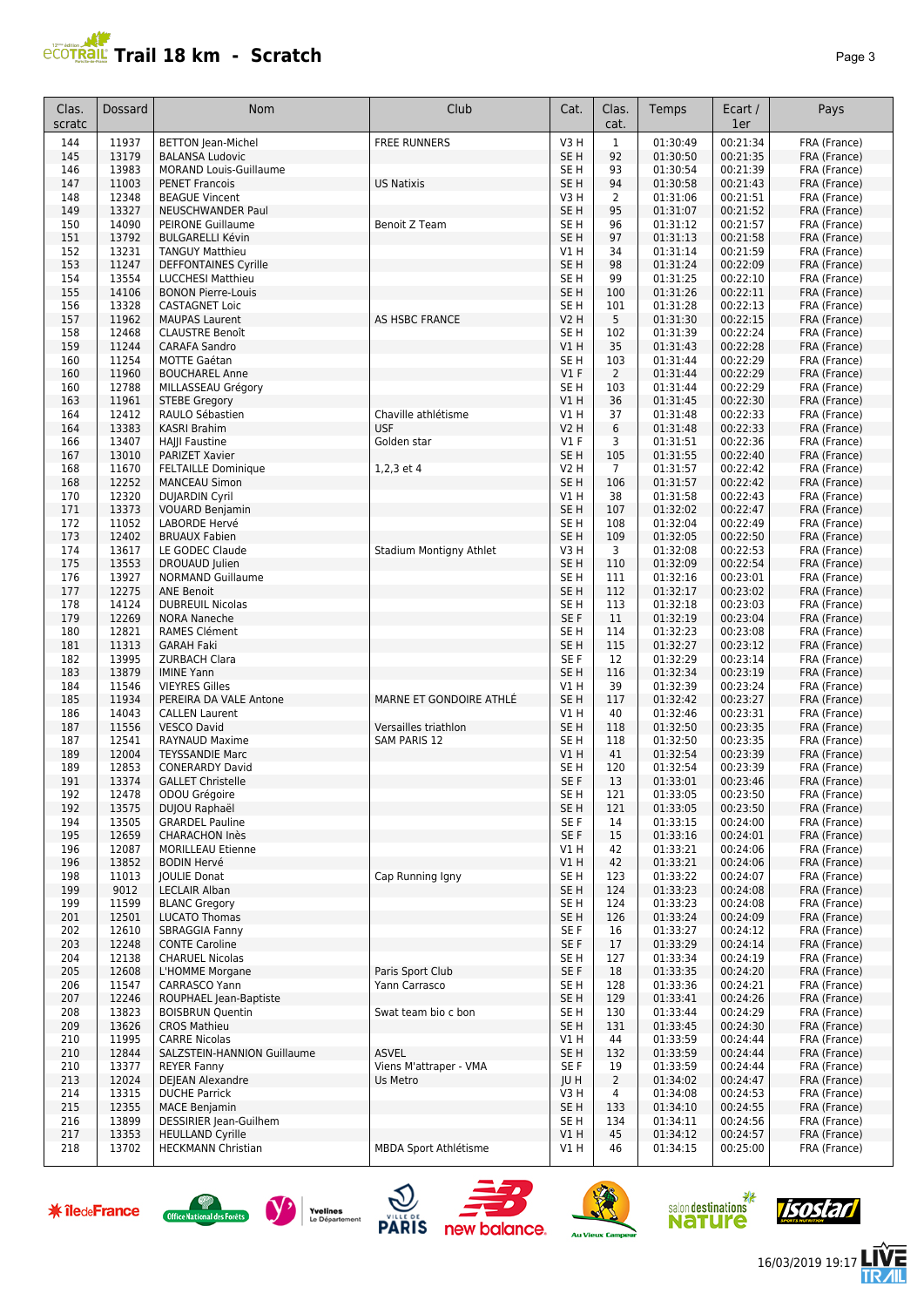# **PROTRAIL Trail 18 km - Scratch**

| I |  |
|---|--|
|---|--|

| Clas.<br>scratc      | Dossard        | Nom                                                      | Club                         | Cat.                               | Clas.<br>cat.          | Temps                        | Ecart /<br>1er       | Pays                         |
|----------------------|----------------|----------------------------------------------------------|------------------------------|------------------------------------|------------------------|------------------------------|----------------------|------------------------------|
| 219                  | 12055          | <b>BUREU Vivien</b>                                      | <b>DRHAT</b>                 | SE <sub>H</sub>                    | 135                    | 01:34:16                     | 00:25:01             | FRA (France)                 |
| 220                  | 11168          | MALLET DE CHAUNY Thibaut                                 |                              | VIH                                | 47                     | 01:34:17                     | 00:25:02             | FRA (France)                 |
| 220                  | 14097          | <b>GINGUENE Cedric</b>                                   |                              | SE <sub>H</sub>                    | 136                    | 01:34:17                     | 00:25:02             | FRA (France)                 |
| 222<br>223           | 13623<br>11922 | <b>HANGARD Adrien</b><br><b>HAQUET Stanislas</b>         |                              | SE <sub>H</sub><br>V1 H            | 137<br>48              | 01:34:20<br>01:34:23         | 00:25:05<br>00:25:08 | FRA (France)<br>FRA (France) |
| 224                  | 14099          | <b>PARIS Thomas</b>                                      | <b>ISSY TRIATHLON</b>        | SE <sub>H</sub>                    | 138                    | 01:34:24                     | 00:25:09             | FRA (France)                 |
| 225                  | 12018          | MARQUOIS Philippe                                        |                              | V1H                                | 49                     | 01:34:25                     | 00:25:10             | FRA (France)                 |
| 226                  | 11023          | MAROUANI Chehine                                         |                              | SE <sub>H</sub>                    | 139                    | 01:34:27                     | 00:25:12             | FRA (France)                 |
| 227                  | 13467          | <b>GARIE Mustapha</b>                                    |                              | SE H                               | 140                    | 01:34:30                     | 00:25:15             | FRA (France)                 |
| 228                  | 11155          | <b>AVVISATI Francesco</b>                                | AC Boulogne Billancourt      | SE <sub>H</sub>                    | 141                    | 01:34:31                     | 00:25:16             | ITA (Italie)                 |
| 229<br>230           | 14010<br>11104 | DE MAISTRE Marie<br>VERBECQUE Jacques-Olivier            |                              | SE F<br>VIH                        | 20<br>50               | 01:34:33<br>01:34:37         | 00:25:18<br>00:25:22 | FRA (France)<br>FRA (France) |
| 231                  | 13676          | <b>CRUSOE Lionel</b>                                     |                              | SE <sub>H</sub>                    | 142                    | 01:34:39                     | 00:25:24             | FRA (France)                 |
| 231                  | 14088          | <b>CARREL Arnaud</b>                                     |                              | VIH                                | 51                     | 01:34:39                     | 00:25:24             | FRA (France)                 |
| 233                  | 12972          | <b>CARLINET Mathieu</b>                                  |                              | SE <sub>H</sub>                    | 143                    | 01:34:40                     | 00:25:25             | FRA (France)                 |
| 234                  | 14134          | DEPREVILLE Jean-Pascal                                   |                              | <b>V2 H</b>                        | 8                      | 01:34:42                     | 00:25:27             | FRA (France)                 |
| 235                  | 12028          | <b>BONETTO Andrea</b>                                    |                              | SE <sub>H</sub>                    | 144                    | 01:34:44                     | 00:25:29             | ITA (Italie)                 |
| 236<br>236           | 12687<br>14188 | <b>AMABILE Loris</b><br><b>DUCLOS Antoine</b>            |                              | SE <sub>H</sub><br>SE <sub>H</sub> | 145<br>145             | 01:34:48<br>01:34:48         | 00:25:33<br>00:25:33 | FRA (France)<br>FRA (France) |
| 238                  | 13097          | <b>CHERIF Achref</b>                                     |                              | SE <sub>H</sub>                    | 147                    | 01:34:53                     | 00:25:38             | FRA (France)                 |
| 239                  | 13663          | <b>LECHAT Aurelien</b>                                   |                              | SE H                               | 148                    | 01:34:54                     | 00:25:39             | FRA (France)                 |
| 240                  | 11885          | <b>CONVERS Emmanuel</b>                                  |                              | SE <sub>H</sub>                    | 149                    | 01:34:57                     | 00:25:42             | FRA (France)                 |
| 241                  | 11448          | <b>LECHAT Jerome</b>                                     | <b>ASBF</b>                  | SE <sub>H</sub>                    | 150                    | 01:34:58                     | 00:25:43             | FRA (France)                 |
| 242                  | 11422          | <b>MOBUCHON Lenha</b>                                    |                              | SE F                               | 21                     | 01:35:02                     | 00:25:47             | FRA (France)                 |
| 243<br>243           | 11176<br>12627 | LAURENT Frédéric<br><b>CHABERT François</b>              |                              | V1 H<br>SE <sub>H</sub>            | 52<br>151              | 01:35:04<br>01:35:04         | 00:25:49<br>00:25:49 | FRA (France)<br>FRA (France) |
| 245                  | 13737          | POTIN Sébastien                                          |                              | V1 H                               | 53                     | 01:35:12                     | 00:25:57             | FRA (France)                 |
| 246                  | 13510          | <b>BABUT Matthieu</b>                                    |                              | SE <sub>H</sub>                    | 152                    | 01:35:15                     | 00:26:00             | FRA (France)                 |
| 247                  | 14197          | <b>BOULAY Jean Baptiste</b>                              |                              | SE <sub>H</sub>                    | 153                    | 01:35:16                     | 00:26:01             | FRA (France)                 |
| 248                  | 11753          | <b>LEROY Adrien</b>                                      | Montmartre Triathlon         | SE <sub>H</sub>                    | 154                    | 01:35:19                     | 00:26:04             | FRA (France)                 |
| 248                  | 11883          | <b>ARNAUD Hugo</b>                                       | Arnaud Hugo                  | SE <sub>H</sub>                    | 154                    | 01:35:19                     | 00:26:04             | FRA (France)                 |
| 248<br>251           | 13991<br>11798 | <b>PAYET William</b><br><b>LEMARECHAL Celine</b>         |                              | SE <sub>H</sub><br>$VI$ F          | 154<br>4               | 01:35:19<br>01:35:22         | 00:26:04<br>00:26:07 | FRA (France)<br>FRA (France) |
| 252                  | 11927          | <b>GAGNEPAIN Arnault</b>                                 | MBDA SPORT ATHLÉTISME        | V1 H                               | 54                     | 01:35:26                     | 00:26:11             | FRA (France)                 |
| 252                  | 13093          | LAVIGNE Jean-Christophe                                  | LYS CALAIS TRIATHLON         | V1 H                               | 54                     | 01:35:26                     | 00:26:11             | FRA (France)                 |
| 252                  | 13758          | <b>TISSERANT Simon</b>                                   |                              | SE <sub>H</sub>                    | 157                    | 01:35:26                     | 00:26:11             | FRA (France)                 |
| 255                  | 13818          | <b>GUENERON Laurent</b>                                  |                              | V1H                                | 56                     | 01:35:29                     | 00:26:14             | FRA (France)                 |
| 256                  | 13992          | <b>DUBOIS Simon</b>                                      |                              | SE <sub>H</sub>                    | 158                    | 01:35:30                     | 00:26:15             | FRA (France)                 |
| 257<br>258           | 12261<br>11711 | <b>LACAILLE Landry</b><br>SEELIG Alexander               | Seelig                       | SE <sub>H</sub><br>VIH             | 159<br>57              | 01:35:33<br>01:35:37         | 00:26:18<br>00:26:22 | FRA (France)<br>FRA (France) |
| 259                  | 12244          | NUSBAUMER Christophe                                     |                              | SE <sub>H</sub>                    | 160                    | 01:35:41                     | 00:26:26             | FRA (France)                 |
| 260                  | 11488          | <b>PIRAS Nicolas</b>                                     | Nicolas Piras                | SE <sub>H</sub>                    | 161                    | 01:35:42                     | 00:26:27             | FRA (France)                 |
| 261                  | 12026          | LE MEUR Julien                                           | <b>UAV</b>                   | JU H                               | 3                      | 01:35:43                     | 00:26:28             | FRA (France)                 |
| 261                  | 12778          | <b>LORIANT Anne-Claire</b>                               | <b>ASFI VILLEJUIF</b>        | $VI$ F                             | 5                      | 01:35:43                     | 00:26:28             | FRA (France)                 |
| 263                  | 13611          | ROCHETTE Damien                                          |                              | SE F                               | 22                     | 01:35:47                     | 00:26:32             | FRA (France)                 |
| 264<br>265           | 13533<br>12988 | <b>VEDRENNE Mariette</b><br>SUZZI Arnaud                 | <b>ATHLETISME OLERONAIS</b>  | V3F<br>SE H                        | $\mathbf{1}$<br>162    | 01:35:54<br>01:35:56         | 00:26:39<br>00:26:41 | FRA (France)<br>FRA (France) |
| 266                  | 12354          | <b>GONZALEZ Marc</b>                                     | st jean de monts vendee      | V1 H                               | 58                     | 01:35:57                     | 00:26:42             | FRA (France)                 |
| 267                  | 13565          | RAZAZI Keyvan                                            |                              | SE H                               | 163                    | 01:35:59                     | 00:26:44             | FRA (France)                 |
| 268                  | 11530          | <b>BENKRITLY Amine</b>                                   |                              | <b>V2 H</b>                        | 9                      | 01:36:01                     | 00:26:46             | FRA (France)                 |
| 268                  | 13272          | <b>LOUVET Florian</b>                                    |                              | SE H                               | 164                    | 01:36:01                     | 00:26:46             | FRA (France)                 |
| 270<br>271           | 12997<br>13080 | DE SAMIE Foulgues<br>FALLEVOZ Sylvain                    |                              | SE <sub>H</sub><br>SE H            | 165<br>166             | 01:36:09<br>01:36:13         | 00:26:54<br>00:26:58 | FRA (France)<br>FRA (France) |
| 271                  | 13182          | MITRE Julien                                             |                              | SE <sub>H</sub>                    | 166                    | 01:36:13                     | 00:26:58             | FRA (France)                 |
| 271                  | 13784          | <b>LETARNEC Corentin</b>                                 | <b>ACBB Triathlon</b>        | SE <sub>H</sub>                    | 166                    | 01:36:13                     | 00:26:58             | FRA (France)                 |
| 274                  | 12713          | <b>FLORIN Thomas</b>                                     |                              | SE <sub>H</sub>                    | 169                    | 01:36:15                     | 00:27:00             | FRA (France)                 |
| 275                  | 12177          | <b>AUTRET Romain</b>                                     |                              | SE <sub>H</sub>                    | 170                    | 01:36:16                     | 00:27:01             | FRA (France)                 |
| 276                  | 11418          | <b>ECHILLEY Marc</b>                                     |                              | VIH                                | 59                     | 01:36:17                     | 00:27:02             | FRA (France)                 |
| 277<br>278           | 11668<br>13872 | DUFORT Josselin<br>POUSSET Bruno                         |                              | SE H<br>SE <sub>H</sub>            | 171<br>172             | 01:36:18<br>01:36:19         | 00:27:03<br>00:27:04 | FRA (France)<br>FRA (France) |
| 279                  | 13633          | <b>MAHIETTE Nicolas</b>                                  |                              | V1 H                               | 60                     | 01:36:20                     | 00:27:05             | FRA (France)                 |
| 280                  | 11826          | <b>LAHLOU Mehdi</b>                                      |                              | SE <sub>H</sub>                    | 173                    | 01:36:25                     | 00:27:10             | FRA (France)                 |
| 280                  | 11865          | <b>GUILLEVIC Romain</b>                                  |                              | SE H                               | 173                    | 01:36:25                     | 00:27:10             | FRA (France)                 |
| 282                  | 11062          | <b>BERNARD Alexis</b>                                    |                              | SE <sub>H</sub>                    | 175                    | 01:36:30                     | 00:27:15             | FRA (France)                 |
| 282                  | 11568          | <b>GERMAIN Alexis</b>                                    |                              | SE H                               | 175                    | 01:36:30                     | 00:27:15             | FRA (France)                 |
| 282<br>285           | 14072<br>14128 | <b>PERES Gerard</b><br>PETIT Anthony                     |                              | V1 H<br>V1 H                       | 61<br>62               | 01:36:30<br>01:36:32         | 00:27:15<br>00:27:17 | FRA (France)<br>FRA (France) |
| 286                  | 11804          | ROLLAND Kevin                                            |                              | SE <sub>H</sub>                    | 177                    | 01:36:35                     | 00:27:20             | FRA (France)                 |
| 286                  | 13326          | LE SASSIER BOISAUNE Bruno                                |                              | V2 H                               | 10                     | 01:36:35                     | 00:27:20             | FRA (France)                 |
| 288                  | 11046          | DOASSANS Thierry                                         |                              | V3F                                | $\overline{2}$         | 01:36:36                     | 00:27:21             | FRA (France)                 |
| 289                  | 11183          | <b>PAIRON Benjamin</b>                                   |                              | SE H                               | 178                    | 01:36:37                     | 00:27:22             | FRA (France)                 |
| 290                  | 13688          | DUROSELLE Raphaël                                        |                              | SE H                               | 179                    | 01:36:42                     | 00:27:27             | FRA (France)                 |
| 290<br>292           | 13691<br>11094 | <b>CHEVALIER Louise</b><br><b>MINGHETTI Nicolas</b>      |                              | SE F<br>SE <sub>H</sub>            | 23<br>180              | 01:36:42<br>01:36:46         | 00:27:27<br>00:27:31 | FRA (France)<br>FRA (France) |
| 292                  | 14093          | <b>MICHELET Fabrice</b>                                  |                              | V1 H                               | 63                     | 01:36:46                     | 00:27:31             | FRA (France)                 |
|                      |                |                                                          |                              |                                    |                        |                              |                      |                              |
| <b>* îledeFrance</b> |                | Yvelines<br>Office National des Forêts<br>Le Département | <b>PARIS</b><br>new balance. |                                    |                        | salon destinations<br>nature | 器                    | <i><b>Isostan</b></i>        |
|                      |                |                                                          |                              |                                    | <b>Au Vieux Campeu</b> |                              |                      |                              |















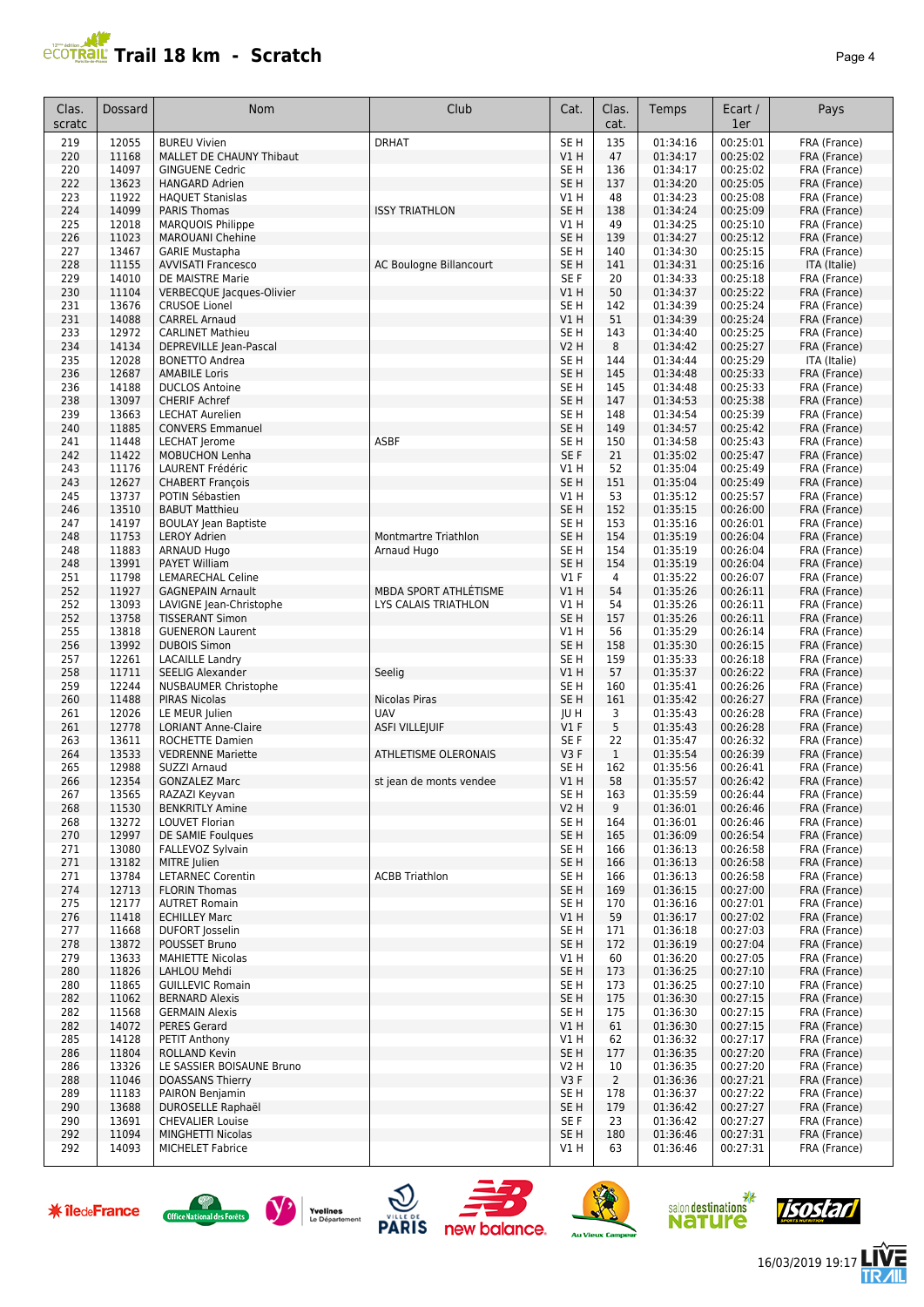# **PRAIL Trail 18 km - Scratch**

|--|

| Clas.      | Dossard        | Nom                                                 | Club                                            | Cat.                               | Clas.          | Temps                | Ecart /              | Pays                         |
|------------|----------------|-----------------------------------------------------|-------------------------------------------------|------------------------------------|----------------|----------------------|----------------------|------------------------------|
| scratc     |                |                                                     |                                                 |                                    | cat.           |                      | 1er                  |                              |
| 292        | 14101          | <b>FAUCONNIER Baptiste</b>                          |                                                 | SE <sub>H</sub>                    | 180            | 01:36:46             | 00:27:31             | FRA (France)                 |
| 295        | 11341          | RABAUD Audrey                                       |                                                 | V1F                                | 6              | 01:36:52             | 00:27:37             | FRA (France)                 |
| 296        | 12688          | <b>AMABILE Arno</b>                                 |                                                 | SE H                               | 182            | 01:36:56             | 00:27:41             | FRA (France)                 |
| 297<br>298 | 13531<br>11553 | <b>DUROCHER Vanessa</b><br><b>RIBERON Mathieu</b>   | <b>ATHLETISME OLERONAIS</b>                     | SE F<br>SE <sub>H</sub>            | 24<br>183      | 01:36:59<br>01:37:00 | 00:27:44<br>00:27:45 | FRA (France)<br>FRA (France) |
| 299        | 13951          | <b>BOURET Xavier</b>                                |                                                 | V1H                                | 64             | 01:37:01             | 00:27:46             | FRA (France)                 |
| 300        | 12514          | <b>BOUKARI Edouard</b>                              |                                                 | SE <sub>H</sub>                    | 184            | 01:37:03             | 00:27:48             | FRA (France)                 |
| 301        | 11106          | <b>CAILLE Xavier</b>                                |                                                 | SE <sub>H</sub>                    | 185            | 01:37:04             | 00:27:49             | FRA (France)                 |
| 302        | 12831          | <b>MULLER Damien</b>                                |                                                 | SE H                               | 186            | 01:37:05             | 00:27:50             | FRA (France)                 |
| 302        | 12832          | <b>MULLER Augustin</b>                              |                                                 | SE <sub>H</sub>                    | 186            | 01:37:05             | 00:27:50             | FRA (France)                 |
| 302        | 13202          | <b>BEDEL Alexandre</b>                              |                                                 | V1 H                               | 65             | 01:37:05             | 00:27:50             | FRA (France)                 |
| 305<br>306 | 12980<br>13284 | <b>GUERY Aurélien</b><br>LEBELLEGARD Gladys         |                                                 | SE <sub>H</sub><br>SE F            | 188<br>25      | 01:37:06<br>01:37:08 | 00:27:51<br>00:27:53 | FRA (France)<br>FRA (France) |
| 307        | 12785          | <b>MISPOLET Aubry</b>                               |                                                 | SE <sub>H</sub>                    | 189            | 01:37:09             | 00:27:54             | FRA (France)                 |
| 308        | 11693          | <b>DUPUY Alexandre</b>                              |                                                 | <b>V2 H</b>                        | 11             | 01:37:11             | 00:27:56             | FRA (France)                 |
| 309        | 13938          | <b>FLORY Loïck</b>                                  |                                                 | SE <sub>H</sub>                    | 190            | 01:37:14             | 00:27:59             | FRA (France)                 |
| 310        | 13047          | FOUFELLE Julien                                     |                                                 | SE H                               | 191            | 01:37:15             | 00:28:00             | FRA (France)                 |
| 311        | 13390          | <b>CALTAGIRONE Alessandro</b>                       |                                                 | SE <sub>H</sub>                    | 192            | 01:37:16             | 00:28:01             | ITA (Italie)                 |
| 312<br>312 | 11652<br>12011 | <b>ARNAUD Tristan</b><br><b>BORIES Bastien</b>      | Wild Team Triathlon                             | SE <sub>H</sub><br>SE <sub>H</sub> | 193<br>193     | 01:37:17<br>01:37:17 | 00:28:02<br>00:28:02 | FRA (France)<br>FRA (France) |
| 312        | 13807          | POUYET Cecile                                       |                                                 | $VI$ F                             | $\overline{7}$ | 01:37:17             | 00:28:02             | FRA (France)                 |
| 315        | 13825          | <b>PERRIN Thibault</b>                              |                                                 | SE <sub>H</sub>                    | 195            | 01:37:18             | 00:28:03             | FRA (France)                 |
| 315        | 14187          | PERLIKIAN Vincent                                   |                                                 | SE H                               | 195            | 01:37:18             | 00:28:03             | FRA (France)                 |
| 317        | 13094          | <b>BINEAU Quentin</b>                               |                                                 | SE <sub>H</sub>                    | 197            | 01:37:20             | 00:28:05             | FRA (France)                 |
| 318        | 13470          | <b>MERLIN Etienne</b>                               |                                                 | V1 H                               | 66             | 01:37:22             | 00:28:07             | FRA (France)                 |
| 319        | 12885          | DAYEZ Antoine                                       |                                                 | SE <sub>H</sub>                    | 198            | 01:37:23             | 00:28:08             | FRA (France)                 |
| 320<br>321 | 13893<br>11514 | <b>CROMBACK Hubert</b><br><b>FONVIELLE Matthieu</b> |                                                 | SE <sub>H</sub><br>V1H             | 199<br>67      | 01:37:26<br>01:37:33 | 00:28:11<br>00:28:18 | FRA (France)<br>FRA (France) |
| 322        | 12194          | <b>CLEMENT Xavier</b>                               |                                                 | SE H                               | 200            | 01:37:36             | 00:28:21             | FRA (France)                 |
| 323        | 13087          | <b>STARZYK Rafal</b>                                |                                                 | SE <sub>H</sub>                    | 201            | 01:37:37             | 00:28:22             | FRA (France)                 |
| 324        | 11691          | <b>VARIOT Loic</b>                                  |                                                 | SE H                               | 202            | 01:37:39             | 00:28:24             | FRA (France)                 |
| 324        | 14019          | <b>LECLERCQ Etienne</b>                             |                                                 | SE <sub>H</sub>                    | 202            | 01:37:39             | 00:28:24             | FRA (France)                 |
| 326        | 14185          | <b>CARRE David</b>                                  |                                                 | ES H                               | 3              | 01:37:44             | 00:28:29             | FRA (France)                 |
| 327        | 11489          | <b>BRISSET Geraldine</b>                            | Dauphin de I elorn-land                         | SE F                               | 26             | 01:37:46             | 00:28:31             | FRA (France)                 |
| 327<br>327 | 12370<br>13366 | <b>DELEZENNE François</b><br>POULMAIRE Didier       | <b>ASCE FRANCE 2</b><br>Stade Francais Triathlo | SE H<br><b>V2 H</b>                | 204<br>12      | 01:37:46<br>01:37:46 | 00:28:31<br>00:28:31 | FRA (France)<br>FRA (France) |
| 330        | 11443          | <b>PIERRONNET Thierry</b>                           | TEAM TRAIL PARIS                                | V2 H                               | 13             | 01:37:48             | 00:28:33             | FRA (France)                 |
| 330        | 13308          | <b>FINOT Pierre</b>                                 |                                                 | SE <sub>H</sub>                    | 205            | 01:37:48             | 00:28:33             | FRA (France)                 |
| 332        | 12757          | <b>FORNETRAN Laure</b>                              | EFS REIMS A                                     | SE F                               | 27             | 01:37:49             | 00:28:34             | FRA (France)                 |
| 333        | 14054          | VILLEJOUBERT Laurent                                |                                                 | VIH                                | 68             | 01:37:50             | 00:28:35             | FRA (France)                 |
| 334        | 11215          | <b>BELLOCQ Gilles</b>                               |                                                 | SE H                               | 206            | 01:38:01             | 00:28:46             | FRA (France)                 |
| 335<br>335 | 11609<br>11849 | <b>MEILLAND Nicolas</b><br><b>ANJOT Herve</b>       |                                                 | V1H<br>V2 H                        | 69<br>14       | 01:38:02<br>01:38:02 | 00:28:47<br>00:28:47 | FRA (France)<br>FRA (France) |
| 337        | 13644          | AUCLAIR Jean-François                               |                                                 | V1H                                | 70             | 01:38:03             | 00:28:48             | FRA (France)                 |
| 337        | 14136          | <b>BITEAU Sébastien</b>                             |                                                 | V1 H                               | 70             | 01:38:03             | 00:28:48             | FRA (France)                 |
| 339        | 11028          | <b>GENESTIER Denis</b>                              |                                                 | SE <sub>H</sub>                    | 207            | 01:38:06             | 00:28:51             | FRA (France)                 |
| 339        | 12694          | <b>THOUARD Mathieu</b>                              |                                                 | SE H                               | 207            | 01:38:06             | 00:28:51             | FRA (France)                 |
| 341        | 12448          | <b>GALLIX Virgile</b>                               |                                                 | SE <sub>H</sub>                    | 209            | 01:38:07             | 00:28:52             | FRA (France)                 |
| 342<br>343 | 12071<br>13331 | PETITJEAN Damien<br><b>ROLAIN Bertrand</b>          | <b>ES Nanterre</b>                              | SE <sub>H</sub><br><b>V2 H</b>     | 210<br>15      | 01:38:08<br>01:38:09 | 00:28:53<br>00:28:54 | FRA (France)<br>FRA (France) |
| 344        | 11766          | <b>BEQUIN Pascal</b>                                |                                                 | <b>V2 H</b>                        | 16             | 01:38:10             | 00:28:55             | FRA (France)                 |
| 344        | 13401          | <b>ISAAC-DOGNIN Hugues</b>                          |                                                 | SE <sub>H</sub>                    | 211            | 01:38:10             | 00:28:55             | FRA (France)                 |
| 346        | 11589          | <b>GUSTAVSSON Johan</b>                             | Vimmerby OK                                     | V1 H                               | 72             | 01:38:11             | 00:28:56             | SWE (Suède)                  |
| 347        | 13721          | <b>RAPP Sebastien</b>                               |                                                 | V1H                                | 73             | 01:38:14             | 00:28:59             | FRA (France)                 |
| 348        | 11992          | LANGOUET Nathan                                     |                                                 | SE H                               | 212            | 01:38:16             | 00:29:01             | FRA (France)                 |
| 348        | 12140          | <b>MEHRING Maud</b>                                 |                                                 | SE F                               | 28             | 01:38:16             | 00:29:01             | FRA (France)                 |
| 348<br>351 | 12710<br>13391 | KOAM Yanna<br><b>BRAMANI Matteo</b>                 | Courbevoie Triathlon                            | SE H<br>SE <sub>H</sub>            | 212<br>214     | 01:38:16<br>01:38:21 | 00:29:01<br>00:29:06 | FRA (France)<br>ITA (Italie) |
| 352        | 11991          | JEHANNO Nicolas                                     |                                                 | SE H                               | 215            | 01:38:24             | 00:29:09             | FRA (France)                 |
| 352        | 13415          | <b>BEAU Olivier</b>                                 |                                                 | V1H                                | 74             | 01:38:24             | 00:29:09             | FRA (France)                 |
| 354        | 11102          | <b>BELLAMY Christopher</b>                          |                                                 | SE H                               | 216            | 01:38:25             | 00:29:10             | GBR (Royaume-Uni)            |
| 354        | 13144          | <b>CAILLE lean-Baptiste</b>                         |                                                 | SE H                               | 216            | 01:38:25             | 00:29:10             | FRA (France)                 |
| 356        | 13577          | PERROD Térence                                      |                                                 | SE <sub>H</sub>                    | 218            | 01:38:27             | 00:29:12             | FRA (France)                 |
| 357<br>358 | 13569          | JAFFRE Christophe                                   | RAHANDEKERVY                                    | V1H                                | 75<br>219      | 01:38:29             | 00:29:14<br>00:29:22 | FRA (France)                 |
| 359        | 12932<br>12900 | NAULIN Jean-Philippe<br>HASCOET Julie               |                                                 | SE <sub>H</sub><br>SE F            | 29             | 01:38:37<br>01:38:38 | 00:29:23             | FRA (France)<br>FRA (France) |
| 359        | 13545          | <b>MORISSET Antoine</b>                             |                                                 | SE H                               | 220            | 01:38:38             | 00:29:23             | FRA (France)                 |
| 361        | 13740          | <b>MARCHYLLIE Noémie</b>                            |                                                 | SE F                               | 30             | 01:38:40             | 00:29:25             | FRA (France)                 |
| 362        | 12602          | <b>BERTHOUMIEUX Olivier</b>                         |                                                 | V1 H                               | 76             | 01:38:44             | 00:29:29             | FRA (France)                 |
| 363        | 11285          | <b>MARTIN Alexandre</b>                             |                                                 | SE <sub>H</sub>                    | 221            | 01:38:45             | 00:29:30             | FRA (France)                 |
| 363        | 13399          | <b>MARCHAL Jean-Baptiste</b>                        |                                                 | SE H                               | 221            | 01:38:45             | 00:29:30             | FRA (France)                 |
| 365<br>366 | 11100<br>13444 | <b>MARQUIS Victor</b><br>CHATILLON Jean             |                                                 | SE <sub>H</sub>                    | 223<br>77      | 01:38:46             | 00:29:31<br>00:29:37 | FRA (France)                 |
| 367        | 11497          | <b>HELIAS Laurent</b>                               | <b>HELIAS</b>                                   | V1 H<br>SE <sub>H</sub>            | 224            | 01:38:52<br>01:38:53 | 00:29:38             | FRA (France)<br>FRA (France) |
| 368        | 12567          | LE BOITE Hugo                                       |                                                 | SE H                               | 225            | 01:38:55             | 00:29:40             | FRA (France)                 |
|            |                |                                                     |                                                 |                                    |                |                      |                      |                              |















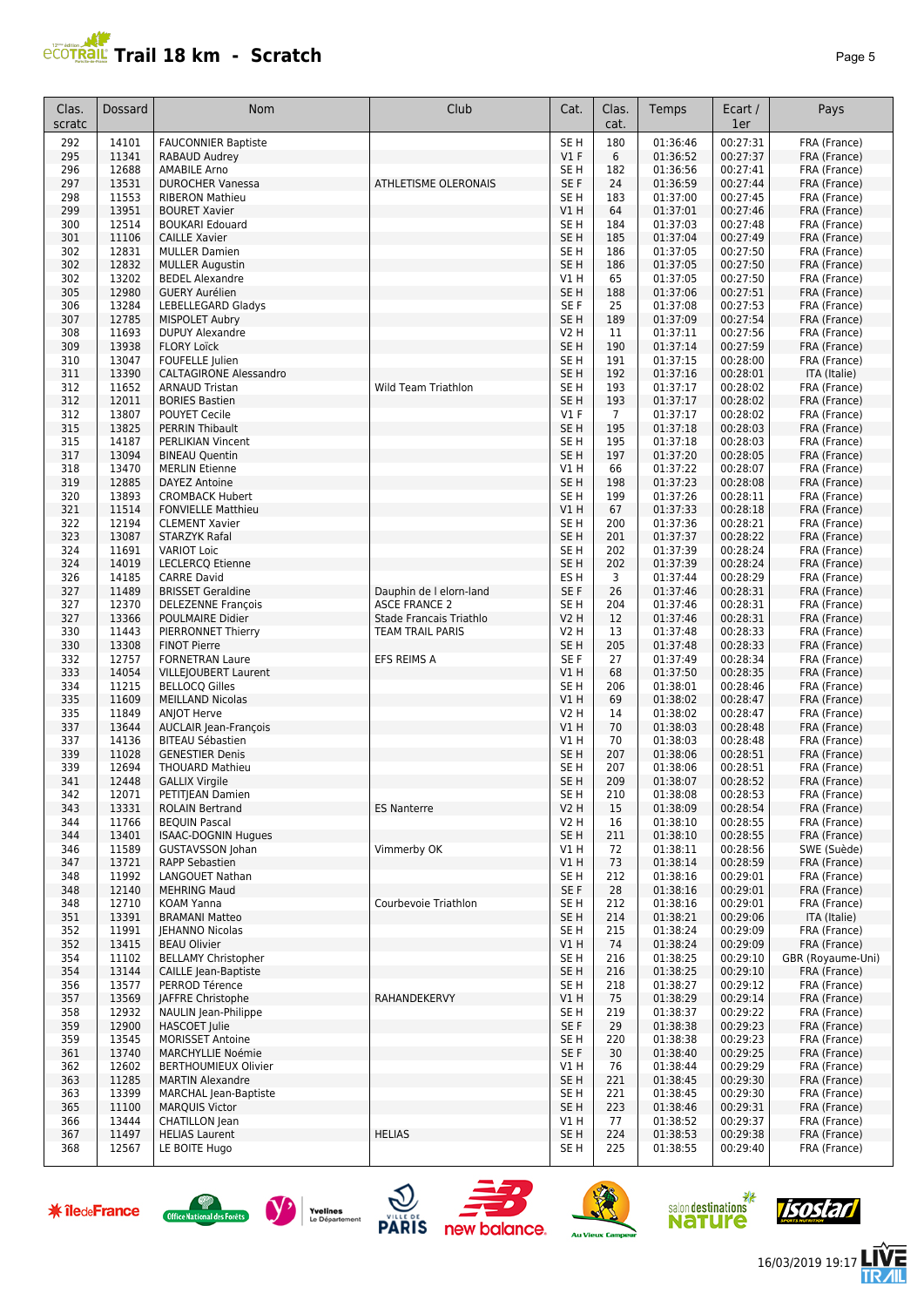## **PCOTRAL Trail 18 km - Scratch**

| Clas.<br>scratc | Dossard        | Nom                                                     | Club                         | Cat.                    | Clas.<br>cat.        | Temps                | Ecart /<br>1er       | Pays                          |
|-----------------|----------------|---------------------------------------------------------|------------------------------|-------------------------|----------------------|----------------------|----------------------|-------------------------------|
| 369             | 11847          | <b>VIGNERON Antoine</b>                                 | Patrice Vigneron             | SE <sub>H</sub>         | 226                  | 01:38:56             | 00:29:41             | FRA (France)                  |
| 370             | 11901          | ORNELAS José                                            |                              | <b>V2 H</b>             | 17                   | 01:38:57             | 00:29:42             | POR (Portugal)                |
| 371<br>371      | 13351<br>14094 | GRAELLS Jordi<br><b>DEVANNEAUX Frederic</b>             | CAF IdF                      | SE H<br>V1H             | 227<br>78            | 01:38:58<br>01:38:58 | 00:29:43<br>00:29:43 | ESP (Espagne)<br>FRA (France) |
| 373             | 13449          | <b>VIEILLARD Antoine</b>                                |                              | SE <sub>H</sub>         | 228                  | 01:39:04             | 00:29:49             | FRA (France)                  |
| 374             | 13627          | <b>BELY Frederique</b>                                  | <b>ASC BNP PARIBAS PARIS</b> | SE F                    | 31                   | 01:39:05             | 00:29:50             | FRA (France)                  |
| 374             | 13770          | <b>BOISSET Yann</b>                                     |                              | SE <sub>H</sub>         | 229                  | 01:39:05             | 00:29:50             | FRA (France)                  |
| 376             | 11955          | <b>GUILLOT Segolene</b>                                 |                              | $VI$ F                  | 8                    | 01:39:09             | 00:29:54             | FRA (France)                  |
| 377             | 11505          | <b>NOYES Mathieu</b>                                    |                              | V1H                     | 79                   | 01:39:15             | 00:30:00             | FRA (France)                  |
| 377<br>379      | 13251<br>11671 | <b>ARNOUX Pierre Emmanuel</b><br><b>TREUIL Vincent</b>  | treuil                       | SE <sub>H</sub>         | 230<br>231           | 01:39:15<br>01:39:17 | 00:30:00<br>00:30:02 | FRA (France)                  |
| 379             | 12568          | <b>MAHEUT Célia</b>                                     | Athlé 91                     | SE H<br>SE F            | 32                   | 01:39:17             | 00:30:02             | FRA (France)<br>FRA (France)  |
| 381             | 12661          | <b>D'HARCOURT Blaise</b>                                |                              | SE <sub>H</sub>         | 232                  | 01:39:19             | 00:30:04             | FRA (France)                  |
| 382             | 13147          | <b>BARTHELEMY Laurent</b>                               |                              | SE <sub>H</sub>         | 233                  | 01:39:25             | 00:30:10             | FRA (France)                  |
| 383             | 13354          | <b>SESBOUE Arthur</b>                                   |                              | SE H                    | 234                  | 01:39:27             | 00:30:12             | FRA (France)                  |
| 383             | 13355          | <b>MESNARD Theau</b>                                    |                              | SE <sub>H</sub>         | 234                  | 01:39:27             | 00:30:12             | FRA (France)                  |
| 385             | 13178<br>11191 | <b>GREGORY Thibault</b>                                 |                              | V1 H                    | 80<br>236            | 01:39:28<br>01:39:33 | 00:30:13<br>00:30:18 | FRA (France)                  |
| 386<br>387      | 13835          | AUBERT Benoît<br><b>THEVENET Corentin</b>               | <b>AR Sentier</b>            | SE H<br>SE H            | 237                  | 01:39:38             | 00:30:23             | FRA (France)<br>FRA (France)  |
| 388             | 13562          | THEVENET Jean-Louis                                     | <b>ASCE FRANCE2</b>          | V3 H                    | 5                    | 01:39:39             | 00:30:24             | FRA (France)                  |
| 389             | 12693          | DE AROUCA GOLDING Sebastiao                             |                              | SE <sub>H</sub>         | 238                  | 01:39:40             | 00:30:25             | POR (Portugal)                |
| 390             | 13985          | <b>GUIGNOT Francois</b>                                 |                              | V1 H                    | 81                   | 01:39:41             | 00:30:26             | FRA (France)                  |
| 391             | 12830          | <b>MENET Regis</b>                                      |                              | V1 H                    | 82                   | 01:39:45             | 00:30:30             | FRA (France)                  |
| 391             | 13083          | <b>AYAD Samir</b>                                       |                              | V1H                     | 82                   | 01:39:45             | 00:30:30             | FRA (France)                  |
| 393<br>394      | 11084<br>13146 | RODICQ Antoine<br>PIETROBONO Daniele                    |                              | V1 H<br>SE <sub>H</sub> | 84<br>239            | 01:39:47<br>01:39:50 | 00:30:32<br>00:30:35 | FRA (France)<br>FRA (France)  |
| 395             | 12635          | <b>GAREL Sacha</b>                                      |                              | SE <sub>H</sub>         | 240                  | 01:39:52             | 00:30:37             | FRA (France)                  |
| 395             | 12802          | <b>NAKE Lorenz</b>                                      |                              | SE <sub>H</sub>         | 240                  | 01:39:52             | 00:30:37             | AUT (Autriche)                |
| 397             | 12999          | PONT Norbert                                            | <b>ASCE France 2</b>         | <b>V2 H</b>             | 18                   | 01:39:53             | 00:30:38             | FRA (France)                  |
| 398             | 13598          | <b>MONDOT Quentin</b>                                   |                              | SE <sub>H</sub>         | 242                  | 01:39:54             | 00:30:39             | FRA (France)                  |
| 399             | 13596          | ARSAC-ENGLAND Michel                                    |                              | <b>V2 H</b>             | 19                   | 01:39:55             | 00:30:40             | FRA (France)                  |
| 400             | 11733          | <b>BOUCHARD Olivier</b>                                 |                              | ES H                    | $\overline{4}$       | 01:39:59             | 00:30:44             | FRA (France)                  |
| 400<br>402      | 11734<br>13546 | <b>BOUCHARD Michel</b><br>LE BIHAN Joel                 |                              | SE H<br><b>V2 H</b>     | 243<br>20            | 01:39:59<br>01:40:00 | 00:30:44<br>00:30:45 | FRA (France)<br>FRA (France)  |
| 403             | 11871          | <b>MAYET Nicolas</b>                                    |                              | SE <sub>H</sub>         | 244                  | 01:40:01             | 00:30:46             | FRA (France)                  |
| 404             | 13492          | PHILIPPE Tristan                                        |                              | SE <sub>H</sub>         | 245                  | 01:40:03             | 00:30:48             | FRA (France)                  |
| 405             | 11851          | <b>PHELINE Matthieu</b>                                 |                              | SE H                    | 246                  | 01:40:04             | 00:30:49             | FRA (France)                  |
| 405             | 12023          | <b>BOMBAIL Clovis</b>                                   |                              | SE <sub>H</sub>         | 246                  | 01:40:04             | 00:30:49             | FRA (France)                  |
| 407             | 13875          | <b>DELAS Yann</b>                                       |                              | SE H<br>SE <sub>F</sub> | 248                  | 01:40:05             | 00:30:50             | FRA (France)                  |
| 408<br>409      | 12053<br>13786 | <b>BOISSONNADE Marine</b><br><b>GUERRIER Sylvain</b>    |                              | SE <sub>H</sub>         | 33<br>249            | 01:40:08<br>01:40:09 | 00:30:53<br>00:30:54 | FRA (France)<br>FRA (France)  |
| 409             | 13865          | <b>LIENNARD Maxime</b>                                  |                              | SE <sub>H</sub>         | 249                  | 01:40:09             | 00:30:54             | FRA (France)                  |
| 411             | 11050          | <b>BOIS-MARCHAND Clotilde</b>                           | <b>PUC</b>                   | SE <sub>F</sub>         | 34                   | 01:40:13             | 00:30:58             | FRA (France)                  |
| 411             | 11051          | <b>MARCHAND Pascal</b>                                  | <b>RS ST CYR</b>             | V3 H                    | 6                    | 01:40:13             | 00:30:58             | FRA (France)                  |
| 413             | 13522          | DU QUELLENEC Nicolas                                    |                              | SE H                    | 251                  | 01:40:14             | 00:30:59             | FRA (France)                  |
| 414             | 11348          | <b>DANGEUL Alexandre</b>                                |                              | SE H                    | 252<br>85            | 01:40:15             | 00:31:00             | FRA (France)                  |
| 415<br>416      | 12678<br>12435 | SENOUCI Sami<br>NICOLSKY Basile                         |                              | V1 H<br>SE <sub>H</sub> | 253                  | 01:40:16<br>01:40:17 | 00:31:01<br>00:31:02 | FRA (France)<br>FRA (France)  |
| 416             | 13/61          | VERNAUDON Jeremie                                       |                              | SE H                    | 253                  | 01:40:17             | 00:31:02             | FRA (France)                  |
| 418             | 11425          | <b>COSSON Alexandre</b>                                 |                              | SE H                    | 255                  | 01:40:21             | 00:31:06             | FRA (France)                  |
| 419             | 14096          | VIARDOT Jean Christophe                                 |                              | V2 H                    | 21                   | 01:40:22             | 00:31:07             | FRA (France)                  |
| 420             | 12192          | <b>GOURDON Yves</b>                                     |                              | SE H                    | 256                  | 01:40:25             | 00:31:10             | FRA (France)                  |
| 421             | 11159          | FAURE Jean-Christophe                                   | FREE RUNNERS LE CLUB         | V1 H                    | 86                   | 01:40:26             | 00:31:11             | FRA (France)                  |
| 422<br>423      | 12588<br>13319 | <b>CREDOT Nicolas</b><br>ANDREI Raphaël                 | APY BUC                      | V1 H<br>SE H            | 87<br>257            | 01:40:28<br>01:40:31 | 00:31:13<br>00:31:16 | FRA (France)<br>FRA (France)  |
| 423             | 13869          | <b>KREISS Boris</b>                                     |                              | SE H                    | 257                  | 01:40:31             | 00:31:16             | FRA (France)                  |
| 425             | 13286          | SEPULVEDA Ailton                                        |                              | V1 H                    | 88                   | 01:40:35             | 00:31:20             | BRA (Brésil)                  |
| 426             | 12989          | <b>BARILLEAU Camille</b>                                | DASSAULT SPORTS SURESNE      | SE F                    | 35                   | 01:40:37             | 00:31:22             | FRA (France)                  |
| 427             | 12157          | <b>GULDNER Raphael</b>                                  |                              | V1 H                    | 89                   | 01:40:40             | 00:31:25             | FRA (France)                  |
| 428             | 8595           | KANCEL Cédric                                           |                              | V1H                     | 90                   | 01:40:41             | 00:31:26             | FRA (France)                  |
| 429             | 13030          | <b>JOUAN Armelle</b>                                    |                              | SE F                    | 36                   | 01:40:42             | 00:31:27             | FRA (France)                  |
| 430<br>431      | 13866<br>12981 | <b>LIARD Bertrand</b><br><b>CROISILLE Paul-François</b> |                              | V1H<br>V3H              | 91<br>$\overline{7}$ | 01:40:43<br>01:40:50 | 00:31:28<br>00:31:35 | FRA (France)<br>FRA (France)  |
| 432             | 11373          | <b>MAZEAU Philippe</b>                                  |                              | <b>V2 H</b>             | 22                   | 01:40:56             | 00:31:41             | FRA (France)                  |
| 432             | 13499          | <b>RENWICK Vincent</b>                                  |                              | SE H                    | 259                  | 01:40:56             | 00:31:41             | FRA (France)                  |
| 434             | 14119          | <b>GARNIER Nicolas</b>                                  |                              | SE <sub>H</sub>         | 260                  | 01:40:57             | 00:31:42             | FRA (France)                  |
| 435             | 12557          | <b>CHAUVIERE Marc</b>                                   | To be sport                  | V1 H                    | 92                   | 01:40:58             | 00:31:43             | FRA (France)                  |
| 436             | 13001          | <b>DESBROUSSES Clement</b>                              |                              | SE H                    | 261                  | 01:41:04             | 00:31:49             | FRA (France)                  |
| 436<br>438      | 14169<br>13016 | PECHEUL Matthieu<br>PIRBAKAS Frederic                   | Frederic Pirbakas            | SE H<br>V2 H            | 261<br>23            | 01:41:04<br>01:41:06 | 00:31:49<br>00:31:51 | FRA (France)<br>FRA (France)  |
| 439             | 12848          | <b>PECHEUL Matthieu</b>                                 |                              | SE H                    | 263                  | 01:41:08             | 00:31:53             | FRA (France)                  |
| 440             | 11587          | <b>BERTOUNECHE Lionel</b>                               |                              | V1 H                    | 93                   | 01:41:09             | 00:31:54             | FRA (France)                  |
| 441             | 11929          | <b>BECHEREL</b> Josselin                                |                              | SE H                    | 264                  | 01:41:10             | 00:31:55             | FRA (France)                  |
| 442             | 13268          | <b>HAUW Mickael</b>                                     |                              | VIH                     | 94                   | 01:41:14             | 00:31:59             | FRA (France)                  |
| 442             | 13298          | <b>HILLAIRET Stephane</b>                               |                              | V1 H                    | 94                   | 01:41:14             | 00:31:59             | FRA (France)                  |

















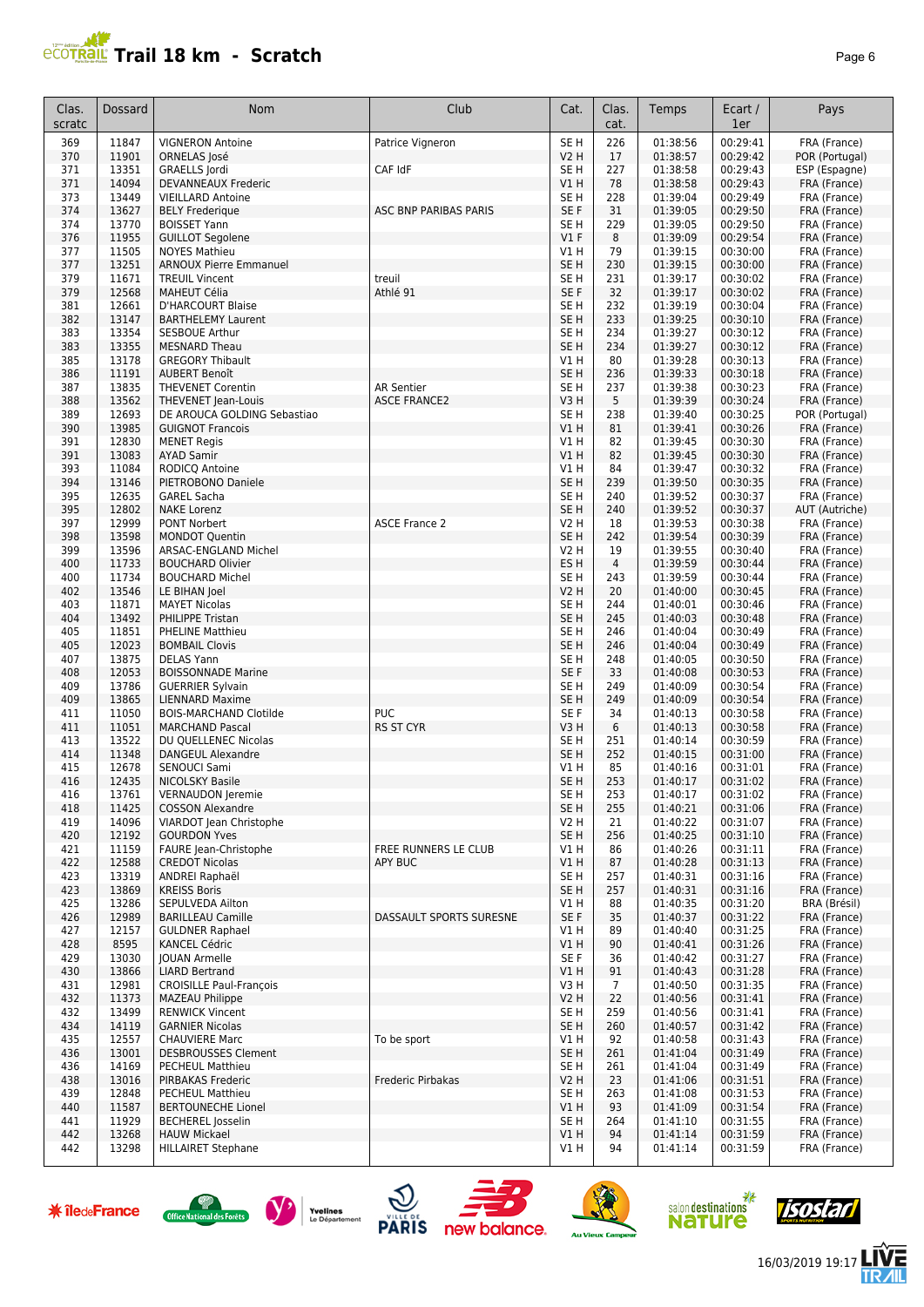#### JA 199 **PROPERTY SET AND THE PAGE 7 AND THE PAGE 7 AND THE PAGE 7 AND THE PAGE 7**

| Clas.<br>scratc | <b>Dossard</b> | <b>Nom</b>                                        | Club                                         | Cat.                               | Clas.<br>cat. | Temps                | Ecart /<br>1er       | Pays                           |
|-----------------|----------------|---------------------------------------------------|----------------------------------------------|------------------------------------|---------------|----------------------|----------------------|--------------------------------|
| 444             | 13641          | <b>MAILLARD Ludovic</b>                           |                                              | V1H                                | 96            | 01:41:15             | 00:32:00             | FRA (France)                   |
| 445             | 11594          | <b>BRANGER Abel</b>                               |                                              | V1H                                | 97            | 01:41:16             | 00:32:01             | FRA (France)                   |
| 446             | 13826          | <b>FROMONT Sebastien</b>                          |                                              | SE <sub>H</sub>                    | 265           | 01:41:17             | 00:32:02             | FRA (France)                   |
| 447<br>447      | 11351<br>11582 | <b>CLUET Pascal</b><br>PICARD Adeline             |                                              | <b>V2 H</b><br>SE <sub>F</sub>     | 24<br>37      | 01:41:18<br>01:41:18 | 00:32:03<br>00:32:03 | FRA (France)<br>FRA (France)   |
| 447             | 13317          | RODRIGUEZ VELOZ Oscar                             |                                              | V1H                                | 98            | 01:41:18             | 00:32:03             | MEX (Mexique)                  |
| 450             | 11586          | <b>LECOMMANDEUR Pierre</b>                        |                                              | <b>V2 H</b>                        | 25            | 01:41:19             | 00:32:04             | FRA (France)                   |
| 451             | 14143          | <b>BONNAFOUX Mickael</b>                          |                                              | SE <sub>H</sub>                    | 266           | 01:41:20             | 00:32:05             | FRA (France)                   |
| 452             | 12982          | <b>MICHEL Olivier</b>                             | Orteil en pointes                            | V1H                                | 99            | 01:41:22             | 00:32:07             | FRA (France)                   |
| 453<br>453      | 12585<br>12742 | <b>DELIVRE Thibault</b><br><b>DUMONT Maxime</b>   | <b>PARIS UC</b>                              | SE <sub>H</sub><br>V1H             | 267<br>100    | 01:41:27<br>01:41:27 | 00:32:12<br>00:32:12 | FRA (France)<br>FRA (France)   |
| 455             | 13878          | <b>VIGNAIS Nicolas</b>                            |                                              | SE <sub>H</sub>                    | 268           | 01:41:29             | 00:32:14             | FRA (France)                   |
| 456             | 12878          | <b>COSTA Paul</b>                                 |                                              | SE <sub>H</sub>                    | 269           | 01:41:30             | 00:32:15             | FRA (France)                   |
| 456             | 12880          | <b>FERRE Clémentine</b>                           |                                              | SE F                               | 38            | 01:41:30             | 00:32:15             | FRA (France)                   |
| 456             | 13026          | <b>CAPLAIN Kevin</b>                              |                                              | SE <sub>H</sub>                    | 269           | 01:41:30             | 00:32:15             | FRA (France)                   |
| 459<br>460      | 13487<br>11010 | <b>STEHELIN Ludwig</b><br><b>BROUSSOLLE David</b> |                                              | SE <sub>H</sub><br>V1H             | 271<br>101    | 01:41:36<br>01:41:38 | 00:32:21<br>00:32:23 | FRA (France)<br>FRA (France)   |
| 460             | 12152          | <b>ROBINE Gérald</b>                              |                                              | V1H                                | 101           | 01:41:38             | 00:32:23             | FRA (France)                   |
| 462             | 13922          | NOYEL Louis-Jérôme                                |                                              | SE <sub>H</sub>                    | 272           | 01:41:40             | 00:32:25             | FRA (France)                   |
| 463             | 11403          | MONTCOUQUIOL Sylvain                              |                                              | V1H                                | 103           | 01:41:41             | 00:32:26             | FRA (France)                   |
| 464             | 13692          | <b>BATTESTI Kévin</b>                             |                                              | SE <sub>H</sub>                    | 273           | 01:41:42             | 00:32:27             | FRA (France)                   |
| 465<br>466      | 12472          | <b>CAMBIUM Fabien</b><br>PEYRONEL Dorian          | Xveme Athletic club                          | SE <sub>H</sub>                    | 274<br>275    | 01:41:44             | 00:32:29             | FRA (France)<br>FRA (France)   |
| 467             | 11340<br>13896 | ZYLBERBERG David                                  |                                              | SE H<br>SE <sub>H</sub>            | 276           | 01:41:45<br>01:41:46 | 00:32:30<br>00:32:31 | FRA (France)                   |
| 468             | 11583          | <b>CARLIER Rémi</b>                               |                                              | SE <sub>H</sub>                    | 277           | 01:41:47             | 00:32:32             | FRA (France)                   |
| 469             | 13594          | COQUEL Jimmy                                      |                                              | V1H                                | 104           | 01:41:48             | 00:32:33             | FRA (France)                   |
| 469             | 14100          | Laurent PHILIPPE                                  |                                              | <b>V2 H</b>                        | 26            | 01:41:48             | 00:32:33             | FRA (France)                   |
| 471             | 13335          | <b>SILARD Gilles</b>                              | ASCE FRANCE2 ATHLETISME                      | <b>V2 H</b>                        | 27            | 01:41:50             | 00:32:35             | FRA (France)                   |
| 472<br>473      | 13332<br>11861 | <b>ROLAIN Thibaud</b><br><b>MASSA Dimitri</b>     |                                              | ES <sub>H</sub><br>SE <sub>H</sub> | 5<br>278      | 01:41:52<br>01:41:55 | 00:32:37<br>00:32:40 | FRA (France)<br>FRA (France)   |
| 474             | 11612          | JUILLARD Julien                                   |                                              | V1H                                | 105           | 01:41:56             | 00:32:41             | FRA (France)                   |
| 475             | 13098          | <b>TAPIA Gabriel</b>                              |                                              | SE <sub>H</sub>                    | 279           | 01:41:58             | 00:32:43             | FRA (France)                   |
| 476             | 12941          | BELLAVOINE Joséphine                              |                                              | SE <sub>F</sub>                    | 39            | 01:42:00             | 00:32:45             | FRA (France)                   |
| 477             | 13690          | <b>CRUCET Valentin</b>                            |                                              | SE <sub>H</sub>                    | 280           | 01:42:02             | 00:32:47             | FRA (France)                   |
| 478<br>478      | 12754<br>13490 | DUPOIZAT Julien<br><b>BAIZ Imane</b>              |                                              | V1H<br>SE F                        | 106<br>40     | 01:42:03<br>01:42:03 | 00:32:48<br>00:32:48 | FRA (France)<br>FRA (France)   |
| 480             | 12927          | <b>DUJARDIN Romain</b>                            |                                              | SE <sub>H</sub>                    | 281           | 01:42:05             | 00:32:50             | FRA (France)                   |
| 481             | 12887          | <b>MAZE Benjamin</b>                              |                                              | SE <sub>H</sub>                    | 282           | 01:42:06             | 00:32:51             | FRA (France)                   |
| 482             | 12297          | <b>MERY Elise</b>                                 |                                              | SE <sub>F</sub>                    | 41            | 01:42:11             | 00:32:56             | FRA (France)                   |
| 482             | 12663          | ROBINE Gaëtan                                     |                                              | SE <sub>H</sub>                    | 283           | 01:42:11             | 00:32:56             | FRA (France)                   |
| 482<br>485      | 13077<br>12367 | <b>GUILLARD Charly</b><br><b>SANZEY Paul</b>      | <b>DRHAT</b>                                 | SE <sub>H</sub><br><b>V2 H</b>     | 283<br>28     | 01:42:11<br>01:42:14 | 00:32:56<br>00:32:59 | FRA (France)<br>FRA (France)   |
| 486             | 12702          | <b>REYNAUD Quentin</b>                            |                                              | SE <sub>H</sub>                    | 285           | 01:42:16             | 00:33:01             | FRA (France)                   |
| 486             | 13376          | SERRAND Jeanne                                    |                                              | SE F                               | 42            | 01:42:16             | 00:33:01             | FRA (France)                   |
| 488             | 12076          | <b>BONNET Flavian</b>                             | <b>CA Montreuil</b>                          | SE <sub>H</sub>                    | 286           | 01:42:21             | 00:33:06             | FRA (France)                   |
| 488             | 12139          | <b>BONNET Alexandre</b>                           |                                              | V2 H                               | 29            | 01:42:21             | 00:33:06             | FRA (France)                   |
| 490<br>490      | 12490<br>13017 | DAVY Fabrice<br>CABIROL Jean-François             | <b>VERSAILLES TRIATHLON</b>                  | SE H<br>SE H                       | 287<br>287    | 01:42:22<br>01:42:22 | 00:33:07<br>00:33:07 | FRA (France)<br>FRA (France)   |
| 492             | 12800          | <b>SAULNIER Romain</b>                            |                                              | SE <sub>H</sub>                    | 289           | 01:42:23             | 00:33:08             | FRA (France)                   |
| 492             | 13484          | ZHANG Mao                                         |                                              | SE <sub>H</sub>                    | 289           | 01:42:23             | 00:33:08             | CHN (Chine)                    |
| 492             | 13886          | <b>REMAUD Vincent</b>                             |                                              | SE <sub>H</sub>                    | 289           | 01:42:23             | 00:33:08             | FRA (France)                   |
| 492             | 14108          | CHEVRY Jonathan                                   |                                              | SE <sub>H</sub>                    | 289           | 01:42:23             | 00:33:08             | FRA (France)                   |
| 496<br>497      | 11390<br>12233 | <b>OHAYON Richard</b><br><b>BAREL Chloe</b>       | SAVIGNY ATHLETSME<br>S/L PAYS DE FONTAINEBLE | V3H<br>SE F                        | 8<br>43       | 01:42:25<br>01:42:27 | 00:33:10<br>00:33:12 | FRA (France)<br>FRA (France)   |
| 497             | 13434          | <b>MORENO Fabien</b>                              |                                              | SE <sub>H</sub>                    | 293           | 01:42:27             | 00:33:12             | FRA (France)                   |
| 497             | 13458          | <b>DURAND Cédric</b>                              |                                              | VIH                                | 107           | 01:42:27             | 00:33:12             | FRA (France)                   |
| 500             | 11350          | <b>BAZIN Eliott</b>                               | Adidas Runners Champs E                      | SE <sub>H</sub>                    | 294           | 01:42:28             | 00:33:13             | FRA (France)                   |
| 500             | 11384          | JOUAN Kevin                                       |                                              | SE <sub>H</sub>                    | 294           | 01:42:28             | 00:33:13             | FRA (France)                   |
| 500<br>500      | 13436<br>13855 | <b>MALBRANCHE Florent</b><br>LORENZO Anne-Louise  |                                              | SE <sub>H</sub><br>SE F            | 294<br>44     | 01:42:28<br>01:42:28 | 00:33:13<br>00:33:13 | FRA (France)<br>FRA (France)   |
| 504             | 11669          | ROMANO Grégoire                                   |                                              | SE <sub>H</sub>                    | 297           | 01:42:33             | 00:33:18             | FRA (France)                   |
| 504             | 13134          | SINGH Varun                                       |                                              | SE <sub>H</sub>                    | 297           | 01:42:33             | 00:33:18             | IND (Inde)                     |
| 506             | 14061          | LE POTTIER Ronan                                  |                                              | SE H                               | 299           | 01:42:34             | 00:33:19             | FRA (France)                   |
| 507             | 12086          | <b>CARLIER Damien</b>                             | <b>DRHAT</b>                                 | V1H                                | 108           | 01:42:36             | 00:33:21             | FRA (France)                   |
| 508<br>509      | 12149<br>13117 | SILVA Eduardo<br>DE LA FAILLE Céline              |                                              | V1H<br>SE F                        | 109<br>45     | 01:42:39<br>01:42:40 | 00:33:24<br>00:33:25 | POR (Portugal)<br>FRA (France) |
| 510             | 12461          | <b>CRUCHON Laurence</b>                           |                                              | V2F                                | 1             | 01:42:41             | 00:33:26             | FRA (France)                   |
| 511             | 12050          | DIBOURG Charlène                                  |                                              | SE F                               | 46            | 01:42:44             | 00:33:29             | FRA (France)                   |
| 512             | 11572          | LAIGLE-CHAPUY Yann                                |                                              | SE H                               | 300           | 01:42:45             | 00:33:30             | FRA (France)                   |
| 513             | 12041          | ALSBERGHE Mélanie                                 |                                              | SE F                               | 47            | 01:42:46             | 00:33:31             | FRA (France)                   |
| 514<br>515      | 11284<br>12580 | DE SOUSA David<br>SRIVASTAVA Rakesh               |                                              | V1 H<br><b>V2 H</b>                | 110<br>30     | 01:42:47<br>01:42:48 | 00:33:32<br>00:33:33 | FRA (France)<br>FRA (France)   |
| 516             | 12325          | PIEYRE Alexandre                                  |                                              | V1 H                               | 111           | 01:42:52             | 00:33:37             | FRA (France)                   |











 12299 DERMER Frédéric V1 H 112 01:42:53 00:33:38 FRA (France) 12481 LEROT Wilfried SE H 301 01:42:53 00:33:38 FRA (France)







16/03/2019 19:17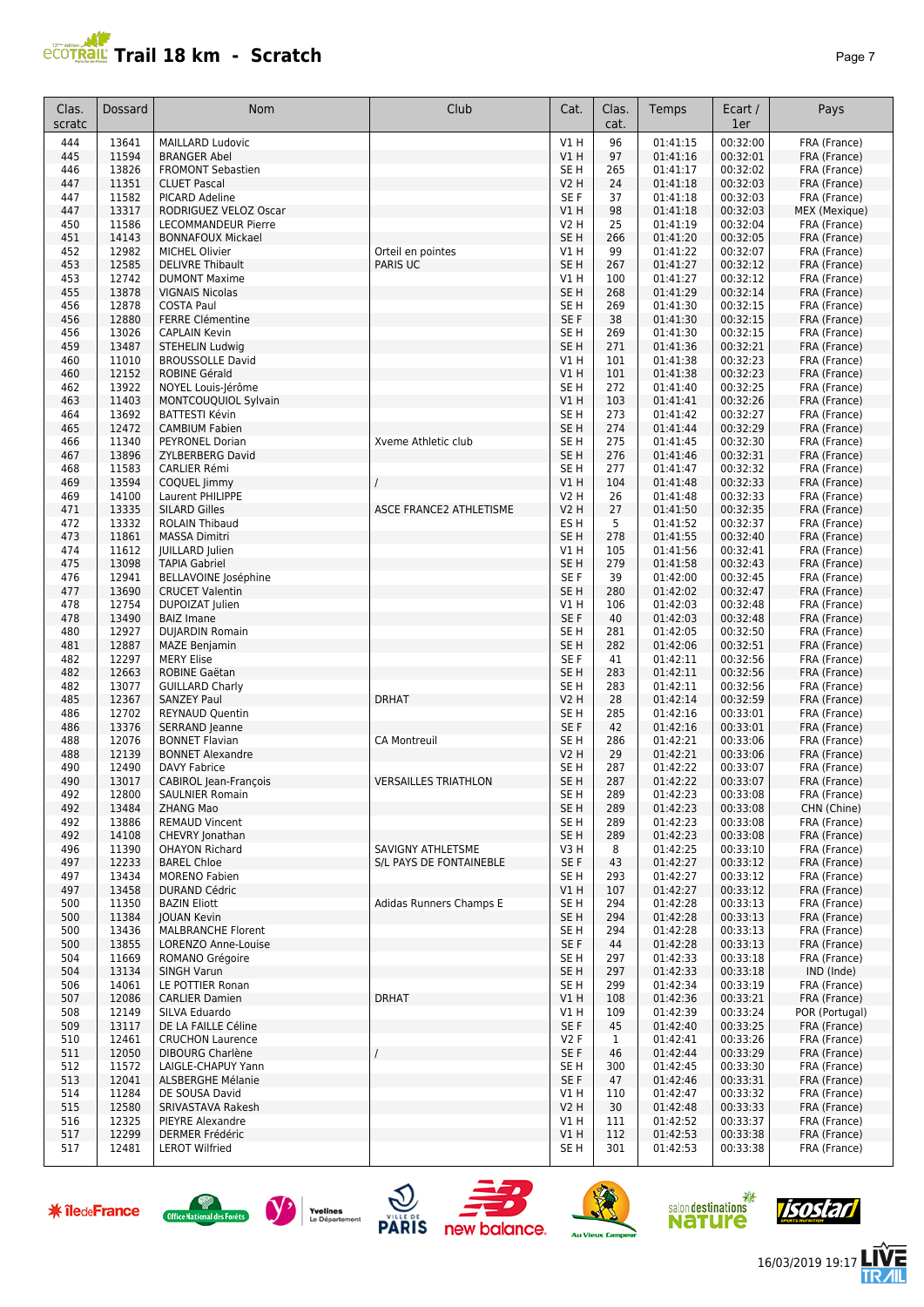

| Clas.      | Dossard        | Nom                                                  | Club                    | Cat.                    | Clas.      | Temps                | Ecart /              | Pays                         |
|------------|----------------|------------------------------------------------------|-------------------------|-------------------------|------------|----------------------|----------------------|------------------------------|
| scratc     |                |                                                      |                         |                         | cat.       |                      | 1er                  |                              |
| 519        | 13495          | <b>MARINO Lucía</b>                                  | Athlétisme oleronais    | SE <sub>F</sub>         | 48         | 01:42:58             | 00:33:43             | FRA (France)                 |
| 520        | 13032          | <b>SAINFORT Laure</b>                                |                         | SE F                    | 49         | 01:43:00             | 00:33:45             | FRA (France)                 |
| 521        | 12526          | <b>TEILLAC Fabien</b>                                |                         | SE <sub>H</sub>         | 302        | 01:43:01             | 00:33:46             | FRA (France)                 |
| 522        | 11630          | <b>NEUVE EGLISE Laurent</b>                          |                         | VIH                     | 113        | 01:43:03             | 00:33:48             | FRA (France)                 |
| 523        | 13034          | <b>BOTHOREL Raymond</b>                              | <b>USM GAGNY</b>        | V3 H                    | 9          | 01:43:07             | 00:33:52             | FRA (France)                 |
| 524        | 11874          | CROMBEZ Julien                                       |                         | SE <sub>H</sub><br>V1 H | 303<br>114 | 01:43:08<br>01:43:10 | 00:33:53<br>00:33:55 | FRA (France)                 |
| 525<br>525 | 11550<br>11787 | <b>CHARLET François</b><br><b>DAUDIN Camille</b>     |                         | SE F                    | 50         | 01:43:10             | 00:33:55             | FRA (France)<br>FRA (France) |
| 527        | 11417          | <b>ECHILLEY Manuela</b>                              |                         | V1 F                    | 9          | 01:43:11             | 00:33:56             | FRA (France)                 |
| 528        | 13280          | <b>BOCQUEL</b> Jerome                                |                         | V1 H                    | 115        | 01:43:12             | 00:33:57             | FRA (France)                 |
| 529        | 12767          | <b>TABERNE Thibaut</b>                               |                         | SE <sub>H</sub>         | 304        | 01:43:13             | 00:33:58             | FRA (France)                 |
| 530        | 12669          | DE SAIVRE Grégoire                                   |                         | V1 H                    | 116        | 01:43:14             | 00:33:59             | FRA (France)                 |
| 531        | 12714          | <b>BLACK Tim</b>                                     |                         | SE <sub>H</sub>         | 305        | 01:43:21             | 00:34:06             | GBR (Royaume-Uni)            |
| 532        | 12723          | <b>MARQUANT Benjamin</b>                             |                         | SE <sub>H</sub>         | 306        | 01:43:23             | 00:34:08             | FRA (France)                 |
| 533        | 12842          | <b>GENEST Etienne</b>                                |                         | SE <sub>H</sub>         | 307        | 01:43:24             | 00:34:09             | FRA (France)                 |
| 534        | 12186          | <b>TCHERNONOG Maxime</b>                             |                         | SE <sub>H</sub>         | 308        | 01:43:25             | 00:34:10             | FRA (France)                 |
| 535        | 12187          | <b>BOULAI Ysé</b>                                    |                         | SE F                    | 51         | 01:43:26             | 00:34:11             | FRA (France)                 |
| 535<br>535 | 13447<br>13541 | <b>CORMIER Charline</b><br><b>HUGON</b> Julien       | Athletic coeur de fond  | SE F<br>SE <sub>H</sub> | 51<br>309  | 01:43:26<br>01:43:26 | 00:34:11<br>00:34:11 | FRA (France)<br>FRA (France) |
| 538        | 11158          | <b>PILLOT Francois</b>                               |                         | V1 H                    | 117        | 01:43:28             | 00:34:13             | FRA (France)                 |
| 538        | 11924          | <b>CONTAMIN Raphael</b>                              |                         | SE H                    | 310        | 01:43:28             | 00:34:13             | FRA (France)                 |
| 540        | 12954          | <b>BONNARD Samuel</b>                                |                         | SE <sub>H</sub>         | 311        | 01:43:29             | 00:34:14             | FRA (France)                 |
| 541        | 12241          | <b>GAUTHIER Julien</b>                               |                         | V1H                     | 118        | 01:43:30             | 00:34:15             | FRA (France)                 |
| 541        | 13503          | COLONNA DE GIOVELLINA Enguerrand                     |                         | SE <sub>H</sub>         | 312        | 01:43:30             | 00:34:15             | FRA (France)                 |
| 543        | 11081          | <b>FERRE Arnaud</b>                                  |                         | V1 H                    | 119        | 01:43:31             | 00:34:16             | FRA (France)                 |
| 544        | 13151          | <b>RABAULT Nicolas</b>                               |                         | V1 H                    | 120        | 01:43:32             | 00:34:17             | FRA (France)                 |
| 544        | 13152          | <b>GERBER Antoine</b>                                |                         | SE H                    | 313        | 01:43:32             | 00:34:17             | FRA (France)                 |
| 544        | 13635          | <b>COUDEGNAT Damien</b>                              | <b>ISSY TRIATHLON</b>   | SE <sub>H</sub>         | 313        | 01:43:32             | 00:34:17             | FRA (France)                 |
| 547        | 11852          | <b>TENDIL Bastien</b>                                |                         | SE H                    | 315        | 01:43:34             | 00:34:19             | FRA (France)                 |
| 547        | 13349          | <b>EL KIHEL Zaid</b>                                 |                         | SE <sub>H</sub>         | 315        | 01:43:34             | 00:34:19             | MAR (Maroc)                  |
| 549<br>550 | 13511<br>12110 | <b>PANNETIER Baptiste</b><br><b>VUILLAMY Nicolas</b> |                         | SE H<br>SE <sub>H</sub> | 317<br>318 | 01:43:35<br>01:43:36 | 00:34:20<br>00:34:21 | FRA (France)<br>FRA (France) |
| 551        | 13707          | <b>FARNER Joevin</b>                                 |                         | SE H                    | 319        | 01:43:37             | 00:34:22             | FRA (France)                 |
| 552        | 13015          | DEBOUT Julie                                         | <b>IULIE DEBOUT</b>     | SE F                    | 53         | 01:43:42             | 00:34:27             | FRA (France)                 |
| 553        | 11825          | <b>JOUAN Loic</b>                                    |                         | SE H                    | 320        | 01:43:43             | 00:34:28             | FRA (France)                 |
| 553        | 12708          | <b>GOUPIL Thomas</b>                                 |                         | SE <sub>H</sub>         | 320        | 01:43:43             | 00:34:28             | FRA (France)                 |
| 555        | 11160          | <b>CHESTIER Clément</b>                              | ATHLETIC CLUB BOULOGNE  | SE <sub>H</sub>         | 322        | 01:43:44             | 00:34:29             | FRA (France)                 |
| 556        | 12007          | <b>ROPARS Pascal</b>                                 |                         | V3H                     | 10         | 01:43:47             | 00:34:32             | FRA (France)                 |
| 556        | 12033          | <b>MATHIEUX Thomas</b>                               |                         | SE H                    | 323        | 01:43:47             | 00:34:32             | FRA (France)                 |
| 556        | 12760          | <b>BERGER Antoine</b>                                |                         | V1H                     | 121        | 01:43:47             | 00:34:32             | FRA (France)                 |
| 556        | 13140          | <b>GUILLOT Maximilien</b>                            |                         | SE <sub>H</sub>         | 323        | 01:43:47             | 00:34:32             | FRA (France)                 |
| 560        | 12332          | <b>PAIN Eric</b>                                     |                         | V1H                     | 122        | 01:43:48             | 00:34:33             | FRA (France)                 |
| 561<br>562 | 11560<br>11559 | <b>MULOT Edouard</b><br><b>GERBAUD Daphné</b>        |                         | SE H<br>SE F            | 325<br>54  | 01:43:50<br>01:43:51 | 00:34:35<br>00:34:36 | FRA (France)<br>FRA (France) |
| 562        | 13105          | VOINDROT Jerome                                      |                         | SE H                    | 326        | 01:43:51             | 00:34:36             | FRA (France)                 |
| 564        | 11211          | <b>CHEVALIER Daniel</b>                              | Running sanofi maisons  | V1 H                    | 123        | 01:43:52             | 00:34:37             | FRA (France)                 |
| 565        | 11603          | DARRIGO DARTINET Solveig                             |                         | V2F                     | 2          | 01:43:53             | 00:34:38             | FRA (France)                 |
| 565        | 12893          | <b>TOSELLO Sylvain</b>                               |                         | SE <sub>H</sub>         | 327        | 01:43:53             | 00:34:38             | FRA (France)                 |
| 567        | 12937          | <b>GIRERD Olivier</b>                                |                         | SE H                    | 328        | 01:43:54             | 00:34:39             | FRA (France)                 |
| 568        | 13063          | <b>PERRET Xavier</b>                                 |                         | V1H                     | 124        | 01:43:55             | 00:34:40             | FRA (France)                 |
| 568        | 13727          | <b>BOUCHEY Eric</b>                                  |                         | V1H                     | 124        | 01:43:55             | 00:34:40             | FRA (France)                 |
| 570        | 11041          | <b>BEYLOT Vincent</b>                                |                         | V1 H                    | 126        | 01:43:56             | 00:34:41             | FRA (France)                 |
| 571        | 11022          | LARCHER Clémence                                     |                         | SE F                    | 55         | 01:44:00             | 00:34:45             | FRA (France)                 |
| 571<br>571 | 11109<br>14045 | <b>HERNANDEZ Guillaume</b><br><b>OLSON Edouard</b>   | Club Alpin Français Ile | SE H<br>SE H            | 329<br>329 | 01:44:00<br>01:44:00 | 00:34:45<br>00:34:45 | FRA (France)<br>FRA (France) |
| 574        | 11781          | <b>MARIELLE Quentin</b>                              |                         | SE H                    | 331        | 01:44:02             | 00:34:47             | FRA (France)                 |
| 575        | 13303          | DANJOUR Aurelien                                     |                         | SE H                    | 332        | 01:44:03             | 00:34:48             | FRA (France)                 |
| 576        | 12153          | <b>BEGIN Eric</b>                                    |                         | SE H                    | 333        | 01:44:04             | 00:34:49             | FRA (France)                 |
| 577        | 13145          | DELHOUME Julie                                       |                         | SE F                    | 56         | 01:44:08             | 00:34:53             | FRA (France)                 |
| 578        | 12862          | PAILLOT Jerome                                       |                         | SE H                    | 334        | 01:44:11             | 00:34:56             | FRA (France)                 |
| 579        | 11889          | <b>BIENTZ Sophie</b>                                 |                         | $VI$ F                  | 10         | 01:44:12             | 00:34:57             | FRA (France)                 |
| 580        | 13302          | LECOULS Jerome                                       |                         | SE <sub>H</sub>         | 335        | 01:44:14             | 00:34:59             | FRA (France)                 |
| 581        | 13285          | <b>SIGNORET Etienne</b>                              |                         | SE H                    | 336        | 01:44:15             | 00:35:00             | FRA (France)                 |
| 582        | 11703          | <b>CANIN Maxence</b>                                 |                         | ES H                    | 6          | 01:44:16             | 00:35:01             | FRA (France)                 |
| 582        | 12624          | <b>KERMARREC Pol</b>                                 |                         | V1 H                    | 127        | 01:44:16             | 00:35:01             | FRA (France)                 |
| 584        | 13460          | <b>JACQMIN Gauthier</b>                              |                         | SE <sub>H</sub>         | 337        | 01:44:24             | 00:35:09             | FRA (France)                 |
| 585<br>586 | 11233<br>12190 | LE BERRE Kévin<br><b>COMBE Michael</b>               |                         | SE H<br>V1 H            | 338<br>128 | 01:44:25<br>01:44:26 | 00:35:10<br>00:35:11 | FRA (France)<br>FRA (France) |
| 587        | 12282          | LAUNOIS Amélie                                       |                         | SE F                    | 57         | 01:44:27             | 00:35:12             | FRA (France)                 |
| 588        | 13143          | RONCO Léo                                            |                         | SE H                    | 339        | 01:44:28             | 00:35:13             | FRA (France)                 |
| 589        | 12771          | DE BROGLIE Isaure                                    |                         | SE F                    | 58         | 01:44:29             | 00:35:14             | FRA (France)                 |
| 590        | 11692          | <b>DESSOMMES Christine</b>                           |                         | $VI$ F                  | 11         | 01:44:30             | 00:35:15             | FRA (France)                 |
| 591        | 11389          | SCHIAPARELLI Raphael                                 |                         | V1 H                    | 129        | 01:44:31             | 00:35:16             | FRA (France)                 |
| 592        | 13908          | <b>COVACHO Miquel</b>                                |                         | SE <sub>H</sub>         | 340        | 01:44:33             | 00:35:18             | FRA (France)                 |
| 593        | 12048          | <b>CARAIL Aldric</b>                                 |                         | SE H                    | 341        | 01:44:34             | 00:35:19             | FRA (France)                 |















怎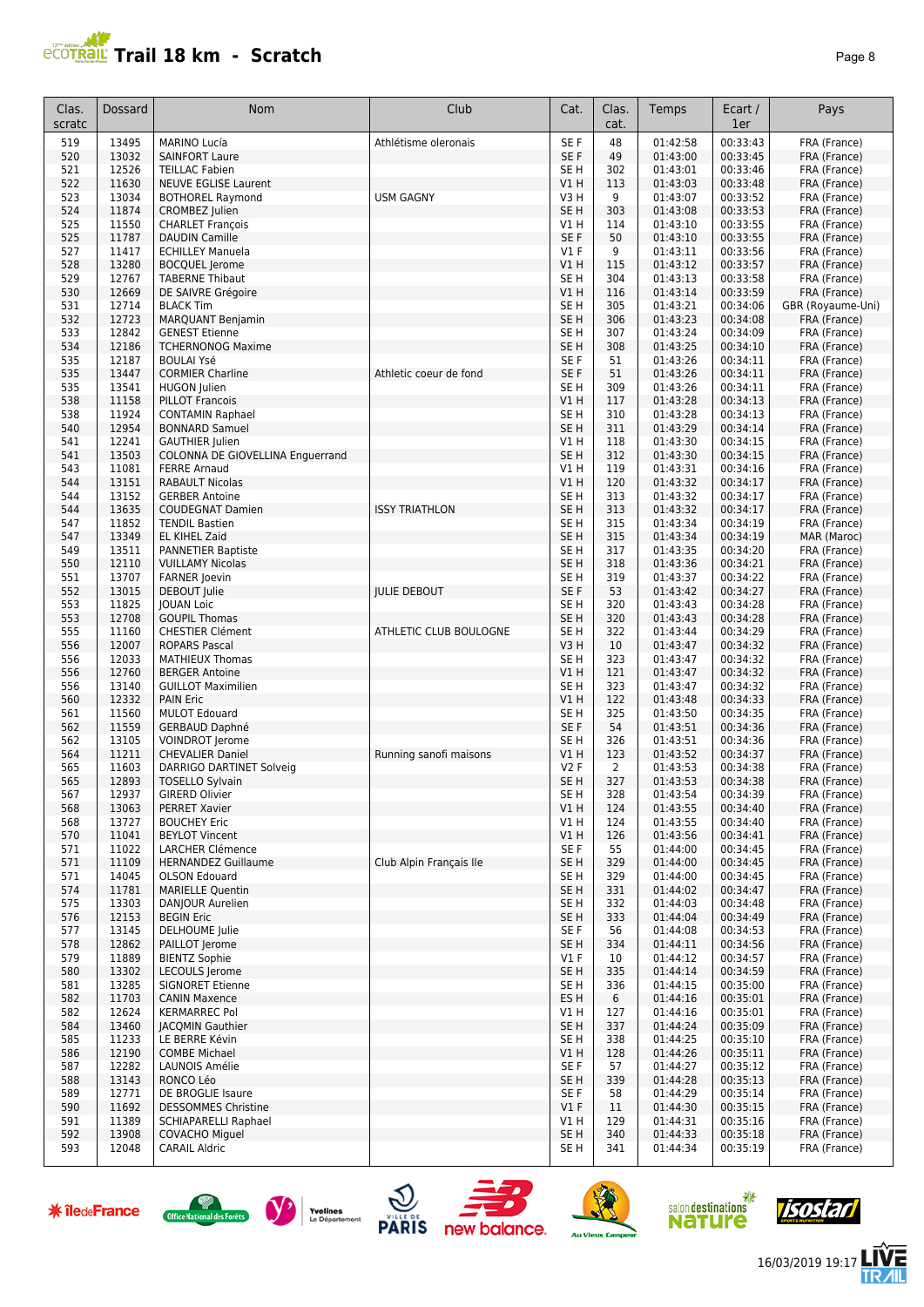

| Clas.<br>scratc | <b>Dossard</b> | Nom                                              | Club                  | Cat.                    | Clas.<br>cat. | Temps                | Ecart /<br>1er       | Pays                         |
|-----------------|----------------|--------------------------------------------------|-----------------------|-------------------------|---------------|----------------------|----------------------|------------------------------|
| 593             | 13659          | <b>THOUARD Melanie</b>                           |                       | SE F                    | 59            | 01:44:34             | 00:35:19             | FRA (France)                 |
| 595             | 13362          | <b>RATOUIS Olivier</b>                           |                       | SE H                    | 342           | 01:44:35             | 00:35:20             | FRA (France)                 |
| 596             | 13821          | <b>CARON Alice</b>                               |                       | SE F                    | 60            | 01:44:36             | 00:35:21             | FRA (France)                 |
| 597             | 12792          | <b>BOUTRY Romain</b>                             |                       | SE H                    | 343           | 01:44:37             | 00:35:22             | FRA (France)                 |
| 598             | 11458          | <b>PICHON Nicolas</b>                            |                       | SE H                    | 344           | 01:44:40             | 00:35:25             | FRA (France)                 |
| 598             | 12772          | <b>BROCARD Antoine</b>                           |                       | SE <sub>H</sub>         | 344           | 01:44:40             | 00:35:25             | FRA (France)                 |
| 598             | 13595          | <b>NOIROT Mathieu</b>                            |                       | SE <sub>H</sub>         | 344           | 01:44:40             | 00:35:25             | FRA (France)                 |
| 601             | 12824<br>12909 | HILMER Jens                                      |                       | SE <sub>H</sub>         | 347           | 01:44:41             | 00:35:26<br>00:35:27 | GER (Allemagne)              |
| 602<br>603      | 13669          | CARI Alan<br>PERONET Clémence                    | <b>AC COLOMBES</b>    | SE H<br>SE F            | 348<br>61     | 01:44:42<br>01:44:43 | 00:35:28             | FRA (France)<br>FRA (France) |
| 604             | 13747          | <b>RIBEIL Vincent</b>                            |                       | V1 H                    | 130           | 01:44:44             | 00:35:29             | FRA (France)                 |
| 605             | 13260          | DE JACQUELOT Arnaud                              |                       | SE H                    | 349           | 01:44:45             | 00:35:30             | FRA (France)                 |
| 606             | 11280          | <b>FIHEY Florence</b>                            |                       | $VI$ F                  | 12            | 01:44:49             | 00:35:34             | FRA (France)                 |
| 607             | 13072          | <b>TRAN Thomas</b>                               |                       | SE H                    | 350           | 01:44:51             | 00:35:36             | FRA (France)                 |
| 607             | 13940          | <b>DELACOURT Guillaume</b>                       |                       | SE H                    | 350           | 01:44:51             | 00:35:36             | FRA (France)                 |
| 609             | 13046<br>13421 | <b>TOULEMONDE Constance</b>                      |                       | SE F                    | 62            | 01:44:52             | 00:35:37             | FRA (France)                 |
| 610<br>611      | 12965          | <b>TROUVE Aurélie</b><br><b>BONEMERE Laura</b>   |                       | V1 F<br>SE F            | 13<br>63      | 01:44:53<br>01:44:54 | 00:35:38<br>00:35:39 | FRA (France)<br>FRA (France) |
| 612             | 11214          | <b>BLIN Adele</b>                                |                       | SE F                    | 64            | 01:44:56             | 00:35:41             | FRA (France)                 |
| 613             | 11264          | <b>ALBERT Aymeric</b>                            |                       | V1 H                    | 131           | 01:44:57             | 00:35:42             | FRA (France)                 |
| 613             | 12632          | <b>BARBAUD Yohan</b>                             |                       | SE H                    | 352           | 01:44:57             | 00:35:42             | FRA (France)                 |
| 613             | 13045          | <b>HAFFNER Maud</b>                              | <b>USM Running</b>    | SE F                    | 65            | 01:44:57             | 00:35:42             | FRA (France)                 |
| 613             | 13713          | RIQUET Benjamin                                  |                       | SE H                    | 352           | 01:44:57             | 00:35:42             | FRA (France)                 |
| 617             | 11513          | OLIVO Gaëtan                                     |                       | SE H                    | 354           | 01:44:59             | 00:35:44             | FRA (France)                 |
| 617<br>619      | 13076<br>11071 | <b>DEVERNAY Coralie</b><br>QUILLE Christophe     | <b>ACBB</b>           | SE F<br>V1 H            | 66<br>132     | 01:44:59<br>01:45:00 | 00:35:44<br>00:35:45 | FRA (France)<br>FRA (France) |
| 619             | 13174          | SOULABAIL Christian                              | LES FURIEUX DU BITUME | V2 H                    | 31            | 01:45:00             | 00:35:45             | FRA (France)                 |
| 621             | 12683          | ZUGETTA Stéphane                                 | Stéphane Zugetta      | V2 H                    | 32            | 01:45:01             | 00:35:46             | FRA (France)                 |
| 622             | 11187          | <b>STILHART Paul</b>                             |                       | SE H                    | 355           | 01:45:03             | 00:35:48             | FRA (France)                 |
| 623             | 11188          | <b>GEORGES Tessa</b>                             |                       | SE F                    | 67            | 01:45:04             | 00:35:49             | FRA (France)                 |
| 624             | 12296          | LAFOND Julien                                    |                       | SE <sub>H</sub>         | 356           | 01:45:05             | 00:35:50             | FRA (France)                 |
| 624             | 13196          | <b>REYMONDET Lucie</b>                           |                       | SE F                    | 68            | 01:45:05             | 00:35:50             | FRA (France)                 |
| 626             | 13871          | <b>KARILA Grégoire</b>                           |                       | SE H                    | 357           | 01:45:06             | 00:35:51             | FRA (France)                 |
| 627<br>628      | 12035<br>12400 | <b>NASSAH Franck</b><br>LOUIS Christopher        |                       | V1 H<br>SE <sub>H</sub> | 133<br>358    | 01:45:07<br>01:45:08 | 00:35:52<br>00:35:53 | FRA (France)<br>FRA (France) |
| 629             | 13582          | RAPPENEAU Didier                                 |                       | <b>V2 H</b>             | 33            | 01:45:10             | 00:35:55             | FRA (France)                 |
| 630             | 11792          | <b>BONNET Pierre</b>                             |                       | SE H                    | 359           | 01:45:11             | 00:35:56             | FRA (France)                 |
| 631             | 13279          | <b>MARRONNIER Etienne</b>                        |                       | V3 H                    | 11            | 01:45:13             | 00:35:58             | FRA (France)                 |
| 632             | 12410          | <b>FORNARI Chloé</b>                             |                       | SE F                    | 69            | 01:45:18             | 00:36:03             | FRA (France)                 |
| 633             | 12010          | SPRAUER Jean-Philippe                            |                       | V1 H                    | 134           | 01:45:22             | 00:36:07             | FRA (France)                 |
| 633<br>635      | 12044<br>12046 | <b>BROSSARD Camille</b><br><b>JAOUEN Nicolas</b> | Nicolas Jaouen        | SE F<br>SE H            | 70<br>360     | 01:45:22<br>01:45:25 | 00:36:07<br>00:36:10 | FRA (France)                 |
| 636             | 11484          | <b>FOUSSARD Annabelle</b>                        |                       | SE F                    | 71            | 01:45:34             | 00:36:19             | FRA (France)<br>FRA (France) |
| 637             | 11228          | <b>GENOT Géraldine</b>                           |                       | SE F                    | 72            | 01:45:35             | 00:36:20             | FRA (France)                 |
| 638             | 14132          | <b>CORLAY Florian</b>                            |                       | SE <sub>H</sub>         | 361           | 01:45:39             | 00:36:24             | FRA (France)                 |
| 638             | 14133          | ZHENDRE Joffrey                                  |                       | SE <sub>H</sub>         | 361           | 01:45:39             | 00:36:24             | FRA (France)                 |
| 640             | 11162          | <b>BERNADET Guillaume</b>                        |                       | SE H                    | 363           | 01:45:41             | 00:36:26             | FRA (France)                 |
| 641             | 12064          | <b>MAZET Pierre</b>                              |                       | SE <sub>H</sub>         | 364           | 01:45:43             | 00:36:28             | FRA (France)                 |
| 642<br>643      | 13939<br>13705 | <b>CAUDAL Agathe</b><br><b>CUKIER Yolanie</b>    |                       | SE F<br>SE F            | 73<br>74      | 01:45:44<br>01:45:45 | 00:36:29<br>00:36:30 | FRA (France)<br>FRA (France) |
| 644             | 11163          | <b>BOUZOLS Larent</b>                            |                       | SE H                    | 365           | 01:45:47             | 00:36:32             | FRA (France)                 |
| 644             | 13694          | ROSSIGNOL Frederic                               |                       | V1 H                    | 135           | 01:45:47             | 00:36:32             | FRA (France)                 |
| 644             | 13703          | <b>KERMARREC Vincent</b>                         |                       | SE H                    | 365           | 01:45:47             | 00:36:32             | FRA (France)                 |
| 647             | 13282          | <b>EPSTEIN Didier</b>                            |                       | V1H                     | 136           | 01:45:49             | 00:36:34             | FRA (France)                 |
| 648             | 12108          | <b>VERBECQUE Pierre-Francois</b>                 |                       | V1 H                    | 137           | 01:45:50             | 00:36:35             | FRA (France)                 |
| 648             | 12524          | <b>ZHENG Zhong</b>                               |                       | V1H                     | 137           | 01:45:50             | 00:36:35             | FRA (France)                 |
| 650<br>650      | 11518<br>13171 | <b>NOAL Elizabeth</b><br><b>TEMPO Magalie</b>    | LES FURIEUX DU BITUME | $VI$ F<br>$VI$ F        | 14<br>14      | 01:45:54<br>01:45:54 | 00:36:39<br>00:36:39 | FRA (France)<br>FRA (France) |
| 652             | 11255          | ALAPHILIPPE Stéphane                             |                       | V2 H                    | 34            | 01:45:56             | 00:36:41             | FRA (France)                 |
| 652             | 12920          | <b>CONTAT Marine</b>                             |                       | SE F                    | 75            | 01:45:56             | 00:36:41             | FRA (France)                 |
| 654             | 13550          | <b>BOUCHARENC Nathan</b>                         |                       | SE H                    | 367           | 01:45:57             | 00:36:42             | FRA (France)                 |
| 655             | 11405          | <b>OGER Edouard</b>                              | edouard oger          | SE H                    | 368           | 01:45:58             | 00:36:43             | FRA (France)                 |
| 655             | 11406          | <b>COURTADES Brice</b>                           |                       | SE H                    | 368           | 01:45:58             | 00:36:43             | FRA (France)                 |
| 657             | 13356          | <b>NAUDET Anaïs</b>                              |                       | SE F                    | 76            | 01:45:59             | 00:36:44             | FRA (France)                 |
| 658<br>659      | 12446<br>11274 | <b>BERTHEREAU Eric</b><br><b>COLAS Sylvain</b>   |                       | V1 H<br>V1 H            | 139<br>140    | 01:46:02<br>01:46:03 | 00:36:47<br>00:36:48 | FRA (France)<br>FRA (France) |
| 660             | 11342          | SKORCZYNSKI Léa                                  |                       | SE F                    | 77            | 01:46:07             | 00:36:52             | FRA (France)                 |
| 661             | 11122          | <b>TREGUER Jeremy</b>                            |                       | SE H                    | 370           | 01:46:08             | 00:36:53             | FRA (France)                 |
| 662             | 11633          | <b>GAUTHIER Anne</b>                             |                       | SE F                    | 78            | 01:46:10             | 00:36:55             | FRA (France)                 |
| 663             | 13004          | SIX Jérémie                                      |                       | SE H                    | 371           | 01:46:11             | 00:36:56             | FRA (France)                 |
| 663             | 13216          | COHEN-SOLAL Julien                               |                       | V1 H                    | 141           | 01:46:11             | 00:36:56             | FRA (France)                 |
| 665             | 13912          | <b>LOOTENS Emmanuel</b>                          |                       | V2 H<br>V1 H            | 35            | 01:46:13             | 00:36:58             | FRA (France)                 |
| 666<br>667      | 12633<br>11033 | MILLETTE Sebastien<br><b>GARNOT Stéphanie</b>    | <b>XRUN</b>           | $VI$ F                  | 142<br>16     | 01:46:17<br>01:46:18 | 00:37:02<br>00:37:03 | CAN (Canada)<br>FRA (France) |
| 667             | 13778          | SIGNERIN Michael                                 |                       | SE H                    | 372           | 01:46:18             | 00:37:03             | FRA (France)                 |
|                 |                |                                                  |                       |                         |               |                      |                      |                              |

















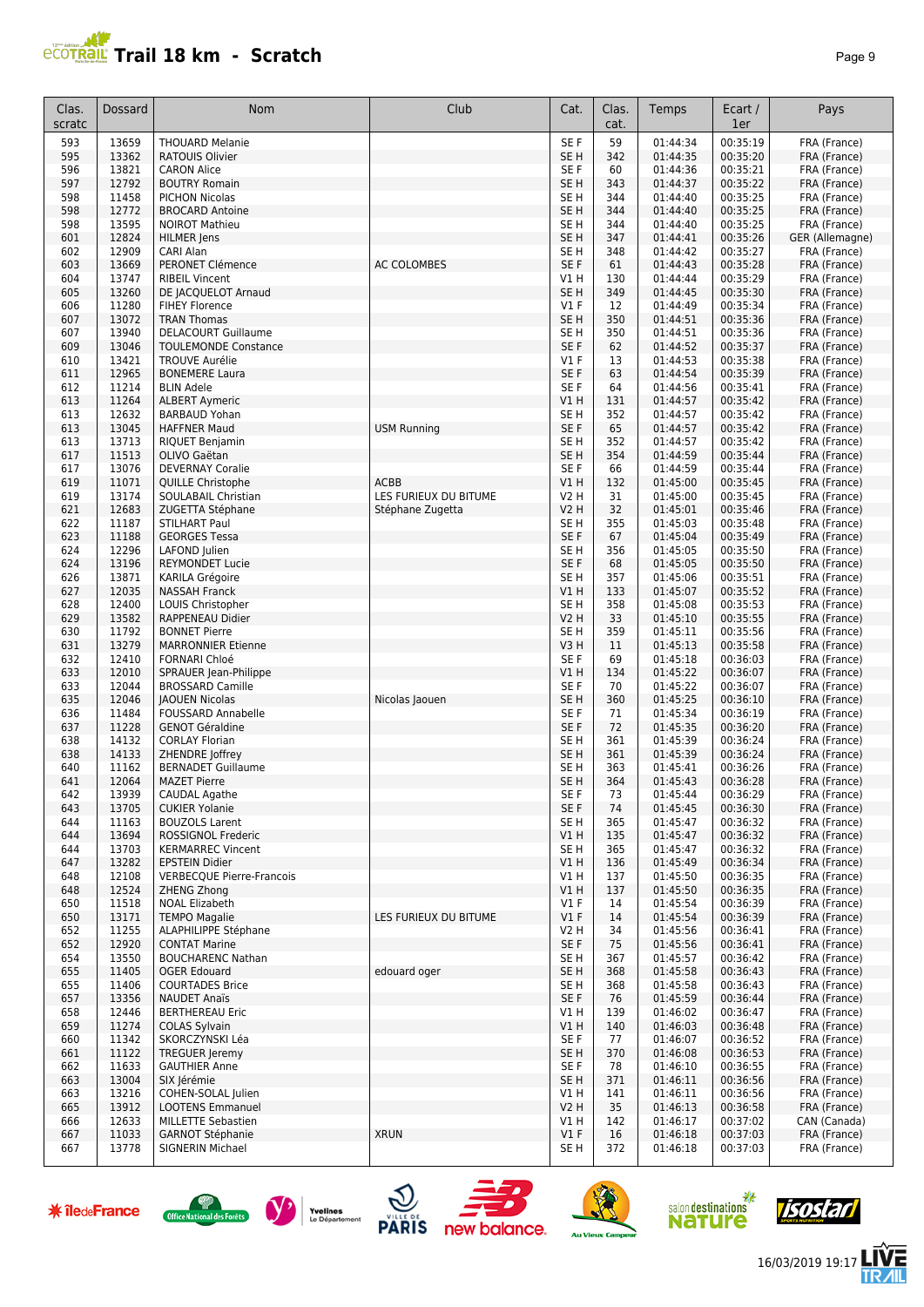

| Clas.<br>scratc | Dossard        | Nom                                                     | Club                     | Cat.                               | Clas.<br>cat. | Temps                | Ecart /<br>1er       | Pays                         |
|-----------------|----------------|---------------------------------------------------------|--------------------------|------------------------------------|---------------|----------------------|----------------------|------------------------------|
| 669             | 13997          | <b>GUILLOU Etienne</b>                                  |                          | VIH                                | 143           | 01:46:21             | 00:37:06             | FRA (France)                 |
| 670             | 13655          | DAROUICH Mehdi                                          |                          | SE <sub>H</sub>                    | 373           | 01:46:22             | 00:37:07             | FRA (France)                 |
| 671             | 13222          | <b>LEPRETTE Vincent</b>                                 |                          | V1 H                               | 144           | 01:46:26             | 00:37:11             | FRA (France)                 |
| 672             | 13909          | <b>GANCARZ Valérie</b>                                  |                          | V1F                                | 17            | 01:46:28             | 00:37:13             | FRA (France)                 |
| 673             | 11009<br>14013 | <b>DURIF Fabien</b>                                     |                          | V1 H<br>SE <sub>H</sub>            | 145<br>374    | 01:46:31<br>01:46:31 | 00:37:16<br>00:37:16 | FRA (France)                 |
| 673<br>675      | 12454          | MALET Jonathan<br><b>GROULT Mathieu</b>                 |                          | SE <sub>H</sub>                    | 375           | 01:46:32             | 00:37:17             | FRA (France)<br>FRA (France) |
| 676             | 12971          | CHANIOLLEAU Julia                                       |                          | SE <sub>F</sub>                    | 79            | 01:46:33             | 00:37:18             | FRA (France)                 |
| 676             | 13304          | <b>BERNIER Kevin</b>                                    |                          | SE <sub>H</sub>                    | 376           | 01:46:33             | 00:37:18             | FRA (France)                 |
| 676             | 13664          | <b>TACCOEN Nicolas</b>                                  |                          | SE <sub>H</sub>                    | 376           | 01:46:33             | 00:37:18             | FRA (France)                 |
| 679             | 13903          | <b>BRACONE Christelle</b>                               |                          | SE F                               | 80            | 01:46:34             | 00:37:19             | <b>BEL</b> (Belgique)        |
| 680             | 11043          | <b>EVAIN Philippe</b>                                   |                          | V1 H                               | 146           | 01:46:36             | 00:37:21             | FRA (France)                 |
| 680             | 13842          | <b>JOULIN Ludovic</b>                                   |                          | SE <sub>H</sub>                    | 378           | 01:46:36             | 00:37:21             | FRA (France)                 |
| 682             | 12946          | <b>MICHIELS Thierry</b>                                 |                          | V1H                                | 147           | 01:46:37             | 00:37:22             | <b>BEL</b> (Belgique)        |
| 683             | 12036          | SZIGETI Quentin                                         |                          | SE <sub>H</sub>                    | 379           | 01:46:38             | 00:37:23             | FRA (France)                 |
| 684             | 13787          | <b>BIDAULT Emmanuel</b>                                 |                          | SE <sub>H</sub>                    | 380           | 01:46:40             | 00:37:25             | FRA (France)                 |
| 685             | 13041          | <b>PIRON Guillaume</b>                                  |                          | SE <sub>H</sub>                    | 381           | 01:46:41             | 00:37:26             | FRA (France)                 |
| 686             | 13175          | POTTIER Céline                                          | LES FURIEUX DU BITUME    | V1F                                | 18            | 01:46:43             | 00:37:28             | FRA (France)                 |
| 686<br>688      | 13520<br>12797 | SARRAUSTE DE MENTHIERE Benoit<br><b>MAURAN</b> Juliette |                          | SE <sub>H</sub><br>SE <sub>F</sub> | 382<br>81     | 01:46:43<br>01:46:44 | 00:37:28<br>00:37:29 | FRA (France)                 |
| 689             | 12202          | EZENFIS Léa                                             |                          | SE F                               | 82            | 01:46:46             | 00:37:31             | FRA (France)<br>FRA (France) |
| 690             | 11129          | <b>SUAREZ Mathilde</b>                                  |                          | SE <sub>F</sub>                    | 83            | 01:46:47             | 00:37:32             | FRA (France)                 |
| 690             | 14152          | <b>ROUGIER Charles</b>                                  |                          | SE <sub>H</sub>                    | 383           | 01:46:47             | 00:37:32             | FRA (France)                 |
| 692             | 11121          | SUAREZ Joseph                                           | Speedy club de provence  | <b>V2 H</b>                        | 36            | 01:46:48             | 00:37:33             | FRA (France)                 |
| 693             | 12347          | <b>PARIS Bastien</b>                                    |                          | SE <sub>H</sub>                    | 384           | 01:46:50             | 00:37:35             | FRA (France)                 |
| 693             | 13262          | LIAGRE Benjamin                                         |                          | <b>V2 H</b>                        | 37            | 01:46:50             | 00:37:35             | FRA (France)                 |
| 693             | 13265          | LOSEGO Louis                                            |                          | SE <sub>H</sub>                    | 384           | 01:46:50             | 00:37:35             | FRA (France)                 |
| 696             | 12643          | <b>DESCAVES Arnaud</b>                                  |                          | V1H                                | 148           | 01:46:51             | 00:37:36             | FRA (France)                 |
| 696             | 13031          | JOSEPH Julien                                           |                          | SE <sub>H</sub>                    | 386           | 01:46:51             | 00:37:36             | FRA (France)                 |
| 698             | 11715          | COUTAND Angéline                                        | <b>XVe ATHLETIC CLUB</b> | SE F                               | 84            | 01:46:53             | 00:37:38             | FRA (France)                 |
| 699             | 11144          | <b>SIMON Amaury</b>                                     |                          | <b>V2 H</b>                        | 38            | 01:46:54             | 00:37:39             | FRA (France)                 |
| 700             | 11381          | <b>MARTINEAU Régis</b>                                  |                          | V1 H                               | 149           | 01:46:55             | 00:37:40             | FRA (France)                 |
| 701             | 13082          | <b>AQUILEIO Stéphane</b>                                |                          | SE <sub>H</sub>                    | 387           | 01:46:57             | 00:37:42             | FRA (France)                 |
| 702<br>703      | 11424<br>11311 | <b>FERRASSE Alexis</b><br><b>WALTENER Thomas</b>        |                          | SE <sub>H</sub><br>SE <sub>H</sub> | 388<br>389    | 01:46:58<br>01:47:01 | 00:37:43<br>00:37:46 | FRA (France)<br>FRA (France) |
| 704             | 13478          | <b>BLANC Stéphane</b>                                   |                          | V1H                                | 150           | 01:47:04             | 00:37:49             | FRA (France)                 |
| 705             | 11803          | <b>GAUTHE Alain</b>                                     |                          | V2 H                               | 39            | 01:47:05             | 00:37:50             | FRA (France)                 |
| 705             | 13013          | <b>RICHARD Simon</b>                                    |                          | VIH                                | 151           | 01:47:05             | 00:37:50             | FRA (France)                 |
| 705             | 13075          | <b>ODDOS Romain</b>                                     |                          | SE <sub>H</sub>                    | 390           | 01:47:05             | 00:37:50             | FRA (France)                 |
| 708             | 11181          | <b>SCHEWIOR Kevin</b>                                   |                          | SE <sub>H</sub>                    | 391           | 01:47:06             | 00:37:51             | GER (Allemagne)              |
| 709             | 11394          | <b>KUNG Florian</b>                                     | Rennes Triathlon         | SE <sub>H</sub>                    | 392           | 01:47:08             | 00:37:53             | FRA (France)                 |
| 709             | 13110          | ROUSSEAU Jeremie                                        |                          | VIH                                | 152           | 01:47:08             | 00:37:53             | FRA (France)                 |
| 711             | 11103          | <b>BONNARD Mathilde</b>                                 |                          | SE F                               | 85            | 01:47:09             | 00:37:54             | FRA (France)                 |
| 712             | 13300          | <b>VANDAME Marine</b>                                   |                          | SE <sub>F</sub>                    | 86            | 01:47:10             | 00:37:55             | FRA (France)                 |
| 712             | 13536          | <b>FORGERIT Benoit</b>                                  |                          | V1 H                               | 153           | 01:47:10             | 00:37:55             | FRA (France)                 |
| 714             | 12615          | <b>BUCHNER Fabien</b>                                   |                          | SE H                               | 393           | 01:47:12             | 00:37:57             | FRA (France)                 |
| 714             | 12826          | <b>NGUYEN Toan</b>                                      |                          | SE <sub>H</sub>                    | 393           | 01:47:12             | 00:37:57             | FRA (France)                 |
| 714             | 13191          | <b>MICHEL Beatrice</b>                                  |                          | SE <sub>F</sub>                    | 87            | 01:47:12             | 00:37:57             | FRA (France)                 |
| 11/<br>718      | 13271<br>13765 | <b>FACQUET Romain</b><br><b>MARRONNIER Camille</b>      |                          | V1 H<br>SE F                       | 154<br>88     | 01:4/14<br>01:47:18  | 00:37:59<br>00:38:03 | FRA (France)<br>FRA (France) |
| 719             | 13198          | <b>TALLEUX Martin</b>                                   |                          | SE <sub>H</sub>                    | 395           | 01:47:25             | 00:38:10             | FRA (France)                 |
| 720             | 11660          | <b>GRANDJACQUOT Laurent</b>                             |                          | V2 H                               | 40            | 01:47:27             | 00:38:12             | FRA (France)                 |
| 721             | 12671          | DOSSIN Clement                                          | <b>Clement Dossin</b>    | SE H                               | 396           | 01:47:29             | 00:38:14             | FRA (France)                 |
| 722             | 14129          | PAGES Jérôme                                            |                          | V1 H                               | 155           | 01:47:32             | 00:38:17             | FRA (France)                 |
| 723             | 12871          | <b>BOTQUELEN Louise</b>                                 |                          | SE F                               | 89            | 01:47:33             | 00:38:18             | FRA (France)                 |
| 723             | 13900          | <b>LAUTHREY Maxime</b>                                  |                          | SE H                               | 397           | 01:47:33             | 00:38:18             | FRA (France)                 |
| 725             | 11451          | <b>KOWALSKI Nicolas</b>                                 |                          | SE H                               | 398           | 01:47:34             | 00:38:19             | FRA (France)                 |
| 726             | 12459          | <b>HOM Clotilde</b>                                     |                          | SE F                               | 90            | 01:47:36             | 00:38:21             | FRA (France)                 |
| 726             | 13122          | JOURNE Hugo                                             |                          | SE H                               | 399           | 01:47:36             | 00:38:21             | FRA (France)                 |
| 728             | 13162          | POIRIER Mikael                                          |                          | V1 H                               | 156           | 01:47:37             | 00:38:22             | FRA (France)                 |
| 729             | 12837          | <b>KURINCKX Pierre</b>                                  |                          | V1 H                               | 157           | 01:47:39             | 00:38:24             | FRA (France)                 |
| 729             | 13121          | <b>GUERITEE Guillaume</b>                               |                          | SE <sub>H</sub>                    | 400           | 01:47:39             | 00:38:24             | FRA (France)                 |
| 731             | 11823          | <b>LAFON Adrien</b>                                     |                          | SE H                               | 401           | 01:47:41             | 00:38:26             | FRA (France)                 |
| 731<br>733      | 13822          | <b>CHEVALLIER Arielle</b>                               |                          | SE F                               | 91            | 01:47:41             | 00:38:26<br>00:38:27 | FRA (France)                 |
| 734             | 13851<br>11797 | <b>NKILIYEHE Thierry</b><br>ROBIN Jérémy                |                          | SE H<br>SE <sub>H</sub>            | 402<br>403    | 01:47:42<br>01:47:43 | 00:38:28             | FRA (France)<br>FRA (France) |
| 735             | 11038          | <b>ETIENNE Frederic</b>                                 |                          | V1 H                               | 158           | 01:47:44             | 00:38:29             | FRA (France)                 |
| 735             | 11246          | <b>SCHUDEL Marco</b>                                    |                          | SE <sub>H</sub>                    | 404           | 01:47:44             | 00:38:29             | SUI (Suisse)                 |
| 735             | 12877          | <b>VIALA Bertrand</b>                                   |                          | SE H                               | 404           | 01:47:44             | 00:38:29             | FRA (France)                 |
| 735             | 13530          | <b>AIRIAUD Valentine</b>                                |                          | SE F                               | 92            | 01:47:44             | 00:38:29             | FRA (France)                 |
| 739             | 13529          | AIRIAUD Hélène                                          | ABV MONTAIGU VENDEE      | SE F                               | 93            | 01:47:45             | 00:38:30             | FRA (France)                 |
| 740             | 12271          | <b>FOURMAINTRAUX Maxime</b>                             | CLUB SPORTIF DE L'OREAL  | V1 H                               | 159           | 01:47:46             | 00:38:31             | FRA (France)                 |
| 740             | 12933          | <b>VERMET Arnaud</b>                                    |                          | SE H                               | 406           | 01:47:46             | 00:38:31             | FRA (France)                 |
| 740             | 14189          | <b>GSTACH Caroline</b>                                  |                          | $VI$ F                             | 19            | 01:47:46             | 00:38:31             | FRA (France)                 |
| 743             | 14031          | <b>GUERBAOUI Awatif</b>                                 |                          | SE F                               | 94            | 01:47:48             | 00:38:33             | FRA (France)                 |















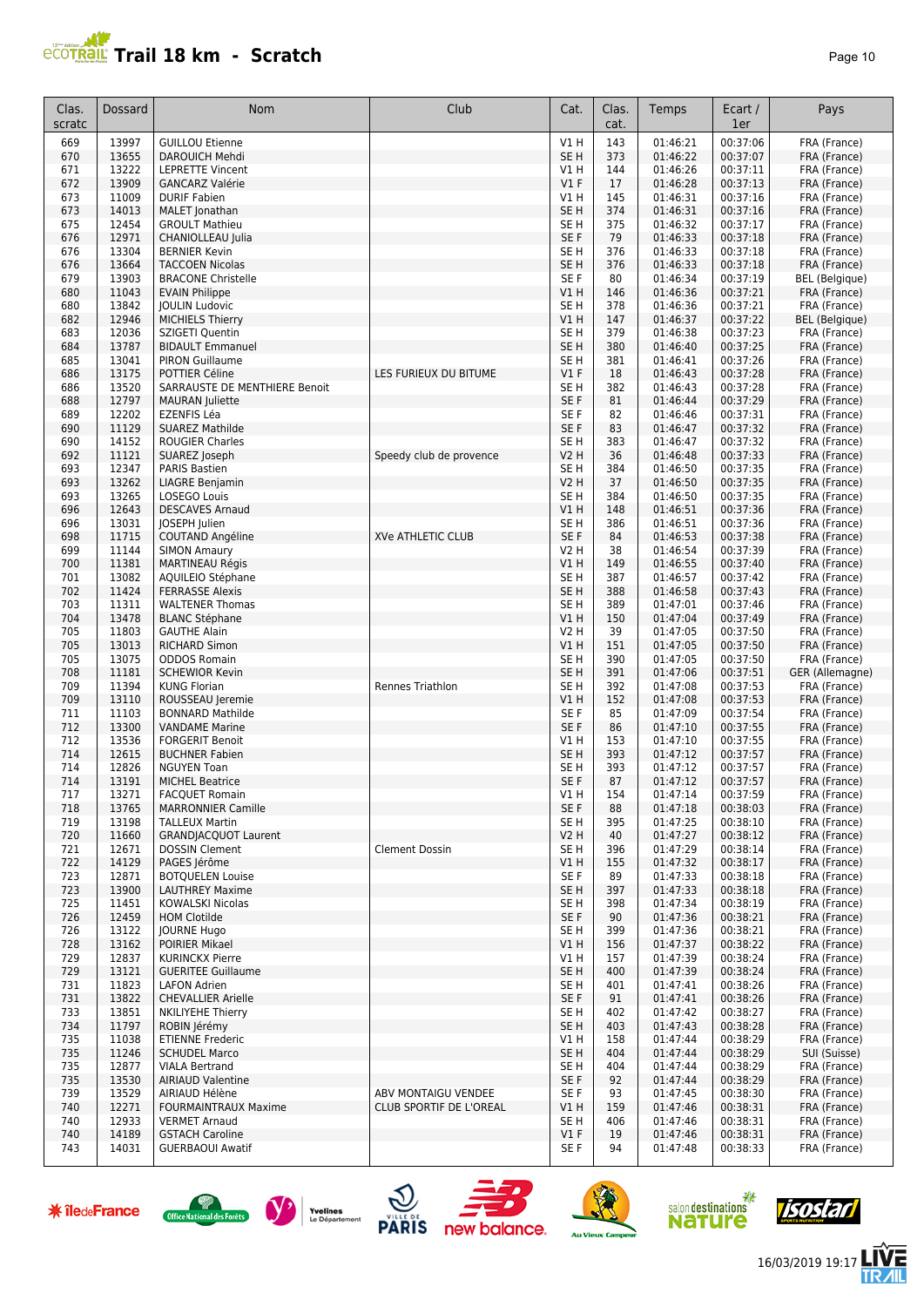

| Clas.<br>scratc | Dossard        | Nom                                              | Club        | Cat.                    | Clas.<br>cat.        | Temps                | Ecart /<br>1er       | Pays                          |
|-----------------|----------------|--------------------------------------------------|-------------|-------------------------|----------------------|----------------------|----------------------|-------------------------------|
| 744             | 11031          | REDON Jean-Loup                                  |             | SE <sub>H</sub>         | 407                  | 01:47:49             | 00:38:34             | FRA (France)                  |
| 744             | 12361          | <b>SASSIER Paul</b>                              |             | SE <sub>H</sub>         | 407                  | 01:47:49             | 00:38:34             | FRA (France)                  |
| 746             | 11113          | <b>DEBISSCHOP Alexandre</b>                      |             | SE <sub>H</sub>         | 409                  | 01:47:53             | 00:38:38             | FRA (France)                  |
| 747<br>747      | 11099<br>13368 | <b>GILDER Olivier</b><br><b>CAYOL Baptiste</b>   | ToBePsort   | VIH<br>SE <sub>H</sub>  | 160<br>410           | 01:47:54<br>01:47:54 | 00:38:39<br>00:38:39 | FRA (France)<br>FRA (France)  |
| 749             | 11395          | <b>BAIDOURI Fouad</b>                            |             | SE <sub>H</sub>         | 411                  | 01:47:55             | 00:38:40             | FRA (France)                  |
| 750             | 11279          | <b>ROBERT Christelle</b>                         |             | $VI$ F                  | 20                   | 01:47:56             | 00:38:41             | FRA (France)                  |
| 751             | 11147          | <b>BANSE Fabien</b>                              |             | V1 H                    | 161                  | 01:47:57             | 00:38:42             | FRA (France)                  |
| 752             | 12247          | ROCHEL Julie                                     |             | SE F                    | 95                   | 01:47:58             | 00:38:43             | FRA (France)                  |
| 752             | 12272          | FOURMAINTRAUX Géraldine                          |             | V1F                     | 21                   | 01:47:58             | 00:38:43             | FRA (France)                  |
| 754<br>755      | 14026<br>13330 | <b>DUBOIS Sébastien</b><br><b>KMETKO Ulyana</b>  |             | SE <sub>H</sub><br>V1F  | 412<br>22            | 01:47:59<br>01:48:03 | 00:38:44<br>00:38:48 | FRA (France)                  |
| 755             | 14107          | <b>CASCARINO Clement</b>                         |             | SE <sub>H</sub>         | 413                  | 01:48:03             | 00:38:48             | UKR (Ukraine)<br>FRA (France) |
| 757             | 13392          | VOLPI Jacopo                                     |             | SE <sub>H</sub>         | 414                  | 01:48:04             | 00:38:49             | ITA (Italie)                  |
| 758             | 12945          | <b>JALAL Samia</b>                               |             | SE F                    | 96                   | 01:48:07             | 00:38:52             | MAR (Maroc)                   |
| 759             | 12996          | <b>BLADIER Charles-Henry</b>                     |             | SE <sub>H</sub>         | 415                  | 01:48:08             | 00:38:53             | FRA (France)                  |
| 760             | 12175          | <b>FERRARY Pierre</b>                            |             | SE <sub>H</sub>         | 416                  | 01:48:09             | 00:38:54             | FRA (France)                  |
| 760             | 12605          | <b>MAGE Valentia</b>                             |             | SE <sub>F</sub>         | 97                   | 01:48:09             | 00:38:54             | FRA (France)                  |
| 762<br>762      | 11017<br>11665 | <b>MORTEMARD Marie</b><br><b>ANGE Aurélien</b>   | running 92  | <b>V2F</b><br>SE H      | 3<br>417             | 01:48:10<br>01:48:10 | 00:38:55<br>00:38:55 | FRA (France)<br>FRA (France)  |
| 764             | 11221          | <b>COPPOLINO Pierre</b>                          |             | SE <sub>H</sub>         | 418                  | 01:48:12             | 00:38:57             | <b>BEL</b> (Belgique)         |
| 764             | 11393          | <b>MARTINEZ Victor</b>                           |             | VIH                     | 162                  | 01:48:12             | 00:38:57             | FRA (France)                  |
| 766             | 13891          | <b>BENREJDAL Atman</b>                           |             | V1 H                    | 163                  | 01:48:15             | 00:39:00             | FRA (France)                  |
| 767             | 11431          | <b>BOURDON Arnaud</b>                            |             | VIH                     | 164                  | 01:48:18             | 00:39:03             | FRA (France)                  |
| 768             | 13609          | <b>PERRIN Dominique</b>                          |             | V3H                     | 12                   | 01:48:19             | 00:39:04             | FRA (France)                  |
| 769             | 12173          | <b>MATTE Philippe</b>                            |             | SE <sub>H</sub>         | 419                  | 01:48:21             | 00:39:06             | FRA (France)                  |
| 770<br>771      | 13619<br>13723 | PERRIN Danaé<br><b>GONZALEZ Nathalie</b>         |             | SE F<br><b>V2F</b>      | 98<br>$\overline{4}$ | 01:48:26<br>01:48:27 | 00:39:11<br>00:39:12 | FRA (France)<br>FRA (France)  |
| 772             | 12199          | <b>SIODMAK Annelise</b>                          |             | SE F                    | 99                   | 01:48:28             | 00:39:13             | FRA (France)                  |
| 773             | 13384          | <b>LAVERDET Pascal</b>                           |             | <b>V2 H</b>             | 41                   | 01:48:29             | 00:39:14             | FRA (France)                  |
| 774             | 12012          | <b>GAUTIER David</b>                             |             | SE <sub>H</sub>         | 420                  | 01:48:30             | 00:39:15             | FRA (France)                  |
| 774             | 13996          | <b>GIADOROU Magali</b>                           |             | SE F                    | 100                  | 01:48:30             | 00:39:15             | FRA (France)                  |
| 776             | 13883          | <b>BRIANT Yves</b>                               |             | V1H                     | 165                  | 01:48:31             | 00:39:16             | FRA (France)                  |
| 776             | 14178          | <b>DECROIX Thierry</b>                           |             | V2 H                    | 42                   | 01:48:31             | 00:39:16             | FRA (France)                  |
| 778<br>779      | 13928<br>13913 | ARIS-BROSOU Margaux<br><b>CHASSIGNEUX Alexia</b> |             | SE F<br>SE <sub>F</sub> | 101<br>102           | 01:48:33<br>01:48:34 | 00:39:18<br>00:39:19 | FRA (France)<br>FRA (France)  |
| 780             | 12761          | <b>SISTERNAS Marie</b>                           | <b>ACBB</b> | SE F                    | 103                  | 01:48:40             | 00:39:25             | FRA (France)                  |
| 780             | 13724          | <b>GABORIT Pierre</b>                            |             | SE <sub>H</sub>         | 421                  | 01:48:40             | 00:39:25             | FRA (France)                  |
| 782             | 13057          | JAN Grégoire                                     |             | SE <sub>H</sub>         | 422                  | 01:48:45             | 00:39:30             | FRA (France)                  |
| 783             | 13166          | SOUPAULT Sébastien                               |             | SE <sub>H</sub>         | 423                  | 01:48:46             | 00:39:31             | FRA (France)                  |
| 783             | 13650          | LE COZ Eric                                      |             | V1 H                    | 166                  | 01:48:46             | 00:39:31             | FRA (France)                  |
| 785             | 12457          | <b>BARDEAU Damien</b>                            |             | SE <sub>H</sub>         | 424                  | 01:48:47             | 00:39:32             | FRA (France)                  |
| 785<br>787      | 13167<br>13538 | SOUPAULT Océane<br><b>BARATIN Jerome</b>         |             | SE F<br>V1 H            | 104<br>167           | 01:48:47<br>01:48:48 | 00:39:32<br>00:39:33 | FRA (France)<br>FRA (France)  |
| 788             | 11172          | <b>DUBOIS Eulalie</b>                            |             | SE F                    | 105                  | 01:48:49             | 00:39:34             | FRA (France)                  |
| 789             | 11025          | <b>RANVIER Celine</b>                            |             | V1F                     | 23                   | 01:48:51             | 00:39:36             | FRA (France)                  |
| 790             | 14027          | <b>MONTARGES Philippe</b>                        | pouzol      | V3 H                    | 13                   | 01:48:52             | 00:39:37             | FRA (France)                  |
| 791             | 13064          | JOLY Sylvain                                     |             | SE <sub>H</sub>         | 425                  | 01:48:54             | 00:39:39             | FRA (France)                  |
| 792             | 12259          | PARISSE Manel                                    |             | SE F                    | 106                  | 01:48:55             | 00:39:40             | FRA (France)                  |
| 792             | 12709          | ROUSSILLON Mathilde                              |             | SE F                    | 106                  | 01:48:55             | 00:39:40             | FRA (France)                  |
| 794<br>795      | 13924<br>13065 | <b>LEBRUN Laura</b><br>LE QUAN Benoît            |             | SE F<br>SE H            | 108<br>426           | 01:48:57<br>01:48:58 | 00:39:42<br>00:39:43 | FRA (France)<br>FRA (France)  |
| 795             | 13273          | <b>HENDRICKSEN Howard</b>                        |             | SE H                    | 426                  | 01:48:58             | 00:39:43             | FRA (France)                  |
| 795             | 13320          | <b>ISSA Thomas</b>                               |             | SE <sub>H</sub>         | 426                  | 01:48:58             | 00:39:43             | FRA (France)                  |
| 798             | 12417          | PECUCHET Nicolas                                 |             | SE H                    | 429                  | 01:49:02             | 00:39:47             | FRA (France)                  |
| 799             | 11192          | VALLEE Mikaël                                    |             | V1 H                    | 168                  | 01:49:03             | 00:39:48             | FRA (France)                  |
| 799             | 12416          | <b>CARE Weniko</b>                               |             | SE H                    | 430                  | 01:49:03             | 00:39:48             | FRA (France)                  |
| 801             | 11032          | LINDO-MARTINEZ Virginie                          |             | SE F                    | 109                  | 01:49:04             | 00:39:49             | FRA (France)                  |
| 801<br>803      | 12530<br>11287 | RAGOIN Baptiste<br><b>BEAU Nicolas</b>           |             | SE H<br>SE <sub>H</sub> | 431<br>432           | 01:49:04<br>01:49:05 | 00:39:49<br>00:39:50 | FRA (France)<br>FRA (France)  |
| 804             | 11835          | <b>NGUYEN Marina</b>                             |             | SE F                    | 110                  | 01:49:06             | 00:39:51             | FRA (France)                  |
| 804             | 12311          | <b>CORNET Jean Hubert</b>                        |             | V1H                     | 169                  | 01:49:06             | 00:39:51             | FRA (France)                  |
| 806             | 6337           | <b>CHARRIER Marin</b>                            |             | SE H                    | 433                  | 01:49:07             | 00:39:52             | FRA (France)                  |
| 806             | 11152          | <b>HOCHET Adrien</b>                             |             | SE <sub>H</sub>         | 433                  | 01:49:07             | 00:39:52             | FRA (France)                  |
| 806             | 13862          | <b>ALAVOINE Valentin</b>                         |             | SE H                    | 433                  | 01:49:07             | 00:39:52             | FRA (France)                  |
| 809             | 12892          | <b>FEYFANT Tristan</b>                           |             | SE H                    | 436                  | 01:49:08             | 00:39:53             | FRA (France)                  |
| 810             | 12170          | JEANNE Olivier                                   |             | V1 H                    | 170                  | 01:49:09             | 00:39:54             | FRA (France)                  |
| 811<br>812      | 14007<br>13371 | <b>BRUEL Philippe</b><br><b>COUET Nicolas</b>    |             | V2 H<br>SE H            | 43<br>437            | 01:49:11<br>01:49:12 | 00:39:56<br>00:39:57 | FRA (France)<br>FRA (France)  |
| 812             | 13622          | LIZORET Mathilde                                 |             | SE F                    | 111                  | 01:49:12             | 00:39:57             | FRA (France)                  |
| 812             | 13916          | <b>REDON Carole</b>                              |             | SE F                    | 111                  | 01:49:12             | 00:39:57             | FRA (France)                  |
| 812             | 14006          | <b>MASCLET Philippe</b>                          |             | V2 H                    | 44                   | 01:49:12             | 00:39:57             | FRA (France)                  |
| 816             | 11317          | <b>BERTRAND Tatiana</b>                          | AS Meudon   | SE F                    | 113                  | 01:49:13             | 00:39:58             | FRA (France)                  |
| 817             | 11316          | <b>COUTEAUX Vincent</b>                          |             | SE <sub>H</sub>         | 438                  | 01:49:14             | 00:39:59             | FRA (France)                  |
| 818             | 12160          | <b>DES ESSARTS Franck</b>                        |             | VIH                     | 171                  | 01:49:15             | 00:40:00             | FRA (France)                  |















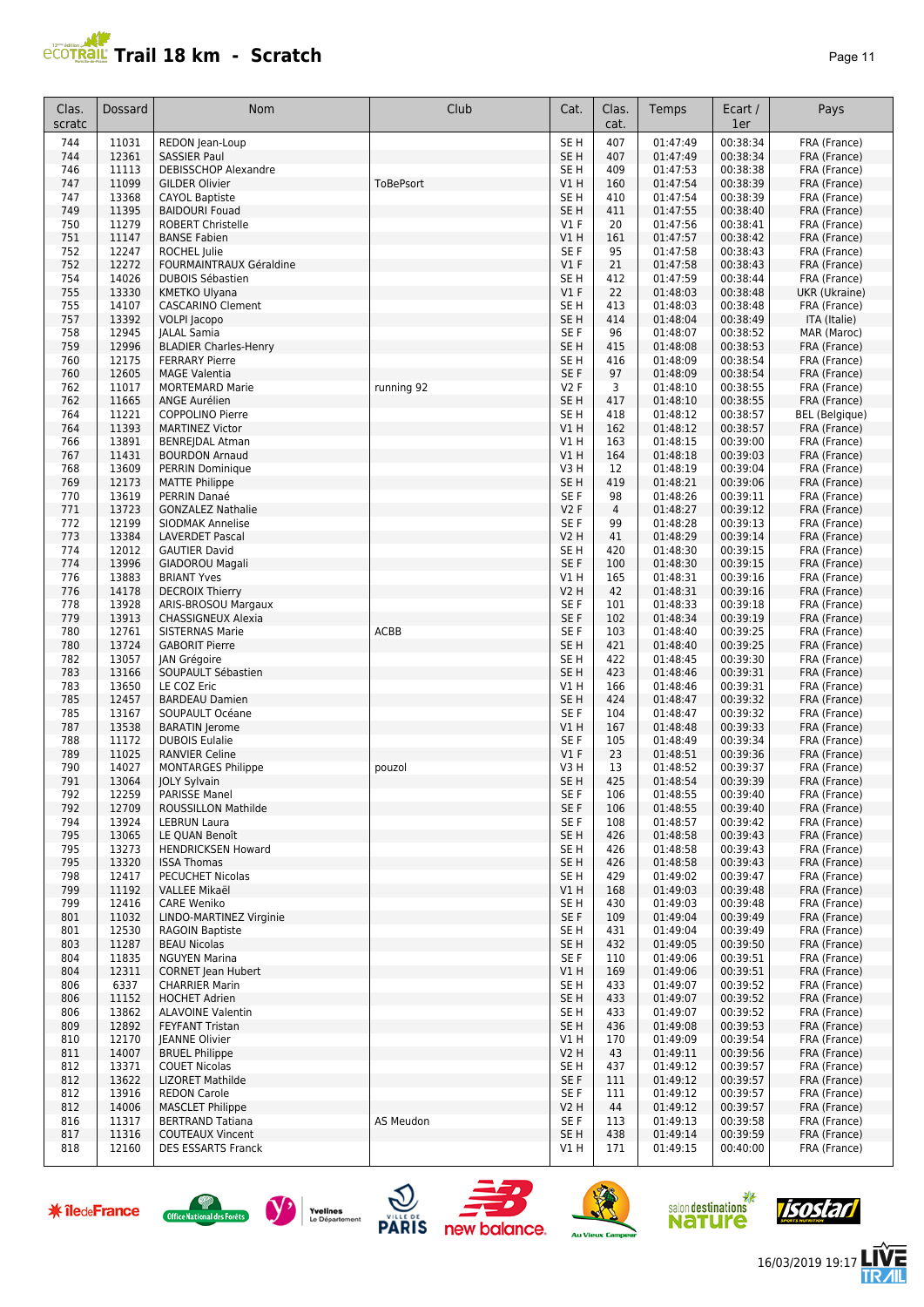## **PCOTRAL Trail 18 km - Scratch**

| але |  |
|-----|--|
|-----|--|

| Clas.<br>scratc | Dossard        | Nom                                                   | Club                                       | Cat.                               | Clas.<br>cat.       | Temps                | Ecart /<br>1er       | Pays                              |
|-----------------|----------------|-------------------------------------------------------|--------------------------------------------|------------------------------------|---------------------|----------------------|----------------------|-----------------------------------|
| 819             | 11578          | <b>SCHORP Philippe</b>                                |                                            | V2 H                               | 45                  | 01:49:19             | 00:40:04             | FRA (France)                      |
| 819             | 11657          | <b>MOCK Ivona</b>                                     |                                            | SE F                               | 114                 | 01:49:19             | 00:40:04             | CRO (Croatie)                     |
| 819<br>822      | 12987<br>12904 | ZEMLYANSKAYA Ekaterina<br>KING Ian                    | Paris Running Club                         | SE F<br>V1 H                       | 114<br>172          | 01:49:19<br>01:49:20 | 00:40:04<br>00:40:05 | RUS (Russie)<br>GBR (Royaume-Uni) |
| 823             | 11222          | <b>BOITEUX Céline</b>                                 |                                            | SE F                               | 116                 | 01:49:22             | 00:40:07             | FRA (France)                      |
| 824             | 11653          | <b>ARNAUD Quentin</b>                                 | <b>WILD TEAM TRIATHLON</b>                 | SE <sub>H</sub>                    | 439                 | 01:49:23             | 00:40:08             | FRA (France)                      |
| 825             | 11709          | <b>AMPHONESINH Remi</b>                               |                                            | SE <sub>H</sub>                    | 440                 | 01:49:24             | 00:40:09             | FRA (France)                      |
| 826             | 14104          | <b>DESPORT David</b>                                  |                                            | V1H                                | 173                 | 01:49:25             | 00:40:10             | FRA (France)                      |
| 827<br>827      | 12450<br>12914 | <b>PERRIN Marie-Anais</b><br><b>CHATEAU Marion</b>    | <b>USTR</b>                                | SE F<br>SE F                       | 117<br>117          | 01:49:27<br>01:49:27 | 00:40:12<br>00:40:12 | FRA (France)<br>FRA (France)      |
| 827             | 13610          | <b>PERRIN Stephane</b>                                | <b>USTR</b>                                | SE <sub>H</sub>                    | 441                 | 01:49:27             | 00:40:12             | FRA (France)                      |
| 830             | 12039          | DARNEAU Victor                                        |                                            | SE <sub>H</sub>                    | 442                 | 01:49:28             | 00:40:13             | FRA (France)                      |
| 830             | 12518          | <b>ROCHER Eric</b>                                    |                                            | <b>V2 H</b>                        | 46                  | 01:49:28             | 00:40:13             | FRA (France)                      |
| 832             | 12509          | LE GENTIL Gaetan                                      |                                            | SE <sub>H</sub>                    | 443                 | 01:49:30             | 00:40:15             | FRA (France)                      |
| 833             | 13715          | STRELNITCKII Aleksei                                  |                                            | SE <sub>H</sub><br>SE <sub>F</sub> | 444                 | 01:49:33             | 00:40:18             | RUS (Russie)                      |
| 834<br>834      | 11072<br>11073 | VALENCIA Inmaculada<br>VAZQUEZ ZAMORA Juan            |                                            | SE <sub>H</sub>                    | 119<br>445          | 01:49:34<br>01:49:34 | 00:40:19<br>00:40:19 | FRA (France)<br>ESP (Espagne)     |
| 836             | 12820          | <b>GILLET Elisa</b>                                   |                                            | SE <sub>F</sub>                    | 120                 | 01:49:35             | 00:40:20             | FRA (France)                      |
| 837             | 13643          | MAILLARD Julien                                       |                                            | SE <sub>H</sub>                    | 446                 | 01:49:40             | 00:40:25             | FRA (France)                      |
| 838             | 13876          | <b>DESBORDES Michel</b>                               |                                            | V2 H                               | 47                  | 01:49:41             | 00:40:26             | FRA (France)                      |
| 839             | 12059          | <b>HALIM Djaoui</b>                                   |                                            | SE <sub>H</sub>                    | 447                 | 01:49:44             | 00:40:29             | FRA (France)                      |
| 839<br>841      | 12180<br>13914 | <b>HENRAT Christophe</b><br><b>PIOT Valentine</b>     | stade français triathlo                    | V2 H<br>SE F                       | 48<br>121           | 01:49:44<br>01:49:46 | 00:40:29<br>00:40:31 | FRA (France)<br>FRA (France)      |
| 842             | 11007          | <b>CHARRUET Christelle</b>                            | AS POISSY ATHLETISME                       | $VI$ F                             | 24                  | 01:49:47             | 00:40:32             | FRA (France)                      |
| 842             | 11746          | <b>BERGER Quentin</b>                                 | <b>RCVV</b>                                | ES <sub>H</sub>                    | $\overline{7}$      | 01:49:47             | 00:40:32             | FRA (France)                      |
| 844             | 11006          | <b>CHARRUET Sébastien</b>                             |                                            | V1 H                               | 174                 | 01:49:48             | 00:40:33             | FRA (France)                      |
| 845             | 11216          | VAN ACKER Sophie                                      |                                            | SE F                               | 122                 | 01:49:49             | 00:40:34             | FRA (France)                      |
| 845             | 12546          | GIMENEZ Jean-Marie                                    |                                            | V2 H                               | 49                  | 01:49:49             | 00:40:34             | FRA (France)                      |
| 845<br>848      | 13329<br>11217 | <b>BEAUREPAIRE Eric</b>                               | <b>ALTRA TEAM RED</b>                      | <b>V2 H</b><br>SE <sub>H</sub>     | 49<br>448           | 01:49:49<br>01:49:50 | 00:40:34<br>00:40:35 | FRA (France)<br>FRA (France)      |
| 848             | 11360          | <b>TAUPIN Romain</b><br>BEGASSE CROUZEVIALLE Virginie |                                            | SE <sub>F</sub>                    | 123                 | 01:49:50             | 00:40:35             | FRA (France)                      |
| 848             | 11791          | <b>VILLEMAIN Lucas</b>                                |                                            | SE <sub>H</sub>                    | 448                 | 01:49:50             | 00:40:35             | FRA (France)                      |
| 848             | 13581          | RAPPENEAU Julie                                       |                                            | SE <sub>F</sub>                    | 123                 | 01:49:50             | 00:40:35             | FRA (France)                      |
| 852             | 11790          | <b>BONHOURE Florian</b>                               |                                            | SE <sub>H</sub>                    | 450                 | 01:49:51             | 00:40:36             | FRA (France)                      |
| 853             | 11520          | <b>DAGUILLON Yannick</b>                              |                                            | V1 H                               | 175                 | 01:49:52             | 00:40:37             | FRA (France)                      |
| 853<br>853      | 12230<br>13757 | DE POIX Martin<br><b>HAUCHECORNE Mathieu</b>          |                                            | SE <sub>H</sub><br>SE H            | 451<br>451          | 01:49:52<br>01:49:52 | 00:40:37<br>00:40:37 | FRA (France)<br>FRA (France)      |
| 856             | 14060          | WINISDOERFFER Clémence                                |                                            | SE F                               | 125                 | 01:49:56             | 00:40:41             | FRA (France)                      |
| 857             | 11248          | <b>LAMY Pierre</b>                                    |                                            | SE <sub>H</sub>                    | 453                 | 01:49:59             | 00:40:44             | FRA (France)                      |
| 857             | 12169          | <b>TALEB Lucie</b>                                    |                                            | SE F                               | 126                 | 01:49:59             | 00:40:44             | FRA (France)                      |
| 857             | 14110          | <b>BEULE Enzo</b>                                     |                                            | SE <sub>H</sub>                    | 453                 | 01:49:59             | 00:40:44             | FRA (France)                      |
| 860<br>860      | 12503<br>12689 | PREVOT Edouard<br><b>COLLAS Clemence</b>              |                                            | SE <sub>H</sub><br>SE <sub>F</sub> | 455<br>127          | 01:50:00<br>01:50:00 | 00:40:45<br>00:40:45 | FIN (Finlande)<br>FRA (France)    |
| 862             | 13500          | <b>OLIVERI Cyril</b>                                  | <b>PISTONHEADS</b>                         | V1H                                | 176                 | 01:50:01             | 00:40:46             | FRA (France)                      |
| 863             | 12453          | <b>LACAILLE Mélanie</b>                               |                                            | SE <sub>F</sub>                    | 128                 | 01:50:05             | 00:40:50             | FRA (France)                      |
| 864             | 11068          | LEVESQUE Adrien                                       |                                            | SE <sub>H</sub>                    | 456                 | 01:50:07             | 00:40:52             | FRA (France)                      |
| 865             | 13651          | <b>AUBLIN Bertrand</b>                                |                                            | V1 H                               | 177                 | 01:50:08             | 00:40:53             | FRA (France)                      |
| 866             | 12111          | <b>SCHAFFHAUSER Thomas</b>                            | SAM Paris 12                               | SE <sub>H</sub>                    | 457                 | 01:50:09             | 00:40:54             | FRA (France)                      |
| 866<br>868      | 13729<br>13728 | <b>MERLI Elodie</b><br><b>GUIRAL Marion</b>           | Légende du Graoully<br>Légende du Graoully | SE F<br>SE F                       | 129<br>130          | 01:50:09<br>01:50:11 | 00:40:54<br>00:40:56 | FRA (France)<br>FRA (France)      |
| 869             | 12025          | <b>TROCHOUX Alain</b>                                 |                                            | V3H                                | 14                  | 01:50:13             | 00:40:58             | FRA (France)                      |
| 870             | 12790          | DE BOISLAVILLE Alice                                  |                                            | SE F                               | 131                 | 01:50:14             | 00:40:59             | FRA (France)                      |
| 870             | 13905          | MISTRETTA Vincenzo                                    |                                            | SE <sub>H</sub>                    | 458                 | 01:50:14             | 00:40:59             | ITA (Italie)                      |
| 872             | 13018<br>11502 | <b>GOUYETTE Thomas</b><br><b>VERDIER Isabelle</b>     |                                            | SE <sub>H</sub><br>SE F            | 459                 | 01:50:16<br>01:50:18 | 00:41:01<br>00:41:03 | FRA (France)                      |
| 873<br>874      | 13292          | <b>KANTIN Adrien</b>                                  |                                            | SE <sub>H</sub>                    | 132<br>460          | 01:50:20             | 00:41:05             | FRA (France)<br>FRA (France)      |
| 875             | 12519          | LAVERNY Hubert                                        |                                            | SE <sub>H</sub>                    | 461                 | 01:50:21             | 00:41:06             | FRA (France)                      |
| 876             | 13011          | <b>BOURDA Laurent</b>                                 |                                            | V1H                                | 178                 | 01:50:23             | 00:41:08             | FRA (France)                      |
| 876             | 13667          | DE CHANTERAC Cyrille                                  |                                            | SE H                               | 462                 | 01:50:23             | 00:41:08             | FRA (France)                      |
| 876             | 13925          | <b>AUCKENTHALER Pierre</b>                            |                                            | SE <sub>H</sub>                    | 462                 | 01:50:23             | 00:41:08             | FRA (France)                      |
| 879             | 13854<br>14095 | <b>AZRIEL Avishai</b><br><b>FERHANI Idir</b>          |                                            | SE H<br>SE <sub>H</sub>            | 464<br>464          | 01:50:24             | 00:41:09             | FRA (France)<br>FRA (France)      |
| 879<br>881      | 12136          | <b>GILET Pierre</b>                                   |                                            | SE H                               | 466                 | 01:50:24<br>01:50:26 | 00:41:09<br>00:41:11 | FRA (France)                      |
| 882             | 11951          | <b>RENAULT Christophe</b>                             |                                            | V1H                                | 179                 | 01:50:27             | 00:41:12             | FRA (France)                      |
| 883             | 11863          | <b>IEAN Damien</b>                                    |                                            | SE H                               | 467                 | 01:50:28             | 00:41:13             | FRA (France)                      |
| 883             | 12743          | PASQUIER Cecile                                       |                                            | SE F                               | 133                 | 01:50:28             | 00:41:13             | FRA (France)                      |
| 885             | 12329<br>12487 | <b>MAURICE Laurent</b><br>PORGE William               |                                            | SE H<br>V4 H                       | 468                 | 01:50:30<br>01:50:31 | 00:41:15<br>00:41:16 | FRA (France)                      |
| 886<br>887      | 12664          | <b>LEONARDO Thierry</b>                               |                                            | V1 H                               | $\mathbf{1}$<br>180 | 01:50:33             | 00:41:18             | FRA (France)<br>FRA (France)      |
| 888             | 13059          | <b>CONDOLO Alain</b>                                  |                                            | V1H                                | 181                 | 01:50:34             | 00:41:19             | FRA (France)                      |
| 889             | 13159          | LERNOULD Sébastien                                    |                                            | SE <sub>H</sub>                    | 469                 | 01:50:35             | 00:41:20             | FRA (France)                      |
| 890             | 13127          | <b>BAIA Anacleto</b>                                  |                                            | VIH                                | 182                 | 01:50:37             | 00:41:22             | POR (Portugal)                    |
| 890             | 13435          | <b>HERAUD Stephane</b>                                |                                            | V2 H                               | 51                  | 01:50:37             | 00:41:22             | FRA (France)                      |
| 890<br>893      | 13837<br>13557 | <b>BLIN Bastien</b><br>PIOTET CHRISTOPHE              | <b>CHRISTOPHE PIOTET</b>                   | SE <sub>H</sub><br>V1 H            | 470<br>183          | 01:50:37<br>01:50:38 | 00:41:22<br>00:41:23 | FRA (France)<br>FRA (France)      |
|                 |                |                                                       |                                            |                                    |                     |                      |                      |                                   |















16/03/2019 19:17

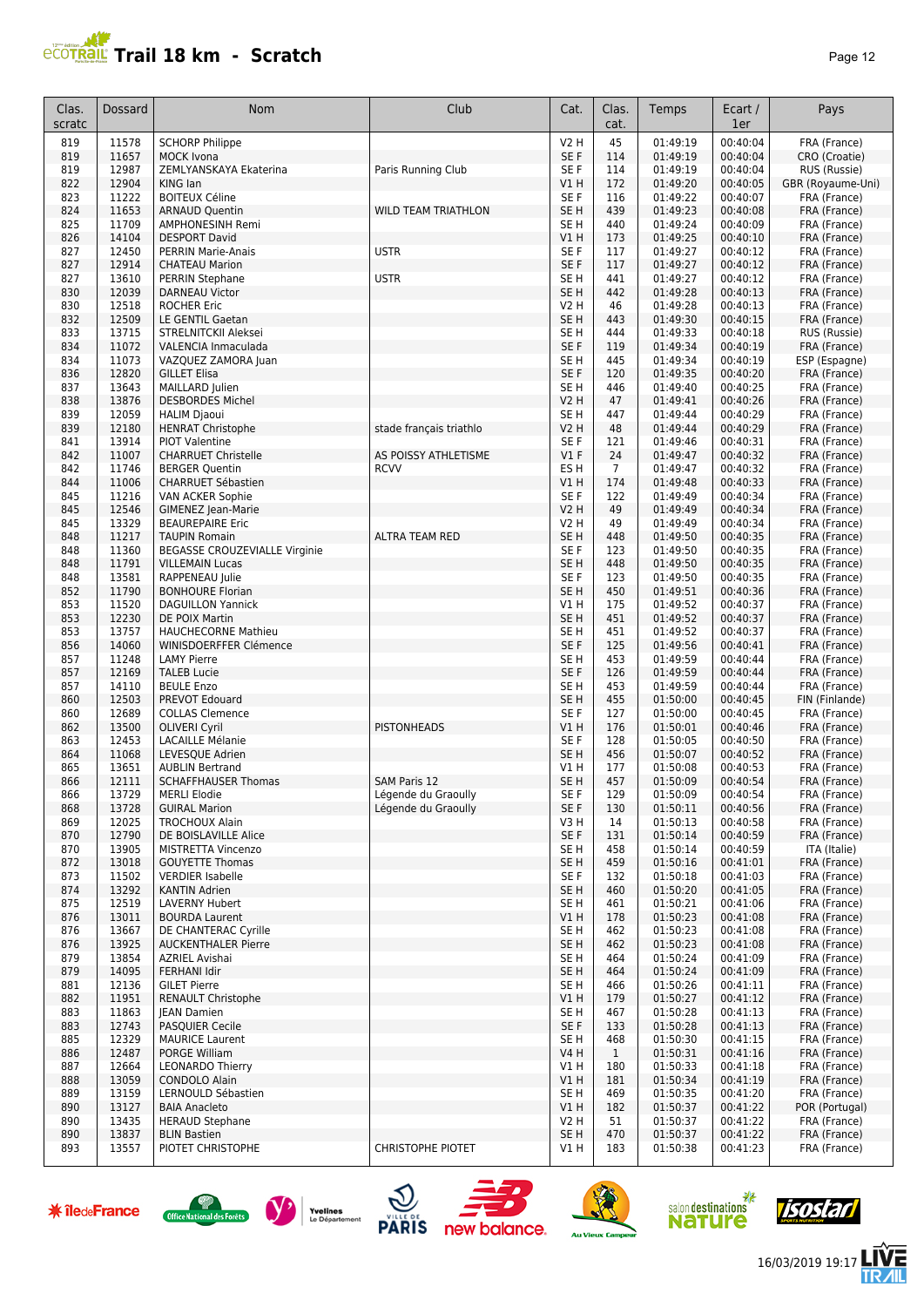## **Trail 18 km - Scratch Page 13** Page 13

| Clas.<br>scratc | <b>Dossard</b> | Nom                                          | Club                    | Cat.             | Clas.<br>cat. | Temps                | Ecart /<br>1er       | Pays                         |
|-----------------|----------------|----------------------------------------------|-------------------------|------------------|---------------|----------------------|----------------------|------------------------------|
| 894             | 13270          | <b>LIRZIN Vincent</b>                        |                         | V1 H             | 184           | 01:50:39             | 00:41:24             | FRA (France)                 |
| 895             | 12003          | <b>DUFORT Salomé</b>                         |                         | SE F             | 134           | 01:50:40             | 00:41:25             | FRA (France)                 |
| 896             | 11598          | <b>BAILLET Laurent</b>                       |                         | SE <sub>H</sub>  | 471           | 01:50:42             | 00:41:27             | FRA (France)                 |
| 897             | 12777          | <b>BESSONNIER Michel</b>                     |                         | SE <sub>H</sub>  | 472           | 01:50:43             | 00:41:28             | FRA (France)                 |
| 898             | 11631          | <b>BOUR Marie-Stéphanie</b>                  |                         | SE F             | 135           | 01:50:44             | 00:41:29             | FRA (France)                 |
| 898             | 12205          | <b>DENIS Benoit</b>                          |                         | SE <sub>H</sub>  | 473           | 01:50:44             | 00:41:29             | FRA (France)                 |
| 900             | 12443          | <b>COLLIN Violaine</b>                       | La vaillante            | SE F             | 136           | 01:50:45             | 00:41:30             | FRA (France)                 |
| 901             | 13653          | FLOUZAT Christophe                           |                         | V1H              | 185           | 01:50:46             | 00:41:31             | FRA (France)                 |
| 902             | 11330          | <b>LIETS Francis</b>                         | <b>RCF ISSY AVIA</b>    | V2 H             | 52            | 01:50:47             | 00:41:32             | FRA (France)                 |
| 903             | 11005          | RUFFET-KADIRI Clotilde                       | Viroflay Running trail  | V2F              | 5             | 01:50:49             | 00:41:34             | FRA (France)                 |
| 903             | 11067          | <b>CASANOVA Eric</b>                         | Dassault Sports Suresne | V <sub>2</sub> H | 53            | 01:50:49             | 00:41:34             | FRA (France)                 |
| 903             | 13624          | <b>BOURRUT LACOUTURE Laure</b>               |                         | SE F             | 137           | 01:50:49             | 00:41:34             | FRA (France)                 |
| 906             | 13037          | <b>CORNET Thomas</b>                         | Les doubles crêtes      | V1 H             | 186           | 01:50:53             | 00:41:38             | FRA (France)                 |
| 907             | 13873          | ROBILLARD Bruno                              |                         | SE <sub>H</sub>  | 474           | 01:50:57             | 00:41:42             | FRA (France)                 |
| 908             | 14038          | SANCHES TAVARES Ana Isabel                   |                         | SE <sub>F</sub>  | 138           | 01:51:02             | 00:41:47             | FRA (France)                 |
| 909             | 13352          | <b>JULIE Bertrand</b>                        |                         | V1H              | 187           | 01:51:05             | 00:41:50             | FRA (France)                 |
| 910             | 12460          | <b>GOURIO Eric</b>                           |                         | V1H              | 188           | 01:51:06             | 00:41:51             | FRA (France)                 |
| 911             | 11789          | <b>BARILLERE Laurent</b>                     | Laurent BARILLERE       | V1H              | 189           | 01:51:07             | 00:41:52             | FRA (France)                 |
| 911             | 12462          | <b>BEGUET Laurent</b>                        |                         | V1H              | 189           | 01:51:07             | 00:41:52             | FRA (France)                 |
| 913             | 14033          | <b>DESCHAMPS Margaux</b>                     |                         | SE F             | 139           | 01:51:10             | 00:41:55             | FRA (France)                 |
| 914             | 11319          | <b>BUTTARD Bénédicte</b>                     |                         | SE F             | 140           | 01:51:14             | 00:41:59             | FRA (France)                 |
| 915             | 11634          | <b>SALIGNAT Sophie</b>                       |                         | V1F              | 25            | 01:51:15             | 00:42:00             | FRA (France)                 |
| 915             | 12498          | APOCALE Johan                                |                         | SE <sub>H</sub>  | 475           | 01:51:15             | 00:42:00             | FRA (France)                 |
| 917             | 11884          | DOUETTEAU Quentin                            |                         | SE <sub>H</sub>  | 476           | 01:51:16             | 00:42:01             | FRA (France)                 |
| 917             | 13200          | <b>MALAVENDA Francesco</b>                   |                         | V1 H             | 191           | 01:51:16             | 00:42:01             | ITA (Italie)                 |
| 917             | 13208          | <b>PLACHOT Cedric</b>                        |                         | V1 H             | 191           | 01:51:16             | 00:42:01             | FRA (France)                 |
| 917             | 13648          | <b>CARLIER Nicolas</b>                       |                         | V2 H             | 54            | 01:51:16             | 00:42:01             | FRA (France)                 |
| 921             | 13428          | <b>MICHON Etienne</b>                        |                         | SE <sub>H</sub>  | 477           | 01:51:17             | 00:42:02             | FRA (France)                 |
| 922             | 11655          | <b>LANIEZ Benoit</b>                         |                         | SE <sub>H</sub>  | 478           | 01:51:22             | 00:42:07             | FRA (France)                 |
| 923             | 11644          | BREVOST-MALLET Jean-Loup                     |                         | <b>V2 H</b>      | 55            | 01:51:23             | 00:42:08             | FRA (France)                 |
| 923             | 13156          | <b>DEUMIER Denis</b>                         |                         | <b>V2 H</b>      | 55            | 01:51:23             | 00:42:08             | FRA (France)                 |
| 925             | 13708          | <b>MEYSSONNIER Clementine</b>                |                         | SE <sub>F</sub>  | 141           | 01:51:25             | 00:42:10             | FRA (France)                 |
| 926             | 12679          | <b>ROBIN Marine</b>                          |                         | SE <sub>F</sub>  | 142           | 01:51:26             | 00:42:11             | FRA (France)                 |
| 926             | 12680          | <b>GARNIER Victor</b>                        |                         | SE <sub>H</sub>  | 479           | 01:51:26             | 00:42:11             | FRA (France)                 |
| 928             | 11289          | <b>BREMOND Audrey</b>                        |                         | SE F             | 143           | 01:51:27             | 00:42:12             | FRA (France)                 |
| 929             | 11312          | <b>BONNET Emmanuelle</b>                     |                         | SE F             | 144           | 01:51:28             | 00:42:13             | FRA (France)                 |
| 929             | 13033          | <b>BOUCHET Nicolas</b>                       |                         | SE <sub>H</sub>  | 480           | 01:51:28             | 00:42:13             | FRA (France)                 |
| 931             | 11292          | <b>COURTIN Nicolas</b>                       |                         | V1 H             | 193           | 01:51:29             | 00:42:14             | FRA (France)                 |
| 931             | 12176          | KNUTSEN Kristoffer                           |                         | SE <sub>H</sub>  | 481           | 01:51:29             | 00:42:14             | FRA (France)                 |
| 931             | 13078          | <b>TOURNEUX Emmanuel</b>                     |                         | SE <sub>H</sub>  | 481           | 01:51:29             | 00:42:14             | FRA (France)                 |
| 934             | 12437          | <b>AIMARD Christian</b>                      |                         | V2 H             | 57            | 01:51:30             | 00:42:15             | FRA (France)                 |
| 934             | 13929          | <b>PAJON Caroline</b>                        | <b>CS Ternes</b>        | SE F             | 145           | 01:51:30             | 00:42:15             | FRA (France)                 |
| 934             | 13955          | <b>WORONIAK Frederic</b>                     |                         | V1H              | 194           | 01:51:30             | 00:42:15             | FRA (France)                 |
| 937             | 13256          | <b>GAUDUIN Samuel</b>                        |                         | SE <sub>H</sub>  | 483           | 01:51:34             | 00:42:19             | FRA (France)                 |
| 937<br>939      | 14068<br>13111 | <b>RICOU Cassandre</b>                       |                         | SE F<br>V1H      | 146           | 01:51:34<br>01:51:36 | 00:42:19<br>00:42:21 | FRA (France)                 |
| 940             | 12185          | <b>DANGIN Thomas</b><br><b>TURCK Gautier</b> |                         | SE <sub>H</sub>  | 195<br>484    | 01:51:38             | 00:42:23             | FRA (France)<br>FRA (France) |
| 941             | 12774          | OLLE Jordi                                   |                         | V1 H             | 196           | 01:51:40             | 00:42:25             | ESP (Espagne)                |
| 942             | 13139          | <b>GUILLOT Jean-Baptiste</b>                 |                         | V2 H             | 58            | 01:51:42             | 00:42:27             | FRA (France)                 |
| 942             | 14083          | <b>TRION Edouard</b>                         |                         | SE H             | 485           | 01:51:42             | 00:42:27             | FRA (France)                 |
| 944             | 11585          | <b>PRIEM Geoffrey</b>                        |                         | SE H             | 486           | 01:51:44             | 00:42:29             | FRA (France)                 |
| 945             | 13343          | <b>RAVILLY Cyril</b>                         |                         | V2 H             | 59            | 01:51:47             | 00:42:32             | FRA (France)                 |
| 946             | 13258          | <b>DUTERTRE Alexandre</b>                    |                         | SE H             | 487           | 01:51:48             | 00:42:33             | FRA (France)                 |
| 946             | 13561          | <b>FRUGIER Jean-Michel</b>                   |                         | V2 H             | 60            | 01:51:48             | 00:42:33             | FRA (France)                 |
| 948             | 13638          | <b>DEVAINON Gregory</b>                      |                         | SE <sub>H</sub>  | 488           | 01:51:51             | 00:42:36             | FRA (France)                 |
| 949             | 11482          | ROSSI Stefanie                               |                         | V1F              | 26            | 01:51:52             | 00:42:37             | FRA (France)                 |
| 949             | 11979          | <b>ESCOBAR Pascal</b>                        |                         | SE H             | 489           | 01:51:52             | 00:42:37             | FRA (France)                 |
| 949             | 12897          | <b>CALAS Albane</b>                          |                         | SE F             | 147           | 01:51:52             | 00:42:37             | FRA (France)                 |
| 949             | 12905          | POULAT Audrey                                |                         | SE F             | 147           | 01:51:52             | 00:42:37             | FRA (France)                 |
| 953             | 12124          | <b>DURAND Antoine</b>                        |                         | SE H             | 490           | 01:51:53             | 00:42:38             | FRA (France)                 |
| 954             | 11123          | <b>AUFFRET Arnaud</b>                        |                         | V1 H             | 197           | 01:51:56             | 00:42:41             | FRA (France)                 |
| 955             | 12465          | <b>GOURGA Pierre-Yves</b>                    |                         | SE <sub>H</sub>  | 491           | 01:51:57             | 00:42:42             | FRA (France)                 |
| 956             | 12492          | DAVY Joseph                                  | CHALONNES OLYMPIOUE SPO | V2 H             | 61            | 01:52:00             | 00:42:45             | FRA (France)                 |
| 956             | 14057          | LE BARS Olivier                              |                         | SE H             | 492           | 01:52:00             | 00:42:45             | FRA (France)                 |
| 958             | 11427          | <b>FOURNEL Erika</b>                         |                         | SE F             | 149           | 01:52:01             | 00:42:46             | FRA (France)                 |
| 959             | 14087          | <b>GUERET Damien</b>                         |                         | SE H             | 493           | 01:52:02             | 00:42:47             | FRA (France)                 |
| 960             | 11201          | <b>DENIAU Marine</b>                         | Marine Deniau           | SE F             | 150           | 01:52:04             | 00:42:49             | FRA (France)                 |
| 961             | 12231          | <b>BLANCHY Alexis</b>                        |                         | SE <sub>H</sub>  | 494           | 01:52:06             | 00:42:51             | FRA (France)                 |
| 961             | 13515          | FASQUELLE-MARCELIN Laurent                   |                         | SE H             | 494           | 01:52:06             | 00:42:51             | FRA (France)                 |
| 963             | 12079          | PIERRE Guillaume                             |                         | V1 H             | 198           | 01:52:09             | 00:42:54             | FRA (France)                 |
| 964             | 12005          | <b>JULIAN Annick</b>                         |                         | V3F              | 3             | 01:52:11             | 00:42:56             | FRA (France)                 |
| 964             | 13502          | <b>MOUGIN Philippe</b>                       |                         | V1 H             | 199           | 01:52:11             | 00:42:56             | FRA (France)                 |
| 966             | 12328          | <b>RUPPLI Antoine</b>                        |                         | V2 H             | 62            | 01:52:13             | 00:42:58             | FRA (France)                 |
| 966             | 12574          | <b>BOUTON Dominique</b>                      |                         | V2 H             | 62            | 01:52:13             | 00:42:58             | FRA (France)                 |
| 968             | 11196          | <b>GAYE Cheikh</b>                           |                         | SE H             | 496           | 01:52:14             | 00:42:59             | FRA (France)                 |

















怎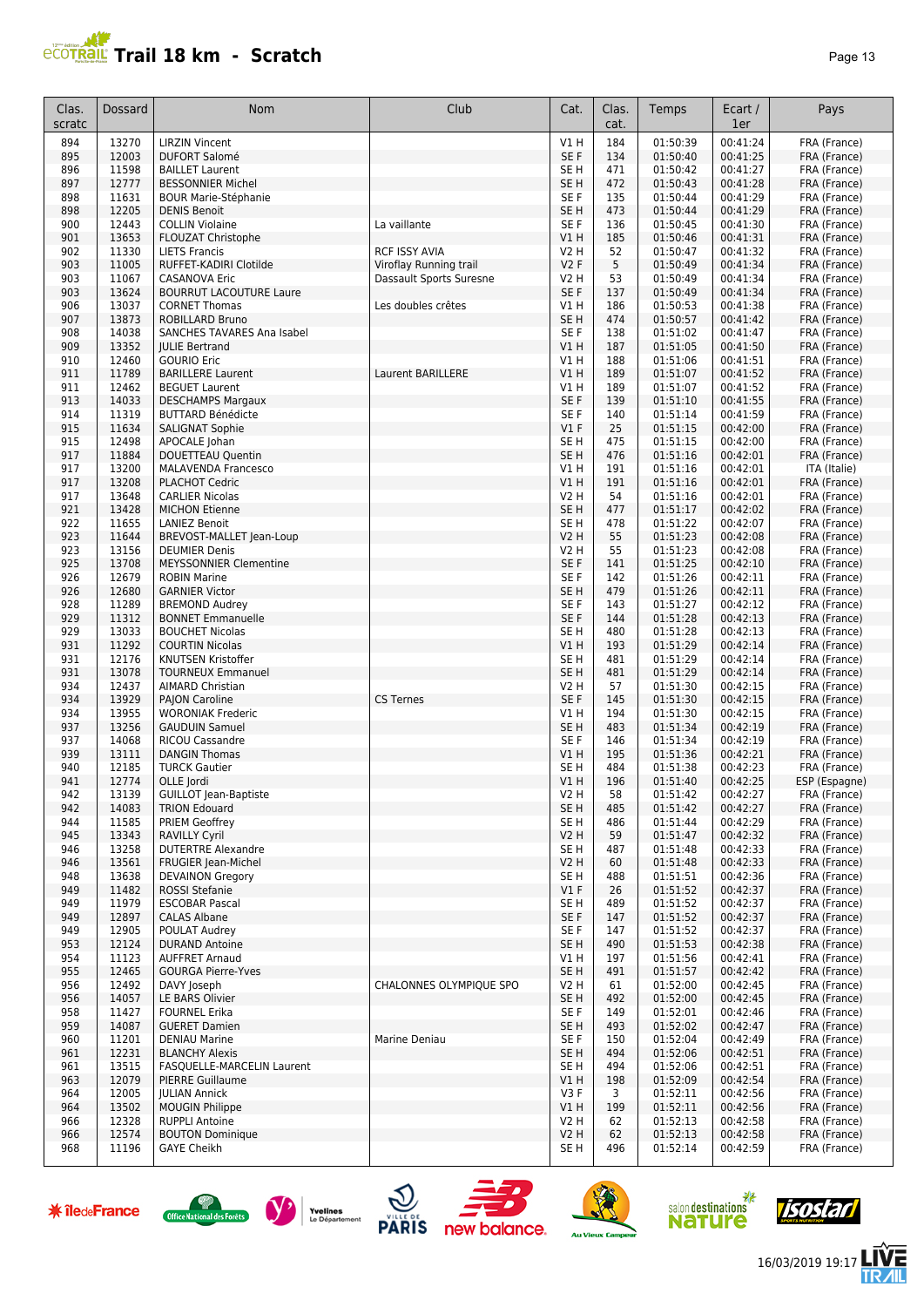## **PCOTRAL Trail 18 km - Scratch**

| ade |  |
|-----|--|
|-----|--|

| Clas.<br>scratc | Dossard        | Nom                                                 | Club                     | Cat.                           | Clas.<br>cat.  | Temps                | Ecart /<br>1er       | Pays                          |
|-----------------|----------------|-----------------------------------------------------|--------------------------|--------------------------------|----------------|----------------------|----------------------|-------------------------------|
| 968             | 12888          | <b>TEULIER Olivia</b>                               | <b>TTP</b>               | SE F                           | 151            | 01:52:14             | 00:42:59             | FRA (France)                  |
| 970             | 11178          | <b>DIDIER Sylvain</b>                               |                          | V1H                            | 200            | 01:52:15             | 00:43:00             | FRA (France)                  |
| 971             | 11288          | <b>BOTANE Didier</b>                                |                          | V1 H                           | 201            | 01:52:16             | 00:43:01             | FRA (France)                  |
| 971<br>971      | 11300<br>11309 | JOFFRE Philippe<br><b>TEBBAL Abdelhafid</b>         |                          | <b>V2 H</b><br>V1H             | 64<br>201      | 01:52:16<br>01:52:16 | 00:43:01<br>00:43:01 | FRA (France)<br>FRA (France)  |
| 971             | 12776          | <b>LELIEVRE Frederic</b>                            | Frederic LELIEVRE        | <b>V2 H</b>                    | 64             | 01:52:16             | 00:43:01             | FRA (France)                  |
| 975             | 12722          | DE GAVELLE Amaury                                   |                          | SE <sub>H</sub>                | 497            | 01:52:17             | 00:43:02             | FRA (France)                  |
| 976             | 12648          | <b>HARDY Fabrice</b>                                |                          | SE <sub>H</sub>                | 498            | 01:52:18             | 00:43:03             | FRA (France)                  |
| 977             | 11809          | <b>COLLET Marjorie</b>                              |                          | SE F                           | 152            | 01:52:19             | 00:43:04             | FRA (France)                  |
| 977             | 12362<br>12840 | NYAZI Elyas                                         | Ludovic Erbeia           | SE <sub>H</sub>                | 499<br>203     | 01:52:19<br>01:52:19 | 00:43:04<br>00:43:04 | FRA (France)                  |
| 977<br>980      | 14080          | <b>ERBEIA Ludovic</b><br>SIDI MOUSSA Mohamed        |                          | V1 H<br>VIH                    | 204            | 01:52:21             | 00:43:06             | FRA (France)<br>FRA (France)  |
| 981             | 11111          | SEILLER Elodie                                      |                          | SE F                           | 153            | 01:52:22             | 00:43:07             | FRA (France)                  |
| 982             | 12515          | ROCHETTE Maria                                      |                          | V1F                            | 27             | 01:52:23             | 00:43:08             | FRA (France)                  |
| 983             | 11349          | ROUSSEL Ludovic                                     |                          | SE <sub>H</sub>                | 500            | 01:52:26             | 00:43:11             | FRA (France)                  |
| 984             | 12485          | <b>JAMET Manon</b>                                  |                          | ES <sub>F</sub>                | $\overline{2}$ | 01:52:27             | 00:43:12             | FRA (France)                  |
| 984<br>986      | 12486<br>12879 | <b>JAMET Clément</b><br>REZARD DE WOUVES Meghan     |                          | SE <sub>H</sub><br>SE F        | 501<br>154     | 01:52:27<br>01:52:29 | 00:43:12<br>00:43:14 | FRA (France)<br>FRA (France)  |
| 987             | 12985          | <b>LANDAIS David</b>                                |                          | V1 H                           | 205            | 01:52:35             | 00:43:20             | FRA (France)                  |
| 988             | 13290          | <b>NOIROT Philippe</b>                              |                          | <b>V2 H</b>                    | 66             | 01:52:36             | 00:43:21             | FRA (France)                  |
| 989             | 12294          | <b>BOUAZZA PAGE Celine</b>                          |                          | SE F                           | 155            | 01:52:38             | 00:43:23             | FRA (France)                  |
| 989             | 13748          | <b>BOUAZZA Pierrick</b>                             | <b>CDBA</b>              | SE <sub>H</sub>                | 502            | 01:52:38             | 00:43:23             | FRA (France)                  |
| 991             | 11237          | <b>GROGNET Solenne</b>                              |                          | SE F                           | 156            | 01:52:39             | 00:43:24             | FRA (France)                  |
| 991<br>993      | 11331<br>11942 | DROUSSENT Jordan<br><b>MAILLARD Bastien</b>         | <b>RCF ISSY AVIA</b>     | SE <sub>H</sub><br>SE H        | 503<br>504     | 01:52:39<br>01:52:41 | 00:43:24<br>00:43:26 | FRA (France)<br>FRA (France)  |
| 994             | 13119          | <b>SWAENEPOEL Vincent</b>                           |                          | SE <sub>H</sub>                | 505            | 01:52:42             | 00:43:27             | FRA (France)                  |
| 995             | 11064          | PAYSANT Delphine                                    |                          | $VI$ F                         | 28             | 01:52:43             | 00:43:28             | FRA (France)                  |
| 995             | 11366          | PERCHERON Arnaud                                    | Arnaud Percheron         | V1H                            | 206            | 01:52:43             | 00:43:28             | FRA (France)                  |
| 995             | 12504          | <b>HERBAUT Claire</b>                               |                          | SE F                           | 157            | 01:52:43             | 00:43:28             | FRA (France)                  |
| 998             | 12505          | <b>BELGRAND Alice</b>                               |                          | SE F                           | 158            | 01:52:44             | 00:43:29             | FRA (France)                  |
| 998<br>1000     | 12508<br>13674 | <b>BELGRAND Jean-Charles</b><br><b>DEBIN Julien</b> | <b>AIRBUS Guppy Team</b> | V2 H<br>SE <sub>H</sub>        | 67<br>506      | 01:52:44<br>01:52:45 | 00:43:29<br>00:43:30 | FRA (France)<br>FRA (France)  |
| 1000            | 14025          | <b>DIAGNE Amadou</b>                                |                          | SE <sub>H</sub>                | 506            | 01:52:45             | 00:43:30             | FRA (France)                  |
| 1002            | 12494          | <b>FALCON Elodie</b>                                | Nogent Solidarité Triat  | V1F                            | 29             | 01:52:47             | 00:43:32             | FRA (France)                  |
| 1003            | 12374          | LOISON Jerome                                       | Loison                   | SE <sub>H</sub>                | 508            | 01:52:48             | 00:43:33             | FRA (France)                  |
| 1003            | 13405          | <b>VALLET Thibault</b>                              |                          | SE <sub>H</sub>                | 508            | 01:52:48             | 00:43:33             | FRA (France)                  |
| 1005            | 12622          | LOISON Jean-Patrick                                 |                          | SE H                           | 510            | 01:52:49             | 00:43:34             | FRA (France)                  |
| 1005<br>1005    | 13404<br>13588 | <b>HOUARI Foued</b><br><b>MORIN Dorine</b>          |                          | V1 H<br>SE F                   | 207<br>159     | 01:52:49<br>01:52:49 | 00:43:34<br>00:43:34 | FRA (France)<br>FRA (France)  |
| 1008            | 11039          | <b>ANGINOT Pauline</b>                              |                          | SE F                           | 160            | 01:52:52             | 00:43:37             | FRA (France)                  |
| 1009            | 12256          | KAOUKAB Wafaa                                       | CANAL+ RUNNING           | $VI$ F                         | 30             | 01:52:53             | 00:43:38             | FRA (France)                  |
| 1010            | 12976          | <b>HUREAU Emilie</b>                                |                          | SE F                           | 161            | 01:52:54             | 00:43:39             | FRA (France)                  |
| 1011            | 12159          | <b>DES ESSARTS Delphine</b>                         |                          | $VI$ F                         | 31             | 01:52:55             | 00:43:40             | FRA (France)                  |
| 1012            | 11315          | <b>OHMAK Leonide Nicolas</b>                        |                          | <b>V2 H</b>                    | 68             | 01:52:56             | 00:43:41             | FRA (France)                  |
| 1013<br>1013    | 12316<br>14102 | PITARD Arnaud<br><b>CORREIA Thierry</b>             |                          | SE <sub>H</sub><br><b>V2 H</b> | 511<br>69      | 01:53:03<br>01:53:03 | 00:43:48<br>00:43:48 | FRA (France)<br>FRA (France)  |
| 1015            | 12389          | <b>KERGUEN Henry</b>                                |                          | SE H                           | 512            | 01:53:04             | 00:43:49             | FRA (France)                  |
| 1016            | 12440          | <b>CHALUFOUR Vladimir</b>                           |                          | SE H                           | 513            | 01:53:05             | 00:43:50             | FRA (France)                  |
| 1016            | 13706          | <b>DUBUS Angélique</b>                              | athlétisme oléronais     | V1 F                           | 32             | 01:53:05             | 00:43:50             | FRA (France)                  |
| 1018            | 12116          | <b>OUTTIER Philippe</b>                             |                          | V1H                            | 208            | 01:53:06             | 00:43:51             | FRA (France)                  |
| 1019<br>1020    | 12711<br>12407 | <b>SAGLIETTO Laurent</b><br><b>MINET Laurent</b>    | <b>SAM PARIS 12</b>      | SE <sub>H</sub><br>SE H        | 514<br>515     | 01:53:07<br>01:53:09 | 00:43:52<br>00:43:54 | FRA (France)<br>FRA (France)  |
| 1021            | 11740          | <b>LEBRETON Didier</b>                              |                          | V1 H                           | 209            | 01:53:10             | 00:43:55             | FRA (France)                  |
| 1021            | 13386          | <b>PAYEN Michael</b>                                |                          | V1H                            | 209            | 01:53:10             | 00:43:55             | FRA (France)                  |
| 1021            | 13414          | MUSCO GERMANI Michela                               | LES AMIS DE MIKHY        | $VI$ F                         | 33             | 01:53:10             | 00:43:55             | ITA (Italie)                  |
| 1024            | 13203          | <b>LOCUFIER Arnaud</b>                              |                          | V1 H                           | 211            | 01:53:11             | 00:43:56             | FRA (France)                  |
| 1024            | 13790          | <b>DECROIX Pierre</b>                               |                          | V2 H                           | 70             | 01:53:11             | 00:43:56             | FRA (France)                  |
| 1026<br>1026    | 11130<br>12274 | <b>BULTEL Julien</b><br><b>CAZALON Sandrine</b>     |                          | SE <sub>H</sub><br>$VI$ F      | 516<br>34      | 01:53:12<br>01:53:12 | 00:43:57<br>00:43:57 | FRA (France)<br>FRA (France)  |
| 1028            | 11894          | <b>NOIREAU Alexandre</b>                            |                          | SE <sub>H</sub>                | 517            | 01:53:13             | 00:43:58             | FRA (France)                  |
| 1028            | 11895          | <b>NOIREAU Adrien</b>                               |                          | SE H                           | 517            | 01:53:13             | 00:43:58             | FRA (France)                  |
| 1030            | 12738          | <b>VILLAR</b> daniel                                |                          | V3H                            | 15             | 01:53:15             | 00:44:00             | FRA (France)                  |
| 1031            | 11959          | <b>MERMILLOD Guy</b>                                |                          | V2 H                           | 71             | 01:53:16             | 00:44:01             | FRA (France)                  |
| 1032            | 11720          | SAN Joel                                            |                          | SE <sub>H</sub>                | 519            | 01:53:17             | 00:44:02             | FRA (France)                  |
| 1032<br>1034    | 14030<br>12323 | <b>FAUVETTE Aude</b><br><b>COMBET Aline</b>         |                          | SE F<br>SE F                   | 162<br>163     | 01:53:17<br>01:53:18 | 00:44:02<br>00:44:03 | FRA (France)<br>FRA (France)  |
| 1034            | 13086          | <b>DROGUET Hubert</b>                               | Orléans ASFAS triathlon  | V2 H                           | 72             | 01:53:18             | 00:44:03             | FRA (France)                  |
| 1034            | 13552          | PAILLEREAU Pierre                                   |                          | SE <sub>H</sub>                | 520            | 01:53:18             | 00:44:03             | FRA (France)                  |
| 1037            | 12280          | <b>SMATI Lilia</b>                                  |                          | SE F                           | 164            | 01:53:19             | 00:44:04             | FRA (France)                  |
| 1037            | 13629          | <b>MEANCE Guillaume</b>                             |                          | SE H                           | 521            | 01:53:19             | 00:44:04             | FRA (France)                  |
| 1037            | 14028          | <b>DAGNELIE Romain</b>                              |                          | SE H                           | 521            | 01:53:19             | 00:44:04             | FRA (France)                  |
| 1040<br>1041    | 11069<br>11070 | KHALVATI Alireza<br><b>BREITKREUTZ Eva</b>          | AMSAP                    | V2 H<br>SE F                   | 73<br>165      | 01:53:20<br>01:53:21 | 00:44:05<br>00:44:06 | IRI (Iran)<br>GER (Allemagne) |
| 1041            | 11779          | <b>CORCINOS Pierre</b>                              |                          | V1 H                           | 212            | 01:53:21             | 00:44:06             | FRA (France)                  |
| 1041            | 11810          | LAUNAY Marie-Adélie                                 |                          | SE F                           | 165            | 01:53:21             | 00:44:06             | FRA (France)                  |















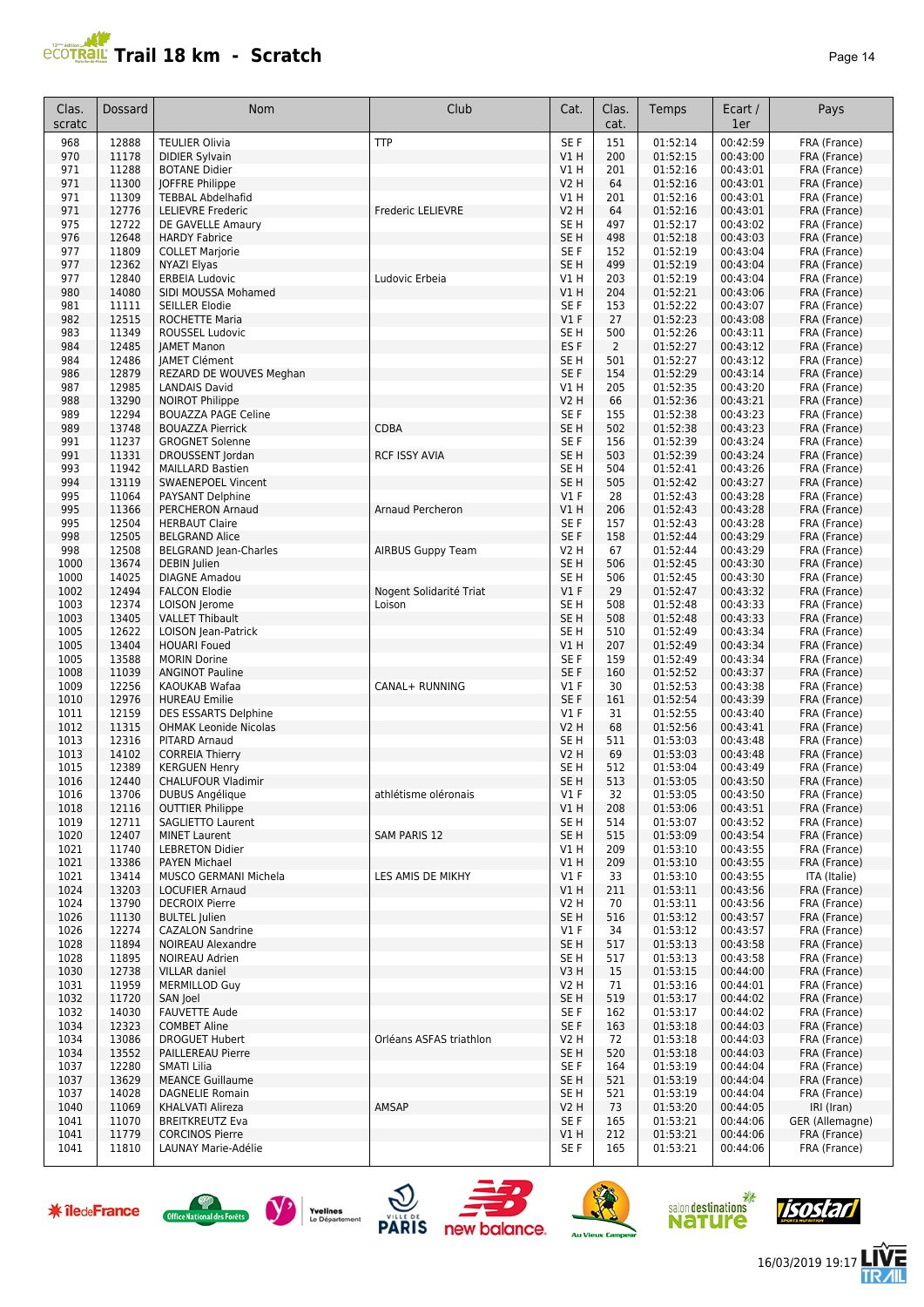

| Clas.<br>scratc | Dossard        | Nom                                              | Club                                       | Cat.                               | Clas.<br>cat.         | Temps                | Ecart /<br>1er       | Pays                              |
|-----------------|----------------|--------------------------------------------------|--------------------------------------------|------------------------------------|-----------------------|----------------------|----------------------|-----------------------------------|
| 1044            | 11837          | <b>TOUSSAINT Aline</b>                           |                                            | $VI$ F                             | 35                    | 01:53:23             | 00:44:08             | FRA (France)                      |
| 1045            | 13665          | <b>AMABILE Celia</b>                             |                                            | SE F                               | 167                   | 01:53:25             | 00:44:10             | FRA (France)                      |
| 1045            | 13814          | <b>SEGRE Mattia</b>                              |                                            | SE <sub>H</sub>                    | 523                   | 01:53:25             | 00:44:10             | ITA (Italie)                      |
| 1047<br>1048    | 14008<br>13574 | <b>BOUCHER Régis</b><br><b>FONTANT Charles</b>   |                                            | V1H<br>SE <sub>H</sub>             | 213<br>524            | 01:53:26<br>01:53:29 | 00:44:11<br>00:44:14 | FRA (France)<br>FRA (France)      |
| 1049            | 11531          | <b>MARTINS DA TORRE Bastien</b>                  |                                            | V1H                                | 214                   | 01:53:30             | 00:44:15             | FRA (France)                      |
| 1049            | 14118          | <b>PRIAUD Pascal</b>                             |                                            | V1 H                               | 214                   | 01:53:30             | 00:44:15             | FRA (France)                      |
| 1051            | 13726          | <b>FERRET Sophie</b>                             |                                            | SE F                               | 168                   | 01:53:31             | 00:44:16             | FRA (France)                      |
| 1052            | 12539          | <b>DAULY Tristan</b>                             |                                            | V1 H                               | 216                   | 01:53:34             | 00:44:19             | FRA (France)                      |
| 1052            | 13306          | LAPOUGE Adrien                                   |                                            | SE <sub>H</sub>                    | 525                   | 01:53:34             | 00:44:19             | FRA (France)                      |
| 1054            | 11988          | <b>MENARD Pascal</b>                             |                                            | V2 H                               | 74                    | 01:53:35             | 00:44:20             | FRA (France)                      |
| 1054<br>1056    | 13154<br>13858 | KATCHAVENDA Pauline<br><b>HOURIEZ Diane</b>      |                                            | SE <sub>F</sub><br>SE <sub>F</sub> | 169<br>170            | 01:53:35<br>01:53:38 | 00:44:20<br>00:44:23 | FRA (France)<br>FRA (France)      |
| 1057            | 11209          | RACOUSSOT Aurélie                                |                                            | SE F                               | 171                   | 01:53:39             | 00:44:24             | FRA (France)                      |
| 1058            | 12045          | <b>GOURGUECHON Thomas</b>                        | ASMJ Feuquières                            | ES <sub>H</sub>                    | 8                     | 01:53:42             | 00:44:27             | FRA (France)                      |
| 1058            | 12203          | ROUSSEAU Olivier                                 |                                            | SE <sub>H</sub>                    | 526                   | 01:53:42             | 00:44:27             | FRA (France)                      |
| 1058            | 12207          | <b>RICARD Mylene</b>                             |                                            | SE <sub>F</sub>                    | 172                   | 01:53:42             | 00:44:27             | FRA (France)                      |
| 1061            | 11336          | <b>REFOL Sophie</b>                              | <b>APY BUC</b>                             | SE F                               | 173                   | 01:53:45             | 00:44:30             | FRA (France)                      |
| 1061            | 12581          | <b>EPERONNIER Cecile</b>                         | <b>APY BUC</b>                             | SE F                               | 173                   | 01:53:45             | 00:44:30             | FRA (France)                      |
| 1061            | 13950          | <b>MUZARD Damien</b>                             |                                            | V1H                                | 217                   | 01:53:45             | 00:44:30             | FRA (France)                      |
| 1064<br>1065    | 13052<br>13710 | <b>BROOKS Cassandra</b><br><b>DELMAS Laurent</b> | Delmas                                     | SE F<br>V2 H                       | 175<br>75             | 01:53:46<br>01:53:47 | 00:44:31<br>00:44:32 | GBR (Royaume-Uni)<br>FRA (France) |
| 1066            | 13709          | <b>DELMAS Anneli</b>                             | Delmas                                     | <b>V1 F</b>                        | 36                    | 01:53:48             | 00:44:33             | SWE (Suède)                       |
| 1067            | 12061          | <b>AMIOT Matthieu</b>                            |                                            | VIH                                | 218                   | 01:53:49             | 00:44:34             | FRA (France)                      |
| 1067            | 13244          | <b>COLLIN Raphaël</b>                            |                                            | SE <sub>H</sub>                    | 527                   | 01:53:49             | 00:44:34             | FRA (France)                      |
| 1069            | 12330          | Sabine ESTAOUE                                   |                                            | V1F                                | 37                    | 01:53:54             | 00:44:39             | FRA (France)                      |
| 1069            | 13579          | POTIRON Thierry                                  |                                            | V2 H                               | 76                    | 01:53:54             | 00:44:39             | FRA (France)                      |
| 1071            | 11467          | DE MULLENHEIM Anne-Laure                         |                                            | SE <sub>F</sub>                    | 176                   | 01:53:58             | 00:44:43             | FRA (France)                      |
| 1072            | 12220          | <b>FAVIER David</b>                              |                                            | V1 H                               | 219                   | 01:54:04             | 00:44:49             | FRA (France)                      |
| 1073            | 11275          | <b>OCTAVE Angélique</b>                          |                                            | SE <sub>F</sub>                    | 177                   | 01:54:05             | 00:44:50             | FRA (France)                      |
| 1074<br>1075    | 13437<br>12717 | <b>DORYNEK Nicolas</b><br>DE SAIVRE Ghislain     |                                            | SE <sub>H</sub><br>VIH             | 528<br>220            | 01:54:06<br>01:54:09 | 00:44:51<br>00:44:54 | FRA (France)<br>FRA (France)      |
| 1075            | 12943          | <b>TRIBALAT Elie</b>                             |                                            | SE <sub>H</sub>                    | 529                   | 01:54:09             | 00:44:54             | FRA (France)                      |
| 1077            | 11149          | HAMON Anne-Hélène                                | <b>Adidas Runners</b>                      | SE <sub>F</sub>                    | 178                   | 01:54:11             | 00:44:56             | FRA (France)                      |
| 1078            | 13457          | <b>DESNOUES Guylain</b>                          |                                            | V1 H                               | 221                   | 01:54:12             | 00:44:57             | FRA (France)                      |
| 1079            | 13068          | PACI Angelo                                      | Mon Phai Thu Van                           | VIH                                | 222                   | 01:54:16             | 00:45:01             | FRA (France)                      |
| 1080            | 12285          | <b>GONZALEZ Mathilda</b>                         | AC colombes                                | V3F                                | $\overline{4}$        | 01:54:18             | 00:45:03             | FRA (France)                      |
| 1080            | 12582          | FERNANDEZ Cédric                                 |                                            | SE <sub>H</sub>                    | 530                   | 01:54:18             | 00:45:03             | FRA (France)                      |
| 1082            | 11639          | <b>SELEZNEFF Pierre</b>                          |                                            | V1 H                               | 223                   | 01:54:19             | 00:45:04             | FRA (France)                      |
| 1083<br>1084    | 11756<br>12662 | <b>MONTICO Loic</b><br>FIMLAND Sylvi A.          |                                            | JU H<br>SE F                       | $\overline{4}$<br>179 | 01:54:20<br>01:54:21 | 00:45:05<br>00:45:06 | FRA (France)<br>NOR (Norvège)     |
| 1085            | 12181          | <b>PROTAIS Camille</b>                           |                                            | SE F                               | 180                   | 01:54:24             | 00:45:09             | FRA (France)                      |
| 1086            | 12525          | GUIRAO José                                      | <b>CSAKB</b>                               | V2 H                               | 77                    | 01:54:25             | 00:45:10             | FRA (France)                      |
| 1086            | 13149          | <b>SAINT GERARD Estelle</b>                      |                                            | SE F                               | 181                   | 01:54:25             | 00:45:10             | FRA (France)                      |
| 1088            | 12876          | LACOURARIE Mickaël                               |                                            | SE <sub>H</sub>                    | 531                   | 01:54:26             | 00:45:11             | FRA (France)                      |
| 1089            | 11097          | <b>BAILEY Leisha</b>                             |                                            | $VI$ F                             | 38                    | 01:54:27             | 00:45:12             | GBR (Royaume-Uni)                 |
| 1089            | 12015          | <b>BELHAOUANE Cathy</b>                          | Paris sport club                           | <b>V2F</b>                         | 6                     | 01:54:27             | 00:45:12             | FRA (France)                      |
| 1091<br>1091    | 12484          | <b>ROLLING Bruno</b><br><b>FONS Antoine</b>      |                                            | V2 H<br>SE H                       | 78<br>532             | 01:54:30             | 00:45:15             | FRA (France)                      |
| 1091            | 12783<br>13739 | <b>CHAPU Aurelie</b>                             | ING                                        | SE F                               | 182                   | 01:54:30<br>01:54:30 | 00:45:15<br>00:45:15 | FRA (France)<br>FRA (France)      |
| 1094            | 11897          | <b>BARRUET Christophe</b>                        |                                            | V1 H                               | 224                   | 01:54:31             | 00:45:16             | FRA (France)                      |
| 1094            | 12040          | <b>DARNEAU Camille</b>                           |                                            | SE F                               | 183                   | 01:54:31             | 00:45:16             | FRA (France)                      |
| 1096            | 12903          | <b>MOUBARAK Ghassan</b>                          |                                            | SE <sub>H</sub>                    | 533                   | 01:54:32             | 00:45:17             | FRA (France)                      |
| 1096            | 12907          | <b>MARTY-STEPHAN Clementine</b>                  |                                            | SE F                               | 184                   | 01:54:32             | 00:45:17             | FRA (France)                      |
| 1096            | 13820          | <b>LUNET Marine</b>                              | <b>EXPATRIE TRIATHLON</b>                  | SE F                               | 184                   | 01:54:32             | 00:45:17             | FRA (France)                      |
| 1099<br>1099    | 12058<br>13474 | <b>PAROUTY Christel</b><br><b>GIERENS Anne</b>   | UA société Générale<br>Expatriés triathlon | $VI$ F<br>SE F                     | 39<br>186             | 01:54:34<br>01:54:34 | 00:45:19<br>00:45:19 | FRA (France)<br>FRA (France)      |
| 1099            | 13479          | <b>LACHIN Alan</b>                               |                                            | SE H                               | 534                   | 01:54:34             | 00:45:19             | FRA (France)                      |
| 1102            | 11643          | JOUET Olympe                                     |                                            | SE F                               | 187                   | 01:54:38             | 00:45:23             | FRA (France)                      |
| 1102            | 12483          | MARRAUD DES GROTTES Olivier                      |                                            | V1 H                               | 225                   | 01:54:38             | 00:45:23             | FRA (France)                      |
| 1104            | 11886          | <b>GOYHENX Anthony</b>                           |                                            | SE H                               | 535                   | 01:54:39             | 00:45:24             | FRA (France)                      |
| 1105            | 11075          | <b>BAZIN Eric</b>                                |                                            | V1 H                               | 226                   | 01:54:44             | 00:45:29             | FRA (France)                      |
| 1105            | 11291          | <b>COLAS JONATHAN Emilie</b>                     |                                            | $VI$ F                             | 40                    | 01:54:44             | 00:45:29             | FRA (France)                      |
| 1107            | 13242          | <b>HERVE Romain</b>                              |                                            | SE H                               | 536                   | 01:54:45             | 00:45:30             | FRA (France)                      |
| 1107<br>1109    | 13720<br>11227 | <b>BERTHEAU Fernand</b><br><b>GIRY Maeva</b>     |                                            | V3 H<br>SE F                       | 16                    | 01:54:45<br>01:54:47 | 00:45:30<br>00:45:32 | FRA (France)<br>FRA (France)      |
| 1110            | 12306          | <b>MILAN Andrew</b>                              | asff                                       | SE H                               | 188<br>537            | 01:54:49             | 00:45:34             | FRA (France)                      |
| 1111            | 12488          | JANIQUE DE WAUBERT Jean-Baptiste                 | Janique de Waubert                         | VIH                                | 227                   | 01:54:50             | 00:45:35             | FRA (France)                      |
| 1111            | 13133          | DU MAS DE PAYSAC Hortense                        |                                            | ES <sub>F</sub>                    | 3                     | 01:54:50             | 00:45:35             | FRA (France)                      |
| 1113            | 11045          | <b>PETIT Boris</b>                               |                                            | SE H                               | 538                   | 01:54:51             | 00:45:36             | FRA (France)                      |
| 1113            | 11867          | D'HALLUIN Arnaud                                 |                                            | SE H                               | 538                   | 01:54:51             | 00:45:36             | FRA (France)                      |
| 1113            | 12732          | <b>MERTENS Pierre</b>                            |                                            | SE H                               | 538                   | 01:54:51             | 00:45:36             | FRA (France)                      |
| 1116            | 11764          | <b>DUBOIS Hugo</b>                               |                                            | SE H                               | 541                   | 01:54:52             | 00:45:37             | FRA (France)                      |
| 1116            | 13138          | <b>GUILLOT Severine</b>                          |                                            | V2F                                | $7\overline{ }$       | 01:54:52             | 00:45:37             | FRA (France)                      |
| 1116            | 13567          | <b>GAST Adeline</b>                              |                                            | SE F                               | 189                   | 01:54:52             | 00:45:37             | FRA (France)                      |

















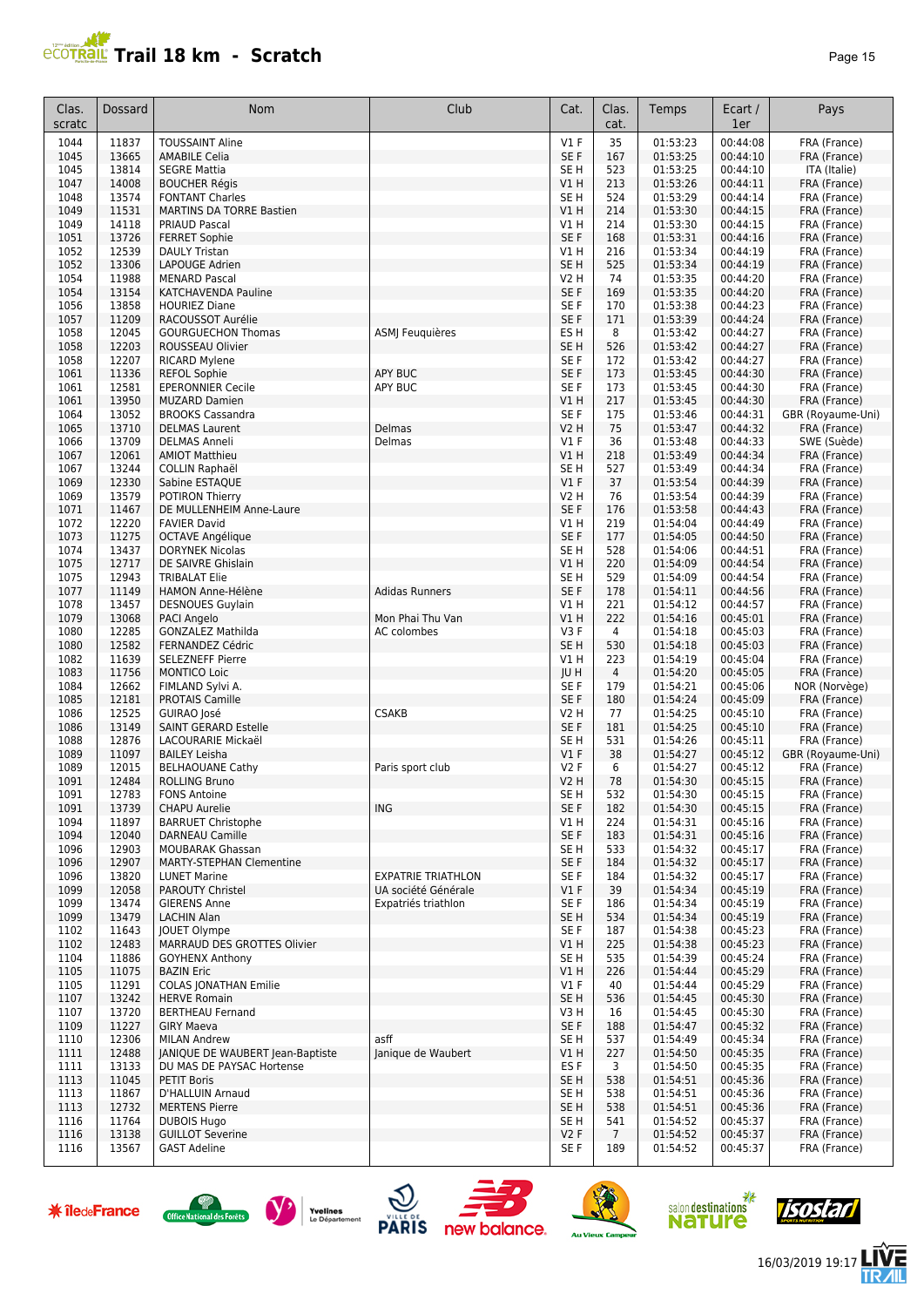

| Clas.<br>scratc | Dossard        | Nom                                                     | Club                                              | Cat.                               | Clas.<br>cat. | Temps                | Ecart /<br>1er       | Pays                          |
|-----------------|----------------|---------------------------------------------------------|---------------------------------------------------|------------------------------------|---------------|----------------------|----------------------|-------------------------------|
| 1116            | 13718          | <b>FANOUILLET Germain</b>                               |                                                   | SE <sub>H</sub>                    | 541           | 01:54:52             | 00:45:37             | FRA (France)                  |
| 1120            | 11736          | <b>COUTANT Sebastien</b>                                |                                                   | V1H                                | 228           | 01:54:53             | 00:45:38             | FRA (France)                  |
| 1121            | 11026          | KERRHUEL Jérémie                                        |                                                   | SE <sub>H</sub>                    | 543           | 01:54:54             | 00:45:39             | FRA (France)                  |
| 1122<br>1122    | 11522<br>12682 | L'HERMITTE Anne<br><b>GENEST Sébastien</b>              |                                                   | <b>V2F</b><br>SE <sub>H</sub>      | 8<br>544      | 01:54:59<br>01:54:59 | 00:45:44<br>00:45:44 | FRA (France)<br>FRA (France)  |
| 1124            | 12056          | LUY Amandine                                            |                                                   | SE F                               | 190           | 01:55:00             | 00:45:45             | FRA (France)                  |
| 1124            | 12141          | MERY Mylène                                             | <b>TUC Triathlon</b>                              | SE F                               | 190           | 01:55:00             | 00:45:45             | FRA (France)                  |
| 1124            | 12463          | GIADOROU Sergio                                         |                                                   | SE <sub>H</sub>                    | 545           | 01:55:00             | 00:45:45             | FRA (France)                  |
| 1124            | 13833          | <b>BERTHIER Gianibye</b>                                |                                                   | <b>V2F</b>                         | 9             | 01:55:00             | 00:45:45             | FRA (France)                  |
| 1128            | 11496          | DELORME Jonathan                                        |                                                   | SE <sub>H</sub>                    | 546           | 01:55:04             | 00:45:49             | FRA (France)                  |
| 1128<br>1128    | 11765<br>13599 | ALGLAVE Chloé<br>GUERRERO Jorge                         |                                                   | SE F<br>SE <sub>H</sub>            | 192<br>546    | 01:55:04<br>01:55:04 | 00:45:49<br>00:45:49 | FRA (France)<br>MEX (Mexique) |
| 1131            | 11521          | LE BIHAN Virginie                                       |                                                   | SE F                               | 193           | 01:55:05             | 00:45:50             | FRA (France)                  |
| 1131            | 11523          | LE BIHAN Sylvain                                        |                                                   | <b>V2 H</b>                        | 79            | 01:55:05             | 00:45:50             | FRA (France)                  |
| 1131            | 11579          | <b>BUCK Jonathan</b>                                    |                                                   | SE <sub>H</sub>                    | 548           | 01:55:05             | 00:45:50             | FRA (France)                  |
| 1131            | 11672          | <b>PICANT Celine</b>                                    |                                                   | SE F                               | 193           | 01:55:05             | 00:45:50             | FRA (France)                  |
| 1135            | 13948          | <b>GAUTIER Yannick</b>                                  |                                                   | V2 H                               | 80            | 01:55:06             | 00:45:51             | FRA (France)                  |
| 1136<br>1137    | 12596<br>11811 | <b>ZOURDANI Marc</b><br>QUERARD Celine                  |                                                   | SE <sub>H</sub><br>$VI$ F          | 549<br>41     | 01:55:08<br>01:55:09 | 00:45:53<br>00:45:54 | FRA (France)                  |
| 1138            | 11212          | <b>MENARD Franck</b>                                    | Starting girls a Nantes<br>Running sanofi maisons | V2 H                               | 81            | 01:55:10             | 00:45:55             | FRA (France)<br>FRA (France)  |
| 1139            | 13261          | <b>ROIRAND Laurence</b>                                 |                                                   | V2 F                               | 10            | 01:55:14             | 00:45:59             | FRA (France)                  |
| 1140            | 11490          | <b>RICOUX Remy</b>                                      |                                                   | V2 H                               | 82            | 01:55:20             | 00:46:05             | FRA (France)                  |
| 1140            | 13085          | <b>PARIS Matthieu</b>                                   |                                                   | ES H                               | 9             | 01:55:20             | 00:46:05             | FRA (France)                  |
| 1140            | 13949          | LECLERC Hervé                                           |                                                   | V2 H                               | 82            | 01:55:20             | 00:46:05             | FRA (France)                  |
| 1143            | 11308          | PINTAULT Mathilde                                       |                                                   | SE F                               | 195           | 01:55:21             | 00:46:06             | FRA (France)                  |
| 1144<br>1144    | 11290<br>11915 | <b>CESELLI Audrey</b><br><b>ARSENDEAU Nathalie</b>      |                                                   | $VI$ F<br>V1 F                     | 42<br>42      | 01:55:22<br>01:55:22 | 00:46:07<br>00:46:07 | FRA (France)<br>FRA (France)  |
| 1144            | 12718          | <b>PIETIN Laurent</b>                                   |                                                   | V1H                                | 229           | 01:55:22             | 00:46:07             | FRA (France)                  |
| 1144            | 12741          | PIETIN Nicolas                                          |                                                   | SE <sub>H</sub>                    | 550           | 01:55:22             | 00:46:07             | FRA (France)                  |
| 1148            | 11008          | <b>VALAT Fabrice</b>                                    |                                                   | V1H                                | 230           | 01:55:23             | 00:46:08             | FRA (France)                  |
| 1149            | 13441          | <b>SEURIN Philippe</b>                                  |                                                   | <b>V2 H</b>                        | 84            | 01:55:25             | 00:46:10             | FRA (France)                  |
| 1149            | 13673          | <b>ABDENNEBI Brahim</b>                                 |                                                   | <b>V1 H</b>                        | 231           | 01:55:25             | 00:46:10             | FRA (France)                  |
| 1149            | 13675<br>14091 | <b>BAUWE Benoît</b>                                     |                                                   | VIH                                | 231<br>17     | 01:55:25             | 00:46:10             | FRA (France)                  |
| 1149<br>1153    | 11199          | <b>ROZENBLUM Franck</b><br><b>CHEFDEVILLE Elisabeth</b> |                                                   | V3H<br>SE F                        | 196           | 01:55:25<br>01:55:26 | 00:46:10<br>00:46:11 | FRA (France)<br>FRA (France)  |
| 1153            | 11816          | <b>COIGNET Philippe</b>                                 |                                                   | V1 H                               | 233           | 01:55:26             | 00:46:11             | FRA (France)                  |
| 1155            | 11455          | <b>COURTEAULT Willemien</b>                             |                                                   | SE F                               | 197           | 01:55:27             | 00:46:12             | FRA (France)                  |
| 1156            | 11678          | <b>ANSEL Alexis</b>                                     |                                                   | SE <sub>H</sub>                    | 551           | 01:55:28             | 00:46:13             | FRA (France)                  |
| 1157            | 12215          | <b>CAILLEAUD Nicolas</b>                                |                                                   | V1H                                | 234           | 01:55:29             | 00:46:14             | FRA (France)                  |
| 1157            | 12570          | DEHU Sylvain                                            |                                                   | V1H                                | 234           | 01:55:29             | 00:46:14             | FRA (France)                  |
| 1159<br>1160    | 11989<br>12089 | <b>COINTET Antoine</b><br><b>PRAYER Tom</b>             |                                                   | SE <sub>H</sub><br>SE <sub>H</sub> | 552<br>553    | 01:55:30<br>01:55:32 | 00:46:15<br>00:46:17 | FRA (France)<br>FRA (France)  |
| 1160            | 14066          | QUERAN Yann                                             |                                                   | V1 H                               | 236           | 01:55:32             | 00:46:17             | FRA (France)                  |
| 1162            | 12109          | <b>CAHEN Edouard</b>                                    |                                                   | VIH                                | 237           | 01:55:33             | 00:46:18             | FRA (France)                  |
| 1163            | 12883          | <b>BOUILLOUD David</b>                                  |                                                   | V1 H                               | 238           | 01:55:34             | 00:46:19             | FRA (France)                  |
| 1163            | 12975          | <b>GRESSER Laurent</b>                                  |                                                   | V2 H                               | 85            | 01:55:34             | 00:46:19             | FRA (France)                  |
| 1165            | 12475          | <b>PIERRUCCI Fabrice</b>                                |                                                   | V1 H                               | 239           | 01:55:38             | 00:46:23             | FRA (France)                  |
| 1166            | 12552          | <b>ADOMPO Nicolas</b>                                   |                                                   | V1 H                               | 240           | 01:55:39             | 00:46:24             | FRA (France)                  |
| 1167<br>1168    | 14085<br>12095 | SAINT-MARTIN Agnes<br>DUVAL Yoann                       |                                                   | V2 F<br>SE <sub>H</sub>            | 11<br>554     | 01:55:40<br>01:55:41 | 00:46:25<br>00:46:26 | FRA (France)<br>FRA (France)  |
| 1168            | 14084          | <b>BIDEAU Patricia</b>                                  |                                                   | $VI$ F                             | 44            | 01:55:41             | 00:46:26             | FRA (France)                  |
| 1170            | 11527          | <b>HOUSSET Juliette</b>                                 |                                                   | SE F                               | 198           | 01:55:42             | 00:46:27             | FRA (France)                  |
| 1170            | 12815          | DANGELO Lou                                             |                                                   | SE F                               | 198           | 01:55:42             | 00:46:27             | FRA (France)                  |
| 1170            | 12852          | FLOCCO Stella                                           |                                                   | SE F                               | 198           | 01:55:42             | 00:46:27             | FRA (France)                  |
| 1170            | 13088          | Sébastien TORMOS                                        |                                                   | V2 H                               | 86            | 01:55:42             | 00:46:27             | FRA (France)                  |
| 1174<br>1174    | 12729<br>12784 | MILHAUD Stephane<br>LOUIS Anna                          |                                                   | SE <sub>H</sub><br>SE F            | 555<br>201    | 01:55:46<br>01:55:46 | 00:46:31<br>00:46:31 | FRA (France)<br>FRA (France)  |
| 1176            | 11299          | <b>IRALOUR Marthe</b>                                   |                                                   | SE F                               | 202           | 01:55:48             | 00:46:33             | FRA (France)                  |
| 1177            | 12429          | <b>DECHENT Christine</b>                                | Lex Laufexperten Main                             | V1 F                               | 45            | 01:55:49             | 00:46:34             | GER (Allemagne)               |
| 1177            | 14041          | <b>ROLLAND Margaux</b>                                  |                                                   | ES <sub>F</sub>                    | 4             | 01:55:49             | 00:46:34             | FRA (France)                  |
| 1177            | 14042          | CAVERO Mathilde                                         |                                                   | SE F                               | 203           | 01:55:49             | 00:46:34             | FRA (France)                  |
| 1180            | 11055<br>13170 | LE SAULE Floriane                                       |                                                   | SE F<br>V2F                        | 204           | 01:55:50<br>01:55:54 | 00:46:35             | FRA (France)<br>FRA (France)  |
| 1181<br>1182    | 12721          | <b>GARREAU Solange</b><br><b>STEINMETZ Elise</b>        | UFOLEP 78                                         | SE F                               | 12<br>205     | 01:55:55             | 00:46:39<br>00:46:40 | FRA (France)                  |
| 1183            | 11435          | <b>COLSON Alexie</b>                                    |                                                   | SE F                               | 206           | 01:55:57             | 00:46:42             | FRA (France)                  |
| 1183            | 12913          | <b>HEBERT Michael</b>                                   |                                                   | V1 H                               | 241           | 01:55:57             | 00:46:42             | FRA (France)                  |
| 1185            | 12612          | L'HOMME Maud                                            |                                                   | SE F                               | 207           | 01:55:59             | 00:46:44             | FRA (France)                  |
| 1185            | 12613          | <b>CHAMPION Benoit</b>                                  |                                                   | V1H                                | 242           | 01:55:59             | 00:46:44             | FRA (France)                  |
| 1185            | 13514          | <b>CLAIRE Dardenne</b>                                  | <b>Montmartre Natation</b>                        | SE F                               | 207           | 01:55:59             | 00:46:44             | FRA (France)                  |
| 1188            | 13819          | <b>BOUGUENNEC</b> Jean Luc                              |                                                   | V2 H                               | 87            | 01:56:01             | 00:46:46             | FRA (France)                  |
| 1189<br>1190    | 11077<br>12172 | <b>KEROMEST Nolwenn</b><br><b>DUFETEL Estelle</b>       | Dufétel                                           | SE F<br>$VI$ F                     | 209<br>46     | 01:56:02<br>01:56:03 | 00:46:47<br>00:46:48 | FRA (France)<br>FRA (France)  |
| 1191            | 12532          | SIMONNET Olivier                                        | <b>USM GAGNY</b>                                  | V <sub>2</sub> H                   | 88            | 01:56:07             | 00:46:52             | FRA (France)                  |
| 1191            | 12593          | <b>DARRACQ Mathieu</b>                                  |                                                   | SE <sub>H</sub>                    | 556           | 01:56:07             | 00:46:52             | FRA (France)                  |
| 1193            | 11024          | DAOUAS Sofiane                                          |                                                   | SE H                               | 557           | 01:56:08             | 00:46:53             | FRA (France)                  |

















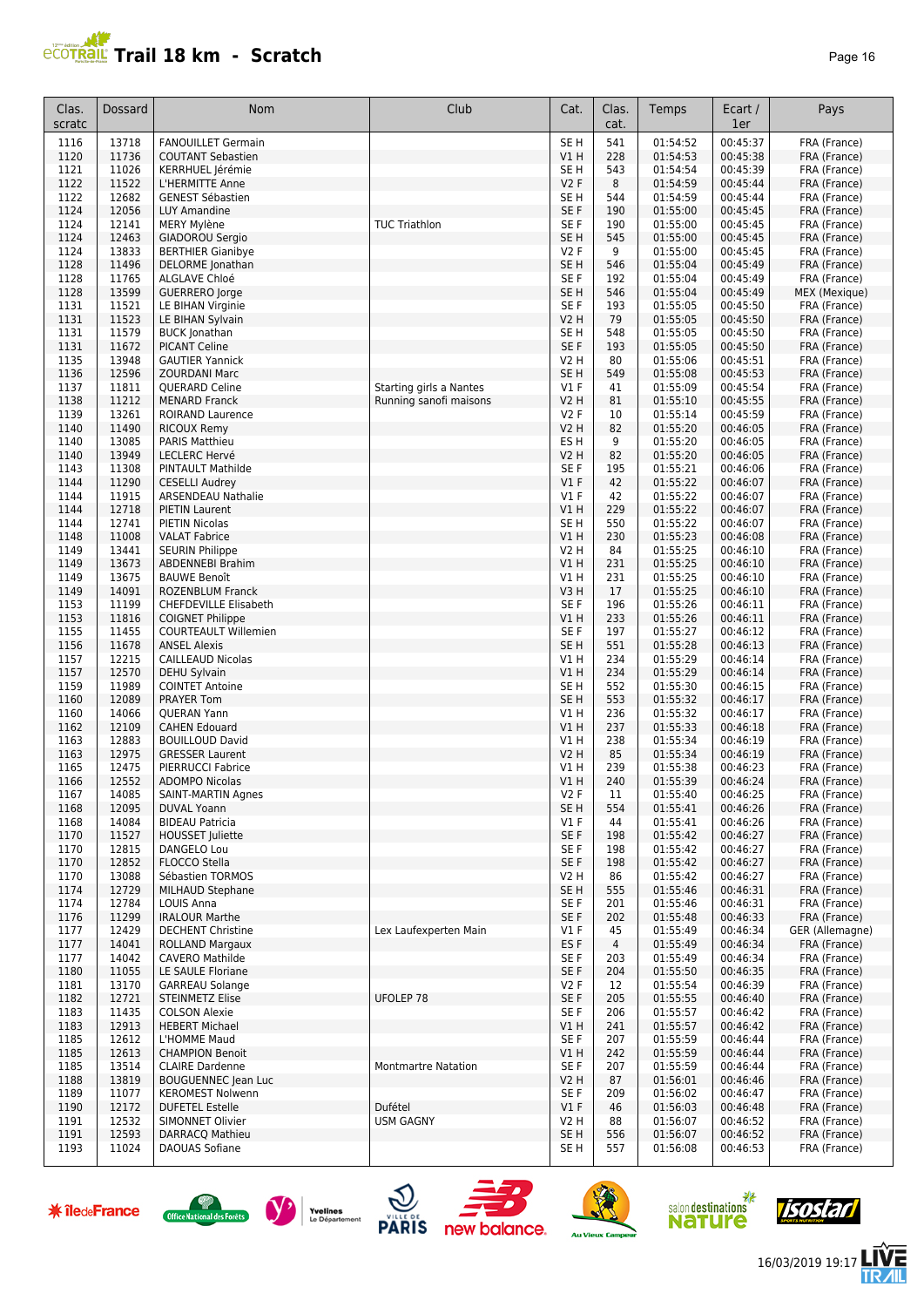#### **PCOTRAIL Trail 18 km - Scratch Page 17**

| Clas.<br>scratc | Dossard        | Nom                                                  | Club                          | Cat.                           | Clas.<br>cat. | Temps                | Ecart /<br>1er       | Pays                         |
|-----------------|----------------|------------------------------------------------------|-------------------------------|--------------------------------|---------------|----------------------|----------------------|------------------------------|
| 1194            | 11843          | RIVAIN Stéphane                                      |                               | V2 H                           | 89            | 01:56:10             | 00:46:55             | FRA (France)                 |
| 1194            | 11844          | <b>RIVAIN Perrine</b>                                |                               | SE F                           | 210           | 01:56:10             | 00:46:55             | FRA (France)                 |
| 1196            | 11880          | DE FABIANI Humbert                                   |                               | V1 H                           | 243           | 01:56:11             | 00:46:56             | FRA (France)                 |
| 1197<br>1197    | 11694<br>13040 | <b>SCEMAMA Jean-Marc</b><br><b>CHATARD Cassandre</b> | Les doubles crêtes            | <b>V2 H</b><br>SE <sub>F</sub> | 90<br>211     | 01:56:12<br>01:56:12 | 00:46:57<br>00:46:57 | FRA (France)                 |
| 1199            | 12263          | <b>FROBERT Delphine</b>                              | asff                          | V1F                            | 47            | 01:56:14             | 00:46:59             | FRA (France)<br>FRA (France) |
| 1200            | 12217          | <b>CARRIER Patricia</b>                              |                               | $VI$ F                         | 48            | 01:56:17             | 00:47:02             | FRA (France)                 |
| 1201            | 11134          | <b>KHARITONOV Evgeny</b>                             |                               | SE <sub>H</sub>                | 558           | 01:56:18             | 00:47:03             | RUS (Russie)                 |
| 1201            | 11964          | <b>DOSSER Guillaume</b>                              |                               | SE H                           | 558           | 01:56:18             | 00:47:03             | FRA (France)                 |
| 1203            | 12970          | DE SAINT BLANQUAT Dimitri                            |                               | SE <sub>H</sub>                | 560           | 01:56:19             | 00:47:04             | FRA (France)                 |
| 1204            | 12799          | <b>PHILIPPON Alexis</b>                              |                               | SE H                           | 561           | 01:56:23             | 00:47:08             | FRA (France)                 |
| 1205<br>1206    | 12388<br>12077 | <b>MEROT Oriane</b><br><b>GERMAIN Karl</b>           |                               | SE F<br>V1 H                   | 212<br>244    | 01:56:27<br>01:56:28 | 00:47:12<br>00:47:13 | FRA (France)<br>FRA (France) |
| 1207            | 11580          | <b>LEMOINE Veronique</b>                             |                               | V1F                            | 49            | 01:56:29             | 00:47:14             | FRA (France)                 |
| 1207            | 11983          | <b>GUITARD Mathilde</b>                              |                               | SE F                           | 213           | 01:56:29             | 00:47:14             | FRA (France)                 |
| 1209            | 13180          | <b>GOURDON Eric</b>                                  |                               | V3H                            | 18            | 01:56:31             | 00:47:16             | FRA (France)                 |
| 1210            | 11173          | <b>VIELLARD Laurent</b>                              |                               | V2 H                           | 91            | 01:56:32             | 00:47:17             | FRA (France)                 |
| 1211            | 12013          | <b>BOSTYN Florie</b>                                 |                               | SE F                           | 214           | 01:56:38             | 00:47:23             | FRA (France)                 |
| 1212            | 12749          | <b>MEURGUES Norbert</b>                              |                               | V2 H                           | 92            | 01:56:39             | 00:47:24             | FRA (France)                 |
| 1213            | 13485          | <b>BOSCH Marion</b>                                  |                               | SE <sub>F</sub>                | 215           | 01:56:40             | 00:47:25             | FRA (France)                 |
| 1214<br>1215    | 13070<br>11637 | D'ARBONNEAU Pauline<br><b>BALLBE Y SABATE Celine</b> |                               | SE F<br>$VI$ F                 | 216<br>50     | 01:56:41<br>01:56:43 | 00:47:26<br>00:47:28 | FRA (France)<br>FRA (France) |
| 1215            | 12249          | LODIER CORMIER Mathilde                              |                               | SE F                           | 217           | 01:56:43             | 00:47:28             | FRA (France)                 |
| 1215            | 13318          | DE PREVILLE Elise                                    |                               | SE F                           | 217           | 01:56:43             | 00:47:28             | FRA (France)                 |
| 1218            | 12994          | <b>RAMBERT Antoine</b>                               |                               | SE <sub>H</sub>                | 562           | 01:56:44             | 00:47:29             | FRA (France)                 |
| 1219            | 13137          | <b>NEAUX Dimitri</b>                                 |                               | SE <sub>H</sub>                | 563           | 01:56:46             | 00:47:31             | FRA (France)                 |
| 1219            | 13591          | <b>SCHNEIDER Arnaud</b>                              |                               | V1 H                           | 245           | 01:56:46             | 00:47:31             | FRA (France)                 |
| 1219            | 13634          | <b>GEISTODT-KIENER Mathilde</b>                      | Mathilde Geistodt-Kiene       | SE F                           | 219           | 01:56:46             | 00:47:31             | FRA (France)                 |
| 1222            | 12105          | SAUVIER Geraldine                                    |                               | SE F                           | 220           | 01:56:47             | 00:47:32             | FRA (France)                 |
| 1222            | 13424          | <b>TETU Fabrice</b>                                  | Stade Français Triathlo       | V1H                            | 246           | 01:56:47             | 00:47:32             | FRA (France)                 |
| 1222<br>1222    | 13771<br>14067 | <b>CORNUDET Thibault</b><br><b>DEYDIER Francois</b>  | <b>ESR Renault</b>            | V1 H<br>V2 H                   | 246<br>93     | 01:56:47<br>01:56:47 | 00:47:32             | FRA (France)                 |
| 1226            | 12085          | DABERNARD Philippe                                   | <b>USM Malakoff</b>           | V2 H                           | 94            | 01:56:49             | 00:47:32<br>00:47:34 | FRA (France)<br>FRA (France) |
| 1227            | 12342          | <b>OCHONISKY Mairead</b>                             | Nanterre Athletic Club        | $VI$ F                         | 51            | 01:56:50             | 00:47:35             | IRL (Irlande)                |
| 1227            | 13488          | <b>LECHAT Lucie</b>                                  |                               | SE F                           | 221           | 01:56:50             | 00:47:35             | FRA (France)                 |
| 1229            | 11167          | JEAN-PROST Alain                                     | ferrrieres SA                 | V1 H                           | 248           | 01:56:51             | 00:47:36             | FRA (France)                 |
| 1230            | 12098          | <b>DURAND Victor</b>                                 |                               | SE H                           | 564           | 01:56:52             | 00:47:37             | FRA (France)                 |
| 1230            | 12318          | JOUFFROY Agnès                                       | Ferrière sport athlé          | V2F                            | 13            | 01:56:52             | 00:47:37             | FRA (France)                 |
| 1230            | 13607          | <b>PAREL Bernard</b>                                 |                               | V3H                            | 19            | 01:56:52             | 00:47:37             | FRA (France)                 |
| 1233            | 11037          | <b>MARETTE Jeremy</b>                                |                               | V1 H                           | 249           | 01:56:53             | 00:47:38             | FRA (France)                 |
| 1233<br>1233    | 11231<br>12184 | <b>MAQUET Thomas</b><br>LEROUX Léo                   |                               | SE H<br>JU H                   | 565<br>5      | 01:56:53<br>01:56:53 | 00:47:38<br>00:47:38 | FRA (France)<br>FRA (France) |
| 1233            | 13612          | <b>MALLEGO Thomas</b>                                |                               | SE H                           | 565           | 01:56:53             | 00:47:38             | FRA (France)                 |
| 1237            | 11524          | <b>DONDON Veronique</b>                              |                               | <b>V2F</b>                     | 14            | 01:56:54             | 00:47:39             | FRA (France)                 |
| 1237            | 12277          | <b>HASSID Cloé</b>                                   |                               | ES <sub>F</sub>                | 5             | 01:56:54             | 00:47:39             | FRA (France)                 |
| 1237            | 13425          | <b>BEZIAU Lucie</b>                                  |                               | SE <sub>F</sub>                | 222           | 01:56:54             | 00:47:39             | FRA (France)                 |
| 1240            | 13141          | <b>PLUNIAN Samuel</b>                                |                               | V1 H                           | 250           | 01:56:55             | 00:47:40             | FRA (France)                 |
| 1240            | 13614          | <b>GHEYSEN Arnaud</b>                                |                               | SE H                           | 567           | 01:56:55             | 00:47:40             | FRA (France)                 |
| 1242            | 12276          | <b>FAYOLLE Anne</b>                                  |                               | V1 F<br>V1F                    | 52            | 01:56:56             | 00:47:41             | FRA (France)                 |
| 1242<br>1242    | 12324<br>12337 | <b>THOMMEREL Mylène</b><br><b>GARDABOU Karim</b>     |                               | SE <sub>H</sub>                | 52<br>568     | 01:56:56<br>01:56:56 | 00:47:41<br>00:47:41 | FRA (France)<br>FRA (France) |
| 1242            | 13020          | <b>LEBRETON Arnaud</b>                               |                               | SE H                           | 568           | 01:56:56             | 00:47:41             | FRA (France)                 |
| 1246            | 11133          | STARIKOVSKAIA Tatiana                                |                               | SE F                           | 223           | 01:56:57             | 00:47:42             | FRA (France)                 |
| 1246            | 14064          | <b>IEROME Thommerel</b>                              | jerome THOMMEREL              | V1 H                           | 251           | 01:56:57             | 00:47:42             | FRA (France)                 |
| 1248            | 11875          | CAIRO Lory                                           |                               | SE H                           | 570           | 01:56:58             | 00:47:43             | FRA (France)                 |
| 1249            | 12420          | <b>HEMEZ Frederic</b>                                |                               | SE H                           | 571           | 01:56:59             | 00:47:44             | FRA (France)                 |
| 1250            | 13827          | AMMEUX Jonathan                                      |                               | SE H                           | 572           | 01:57:01             | 00:47:46             | FRA (France)                 |
| 1251<br>1251    | 11801<br>12591 | <b>CHARVET Claire</b><br><b>DESBOIS Emmanuelle</b>   |                               | SE F<br>SE F                   | 224<br>224    | 01:57:06<br>01:57:06 | 00:47:51<br>00:47:51 | FRA (France)<br>FRA (France) |
| 1253            | 11800          | <b>BRUNET Barbara</b>                                |                               | SE F                           | 226           | 01:57:07             | 00:47:52             | FRA (France)                 |
| 1253            | 14023          | <b>RODRIGUES Nathalie</b>                            |                               | $VI$ F                         | 54            | 01:57:07             | 00:47:52             | FRA (France)                 |
| 1255            | 13275          | <b>DOUCET Anne</b>                                   |                               | SE F                           | 227           | 01:57:10             | 00:47:55             | FRA (France)                 |
| 1256            | 12218          | <b>OFFREDI Michael</b>                               |                               | V1 H                           | 252           | 01:57:11             | 00:47:56             | FRA (France)                 |
| 1256            | 12476          | <b>TAMIC Lucia</b>                                   | Triath'club d'Andresy         | ES F                           | 6             | 01:57:11             | 00:47:56             | FRA (France)                 |
| 1256            | 12967          | DURAND Raphaël                                       |                               | V2 H                           | 95            | 01:57:11             | 00:47:56             | FRA (France)                 |
| 1259            | 13239          | <b>BERNARD Sybille</b>                               |                               | SE F                           | 228           | 01:57:12             | 00:47:57             | FRA (France)                 |
| 1259<br>1261    | 13745<br>11136 | <b>CEPPINI Fabrice</b><br><b>GOBILLIARD Benoit</b>   | <b>VIROFLAY RUNNING TRAIL</b> | V2 H<br>V3H                    | 96<br>20      | 01:57:12<br>01:57:13 | 00:47:57<br>00:47:58 | FRA (France)<br>FRA (France) |
| 1261            | 11648          | <b>FOURNIER Luc</b>                                  |                               | SE H                           | 573           | 01:57:13             | 00:47:58             | FRA (France)                 |
| 1263            | 11057          | <b>HERBERT Remi</b>                                  |                               | SE H                           | 574           | 01:57:19             | 00:48:04             | FRA (France)                 |
| 1264            | 12474          | <b>BOUTIN</b> Justine                                |                               | SE F                           | 229           | 01:57:20             | 00:48:05             | FRA (France)                 |
| 1264            | 12616          | PIZZUTO Dina                                         | <b>ASC BNP PARIBAS</b>        | SE F                           | 229           | 01:57:20             | 00:48:05             | FRA (France)                 |
| 1266            | 11459          | GAGNON Jason                                         |                               | V1 H                           | 253           | 01:57:21             | 00:48:06             | CAN (Canada)                 |
| 1267            | 13091          | <b>MOREAU Florence</b>                               |                               | SE F                           | 231           | 01:57:22             | 00:48:07             | FRA (France)                 |
| 1268            | 13563          | LE ROUILLE Romane                                    |                               | SE F                           | 232           | 01:57:23             | 00:48:08             | FRA (France)                 |

















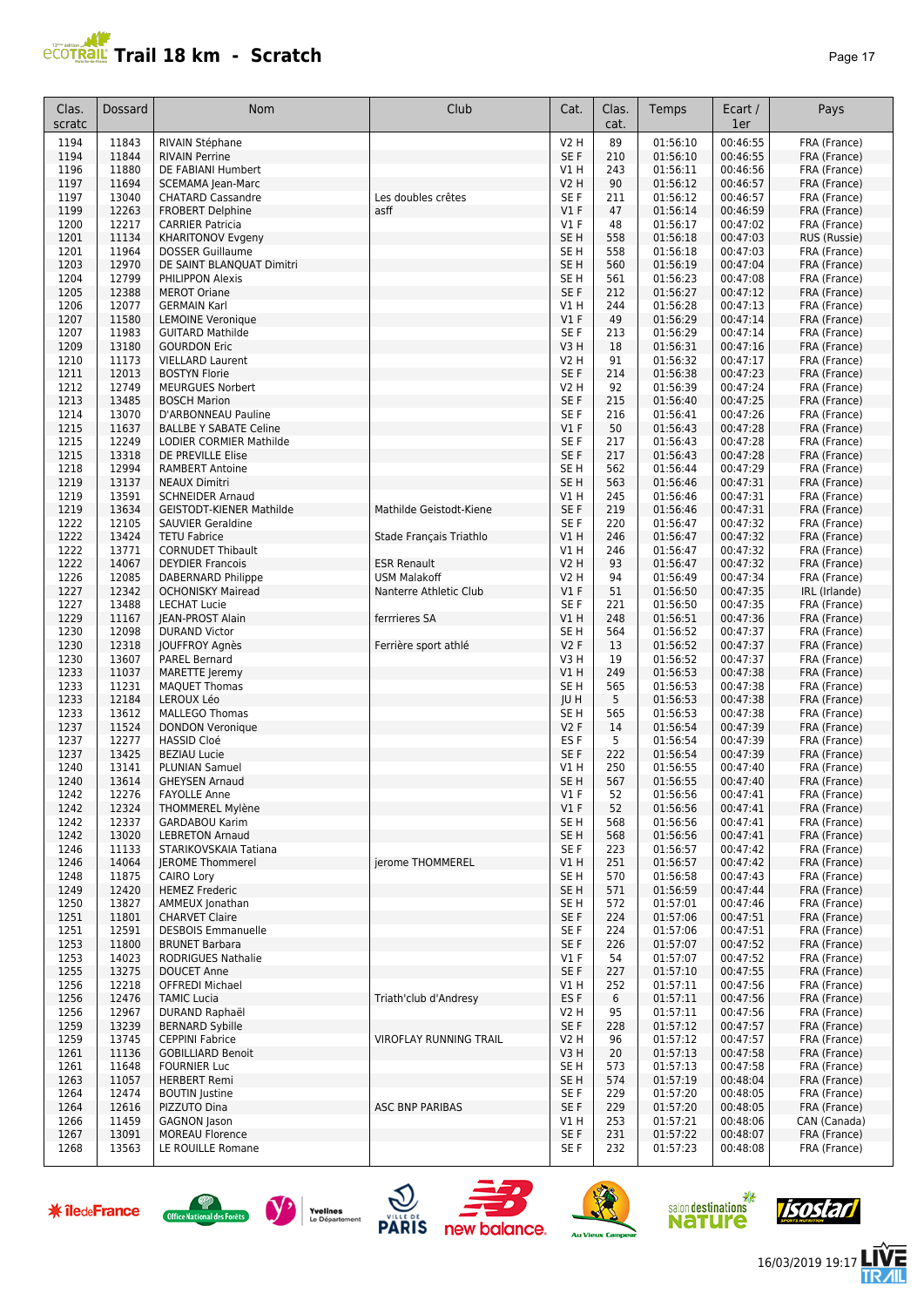#### **Trail 18 km - Scratch Page 18** Page 18

| Clas.<br>scratc | Dossard        | Nom                                                  | Club                      | Cat.                    | Clas.<br>cat.  | Temps                | Ecart /<br>1er       | Pays                          |
|-----------------|----------------|------------------------------------------------------|---------------------------|-------------------------|----------------|----------------------|----------------------|-------------------------------|
| 1268            | 13564          | <b>PESSIN Mathieu</b>                                |                           | V1H                     | 254            | 01:57:23             | 00:48:08             | FRA (France)                  |
| 1270            | 11676          | <b>FRACHON Olivier</b>                               |                           | V1H                     | 255            | 01:57:24             | 00:48:09             | FRA (France)                  |
| 1270            | 12214          | <b>FAUCHE Hadrien</b>                                |                           | SE H                    | 575            | 01:57:24             | 00:48:09             | FRA (France)                  |
| 1270            | 12752          | <b>SCHWARTZ Susanne</b>                              |                           | V1F                     | 55             | 01:57:24             | 00:48:09             | FRA (France)                  |
| 1273<br>1273    | 11042<br>14130 | <b>BEYLOT Armelle</b><br><b>REBEYROL David</b>       |                           | $VI$ F<br>$VI$ F        | 56<br>56       | 01:57:25<br>01:57:25 | 00:48:10<br>00:48:10 | FRA (France)<br>FRA (France)  |
| 1275            | 12213          | <b>FAUCHE Marie-Alice</b>                            |                           | SE F                    | 233            | 01:57:26             | 00:48:11             | FRA (France)                  |
| 1276            | 12630          | <b>PATOU Camille</b>                                 |                           | ES <sub>F</sub>         | $\overline{7}$ | 01:57:27             | 00:48:12             | FRA (France)                  |
| 1276            | 13296          | <b>GONZALEZ Guillaume</b>                            |                           | SE <sub>H</sub>         | 576            | 01:57:27             | 00:48:12             | FRA (France)                  |
| 1278            | 12594          | <b>AVART Alexandra</b>                               |                           | V1F                     | 58             | 01:57:29             | 00:48:14             | FRA (France)                  |
| 1278            | 13630          | MIRALIKAN Frédéric                                   | Vincennes Run Run         | SE <sub>H</sub>         | 577            | 01:57:29             | 00:48:14             | FRA (France)                  |
| 1280            | 11767          | MALLAT DESMORTIERS Kevin                             |                           | SE <sub>H</sub>         | 578            | 01:57:30             | 00:48:15             | FRA (France)                  |
| 1280<br>1282    | 14051<br>11065 | <b>SAUVAGE Charles</b><br><b>RAHANI Kahina</b>       |                           | SE <sub>H</sub><br>SE F | 578<br>234     | 01:57:30<br>01:57:31 | 00:48:15<br>00:48:16 | FRA (France)<br>ALG (Algérie) |
| 1283            | 13130          | <b>BERNON Stephanie</b>                              | COMITE FSGT 94 ES SUCY    | $VI$ F                  | 59             | 01:57:36             | 00:48:21             | FRA (France)                  |
| 1284            | 12491          | DAVY Amélie                                          |                           | SE F                    | 235            | 01:57:37             | 00:48:22             | FRA (France)                  |
| 1285            | 11304          | <b>LEDON Chrystele</b>                               |                           | V2F                     | 15             | 01:57:38             | 00:48:23             | FRA (France)                  |
| 1286            | 11156          | <b>MALDEME Sarah</b>                                 |                           | SE F                    | 236            | 01:57:42             | 00:48:27             | FRA (France)                  |
| 1286            | 11184          | <b>MOEYAERT Gabriel</b>                              |                           | SE <sub>H</sub>         | 580            | 01:57:42             | 00:48:27             | FRA (France)                  |
| 1286            | 12537          | <b>HERBRETEAU Sarah</b>                              |                           | SE F                    | 236            | 01:57:42             | 00:48:27             | FRA (France)                  |
| 1289            | 8094           | <b>SERRU Gwen</b>                                    |                           | V1 H                    | 256            | 01:57:44             | 00:48:29             | FRA (France)                  |
| 1289<br>1291    | 12179<br>12542 | <b>GRONDIN</b> Jean Eric<br><b>FRECHARD Marielle</b> | <b>SAM PARIS 12</b>       | VIH<br>SE F             | 256<br>238     | 01:57:44<br>01:57:46 | 00:48:29<br>00:48:31 | FRA (France)<br>FRA (France)  |
| 1292            | 11745          | <b>BERGER Gregoire</b>                               | <b>RCVV</b>               | V1H                     | 258            | 01:57:50             | 00:48:35             | FRA (France)                  |
| 1292            | 12106          | <b>HOVINE Nannecy</b>                                |                           | SE F                    | 239            | 01:57:50             | 00:48:35             | FRA (France)                  |
| 1294            | 12104          | <b>DAMBRINE Marion</b>                               |                           | V1F                     | 60             | 01:57:51             | 00:48:36             | FRA (France)                  |
| 1295            | 11821          | <b>BAOT Béatrice</b>                                 |                           | V2F                     | 16             | 01:57:55             | 00:48:40             | FRA (France)                  |
| 1295            | 13048          | DE SAINT BLANQUAT Laure                              |                           | V2F                     | 16             | 01:57:55             | 00:48:40             | FRA (France)                  |
| 1297            | 12859          | PIERESCHI Didier                                     | Didier Piereschi          | V1 H                    | 259            | 01:57:58             | 00:48:43             | FRA (France)                  |
| 1298            | 13601          | <b>DALLE Suzanne</b>                                 |                           | SE F<br>VIH             | 240            | 01:58:02             | 00:48:47             | FRA (France)                  |
| 1298<br>1300    | 13953<br>11324 | <b>BENNOUI Samy</b><br>DJESSAS Nacereddine           |                           | SE <sub>H</sub>         | 260<br>581     | 01:58:02<br>01:58:03 | 00:48:47<br>00:48:48 | FRA (France)<br>FRA (France)  |
| 1300            | 11327          | <b>CANTREL Aymeric</b>                               |                           | SE H                    | 581            | 01:58:03             | 00:48:48             | FRA (France)                  |
| 1302            | 11325          | LABALETTE Arnaud                                     |                           | SE <sub>H</sub>         | 583            | 01:58:04             | 00:48:49             | FRA (France)                  |
| 1303            | 11322          | <b>BENOIST Marjorie</b>                              |                           | SE F                    | 241            | 01:58:05             | 00:48:50             | FRA (France)                  |
| 1303            | 11876          | <b>FRANCOIS Benedicte</b>                            |                           | V2F                     | 18             | 01:58:05             | 00:48:50             | FRA (France)                  |
| 1303            | 13248          | <b>BARAKAT Abdessamad</b>                            |                           | V1 H                    | 261            | 01:58:05             | 00:48:50             | FRA (France)                  |
| 1306            | 11963          | <b>MANNAI Alexandra</b>                              |                           | SE F                    | 242            | 01:58:06             | 00:48:51             | FRA (France)                  |
| 1306<br>1306    | 12566<br>13124 | <b>LAGIERE Arielle</b><br><b>BATREAU Vincent</b>     |                           | SE F<br>SE <sub>H</sub> | 242<br>584     | 01:58:06<br>01:58:06 | 00:48:51<br>00:48:51 | FRA (France)<br>FRA (France)  |
| 1309            | 11326          | <b>GAILLARD Maxime</b>                               |                           | SE <sub>H</sub>         | 585            | 01:58:07             | 00:48:52             | FRA (France)                  |
| 1309            | 13123          | <b>YIN Benoit</b>                                    |                           | SE <sub>H</sub>         | 585            | 01:58:07             | 00:48:52             | FRA (France)                  |
| 1311            | 12107          | <b>RENARD Marie</b>                                  |                           | SE F                    | 244            | 01:58:11             | 00:48:56             | FRA (France)                  |
| 1312            | 11641          | <b>BURDET Louise</b>                                 |                           | SE F                    | 245            | 01:58:12             | 00:48:57             | FRA (France)                  |
| 1312            | 12647          | DE BOUARD Marion                                     |                           | SE F                    | 245            | 01:58:12             | 00:48:57             | FRA (France)                  |
| 1314<br>1314    | 12122<br>12974 | <b>BARBET Guilhem</b><br>CAILLE REPELIN Gwenaëlle    |                           | SE H<br>SE F            | 587<br>247     | 01:58:13<br>01:58:13 | 00:48:58<br>00:48:58 | FRA (France)<br>FRA (France)  |
| 1316            | 13000          | <b>CAILLE Anne-Cecile</b>                            |                           | SE F                    | 248            | 01:58:14             | 00:48:59             | FRA (France)                  |
| 1316            | 13168          | PERDRIEL-VAISSIERE Laetitia                          | Bandol SSA                | SE F                    | 248            | 01:58:14             | 00:48:59             | FRA (France)                  |
| 1316            | 13169          | PERDRIEL-VAISSIERE Florent                           |                           | SE <sub>H</sub>         | 588            | 01:58:14             | 00:48:59             | FRA (France)                  |
| 1319            | 12956          | <b>BONVARLET Marion</b>                              |                           | SE F                    | 250            | 01:58:15             | 00:49:00             | FRA (France)                  |
| 1320            | 13590          | <b>VILAIN Guillaume</b>                              |                           | SE <sub>H</sub>         | 589            | 01:58:16             | 00:49:01             | FRA (France)                  |
| 1321            | 12629          | <b>MAGE Gerard</b>                                   |                           | V4 H                    | 2              | 01:58:19             | 00:49:04             | FRA (France)                  |
| 1322<br>1323    | 11127<br>11126 | SEVIN Juliette<br><b>SEVIN Philippe</b>              |                           | SE F<br>V2 H            | 251<br>97      | 01:58:22<br>01:58:24 | 00:49:07<br>00:49:09 | FRA (France)<br>FRA (France)  |
| 1324            | 12200          | <b>PLANARD Geraldine</b>                             |                           | SE F                    | 252            | 01:58:25             | 00:49:10             | FRA (France)                  |
| 1325            | 13358          | LE PAGE Delphine                                     | Athlétisme Oléronais      | SE F                    | 253            | 01:58:26             | 00:49:11             | FRA (France)                  |
| 1326            | 12968          | <b>BACHOFEN Michael</b>                              |                           | V1H                     | 262            | 01:58:28             | 00:49:13             | USA (Etats-Unis)              |
| 1327            | 12115          | LAIR Christian                                       | <b>EPIC &amp; TRAIL</b>   | V2 H                    | 98             | 01:58:29             | 00:49:14             | FRA (France)                  |
| 1328            | 11328          | <b>GERMAIN Pierre</b>                                | Courir en Duo (Non et m   | V1H                     | 263            | 01:58:31             | 00:49:16             | FRA (France)                  |
| 1328<br>1328    | 12032<br>13768 | <b>GOUBERT Thierry</b>                               | Courir en Duo (Non et m   | V2 H<br>V1F             | 99             | 01:58:31<br>01:58:31 | 00:49:16<br>00:49:16 | FRA (France)<br>FRA (France)  |
| 1331            | 13849          | <b>MARCUZZI Agnes</b><br>SALHA Jean-Lou              | poissy triathlon          | V1 H                    | 61<br>264      | 01:58:32             | 00:49:17             | FRA (France)                  |
| 1332            | 11674          | <b>ORECHOWA Gregory</b>                              |                           | V1H                     | 265            | 01:58:33             | 00:49:18             | FRA (France)                  |
| 1333            | 12467          | <b>CHOLLETON Chloé</b>                               |                           | SE F                    | 254            | 01:58:34             | 00:49:19             | FRA (France)                  |
| 1334            | 13689          | JENKINS Savannah                                     |                           | SE F                    | 255            | 01:58:36             | 00:49:21             | USA (Etats-Unis)              |
| 1334            | 13958          | GODET Frédéric                                       |                           | V1 H                    | 266            | 01:58:36             | 00:49:21             | FRA (France)                  |
| 1336            | 11369          | ROCHEFORT Michael                                    |                           | SE H                    | 590            | 01:58:38             | 00:49:23             | FRA (France)                  |
| 1337<br>1338    | 11500<br>13519 | <b>GALINIER Thalia</b><br><b>NICAISE Yannick</b>     | Uso CHELLES               | SE F<br>V1 H            | 256<br>267     | 01:58:39<br>01:58:41 | 00:49:24<br>00:49:26 | FRA (France)<br>FRA (France)  |
| 1338            | 13769          | <b>SCHMAUTZ Sybil</b>                                | <b>CSM Puteaux Tennis</b> | SE F                    | 257            | 01:58:41             | 00:49:26             | FRA (France)                  |
| 1340            | 12660          | <b>BURGUIERE Franck</b>                              |                           | SE H                    | 591            | 01:58:44             | 00:49:29             | FRA (France)                  |
| 1341            | 12658          | MORVAN Lola                                          |                           | SE F                    | 258            | 01:58:45             | 00:49:30             | FRA (France)                  |
| 1342            | 11115          | <b>AURAIX Juliette</b>                               |                           | SE F                    | 259            | 01:58:47             | 00:49:32             | FRA (France)                  |
| 1342            | 11806          | <b>DHAOUI Youssef</b>                                |                           | SE H                    | 592            | 01:58:47             | 00:49:32             | FRA (France)                  |

















信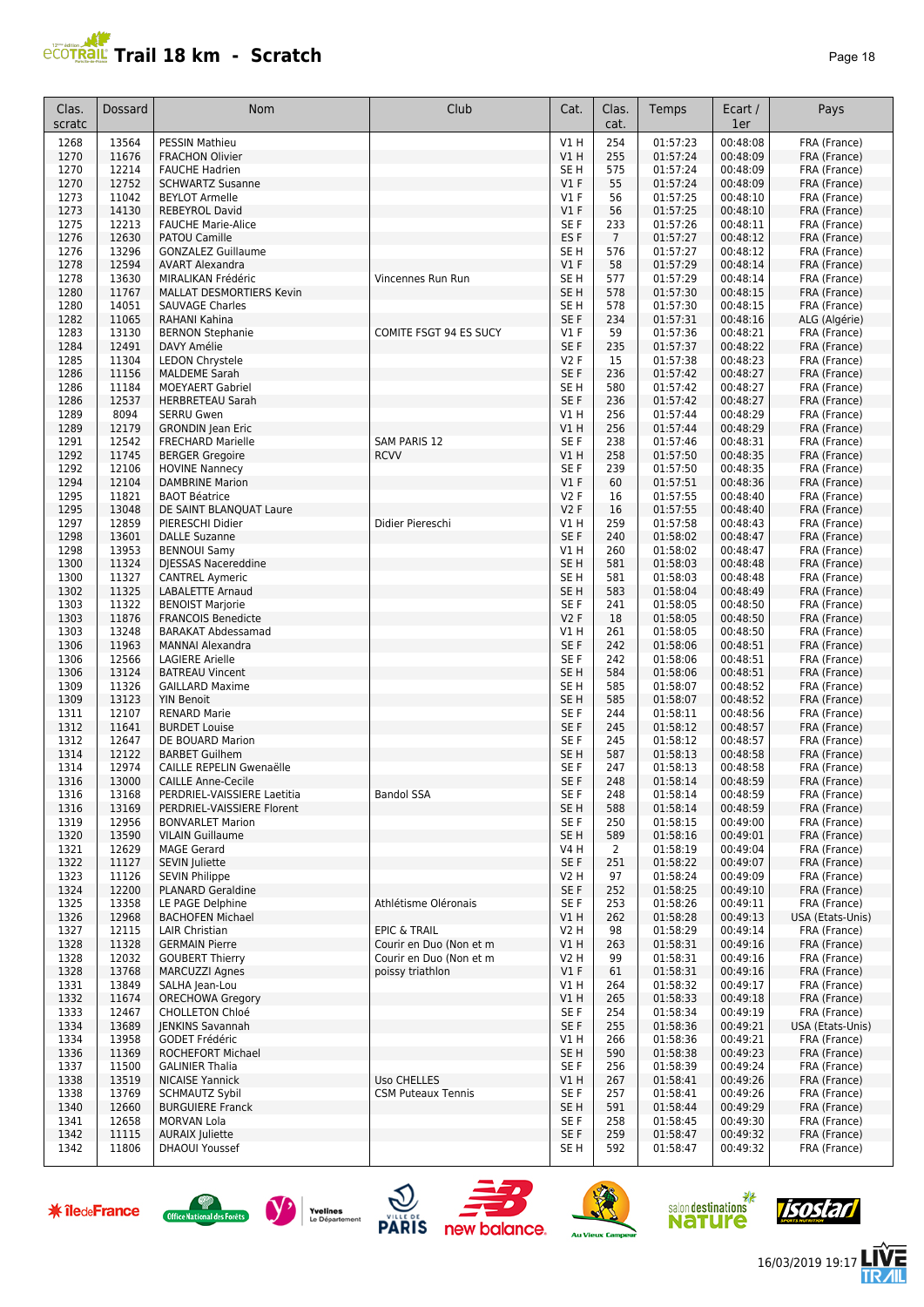# **PROTRAIL Trail 18 km - Scratch**

| aae |  |  |
|-----|--|--|
|-----|--|--|

| Clas.<br>scratc      | <b>Dossard</b> | Nom                                                             | Club                         | Cat.             | Clas.<br>cat.           | Temps                        | Ecart /<br>1er | Pays            |
|----------------------|----------------|-----------------------------------------------------------------|------------------------------|------------------|-------------------------|------------------------------|----------------|-----------------|
| 1342                 | 12856          | <b>BECOUZE Pierre</b>                                           |                              | SE <sub>H</sub>  | 592                     | 01:58:47                     | 00:49:32       | FRA (France)    |
| 1345                 | 12874          | EL GHOUZZI Bastien                                              | <b>BASTIEN EL GHOUZZI</b>    | SE <sub>H</sub>  | 594                     | 01:58:48                     | 00:49:33       | FRA (France)    |
| 1346                 | 12775          | <b>TATARD Olivier</b>                                           |                              | SE <sub>H</sub>  | 595                     | 01:58:50                     | 00:49:35       | FRA (France)    |
| 1346                 | 12805          | MARGRY Christophe                                               |                              | SE <sub>H</sub>  | 595                     | 01:58:50                     | 00:49:35       | FRA (France)    |
| 1348                 | 12843          | <b>ROY Laurent</b>                                              |                              | V1 H             | 268                     | 01:58:53                     | 00:49:38       | FRA (France)    |
| 1348                 | 13952          | <b>EVAIN Jean-Baptiste</b>                                      |                              | SE H             | 597                     | 01:58:53                     | 00:49:38       | FRA (France)    |
| 1350                 | 13616          | PENA RODRIGUEZ Mariana                                          |                              | SE F             | 260                     | 01:58:54                     | 00:49:39       | VEN (Venezuela) |
| 1351                 | 13775          | <b>WANES Alexandra</b>                                          | <b>CSLG Vannes</b>           | V1F              | 62                      | 01:58:55                     | 00:49:40       | FRA (France)    |
| 1351                 | 13954          | <b>LANSADE Cyril</b>                                            |                              | V1 H             | 269                     | 01:58:55                     | 00:49:40       | FRA (France)    |
| 1353                 | 13857          | <b>TURNER Maximilian</b>                                        |                              | VIH              | 270                     | 01:58:56                     | 00:49:41       | FRA (France)    |
| 1354                 | 11744          | <b>DUCROCQ Bruno</b>                                            |                              | V2 H             | 100                     | 01:58:58                     | 00:49:43       | FRA (France)    |
| 1354                 | 12855          | <b>COURNUT Kim</b>                                              |                              | SE F             | 261                     | 01:58:58                     | 00:49:43       | FRA (France)    |
| 1354                 | 12953          | PINEAU Agathe                                                   |                              | SE F             | 261                     | 01:58:58                     | 00:49:43       | FRA (France)    |
| 1357                 | 11119          | <b>CARROUGET Fabien</b>                                         |                              | SE <sub>H</sub>  | 598                     | 01:59:00                     | 00:49:45       | FRA (France)    |
| 1358                 | 11146          | <b>CHAMBARET Antoine</b>                                        |                              | SE <sub>H</sub>  | 599                     | 01:59:02                     | 00:49:47       | FRA (France)    |
| 1358                 | 12281          | <b>IUILLIARD Claire</b>                                         |                              | SE F             | 263                     | 01:59:02                     | 00:49:47       | FRA (France)    |
| 1360                 | 11869          | MEDELLEL Rachid                                                 |                              | V2 H             | 101                     | 01:59:03                     | 00:49:48       | FRA (France)    |
| 1361                 | 13195          | <b>BONNELIE Fabien</b>                                          |                              | SE <sub>H</sub>  | 600                     | 01:59:06                     | 00:49:51       | FRA (France)    |
| 1362                 | 13489          | <b>DURAND Mathilde</b>                                          |                              | SE F             | 264                     | 01:59:07                     | 00:49:52       | FRA (France)    |
| 1363                 | 11420          | <b>THIEBAUT Séverine</b>                                        |                              | $VI$ F           | 63                      | 01:59:09                     | 00:49:54       | FRA (France)    |
| 1364                 | 11812          | <b>BOULDOIRES Vincent</b>                                       |                              | <b>V2 H</b>      | 102                     | 01:59:10                     | 00:49:55       | FRA (France)    |
| 1364                 | 13006          | <b>LARTIGAU Thierry</b>                                         |                              | V1H              | 271                     | 01:59:10                     | 00:49:55       | FRA (France)    |
| 1364                 | 13197          | <b>LAC Sandrine</b>                                             | UASG Société Générale        | $VI$ F           | 64                      | 01:59:10                     | 00:49:55       | FRA (France)    |
| 1364                 | 13224          | PILLAUD Stephanie                                               |                              | V1F              | 64                      | 01:59:10                     | 00:49:55       | FRA (France)    |
| 1364                 | 13314          | <b>GUIRAUD Julien</b>                                           |                              | V1H              | 271                     | 01:59:10                     | 00:49:55       | FRA (France)    |
| 1369                 | 13081          | <b>CALVAYRAC Denis</b>                                          |                              | V1H              | 273                     | 01:59:13                     | 00:49:58       | FRA (France)    |
| 1370                 | 12857          | <b>EUGENE Rodolphe</b>                                          |                              | SE <sub>H</sub>  | 601                     | 01:59:14                     | 00:49:59       | FRA (France)    |
| 1371                 | 13583          | <b>MEURICE Léocadie</b>                                         |                              | SE F             | 265                     | 01:59:15                     | 00:50:00       | FRA (France)    |
| 1372                 | 12112          | <b>GUILLAUME Sebastien</b>                                      |                              | V1 H             | 274                     | 01:59:16                     | 00:50:01       | FRA (France)    |
| 1372                 | 12650          | <b>LANNES Claire</b>                                            |                              | SE F             | 266                     | 01:59:16                     | 00:50:01       | FRA (France)    |
| 1372                 | 12958          | <b>ARBIA Nora</b>                                               |                              | SE F             | 266                     | 01:59:16                     | 00:50:01       | FRA (France)    |
| 1372                 | 12959          | <b>BOUREAU Benjamin</b>                                         |                              | SE H             | 602                     | 01:59:16                     | 00:50:01       | FRA (France)    |
| 1372                 | 13044          | COSTA Olivier                                                   |                              | V1 H             | 274                     | 01:59:16                     | 00:50:01       | FRA (France)    |
| 1377                 | 12564          | <b>CAYE Christophe</b>                                          |                              | V <sub>2</sub> H | 103                     | 01:59:17                     | 00:50:02       | FRA (France)    |
| 1378                 | 12075          | <b>FRANCK David</b>                                             |                              | SE <sub>H</sub>  | 603                     | 01:59:18                     | 00:50:03       | FRA (France)    |
| 1378                 | 13660          | <b>LEMOINE Vincent</b>                                          | <b>LEMOINE</b>               | VIH              | 276                     | 01:59:18                     | 00:50:03       | FRA (France)    |
| 1380                 | 11601          | <b>GUGLIELMETTI Antoine</b>                                     |                              | SE <sub>H</sub>  | 604                     | 01:59:22                     | 00:50:07       | FRA (France)    |
| 1381                 | 13677          | LUDWICZAK Christophe                                            |                              | V1H              | 277                     | 01:59:23                     | 00:50:08       | FRA (France)    |
| 1381                 | 13679          | <b>HOLLEBEKE Gilles</b>                                         |                              | SE <sub>H</sub>  | 605                     | 01:59:23                     | 00:50:08       | FRA (France)    |
| 1383                 | 12074          | <b>PINEAU Marie</b>                                             |                              | V1F              | 66                      | 01:59:24                     | 00:50:09       | FRA (France)    |
| 1384                 | 12957          | <b>THOMAS Simon</b>                                             |                              | SE <sub>H</sub>  | 606                     | 01:59:25                     | 00:50:10       | FRA (France)    |
| 1384                 | 13053          | <b>CATRIX Bruno</b>                                             |                              | SE <sub>H</sub>  | 606                     | 01:59:25                     | 00:50:10       | FRA (France)    |
| 1384                 | 14002          | <b>CREUZE Steven</b>                                            |                              | V1 H             | 278                     | 01:59:25                     | 00:50:10       | FRA (France)    |
| 1387                 | 11377          | REMY Jean-Luc                                                   |                              | V2 H             | 104                     | 01:59:26                     | 00:50:11       | FRA (France)    |
| 1387                 | 11914          | <b>ARSENDEAU Leslie</b>                                         |                              | SE F             | 268                     | 01:59:26                     | 00:50:11       | FRA (France)    |
| 1389                 | 13558          | <b>DENOS Roxane</b>                                             |                              | SE F             | 269                     | 01:59:30                     | 00:50:15       | FRA (France)    |
| 1389                 | 13907          | <b>CORREIA Philippe</b>                                         |                              | V2 H             | 105                     | 01:59:30                     | 00:50:15       | FRA (France)    |
| 1389                 | 13917          | <b>RENAULT Philippe</b>                                         |                              | <b>V2 H</b>      | 105                     | 01:59:30                     | 00:50:15       | FRA (France)    |
| 1392                 | 12008          | NICOLAS Sarah                                                   |                              | SE F             | 270                     | 01:59:33                     | 00:50:18       | FRA (France)    |
| 1393                 | 11834          | <b>BONHOURE Eric</b>                                            |                              | <b>V2 H</b>      | 107                     | 01:59:34                     | 00:50:19       | FRA (France)    |
| 1394                 | 11842          | <b>FRANCO Mathieu</b>                                           |                              | V1 H             | 279                     | 01:59:35                     | 00:50:20       | FRA (France)    |
| 1394                 | 12977          | <b>MALLET Berenice</b>                                          |                              | SE F             | 271                     | 01:59:35                     | 00:50:20       | FRA (France)    |
| 1396                 | 11681          | <b>SILAVONG Nathalie</b>                                        |                              | SE F             | 272                     | 01:59:36                     | 00:50:21       | FRA (France)    |
| 1396                 | 13753          | <b>HENAO Isabel</b>                                             |                              | SE F             | 272                     | 01:59:36                     | 00:50:21       | FRA (France)    |
| 1398                 | 11286          | <b>BUTIN Ophélia</b>                                            | Sam paris 12                 | SE F             | 274                     | 01:59:37                     | 00:50:22       | FRA (France)    |
| 1399                 | 11161          | <b>RIVEROS Liset</b>                                            |                              | SE F             | 275                     | 01:59:38                     | 00:50:23       | FRA (France)    |
| 1399                 | 12599          | <b>GORE Gilles</b>                                              |                              | V2 H             | 108                     | 01:59:38                     | 00:50:23       | FRA (France)    |
| 1401                 | 12063          | <b>MAZET Astrid</b>                                             |                              | SE F             | 276                     | 01:59:44                     | 00:50:29       | FRA (France)    |
| 1402                 | 13095          | <b>CHASLES Brice</b>                                            |                              | V2 H             | 109                     | 01:59:47                     | 00:50:32       | FRA (France)    |
| 1402                 | 13209          | <b>MARINE Brisson</b>                                           |                              | SE F             | 277                     | 01:59:47                     | 00:50:32       | FRA (France)    |
| 1404                 | 13486          | <b>ROBERT Anais</b>                                             |                              | SE F             | 278                     | 01:59:48                     | 00:50:33       | FRA (France)    |
| 1405                 | 11219          | <b>MULLER Matthieu</b>                                          |                              | SE <sub>H</sub>  | 608                     | 01:59:49                     | 00:50:34       | FRA (France)    |
| 1405                 | 13210          | POISSANT Gerald                                                 |                              | <b>V2 H</b>      | 110                     | 01:59:49                     | 00:50:34       | FRA (France)    |
| 1407                 | 13923          | <b>KRAMER Jason</b>                                             |                              | SE <sub>H</sub>  | 609                     | 01:59:51                     | 00:50:36       | NZL (Nouvelle-  |
|                      |                |                                                                 |                              |                  |                         |                              |                | Zélande)        |
| 1408                 | 11092          | PATAY Marie agnès                                               |                              | $VI$ F           | 67                      | 01:59:52                     | 00:50:37       | FRA (France)    |
| 1409                 | 13482          | <b>GICQUEL Laetitia</b>                                         |                              | SE F             | 279                     | 01:59:54                     | 00:50:39       | FRA (France)    |
| 1409                 | 13936          | <b>JOLIVET Clarisse</b>                                         |                              | SE F             | 279                     | 01:59:54                     | 00:50:39       | FRA (France)    |
| 1411                 | 12081          | DAISAY Sonia                                                    |                              | V2F              | 19                      | 01:59:55                     | 00:50:40       | FRA (France)    |
| 1411                 | 12082          | <b>CATON Fabrice</b>                                            | Levallois Triathlon          | V2 H             | 111                     | 01:59:55                     | 00:50:40       | FRA (France)    |
| 1411                 | 12727          | SAUNIER Régis                                                   |                              | V2 H             | 111                     | 01:59:55                     | 00:50:40       | FRA (France)    |
| 1411                 | 13868          | <b>CROZATIER Elsa</b>                                           |                              | $VI$ F           | 68                      | 01:59:55                     | 00:50:40       | FRA (France)    |
| 1411                 | 13895          | CHU-NOUGAYREDE Lina                                             |                              | $VI$ F           | 68                      | 01:59:55                     | 00:50:40       | CHN (Chine)     |
| 1416                 | 12268          | LOZAHIC Enora                                                   |                              | SE F             | 281                     | 01:59:56                     | 00:50:41       | FRA (France)    |
| 1416                 | 12352          | <b>GICQUEL Adeline</b>                                          |                              | SE F             | 281                     | 01:59:56                     | 00:50:41       | FRA (France)    |
|                      |                |                                                                 |                              |                  |                         |                              |                |                 |
| <b>*</b> îledeFrance |                | Yvelines<br><b>Office National des Forêts</b><br>Le Département | <b>PARIS</b><br>new balance. |                  | <b>Au Vieux Campeur</b> | salon destinations<br>nature |                | isostar         |















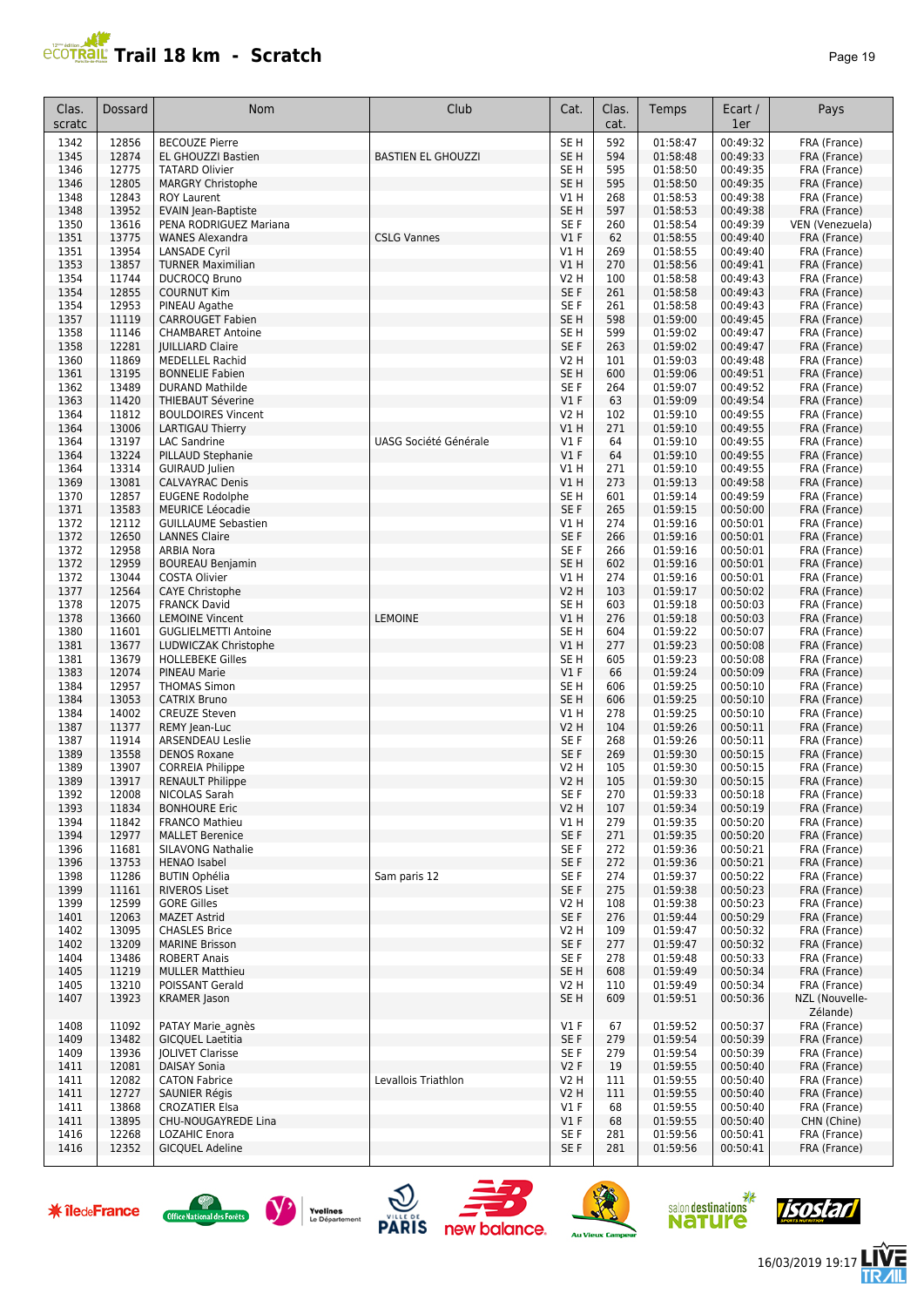#### **Trail 18 km - Scratch Page 20** Page 20

| Clas.<br>scratc | Dossard        | Nom                                             | Club                    | Cat.                               | Clas.<br>cat. | Temps                | Ecart /<br>1er       | Pays                         |
|-----------------|----------------|-------------------------------------------------|-------------------------|------------------------------------|---------------|----------------------|----------------------|------------------------------|
| 1416            | 12724          | <b>SAUNIER Celine</b>                           | ust                     | $VI$ F                             | 70            | 01:59:56             | 00:50:41             | FRA (France)                 |
| 1416            | 13861          | <b>FARAH Marie-Eve</b>                          |                         | SE F                               | 281           | 01:59:56             | 00:50:41             | FRA (France)                 |
| 1420            | 12533          | <b>PAYET Nicolas</b>                            |                         | SE <sub>H</sub>                    | 610           | 01:59:57             | 00:50:42             | FRA (France)                 |
| 1420            | 12534          | <b>TESTER Jenna</b>                             |                         | V1F                                | 71            | 01:59:57             | 00:50:42             | FRA (France)                 |
| 1420<br>1420    | 12640<br>12737 | <b>GUIEU Capucine</b><br><b>SAUNIER Arnaud</b>  |                         | ES <sub>F</sub><br>SE <sub>H</sub> | 8<br>610      | 01:59:57<br>01:59:57 | 00:50:42<br>00:50:42 | FRA (France)                 |
| 1424            | 12038          | <b>KAPELL Sophie</b>                            |                         | SE F                               | 284           | 01:59:58             | 00:50:43             | FRA (France)<br>FRA (France) |
| 1424            | 12451          | <b>CORNELOUP Didier</b>                         | TRIMAY 03               | V2 H                               | 113           | 01:59:58             | 00:50:43             | FRA (France)                 |
| 1424            | 12452          | <b>CORNELOUP Jorick</b>                         |                         | ES <sub>H</sub>                    | 10            | 01:59:58             | 00:50:43             | FRA (France)                 |
| 1427            | 13978          | LEFEBVRE Fabrice                                |                         | SE <sub>H</sub>                    | 612           | 01:59:59             | 00:50:44             | FRA (France)                 |
| 1428            | 13977          | VAN WAESBERGE Sebastien                         |                         | SE H                               | 613           | 02:00:00             | 00:50:45             | FRA (France)                 |
| 1429            | 11083          | <b>PRIOU Nathalie</b>                           |                         | SE F                               | 285           | 02:00:01             | 00:50:46             | FRA (France)                 |
| 1429            | 11807          | <b>BOSSE Sebastien</b>                          |                         | V1 H                               | 280           | 02:00:01             | 00:50:46             | FRA (France)                 |
| 1429            | 13585          | <b>BIANCO Ophélie</b>                           | Trail eco raid          | SE F                               | 285           | 02:00:01             | 00:50:46             | FRA (France)                 |
| 1429<br>1429    | 13974<br>13979 | <b>BOUR Remi</b><br><b>ESTOR Benoit</b>         |                         | V1 H<br>SE <sub>H</sub>            | 280<br>614    | 02:00:01<br>02:00:01 | 00:50:46<br>00:50:46 | FRA (France)<br>FRA (France) |
| 1434            | 12067          | RUBIO LOPEZ Gema                                |                         | $VI$ F                             | 72            | 02:00:03             | 00:50:48             | ESP (Espagne)                |
| 1434            | 12869          | <b>DESPRETZ Franck</b>                          |                         | SE <sub>H</sub>                    | 615           | 02:00:03             | 00:50:48             | FRA (France)                 |
| 1434            | 13975          | <b>MARTIN Sébastien</b>                         |                         | SE H                               | 615           | 02:00:03             | 00:50:48             | FRA (France)                 |
| 1437            | 12066          | <b>MAOUERRE Yvan</b>                            |                         | V1 H                               | 282           | 02:00:04             | 00:50:49             | FRA (France)                 |
| 1437            | 12262          | <b>HUNAULT Marie Laure</b>                      | <b>ESSHA Segre</b>      | <b>V2F</b>                         | 20            | 02:00:04             | 00:50:49             | FRA (France)                 |
| 1439            | 12531          | <b>REYMOND Sylvie</b>                           | Adidas                  | V1F                                | 73            | 02:00:05             | 00:50:50             | FRA (France)                 |
| 1439            | 13976          | <b>HAMELIN Elie</b>                             |                         | SE H                               | 617           | 02:00:05             | 00:50:50             | FRA (France)                 |
| 1441            | 14168          | <b>WOLF Thomas</b>                              |                         | V2 H                               | 114           | 02:00:07             | 00:50:52             | FRA (France)                 |
| 1442<br>1442    | 12631<br>14167 | <b>COULIBALY Habibatou</b>                      |                         | SE F<br>V2 H                       | 287<br>115    | 02:00:08<br>02:00:08 | 00:50:53<br>00:50:53 | FRA (France)                 |
| 1444            | 11040          | RACHMUHL Stéphane<br><b>CONDAT Florence</b>     |                         | SE F                               | 288           | 02:00:09             | 00:50:54             | FRA (France)<br>FRA (France) |
| 1444            | 13746          | PHILIPPE Alain                                  |                         | V2 H                               | 116           | 02:00:09             | 00:50:54             | FRA (France)                 |
| 1446            | 12425          | <b>GUIBERT Virginie</b>                         | <b>VIRGINIE GUIBERT</b> | $VI$ F                             | 74            | 02:00:12             | 00:50:57             | FRA (France)                 |
| 1447            | 12101          | <b>DUPRE Christian</b>                          |                         | V1H                                | 283           | 02:00:13             | 00:50:58             | FRA (France)                 |
| 1447            | 12102          | LEVENEZ Dominique                               |                         | V2 H                               | 117           | 02:00:13             | 00:50:58             | FRA (France)                 |
| 1447            | 12144          | <b>MATHE Ludovic</b>                            |                         | V1 H                               | 283           | 02:00:13             | 00:50:58             | FRA (France)                 |
| 1447            | 12264          | LEFRANCOIS Sabine                               | <b>OXYGENE BELBEUF</b>  | $VI$ F                             | 75            | 02:00:13             | 00:50:58             | FRA (France)                 |
| 1447            | 12426<br>13325 | YETTER Christophe                               |                         | V1 H<br>SE F                       | 283<br>289    | 02:00:13             | 00:50:58<br>00:50:59 | FRA (France)                 |
| 1452<br>1453    | 13322          | <b>GOUMENT Constance</b><br><b>GOUMENT Alix</b> |                         | SE F                               | 290           | 02:00:14<br>02:00:15 | 00:51:00             | FRA (France)<br>FRA (France) |
| 1453            | 13867          | <b>ZRIR Raja</b>                                |                         | SE F                               | 290           | 02:00:15             | 00:51:00             | FRA (France)                 |
| 1455            | 11082          | <b>BESSONNIER Melanie</b>                       |                         | SE F                               | 292           | 02:00:16             | 00:51:01             | FRA (France)                 |
| 1455            | 12479          | <b>OUGIER Julie</b>                             |                         | SE F                               | 292           | 02:00:16             | 00:51:01             | FRA (France)                 |
| 1457            | 12069          | SOULADIE Elodie                                 |                         | V1F                                | 76            | 02:00:20             | 00:51:05             | FRA (France)                 |
| 1457            | 13106          | <b>NIQUEL Sabrina</b>                           |                         | SE F                               | 294           | 02:00:20             | 00:51:05             | FRA (France)                 |
| 1457            | 13642          | <b>HENRY Laurane</b>                            |                         | ES <sub>F</sub>                    | 9             | 02:00:20             | 00:51:05             | FRA (France)                 |
| 1460<br>1461    | 12166<br>13211 | <b>BRUNET Laetitia</b><br>PHILIPPE François     |                         | $VI$ F<br>SE <sub>H</sub>          | 77<br>618     | 02:00:21<br>02:00:22 | 00:51:06<br>00:51:07 | FRA (France)<br>FRA (France) |
| 1462            | 11741          | <b>BRUNET Loïc</b>                              |                         | SE H                               | 619           | 02:00:26             | 00:51:11             | FRA (France)                 |
| 1463            | 12728          | <b>DOLIVEIRA David</b>                          |                         | SE H                               | 620           | 02:00:29             | 00:51:14             | FRA (France)                 |
| 1464            | 11795          | <b>MACLER Olivier</b>                           |                         | SE H                               | 621           | 02:00:30             | 00:51:15             | FRA (France)                 |
| 1464            | 13559          | <b>VERNIER Saviera</b>                          |                         | SE F                               | 295           | 02:00:30             | 00:51:15             | FRA (France)                 |
| 1466            | 11611          | SARAMITO Philippe                               |                         | V2 H                               | 118           | 02:00:31             | 00:51:16             | FRA (France)                 |
| 1467            | 12219          | <b>BOUARNANE Ali</b>                            |                         | VIH                                | 286           | 02:00:32             | 00:51:17             | FRA (France)                 |
| 1468            | 12163          | <b>BUJON Sebastien</b>                          |                         | VIH                                | 287           | 02:00:33             | 00:51:18             | FRA (France)                 |
| 1468<br>1470    | 12204<br>11054 | KANNAPEL Laurent<br>LE SAULE Isabelle           |                         | V1 H<br>V2F                        | 287<br>21     | 02:00:33<br>02:00:39 | 00:51:18<br>00:51:24 | FRA (France)<br>FRA (France) |
| 1471            | 13254          | <b>GLOAGUEN Michel</b>                          | SNLS44                  | V <sub>2</sub> H                   | 119           | 02:00:40             | 00:51:25             | FRA (France)                 |
| 1471            | 14029          | RIVALAN Jonathan                                |                         | SE H                               | 622           | 02:00:40             | 00:51:25             | FRA (France)                 |
| 1473            | 11095          | <b>BERTELLI Johanne</b>                         |                         | SE F                               | 296           | 02:00:41             | 00:51:26             | FRA (France)                 |
| 1474            | 12298          | DEBERNARD Eric                                  |                         | V2 H                               | 120           | 02:00:42             | 00:51:27             | FRA (France)                 |
| 1474            | 13217          | <b>KETTENBERGERR Karoline</b>                   |                         | SE F                               | 297           | 02:00:42             | 00:51:27             | GER (Allemagne)              |
| 1474            | 13218          | <b>MOULET Antoine</b>                           |                         | SE H                               | 623           | 02:00:42             | 00:51:27             | FRA (France)                 |
| 1477            | 13743          | <b>CASTANER Arnaud</b>                          |                         | SE <sub>H</sub>                    | 624           | 02:00:44             | 00:51:29             | FRA (France)                 |
| 1478<br>1479    | 11549<br>11272 | GOLASZEWSKI Jérôme<br>PASCUTTINI Christelle     |                         | V1 H<br>V1F                        | 289<br>78     | 02:00:48<br>02:00:49 | 00:51:33<br>00:51:34 | FRA (France)<br>FRA (France) |
| 1479            | 12161          | <b>BENAISSA Fazia</b>                           |                         | $VI$ F                             | 78            | 02:00:49             | 00:51:34             | FRA (France)                 |
| 1479            | 13008          | <b>AUBIN Laetitia</b>                           |                         | SE F                               | 298           | 02:00:49             | 00:51:34             | FRA (France)                 |
| 1482            | 12686          | <b>CESCA Lucie</b>                              |                         | SE F                               | 299           | 02:00:51             | 00:51:36             | FRA (France)                 |
| 1483            | 11118          | <b>LOISON Claire</b>                            |                         | SE F                               | 300           | 02:00:52             | 00:51:37             | FRA (France)                 |
| 1483            | 13259          | LEBRUN Célia                                    |                         | SE F                               | 300           | 02:00:52             | 00:51:37             | FRA (France)                 |
| 1485            | 13788          | PLESSIS Francois                                |                         | SE H                               | 625           | 02:00:53             | 00:51:38             | FRA (France)                 |
| 1486            | 11485          | LEPISSIER Agathe                                |                         | SE F                               | 302           | 02:00:56             | 00:51:41             | FRA (France)                 |
| 1486<br>1488    | 12377<br>12592 | <b>LEFEBVRES Pierre</b><br>RANCHOUX Frederic    |                         | V1 H<br>V2 H                       | 290<br>121    | 02:00:56<br>02:00:58 | 00:51:41<br>00:51:43 | FRA (France)<br>FRA (France) |
| 1489            | 11969          | <b>ARMENGAUD Laura</b>                          |                         | SE F                               | 303           | 02:00:59             | 00:51:44             | FRA (France)                 |
| 1489            | 14147          | <b>FERRON Anne Sophie</b>                       |                         | SE F                               | 303           | 02:00:59             | 00:51:44             | FRA (France)                 |
| 1489            | 14148          | D'HEILLY Sylvain                                |                         | V1 H                               | 291           | 02:00:59             | 00:51:44             | FRA (France)                 |
| 1492            | 13853          | CANN Laura                                      |                         | SE F                               | 305           | 02:01:00             | 00:51:45             | FRA (France)                 |

















后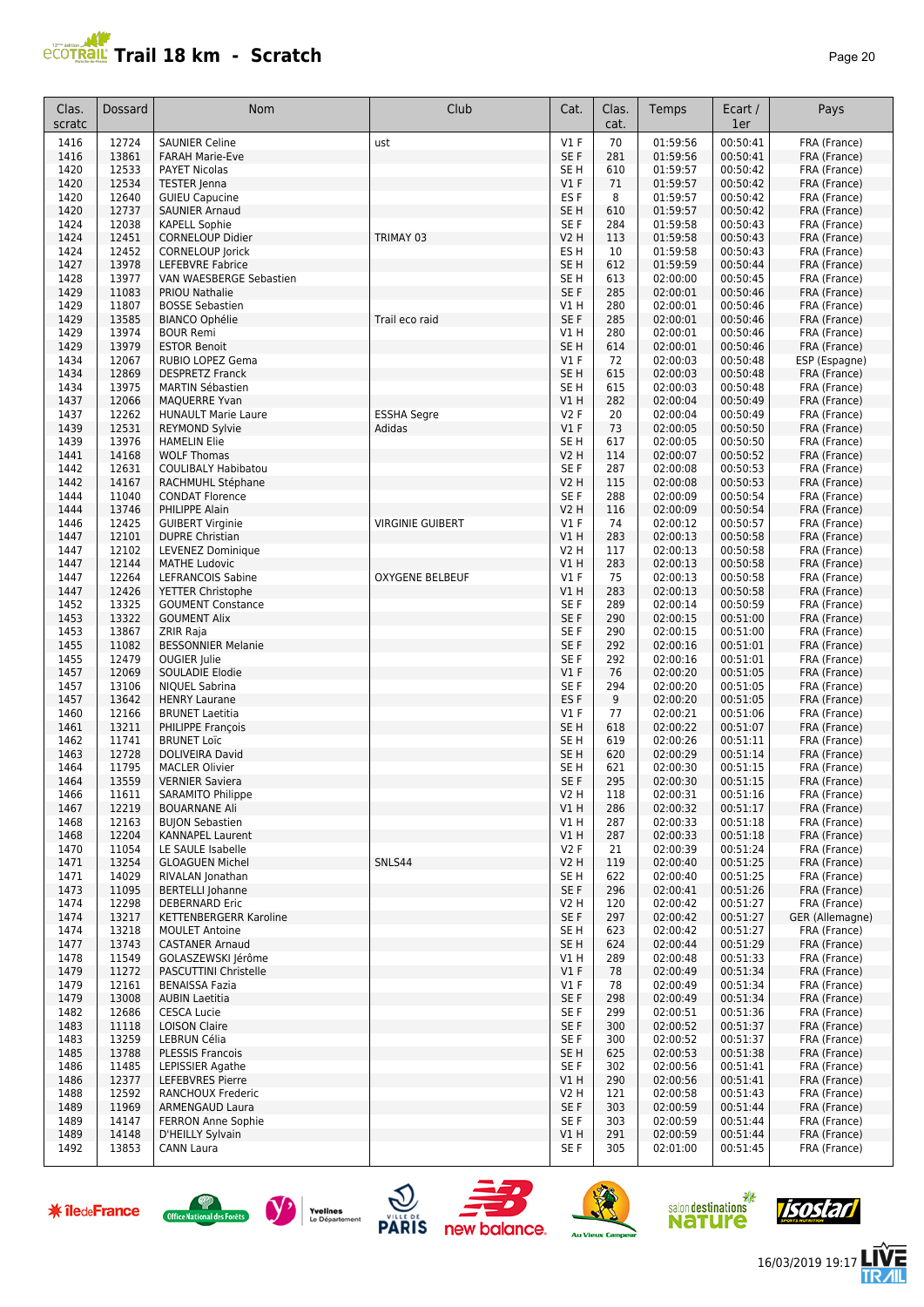## **Trail 18 km - Scratch Page 21 Page 21 Page 21 Page 21**

| Clas.<br>scratc | Dossard        | Nom                                                  | Club                      | Cat.                               | Clas.<br>cat. | Temps                | Ecart /<br>1er       | Pays                         |
|-----------------|----------------|------------------------------------------------------|---------------------------|------------------------------------|---------------|----------------------|----------------------|------------------------------|
| 1493            | 13360          | SPIRA Edouard                                        |                           | SE <sub>H</sub>                    | 626           | 02:01:05             | 00:51:50             | FRA (France)                 |
| 1494            | 11177          | DUCLAUX Jonathan                                     |                           | SE <sub>H</sub>                    | 627           | 02:01:06             | 00:51:51             | FRA (France)                 |
| 1495            | 11093          | <b>GIRARD Mickael</b>                                |                           | V1 H                               | 292           | 02:01:09             | 00:51:54             | FRA (France)                 |
| 1495<br>1497    | 13439<br>11091 | <b>GORSE Nicolas</b><br><b>BECRIT Carolz</b>         |                           | SE <sub>H</sub><br>$VI$ F          | 628<br>80     | 02:01:09<br>02:01:10 | 00:51:54<br>00:51:55 | FRA (France)<br>FRA (France) |
| 1497            | 13038          | <b>CORNET Coralie</b>                                | Les doubles crêtes        | SE F                               | 306           | 02:01:10             | 00:51:55             | FRA (France)                 |
| 1499            | 13440          | <b>LABREUIL Vincent</b>                              |                           | SE <sub>H</sub>                    | 629           | 02:01:11             | 00:51:56             | FRA (France)                 |
| 1500            | 13230          | <b>BOYNARD Jean-François</b>                         |                           | V2 H                               | 122           | 02:01:15             | 00:52:00             | FRA (France)                 |
| 1501            | 12960          | <b>YVIN Alexis</b>                                   |                           | SE H                               | 630           | 02:01:17             | 00:52:02             | FRA (France)                 |
| 1502            | 13926          | <b>POULAIN Patrick</b>                               |                           | V2 H                               | 123           | 02:01:18             | 00:52:03             | FRA (France)                 |
| 1503<br>1503    | 11229<br>12495 | <b>MARTINA Constance</b><br><b>BAURENS Etienne</b>   | <b>CAROLINE GUZZI</b>     | SE <sub>F</sub><br>SE <sub>H</sub> | 307<br>631    | 02:01:20<br>02:01:20 | 00:52:05<br>00:52:05 | FRA (France)                 |
| 1503            | 12496          | <b>GUZZI Caroline</b>                                |                           | $VI$ F                             | 81            | 02:01:20             | 00:52:05             | FRA (France)<br>FRA (France) |
| 1506            | 12419          | <b>ARNAUD Charlotte</b>                              |                           | SE F                               | 308           | 02:01:23             | 00:52:08             | FRA (France)                 |
| 1506            | 12422          | <b>PULM Cecile</b>                                   |                           | $VI$ F                             | 82            | 02:01:23             | 00:52:08             | FRA (France)                 |
| 1508            | 12390          | <b>CAUTE Matthieu</b>                                |                           | SE <sub>H</sub>                    | 632           | 02:01:24             | 00:52:09             | FRA (France)                 |
| 1509            | 11872          | <b>CARTRON Laurence</b>                              |                           | $VI$ F                             | 83            | 02:01:26             | 00:52:11             | FRA (France)                 |
| 1509            | 11873          | <b>CARTRON Fabrice</b>                               |                           | V1H                                | 293           | 02:01:26             | 00:52:11             | FRA (France)                 |
| 1509<br>1512    | 13606<br>12828 | <b>BIROLAUD Philippe</b><br><b>WUNDERLE Philippe</b> | Val d'orge athletic       | V3H<br>V2 H                        | 21<br>124     | 02:01:26<br>02:01:27 | 00:52:11<br>00:52:12 | FRA (France)<br>FRA (France) |
| 1512            | 13636          | PICOT Stéphanie                                      |                           | SE F                               | 309           | 02:01:27             | 00:52:12             | FRA (France)                 |
| 1514            | 13834          | <b>DELOBEL Marion</b>                                |                           | SE <sub>F</sub>                    | 310           | 02:01:28             | 00:52:13             | FRA (France)                 |
| 1515            | 14117          | <b>COTTIN Eric</b>                                   |                           | V1 H                               | 294           | 02:01:29             | 00:52:14             | FRA (France)                 |
| 1516            | 12449          | <b>BOUCHET Virginie</b>                              |                           | V1F                                | 84            | 02:01:30             | 00:52:15             | FRA (France)                 |
| 1516            | 13118          | <b>RATIL Soumaya</b>                                 | <b>SCAB BRY SUR MARNE</b> | $VI$ F                             | 84            | 02:01:30             | 00:52:15             | FRA (France)                 |
| 1516            | 14062          | <b>MIMAULT Mathieu</b>                               |                           | V1H                                | 295           | 02:01:30             | 00:52:15             | FRA (France)                 |
| 1519            | 13438          | <b>GOUMENT Thierry</b>                               |                           | <b>V2 H</b>                        | 125           | 02:01:32             | 00:52:17             | FRA (France)                 |
| 1520            | 12720          | <b>STEINMETZ Anita</b>                               |                           | <b>V2F</b>                         | 22            | 02:01:36             | 00:52:21             | FRA (France)                 |
| 1521<br>1522    | 12813<br>13685 | <b>PERE Emilie</b><br><b>BOURCIER Alexandre</b>      |                           | SE <sub>F</sub><br>SE <sub>H</sub> | 311<br>633    | 02:01:38<br>02:01:41 | 00:52:23<br>00:52:26 | FRA (France)<br>FRA (France) |
| 1523            | 13684          | <b>PIGEON Antoine</b>                                |                           | SE <sub>H</sub>                    | 634           | 02:01:42             | 00:52:27             | FRA (France)                 |
| 1523            | 13801          | <b>BUJADOUX Yves</b>                                 |                           | V1 H                               | 296           | 02:01:42             | 00:52:27             | FRA (France)                 |
| 1525            | 13693          | ARISTEGUIETA Miren                                   |                           | $VI$ F                             | 86            | 02:01:44             | 00:52:29             | FRA (France)                 |
| 1525            | 13937          | <b>CHEVALIER Ghislaine</b>                           |                           | <b>V2F</b>                         | 23            | 02:01:44             | 00:52:29             | FRA (France)                 |
| 1527            | 11714          | <b>HANNA Florence</b>                                | <b>Issy Triathlon</b>     | SE <sub>F</sub>                    | 312           | 02:01:45             | 00:52:30             | FRA (France)                 |
| 1528            | 11141          | <b>SACHOT Pauline</b>                                |                           | SE <sub>F</sub>                    | 313           | 02:01:47             | 00:52:32             | FRA (France)                 |
| 1528            | 13422          | <b>REMOISSENET Matthieu</b>                          |                           | V1H                                | 297           | 02:01:47             | 00:52:32             | FRA (France)                 |
| 1530<br>1531    | 12245<br>12331 | <b>PONTONNIER Lucie</b><br><b>BADI Mustapha</b>      |                           | SE F<br>V1H                        | 314<br>298    | 02:01:48<br>02:01:50 | 00:52:33<br>00:52:35 | FRA (France)<br>FRA (France) |
| 1532            | 11238          | <b>DUBOIS Claire</b>                                 |                           | SE <sub>F</sub>                    | 315           | 02:01:52             | 00:52:37             | FRA (France)                 |
| 1533            | 11345          | <b>GALLIOT Laura</b>                                 |                           | SE <sub>F</sub>                    | 316           | 02:01:54             | 00:52:39             | FRA (France)                 |
| 1534            | 11860          | <b>GILLET Noémie</b>                                 |                           | SE <sub>F</sub>                    | 317           | 02:01:55             | 00:52:40             | FRA (France)                 |
| 1535            | 13523          | <b>IONVEL Alix</b>                                   |                           | $VI$ F                             | 87            | 02:01:57             | 00:52:42             | FRA (France)                 |
| 1536            | 11882          | <b>DECA Florentina</b>                               |                           | SE <sub>F</sub>                    | 318           | 02:02:00             | 00:52:45             | ROU (Roumanie)               |
| 1537            | 11526          | CROUIGNEAU François                                  |                           | V1 H                               | 299           | 02:02:03             | 00:52:48             | FRA (France)                 |
| 1537            | 11541          | <b>RADOVANOVIC Ivan</b>                              | Radovanovic               | V1 H                               | 299           | 02:02:03             | 00:52:48             | FRA (France)                 |
| 1537<br>1537    | 12912<br>12928 | DEMANNE Valérie<br>HIROUX Juliette                   |                           | SE F<br>SE <sub>F</sub>            | 319<br>319    | 02:02:03<br>02:02:03 | 00:52:48<br>00:52:48 | FRA (France)<br>FRA (France) |
| 1541            | 13476          | <b>VERMERSCH Thomas</b>                              |                           | V1 H                               | 301           | 02:02:04             | 00:52:49             | FRA (France)                 |
| 1542            | 12070          | <b>TARGET Maud</b>                                   |                           | SE F                               | 321           | 02:02:07             | 00:52:52             | FRA (France)                 |
| 1542            | 12966          | <b>DUHAU Mathilde</b>                                |                           | SE F                               | 321           | 02:02:07             | 00:52:52             | FRA (France)                 |
| 1544            | 11716          | <b>CADUC Frederic</b>                                |                           | V1 H                               | 302           | 02:02:08             | 00:52:53             | FRA (France)                 |
| 1545            | 11110          | MONGORIN Mikaella                                    |                           | SE F                               | 323           | 02:02:09             | 00:52:54             | FRA (France)                 |
| 1545            | 12889          | DANIELOU Alain                                       | EA - SAINT QUENTIN EN Y   | <b>V2 H</b>                        | 126           | 02:02:09             | 00:52:54             | FRA (France)                 |
| 1545            | 13241          | PARADA Alfonso                                       |                           | V2 H                               | 126           | 02:02:09             | 00:52:54             | FRA (France)                 |
| 1548<br>1549    | 13797<br>11570 | <b>BRUNO Riccardo</b><br><b>MOSSER Arnaud</b>        |                           | <b>V2 H</b><br>SE H                | 128<br>635    | 02:02:10<br>02:02:13 | 00:52:55<br>00:52:58 | ITA (Italie)<br>FRA (France) |
| 1549            | 12093          | <b>BONHOMME limmy</b>                                |                           | SE H                               | 635           | 02:02:13             | 00:52:58             | FRA (France)                 |
| 1549            | 12925          | <b>BOUTAN Emilie</b>                                 |                           | ES F                               | 10            | 02:02:13             | 00:52:58             | FRA (France)                 |
| 1552            | 11808          | <b>BOSSE Yvan</b>                                    |                           | V1 H                               | 303           | 02:02:14             | 00:52:59             | FRA (France)                 |
| 1552            | 12918          | <b>BRUNETEAUX Mathis</b>                             |                           | ES H                               | 11            | 02:02:14             | 00:52:59             | FRA (France)                 |
| 1552            | 13136          | MALONGO ELOUAI Hassan                                |                           | SE <sub>H</sub>                    | 637           | 02:02:14             | 00:52:59             | FRA (France)                 |
| 1552            | 13215          | <b>HERRMANN Marie</b>                                |                           | SE F                               | 324           | 02:02:14             | 00:52:59             | FRA (France)                 |
| 1556            | 13767          | LOPEZ Aymeric                                        |                           | SE H                               | 638           | 02:02:15             | 00:53:00             | FRA (France)                 |
| 1557<br>1558    | 11491<br>12598 | <b>MERY Liliane</b><br><b>BOUCHY Laurent</b>         | X-RUN                     | V2F<br>VIH                         | 24<br>304     | 02:02:16<br>02:02:18 | 00:53:01<br>00:53:03 | FRA (France)<br>FRA (France) |
| 1559            | 11706          | <b>ARMINGEAT Martin</b>                              | armingeat                 | V1 H                               | 305           | 02:02:21             | 00:53:06             | FRA (France)                 |
| 1559            | 11770          | <b>WUSTNER William</b>                               |                           | SE <sub>H</sub>                    | 639           | 02:02:21             | 00:53:06             | FRA (France)                 |
| 1561            | 13704          | <b>VUIICIC Alexandra</b>                             |                           | SE F                               | 325           | 02:02:22             | 00:53:07             | FRA (France)                 |
| 1562            | 14161          | <b>GUERY Thibaut</b>                                 |                           | SE H                               | 640           | 02:02:27             | 00:53:12             | FRA (France)                 |
| 1563            | 11226          | <b>JADAUD Louis</b>                                  |                           | SE H                               | 641           | 02:02:28             | 00:53:13             | FRA (France)                 |
| 1563            | 13668          | <b>BLOUET Alice</b>                                  |                           | SE F                               | 326           | 02:02:28             | 00:53:13             | FRA (France)                 |
| 1563            | 14175          | <b>EGRON Christelle</b>                              |                           | SE F                               | 326           | 02:02:28             | 00:53:13             | FRA (France)                 |
| 1566<br>1567    | 13874<br>11249 | <b>MAIREY Anne-Rose</b><br>DE ROCHEBOUET Jean        |                           | $VI$ F<br>SE H                     | 88<br>642     | 02:02:29<br>02:02:30 | 00:53:14<br>00:53:15 | FRA (France)<br>FRA (France) |
|                 |                |                                                      |                           |                                    |               |                      |                      |                              |













信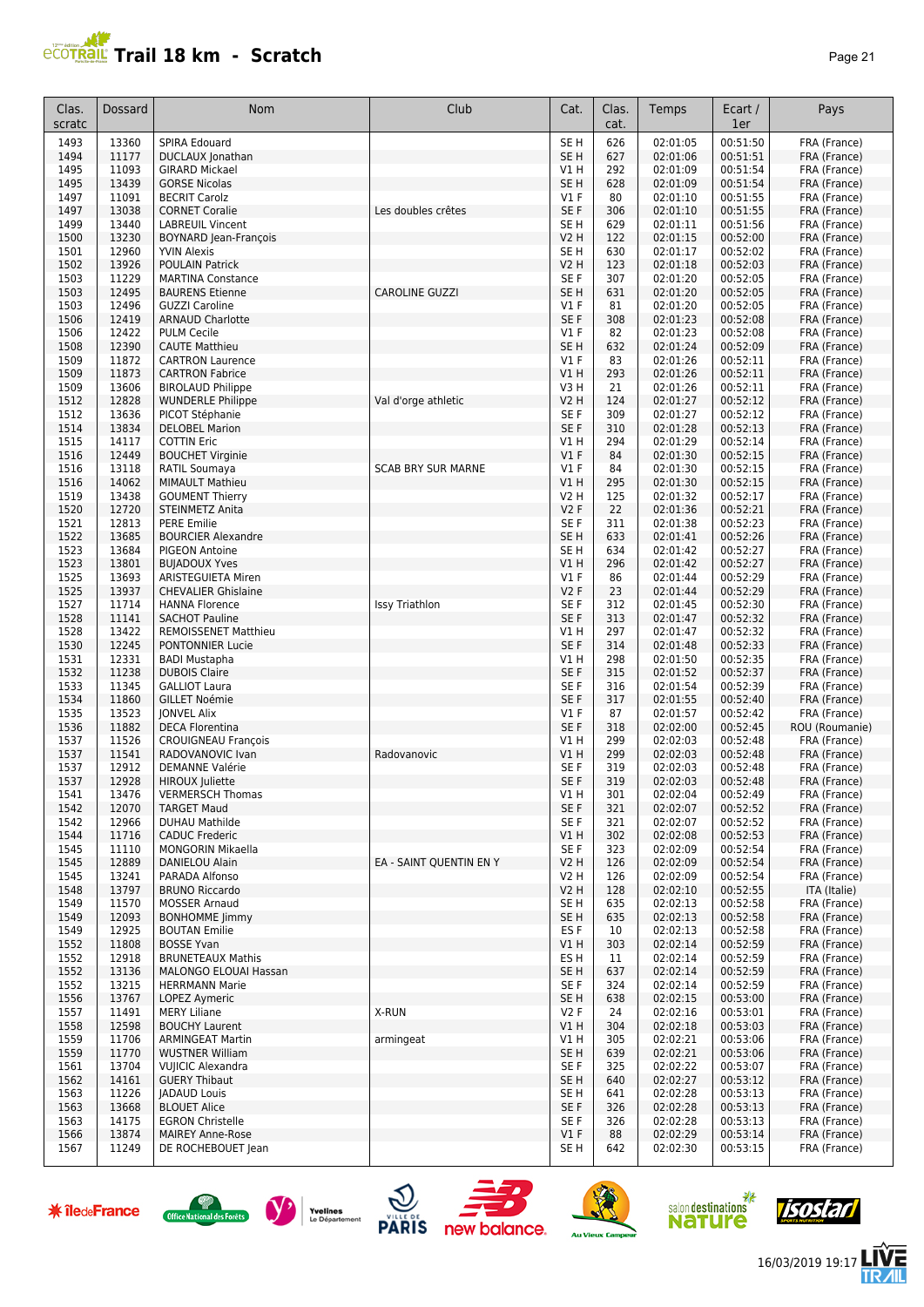

| Clas.<br>scratc | Dossard        | Nom                                               | Club                  | Cat.                          | Clas.<br>cat. | Temps                | Ecart /<br>1er       | Pays                         |
|-----------------|----------------|---------------------------------------------------|-----------------------|-------------------------------|---------------|----------------------|----------------------|------------------------------|
| 1567            | 11593          | <b>DEFRANCE Felix</b>                             |                       | ES H                          | 12            | 02:02:30             | 00:53:15             | FRA (France)                 |
| 1567            | 14103          | <b>MOUCHELIN Cyril</b>                            |                       | SE <sub>H</sub>               | 642           | 02:02:30             | 00:53:15             | FRA (France)                 |
| 1570            | 11353          | <b>LENTZ Stephane</b>                             | <b>NeverStopParis</b> | V1 H                          | 306           | 02:02:32             | 00:53:17             | FRA (France)                 |
| 1571            | 12001          | ALCAIDE Jean Manuel                               |                       | <b>V2 H</b>                   | 129           | 02:02:33             | 00:53:18             | FRA (France)                 |
| 1571            | 13539          | ZAMBERNARDI Remi                                  |                       | V1 H                          | 307           | 02:02:33             | 00:53:18             | FRA (France)                 |
| 1571<br>1574    | 13754<br>12405 | <b>PERARD Guillaume</b><br><b>CHAULET Laurent</b> |                       | SE <sub>H</sub><br>V2 H       | 644<br>130    | 02:02:33<br>02:02:34 | 00:53:18<br>00:53:19 | FRA (France)                 |
| 1574            | 13408          | <b>TEYTAUT Alexis</b>                             |                       | V1H                           | 308           | 02:02:34             | 00:53:19             | FRA (France)<br>FRA (France) |
| 1576            | 12092          | <b>KPODAR Adeline</b>                             |                       | SE F                          | 328           | 02:02:35             | 00:53:20             | FRA (France)                 |
| 1576            | 12445          | <b>COMITI Hugo</b>                                | Hugo Comiti           | JU H                          | 6             | 02:02:35             | 00:53:20             | FRA (France)                 |
| 1578            | 11632          | MELLOULI Omar                                     |                       | SE H                          | 645           | 02:02:42             | 00:53:27             | FRA (France)                 |
| 1579            | 12439          | <b>DELARUE Richard</b>                            |                       | V1 H                          | 309           | 02:02:45             | 00:53:30             | FRA (France)                 |
| 1580            | 11946          | <b>PRADE Antonin</b>                              |                       | V1 H                          | 310           | 02:02:46             | 00:53:31             | FRA (France)                 |
| 1580            | 12438          | <b>DELARUE Kristell</b>                           |                       | V1F                           | 89            | 02:02:46             | 00:53:31             | FRA (France)                 |
| 1582            | 13518          | <b>DELBREIL Anaelle</b>                           |                       | SE F                          | 329           | 02:02:47             | 00:53:32             | FRA (France)                 |
| 1583            | 12744          | <b>CAILLE Amelie</b>                              |                       | SE F                          | 330           | 02:02:48             | 00:53:33             | GBR (Royaume-Uni)            |
| 1584            | 12409          | <b>LAROCHE Bertrand</b>                           |                       | V2 H                          | 131           | 02:02:49             | 00:53:34             | FRA (France)                 |
| 1585<br>1586    | 13719<br>14138 | CURIE Johanne<br>FROMAGET Virginie                |                       | V1F<br>SE F                   | 90<br>331     | 02:02:50<br>02:02:51 | 00:53:35<br>00:53:36 | FRA (France)                 |
| 1586            | 14140          | CAMARA Angéline                                   |                       | SE F                          | 331           | 02:02:51             | 00:53:36             | FRA (France)<br>FRA (France) |
| 1588            | 13096          | KLEJTMAN Julien                                   |                       | SE <sub>H</sub>               | 646           | 02:02:52             | 00:53:37             | FRA (France)                 |
| 1589            | 11742          | <b>HIAUX Johan</b>                                |                       | SE <sub>H</sub>               | 647           | 02:02:54             | 00:53:39             | FRA (France)                 |
| 1589            | 11887          | DARROUX Clémence                                  |                       | SE <sub>F</sub>               | 333           | 02:02:54             | 00:53:39             | FRA (France)                 |
| 1591            | 12260          | <b>HEGO Angélique</b>                             |                       | SE <sub>F</sub>               | 334           | 02:02:55             | 00:53:40             | FRA (France)                 |
| 1592            | 11888          | <b>IENTILE Sébastien</b>                          |                       | SE H                          | 648           | 02:02:59             | 00:53:44             | FRA (France)                 |
| 1593            | 11900          | <b>GROSDIDIER Axel</b>                            |                       | SE H                          | 649           | 02:03:00             | 00:53:45             | FRA (France)                 |
| 1593            | 13181          | <b>CHANNAG Halima</b>                             |                       | V1F                           | 91            | 02:03:00             | 00:53:45             | FRA (France)                 |
| 1595            | 13313          | <b>HENNEQUIN Christophe</b>                       |                       | <b>V2 H</b>                   | 132           | 02:03:01             | 00:53:46             | FRA (France)                 |
| 1596            | 12303          | <b>RIVAIN Pernette</b>                            | Pernette Rivain       | <b>V2F</b>                    | 25            | 02:03:06             | 00:53:51             | FRA (France)                 |
| 1596            | 12307          | <b>BOUTET Tatiana</b>                             |                       | <b>V2F</b>                    | 25            | 02:03:06             | 00:53:51             | FRA (France)                 |
| 1596<br>1599    | 12399<br>12983 | <b>ARRIVET Domitille</b><br><b>LIM Christian</b>  |                       | <b>V2F</b><br>SE <sub>H</sub> | 25<br>650     | 02:03:06<br>02:03:08 | 00:53:51<br>00:53:53 | FRA (France)<br>FRA (France) |
| 1600            | 12891          | JEANNY-EVARISTE Philippe                          |                       | V1 H                          | 311           | 02:03:09             | 00:53:54             | FRA (France)                 |
| 1601            | 14009          | GUERRERO Jean - Louis                             |                       | V1H                           | 312           | 02:03:14             | 00:53:59             | FRA (France)                 |
| 1602            | 11139          | PAYET-GASPARD Timothee                            |                       | V1 H                          | 313           | 02:03:16             | 00:54:01             | FRA (France)                 |
| 1602            | 11739          | DEVOS Ingrid                                      |                       | V1F                           | 92            | 02:03:16             | 00:54:01             | FRA (France)                 |
| 1604            | 11140          | <b>DELBAERE Thierry</b>                           |                       | SE H                          | 651           | 02:03:17             | 00:54:02             | <b>BEL</b> (Belgique)        |
| 1604            | 12984          | MEIR Julien                                       |                       | SE <sub>H</sub>               | 651           | 02:03:17             | 00:54:02             | FRA (France)                 |
| 1606            | 11548          | <b>CRONEL Ariane</b>                              |                       | $VI$ F                        | 93            | 02:03:19             | 00:54:04             | FRA (France)                 |
| 1607            | 13161          | LARROCHE François-Xavier                          |                       | <b>V2 H</b>                   | 133           | 02:03:21             | 00:54:06             | FRA (France)                 |
| 1608            | 11012          | <b>CHERIF Ahmed</b>                               |                       | SE <sub>H</sub>               | 653           | 02:03:22             | 00:54:07             | TUN (Tunisie)                |
| 1608            | 13160          | <b>LARROCHE Estelle</b>                           |                       | <b>V2F</b>                    | 28            | 02:03:22             | 00:54:07<br>00:54:08 | FRA (France)                 |
| 1610<br>1611    | 12222<br>11686 | <b>FUSEAU Arnaud</b><br><b>CHAPUIS Mathilde</b>   |                       | VIH<br>SE F                   | 314<br>335    | 02:03:23<br>02:03:24 | 00:54:09             | FRA (France)<br>FRA (France) |
| 1612            | 12601          | DE ANDRADE Cristina                               |                       | $VI$ F                        | 94            | 02:03:27             | 00:54:12             | FRA (France)                 |
| 1612            | 13157          | PAUCHOT Léa                                       |                       | SE F                          | 336           | 02:03:27             | 00:54:12             | FRA (France)                 |
| 1612            | 13294          | LE SASSIER Nathalie                               |                       | <b>V2F</b>                    | 29            | 02:03:27             | 00:54:12             | FRA (France)                 |
| 1615            | 11230          | YACINE Rayan                                      |                       | SE H                          | 654           | 02:03:28             | 00:54:13             | FRA (France)                 |
| 1615            | 12482          | PALMIERI Luca                                     |                       | V1 H                          | 315           | 02:03:28             | 00:54:13             | ITA (Italie)                 |
| 1615            | 12600          | <b>ALBERT Cyril</b>                               |                       | V1H                           | 315           | 02:03:28             | 00:54:13             | FRA (France)                 |
| 1618            | 11096          | <b>MERIEL Sophie</b>                              |                       | SE F                          | 337           | 02:03:31             | 00:54:16             | FRA (France)                 |
| 1619            | 12286          | <b>DANTEC Marie Bella</b>                         |                       | $VI$ F                        | 95            | 02:03:32             | 00:54:17             | FRA (France)                 |
| 1619            | 14052          | <b>DURAND Grégoire</b>                            |                       | SE H                          | 655           | 02:03:32             | 00:54:17             | FRA (France)                 |
| 1619<br>1622    | 14150<br>11436 | <b>PFLIMLIN Thierry</b><br>LIEUTAUD Julian        |                       | <b>V2 H</b>                   | 134           | 02:03:32<br>02:03:33 | 00:54:17<br>00:54:18 | FRA (France)<br>FRA (France) |
| 1622            | 11437          | LIEUTAUD Sébastien                                |                       | SE H<br>SE <sub>H</sub>       | 656<br>656    | 02:03:33             | 00:54:18             | FRA (France)                 |
| 1622            | 12789          | MASSEY Jermane                                    |                       | V1 H                          | 317           | 02:03:33             | 00:54:18             | USA (Etats-Unis)             |
| 1625            | 13312          | <b>CRAMBERT Pascal</b>                            |                       | V1 H                          | 318           | 02:03:34             | 00:54:19             | FRA (France)                 |
| 1626            | 11565          | HENNIART Frédéric                                 |                       | V2 H                          | 135           | 02:03:35             | 00:54:20             | FRA (France)                 |
| 1627            | 11566          | <b>LEBON Claire</b>                               |                       | SE F                          | 338           | 02:03:37             | 00:54:22             | FRA (France)                 |
| 1627            | 13442          | <b>MONTANER Antoine</b>                           | Issy triathlon        | V1 H                          | 319           | 02:03:37             | 00:54:22             | FRA (France)                 |
| 1629            | 13443          | <b>BESOMBES Laurence</b>                          |                       | SE F                          | 339           | 02:03:38             | 00:54:23             | FRA (France)                 |
| 1630            | 11859          | <b>GUILLOT Eugenie</b>                            |                       | $VI$ F                        | 96            | 02:03:39             | 00:54:24             | FRA (France)                 |
| 1631            | 11537          | DOUSTE Julia                                      |                       | SE F                          | 340           | 02:03:43             | 00:54:28             | FRA (France)                 |
| 1631            | 13452          | <b>COUTURE Francois</b>                           |                       | SE H                          | 658           | 02:03:43             | 00:54:28             | FRA (France)                 |
| 1633            | 11452          | <b>DESSALLES Amandine</b>                         | Avia club             | SE F                          | 341           | 02:03:44             | 00:54:29             | FRA (France)                 |
| 1633            | 12265          | <b>DRIDI Hajer</b>                                | HAJER DRIDI           | SE F                          | 341           | 02:03:44             | 00:54:29             | FRA (France)                 |
| 1633<br>1633    | 12834<br>13451 | LOTIN Hélène<br><b>CATLOW Sophie</b>              |                       | SE F<br>SE F                  | 341<br>341    | 02:03:44<br>02:03:44 | 00:54:29<br>00:54:29 | FRA (France)<br>FRA (France) |
| 1637            | 11194          | <b>COUTURE Amélie</b>                             |                       | SE F                          | 345           | 02:03:45             | 00:54:30             | FRA (France)                 |
| 1638            | 13420          | <b>VEILLET Cathy</b>                              |                       | $VI$ F                        | 97            | 02:03:47             | 00:54:32             | FRA (France)                 |
| 1639            | 12764          | PASCUZZO Jesus                                    |                       | V1 H                          | 320           | 02:03:49             | 00:54:34             | VEN (Venezuela)              |
| 1639            | 13419          | LAURENT Alban                                     |                       | V1 H                          | 320           | 02:03:49             | 00:54:34             | FRA (France)                 |
| 1641            | 13042          | <b>MAUMY Jean Luc</b>                             |                       | V3 H                          | 22            | 02:03:50             | 00:54:35             | FRA (France)                 |
| 1641            | 13043          | <b>MAUMY</b> Justine                              |                       | SE F                          | 346           | 02:03:50             | 00:54:35             | FRA (France)                 |

**米 îledeFrance** 













怎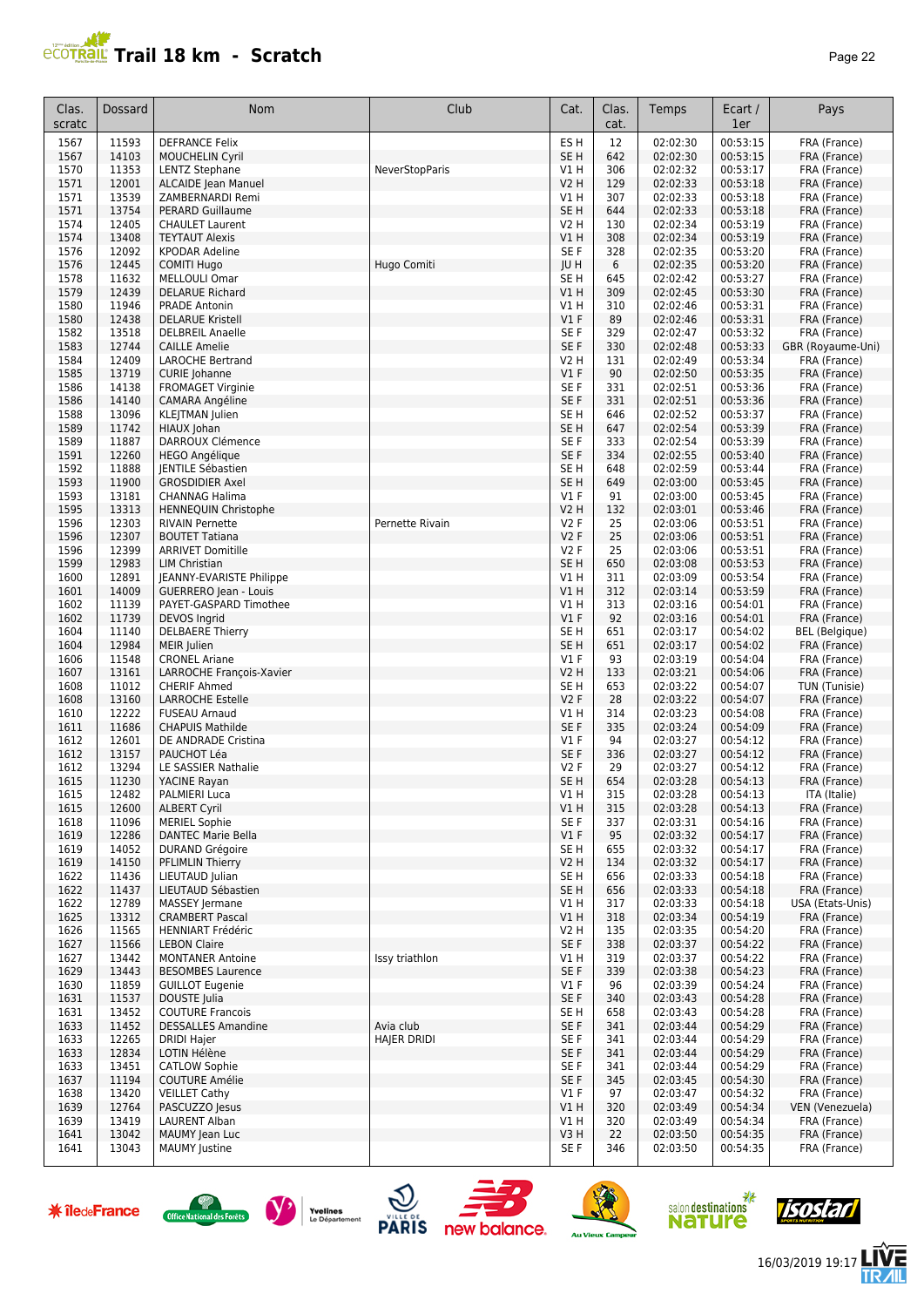

| Clas.<br>scratc | Dossard        | <b>Nom</b>                                           | Club                    | Cat.                    | Clas.<br>cat. | Temps                | Ecart /<br>1er       | Pays                         |
|-----------------|----------------|------------------------------------------------------|-------------------------|-------------------------|---------------|----------------------|----------------------|------------------------------|
| 1641            | 14005          | DE MARLIAVE Domitille                                |                         | SE F                    | 346           | 02:03:50             | 00:54:35             | FRA (France)                 |
| 1644            | 12544          | LAUREL CASASOLA Rosye                                |                         | $VI$ F                  | 98            | 02:03:51             | 00:54:36             | PER (Pérou)                  |
| 1645            | 13379          | MEYER Frédérique                                     |                         | V1 F                    | 99            | 02:03:53             | 00:54:38             | FRA (France)                 |
| 1645            | 13759          | <b>MEUNIER Sebastien</b>                             |                         | V1H                     | 322           | 02:03:53             | 00:54:38             | FRA (France)                 |
| 1647<br>1648    | 13840<br>13073 | <b>DEVERRE Nicolas</b>                               | TRIATHLON PLESSIS ROBIN | V1 H<br>$VI$ F          | 323<br>100    | 02:03:59<br>02:04:00 | 00:54:44<br>00:54:45 | FRA (France)                 |
| 1649            | 13501          | <b>GAVAUDAN Marie Lolita</b><br><b>DUGAT Simon</b>   | Marie Lolita Gavaudan   | V1 H                    | 324           | 02:04:01             | 00:54:46             | FRA (France)<br>FRA (France) |
| 1650            | 12787          | LOKIETEK Charlotte                                   |                         | SE F                    | 348           | 02:04:02             | 00:54:47             | FRA (France)                 |
| 1651            | 12470          | <b>ROUME Hugo</b>                                    |                         | SE <sub>H</sub>         | 659           | 02:04:03             | 00:54:48             | FRA (France)                 |
| 1652            | 12554          | <b>MARAND Thierry</b>                                |                         | V1H                     | 325           | 02:04:04             | 00:54:49             | FRA (France)                 |
| 1653            | 11135          | <b>LOUET Nathalie</b>                                |                         | $VI$ F                  | 101           | 02:04:07             | 00:54:52             | FRA (France)                 |
| 1654            | 11532          | <b>BOUJU Périg</b>                                   |                         | SE <sub>H</sub>         | 660           | 02:04:09             | 00:54:54             | FRA (France)                 |
| 1655            | 12536          | <b>VILMEN Chrystel</b>                               |                         | $VI$ F                  | 102           | 02:04:12             | 00:54:57             | FRA (France)                 |
| 1656            | 12938          | <b>JUAREZ Ana</b>                                    |                         | SE F                    | 349           | 02:04:14             | 00:54:59             | ARG (Argentine)              |
| 1657            | 12894          | <b>HUUS Elin</b>                                     |                         | V1 F                    | 103           | 02:04:15             | 00:55:00             | NOR (Norvège)                |
| 1657            | 13125          | <b>BRUNET Elodie</b>                                 | elodie brunet           | V1F                     | 103           | 02:04:15             | 00:55:00             | FRA (France)                 |
| 1659            | 11755          | MONTICO Olivier                                      | Montico                 | V1H                     | 326           | 02:04:18             | 00:55:03             | FRA (France)                 |
| 1660<br>1661    | 11754<br>12029 | MONTICO Stephanie                                    |                         | $VI$ F<br><b>V2 H</b>   | 105           | 02:04:19<br>02:04:22 | 00:55:04<br>00:55:07 | FRA (France)                 |
| 1661            | 12809          | <b>DEHAY Renaud</b><br><b>GOULE Camille</b>          |                         | $VI$ F                  | 136<br>106    | 02:04:22             | 00:55:07             | FRA (France)<br>FRA (France) |
| 1663            | 12357          | <b>REVOL Anne</b>                                    |                         | $VI$ F                  | 107           | 02:04:24             | 00:55:09             | FRA (France)                 |
| 1664            | 13860          | <b>PRENEY Marjorie</b>                               |                         | $VI$ F                  | 108           | 02:04:28             | 00:55:13             | FRA (France)                 |
| 1664            | 14049          | RIFFLET Céline                                       |                         | SE F                    | 350           | 02:04:28             | 00:55:13             | FRA (France)                 |
| 1666            | 12411          | <b>MORCANT Paul</b>                                  |                         | SE <sub>H</sub>         | 661           | 02:04:30             | 00:55:15             | FRA (France)                 |
| 1667            | 13637          | <b>PISCAGLIA Gilles</b>                              |                         | <b>V2 H</b>             | 137           | 02:04:32             | 00:55:17             | FRA (France)                 |
| 1668            | 11492          | <b>GATTEPAILLE Amélie</b>                            |                         | SE F                    | 351           | 02:04:36             | 00:55:21             | FRA (France)                 |
| 1668            | 13680          | HOUTCIEFF Dimitri                                    | Dimitri Houtcieff       | V1 H                    | 327           | 02:04:36             | 00:55:21             | FRA (France)                 |
| 1670            | 13670          | <b>FONTENEAU Pauline</b>                             |                         | SE F                    | 352           | 02:04:37             | 00:55:22             | FRA (France)                 |
| 1670            | 13671          | <b>BOURBOUZE Louis</b>                               |                         | SE <sub>H</sub>         | 662           | 02:04:37             | 00:55:22             | FRA (France)                 |
| 1672            | 12313          | <b>GALLONET Frederic</b>                             |                         | V1H                     | 328           | 02:04:41             | 00:55:26             | FRA (France)                 |
| 1672            | 12493          | <b>GUIEU Virginie</b>                                |                         | $VI$ F                  | 109           | 02:04:41             | 00:55:26             | FRA (France)                 |
| 1672<br>1675    | 12641<br>11021 | <b>GUIEU Olivier</b>                                 |                         | <b>V2 H</b><br>ES F     | 138           | 02:04:41<br>02:04:43 | 00:55:26<br>00:55:28 | FRA (France)                 |
| 1676            | 12198          | <b>DOUKHAN Ariane</b><br><b>NEPI Bruno</b>           |                         | V3H                     | 11<br>23      | 02:04:45             | 00:55:30             | FRA (France)<br>FRA (France) |
| 1677            | 12816          | L'OLLIVIER Sylvie                                    |                         | V2F                     | 30            | 02:04:46             | 00:55:31             | FRA (France)                 |
| 1678            | 13380          | GIGNOUX Valérie                                      |                         | $VI$ F                  | 110           | 02:04:47             | 00:55:32             | FRA (France)                 |
| 1678            | 13382          | <b>FORGEOT Alexis</b>                                |                         | SE <sub>H</sub>         | 663           | 02:04:47             | 00:55:32             | FRA (France)                 |
| 1680            | 12471          | <b>TEYSSANDIER Catherine</b>                         | <b>USM GAGNY</b>        | <b>V2F</b>              | 31            | 02:04:51             | 00:55:36             | FRA (France)                 |
| 1680            | 13856          | <b>DULAC Clémence</b>                                |                         | SE F                    | 353           | 02:04:51             | 00:55:36             | FRA (France)                 |
| 1680            | 13859          | <b>AUGAUDY Isabelle</b>                              |                         | $VI$ F                  | 111           | 02:04:51             | 00:55:36             | FRA (France)                 |
| 1683            | 11379          | <b>GAUTIER Willy</b>                                 | LIGUE RHONE ALPES       | <b>V2 H</b>             | 139           | 02:04:53             | 00:55:38             | FRA (France)                 |
| 1684            | 11380          | <b>ROCHEREUIL Marie</b>                              |                         | $VI$ F                  | 112           | 02:04:54             | 00:55:39             | FRA (France)                 |
| 1685<br>1686    | 13701<br>13107 | PLESSY Laura<br><b>VOINDROT Philippe</b>             |                         | SE F<br>V3H             | 354<br>24     | 02:04:57             | 00:55:42<br>00:55:45 | FRA (France)                 |
| 1687            | 12418          | <b>HAZAN Gabrielle</b>                               |                         | SE F                    | 355           | 02:05:00<br>02:05:01 | 00:55:46             | FRA (France)<br>FRA (France) |
| 1688            | 12617          | <b>LORREYTE Clarisse</b>                             |                         | SE F                    | 356           | 02:05:02             | 00:55:47             | FRA (France)                 |
| 1689            | 12618          | <b>MARGALIDA Gabriel</b>                             |                         | SE H                    | 664           | 02:05:03             | 00:55:48             | FRA (France)                 |
| 1690            | 11759          | YOUNSI Alexandra                                     |                         | SE F                    | 357           | 02:05:05             | 00:55:50             | FRA (France)                 |
| 1690            | 11760          | <b>GOLDBERG Sandy</b>                                |                         | SE F                    | 357           | 02:05:05             | 00:55:50             | FRA (France)                 |
| 1692            | 12808          | <b>MALBEC Yohann</b>                                 |                         | V1 H                    | 329           | 02:05:07             | 00:55:52             | FRA (France)                 |
| 1693            | 11277          | <b>ANDRE Caroline</b>                                |                         | $VI$ F                  | 113           | 02:05:08             | 00:55:53             | FRA (France)                 |
| 1694            | 11705          | <b>BRIEZ Evy</b>                                     |                         | SE F                    | 359           | 02:05:09             | 00:55:54             | FRA (France)                 |
| 1694            | 13735          | <b>MEUNIER Antoine</b>                               |                         | SE H                    | 665           | 02:05:09             | 00:55:54             | FRA (France)                 |
| 1694            | 14177          | RUSSELL-SMITH Sarah                                  |                         | SE F                    | 359           | 02:05:09             | 00:55:54             | GBR (Royaume-Uni)            |
| 1697<br>1698    | 13369<br>14131 | RICAUD Chloé<br><b>MACQUERON Frantz</b>              | ATHLE LAURAGAIS OLYMPIQ | SE F<br>SE <sub>H</sub> | 361<br>666    | 02:05:12<br>02:05:13 | 00:55:57<br>00:55:58 | FRA (France)<br>FRA (France) |
| 1699            | 13194          | <b>ARNAUD Caroline</b>                               |                         | SE F                    | 362           | 02:05:14             | 00:55:59             | FRA (France)                 |
| 1700            | 11913          | <b>PERNELLE Maelle</b>                               |                         | V1F                     | 114           | 02:05:15             | 00:56:00             | FRA (France)                 |
| 1700            | 13263          | LESAGE Audrey                                        | Lesage                  | SE F                    | 363           | 02:05:15             | 00:56:00             | FRA (France)                 |
| 1702            | 13524          | <b>COLLONGE</b> Julie                                |                         | SE F                    | 364           | 02:05:16             | 00:56:01             | FRA (France)                 |
| 1703            | 13504          | <b>BASTARD Thierry</b>                               |                         | V1 H                    | 330           | 02:05:17             | 00:56:02             | FRA (France)                 |
| 1704            | 11938          | <b>DURANVILLE Erika</b>                              |                         | SE F                    | 365           | 02:05:18             | 00:56:03             | FRA (France)                 |
| 1704            | 12715          | SINIG Quentin                                        |                         | SE H                    | 667           | 02:05:18             | 00:56:03             | FRA (France)                 |
| 1706            | 13345          | <b>BAUSTERT Diane</b>                                |                         | SE F                    | 366           | 02:05:19             | 00:56:04             | FRA (France)                 |
| 1707            | 13344          | <b>BAUSTERT Emma</b>                                 |                         | SE F                    | 367           | 02:05:21             | 00:56:06             | FRA (France)                 |
| 1708            | 11735          | MOUCHNINO Helene                                     |                         | V2 F                    | 32            | 02:05:22             | 00:56:07             | FRA (France)                 |
| 1709            | 12810          | FOUQUET Annabelle                                    | MBDA SPORT ATHELTISME   | $VI$ F                  | 115           | 02:05:24             | 00:56:09             | FRA (France)                 |
| 1709            | 13019          | MEILLIER Michèle                                     | MBDA Sport Athlétisme   | V2F                     | 33            | 02:05:24             | 00:56:09             | FRA (France)                 |
| 1711<br>1712    | 12685<br>12865 | <b>DORIE Alexandre</b><br><b>VERRECCHIA Isabelle</b> |                         | SE H<br>$VI$ F          | 668<br>116    | 02:05:25<br>02:05:31 | 00:56:10<br>00:56:16 | FRA (France)<br>FRA (France) |
| 1713            | 12703          | ROUSSEAU Remy                                        |                         | SE <sub>H</sub>         | 669           | 02:05:40             | 00:56:25             | FRA (France)                 |
| 1714            | 12336          | <b>GODEL Marine</b>                                  | <b>GODEL</b>            | SE F                    | 368           | 02:05:41             | 00:56:26             | FRA (France)                 |
| 1714            | 13062          | <b>VERCRUYSSE Sonia</b>                              | Wasquehal Triathlon     | V1 F                    | 117           | 02:05:41             | 00:56:26             | FRA (France)                 |
| 1716            | 12125          | CHEVAUCHE Hélène                                     | S/L US PALAISEAU        | $VI$ F                  | 118           | 02:05:42             | 00:56:27             | FRA (France)                 |
| 1717            | 13223          | <b>BELORGEY Philippe</b>                             |                         | V <sub>2</sub> H        | 140           | 02:05:45             | 00:56:30             | FRA (France)                 |

















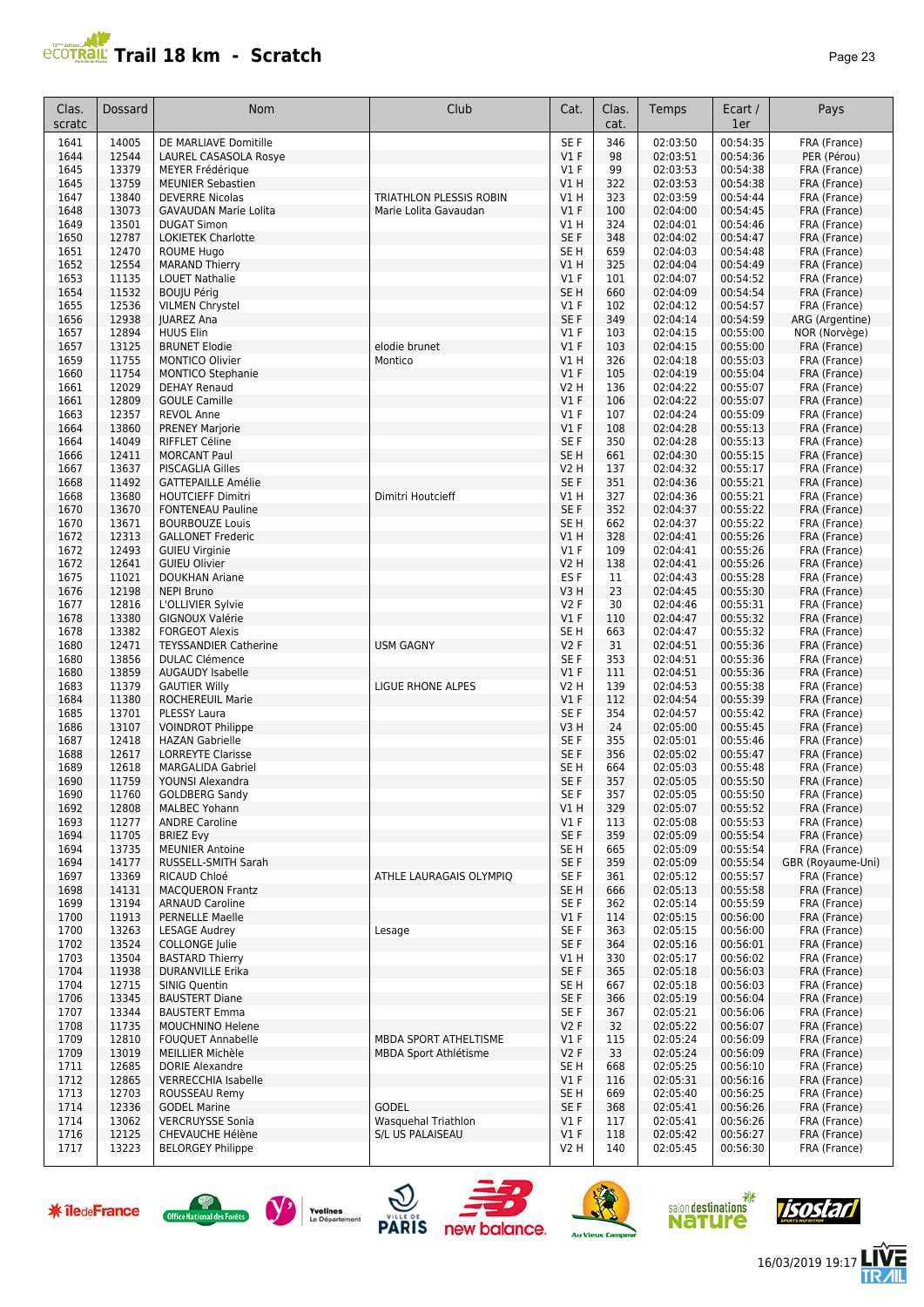

| Clas.<br>scratc | Dossard        | <b>Nom</b>                                     | Club                  | Cat.                    | Clas.<br>cat. | Temps                | Ecart /<br>1er       | Pays                         |
|-----------------|----------------|------------------------------------------------|-----------------------|-------------------------|---------------|----------------------|----------------------|------------------------------|
| 1718            | 12625          | <b>DEBARGE Valentin</b>                        |                       | SE <sub>H</sub>         | 670           | 02:05:50             | 00:56:35             | FRA (France)                 |
| 1718            | 12677          | RODRIGUEZ Ingrid                               |                       | SE F                    | 369           | 02:05:50             | 00:56:35             | FRA (France)                 |
| 1718            | 13131          | <b>NGILLA Yves-Emmanuel</b>                    | <b>ASC FBF</b>        | V1 H                    | 331           | 02:05:50             | 00:56:35             | FRA (France)                 |
| 1721            | 13173          | <b>BOUDET Armelle</b>                          |                       | SE F                    | 370           | 02:05:51             | 00:56:36             | FRA (France)                 |
| 1722            | 12257          | <b>SCHLUMBERGER Anne</b>                       |                       | SE F                    | 371           | 02:05:52             | 00:56:37             | FRA (France)                 |
| 1723            | 13935          | <b>BEGUE Audrey</b>                            |                       | SE <sub>F</sub>         | 372           | 02:05:53             | 00:56:38             | FRA (France)                 |
| 1724            | 11576<br>12403 | <b>BERARDI Marie</b>                           |                       | SE F                    | 373<br>373    | 02:05:56             | 00:56:41             | FRA (France)                 |
| 1724<br>1724    | 13628          | <b>LEBRAS Valerie</b><br>LOEWENHAUPT Marc      |                       | SE <sub>F</sub><br>V3 H | 25            | 02:05:56<br>02:05:56 | 00:56:41<br>00:56:41 | FRA (France)<br>FRA (France) |
| 1727            | 12529          | <b>BONICHON Veronique</b>                      |                       | <b>V2F</b>              | 34            | 02:06:00             | 00:56:45             | FRA (France)                 |
| 1727            | 13681          | <b>LEGROUX Simon</b>                           | RMA triathlon         | SE H                    | 671           | 02:06:00             | 00:56:45             | FRA (France)                 |
| 1727            | 13682          | <b>DUQUENOY Laure</b>                          |                       | SE F                    | 375           | 02:06:00             | 00:56:45             | FRA (France)                 |
| 1730            | 12060          | <b>SAINT OLIVE Charles</b>                     |                       | SE H                    | 672           | 02:06:05             | 00:56:50             | FRA (France)                 |
| 1731            | 12096          | KUDINOVA Kateryna                              |                       | V1F                     | 119           | 02:06:06             | 00:56:51             | FRA (France)                 |
| 1732            | 11649          | FIRMIN Anne-Laure                              |                       | SE <sub>F</sub>         | 376           | 02:06:07             | 00:56:52             | FRA (France)                 |
| 1733            | 12919          | <b>BIZIEN Marine</b>                           |                       | V1F                     | 120           | 02:06:08             | 00:56:53             | FRA (France)                 |
| 1734            | 12845          | ROCHA RATO Susane                              |                       | SE <sub>F</sub>         | 377           | 02:06:09             | 00:56:54             | FRA (France)                 |
| 1734            | 13672          | <b>GRALL Fabien</b>                            |                       | V1 H                    | 332           | 02:06:09             | 00:56:54             | FRA (France)                 |
| 1736            | 13283          | <b>TARDIVEL Damien</b>                         |                       | V1 H                    | 333           | 02:06:10             | 00:56:55             | FRA (France)                 |
| 1737            | 11365          | <b>SZERMAN David</b>                           |                       | SE H                    | 673           | 02:06:11             | 00:56:56             | FRA (France)                 |
| 1737            | 12955          | LE ROUZIC Rebecca                              |                       | <b>V2F</b>              | 35            | 02:06:11             | 00:56:56             | GBR (Royaume-Uni)            |
| 1739            | 12129          | <b>BONFORT Antoine</b>                         |                       | SE <sub>H</sub>         | 674           | 02:06:13             | 00:56:58             | FRA (France)                 |
| 1739<br>1741    | 12614<br>12587 | DEJARDIN Louis-Marie<br><b>PATFOORT Lauren</b> |                       | SE H<br>SE <sub>F</sub> | 674           | 02:06:13<br>02:06:14 | 00:56:58<br>00:56:59 | FRA (France)                 |
| 1742            | 12756          | LUNETEAU Robin                                 |                       | SE H                    | 378<br>676    | 02:06:16             | 00:57:01             | FRA (France)                 |
| 1743            | 13092          | HARDOUIN Anne-Catherine                        |                       | V1F                     | 121           | 02:06:19             | 00:57:04             | FRA (France)<br>FRA (France) |
| 1744            | 13547          | <b>IENTILE Jean-Pierre</b>                     |                       | V2 H                    | 141           | 02:06:20             | 00:57:05             | FRA (France)                 |
| 1745            | 11596          | REVERRE Stéphane                               |                       | V1H                     | 334           | 02:06:22             | 00:57:07             | FRA (France)                 |
| 1745            | 11597          | <b>TRAUTMANN Hélène</b>                        |                       | $VI$ F                  | 122           | 02:06:22             | 00:57:07             | FRA (France)                 |
| 1747            | 13666          | <b>ANTOINE Olivier</b>                         |                       | V1 H                    | 335           | 02:06:24             | 00:57:09             | FRA (France)                 |
| 1748            | 12291          | <b>FRANCOIS Emmanuel</b>                       |                       | V2 H                    | 142           | 02:06:28             | 00:57:13             | FRA (France)                 |
| 1749            | 13805          | <b>LACH Florian</b>                            |                       | SE H                    | 677           | 02:06:30             | 00:57:15             | FRA (France)                 |
| 1750            | 11088          | <b>DROUEN Veronique</b>                        |                       | $VI$ F                  | 123           | 02:06:31             | 00:57:16             | FRA (France)                 |
| 1750            | 13473          | <b>THELU Elodie</b>                            |                       | SE F                    | 379           | 02:06:31             | 00:57:16             | FRA (France)                 |
| 1750            | 13527          | <b>LESOING Matthieu</b>                        | Ufit Family           | SE H                    | 678           | 02:06:31             | 00:57:16             | FRA (France)                 |
| 1753            | 11923          | <b>BLANCHET Coralie</b>                        |                       | SE F                    | 380           | 02:06:34             | 00:57:19             | FRA (France)                 |
| 1754            | 12595          | <b>ZOURDANI Farid</b>                          |                       | V2 H                    | 143           | 02:06:35             | 00:57:20             | FRA (France)                 |
| 1754            | 12676          | <b>VEGRINNE Lucie</b>                          |                       | ES <sub>F</sub>         | 12            | 02:06:35             | 00:57:20             | FRA (France)                 |
| 1756            | 12237          | <b>BRISTIEL Charlotte</b>                      |                       | SE <sub>F</sub>         | 381           | 02:06:42             | 00:57:27             | FRA (France)                 |
| 1757            | 11019          | <b>SALZSTEIN Antoine</b>                       |                       | SE <sub>H</sub>         | 679           | 02:06:43             | 00:57:28             | FRA (France)                 |
| 1758            | 12235          | <b>BLEICHNER Matthieu</b>                      |                       | SE H                    | 680           | 02:06:45             | 00:57:30             | FRA (France)                 |
| 1759<br>1760    | 13069<br>11819 | D'ARBONNEAU Brigitte<br>PHILIPPE Camille       |                       | V3F<br>SE F             | 5<br>382      | 02:06:46<br>02:06:48 | 00:57:31<br>00:57:33 | FRA (France)<br>FRA (France) |
| 1760            | 12706          | <b>CHABREDIER Claire</b>                       |                       | SE F                    | 382           | 02:06:48             | 00:57:33             | FRA (France)                 |
| 1760            | 13548          | <b>FONCK Nicolas</b>                           | STADE DE VANVES       | V1 H                    | 336           | 02:06:48             | 00:57:33             | FRA (France)                 |
| 1763            | 11818          | <b>BISIAUX Antoine</b>                         |                       | SE <sub>H</sub>         | 681           | 02:06:49             | 00:57:34             | FRA (France)                 |
| 1764            | 12228          | <b>REBOULLET Nora</b>                          |                       | SE <sub>F</sub>         | 384           | 02:06:52             | 00:57:37             | FRA (France)                 |
| 1764            | 12229          | <b>REBOULLET Guillaume</b>                     |                       | V1 H                    | 337           | 02:06:52             | 00:57:37             | FRA (France)                 |
| 1766            | 12705          | <b>GENDRE Clémence</b>                         |                       | SE F                    | 385           | 02:06:54             | 00:57:39             | FRA (France)                 |
| 1766            | 12747          | <b>QUEMENER Lauriane</b>                       |                       | SE F                    | 385           | 02:06:54             | 00:57:39             | FRA (France)                 |
| 1768            | 13930          | <b>HUSSON Elise</b>                            |                       | $VI$ F                  | 124           | 02:06:55             | 00:57:40             | FRA (France)                 |
| 1769            | 12751          | <b>MORRISSON Francois</b>                      |                       | V2 H                    | 144           | 02:06:56             | 00:57:41             | FRA (France)                 |
| 1769            | 12753          | <b>GRAU Claire</b>                             |                       | V2F                     | 36            | 02:06:56             | 00:57:41             | FRA (France)                 |
| 1771            | 12174          | PEDEAU Emmanuelle                              |                       | SE F                    | 387           | 02:06:57             | 00:57:42             | FRA (France)                 |
| 1772            | 11268          | PIONNAT Benjamin                               |                       | V1 H                    | 338           | 02:07:01             | 00:57:46             | FRA (France)                 |
| 1773            | 13763          | LARZILLIERE Bruno                              |                       | V1 H                    | 339           | 02:07:02             | 00:57:47             | FRA (France)                 |
| 1774<br>1774    | 13090          | RESSIAN Kathleen<br><b>LEFUEL Severine</b>     |                       | $VI$ F                  | 125<br>125    | 02:07:05             | 00:57:50<br>00:57:50 | FRA (France)<br>FRA (France) |
| 1776            | 14001<br>11269 | <b>TELEGA Lionnel</b>                          |                       | $VI$ F<br>VIH           | 340           | 02:07:05<br>02:07:06 | 00:57:51             | FRA (France)                 |
| 1777            | 11659          | <b>PYCKE Anthony</b>                           |                       | V1H                     | 341           | 02:07:10             | 00:57:55             | FRA (France)                 |
| 1777            | 11661          | SALVATO Massimiliano                           |                       | V1 H                    | 341           | 02:07:10             | 00:57:55             | ITA (Italie)                 |
| 1779            | 14120          | DOLAIN Cédric                                  |                       | V1 H                    | 343           | 02:07:13             | 00:57:58             | FRA (France)                 |
| 1779            | 14122          | PEGAZ Camille                                  |                       | SE F                    | 388           | 02:07:13             | 00:57:58             | FRA (France)                 |
| 1781            | 13551          | <b>ROCH Patrice</b>                            |                       | V1 H                    | 344           | 02:07:14             | 00:57:59             | FRA (France)                 |
| 1781            | 14121          | <b>WEISS Laurie</b>                            |                       | SE F                    | 389           | 02:07:14             | 00:57:59             | FRA (France)                 |
| 1783            | 11701          | <b>BRIEZ Faustine</b>                          |                       | SE F                    | 390           | 02:07:15             | 00:58:00             | FRA (France)                 |
| 1784            | 12300          | LE BRIS Véronique                              | ASC BNP PARIBAS PARIS | V2F                     | 37            | 02:07:16             | 00:58:01             | FRA (France)                 |
| 1785            | 11877          | AMEYE Jean Noel                                |                       | V3 H                    | 26            | 02:07:17             | 00:58:02             | FRA (France)                 |
| 1785            | 12195          | <b>BARAJAS Diana</b>                           |                       | SE F                    | 391           | 02:07:17             | 00:58:02             | FRA (France)                 |
| 1785            | 12675          | CATERINA Ludovic                               |                       | V2 H                    | 145           | 02:07:17             | 00:58:02             | FRA (France)                 |
| 1788            | 13496          | <b>FORGEOT Laurène</b>                         |                       | ES <sub>F</sub>         | 13            | 02:07:23             | 00:58:08             | FRA (France)                 |
| 1788            | 13497          | PESTOURIE Clémence                             |                       | ES <sub>F</sub>         | 13            | 02:07:23             | 00:58:08             | FRA (France)                 |
| 1790            | 12315          | PITARD Mathilde                                |                       | SE F                    | 392           | 02:07:24             | 00:58:09             | FRA (France)                 |
| 1791            | 12145          | DEFORGE Jérôme                                 |                       | SE H                    | 682           | 02:07:26             | 00:58:11             | FRA (France)                 |
| 1792            | 12573          | <b>BROGNA Romeo</b>                            |                       | SE H                    | 683           | 02:07:27             | 00:58:12             | ITA (Italie)                 |











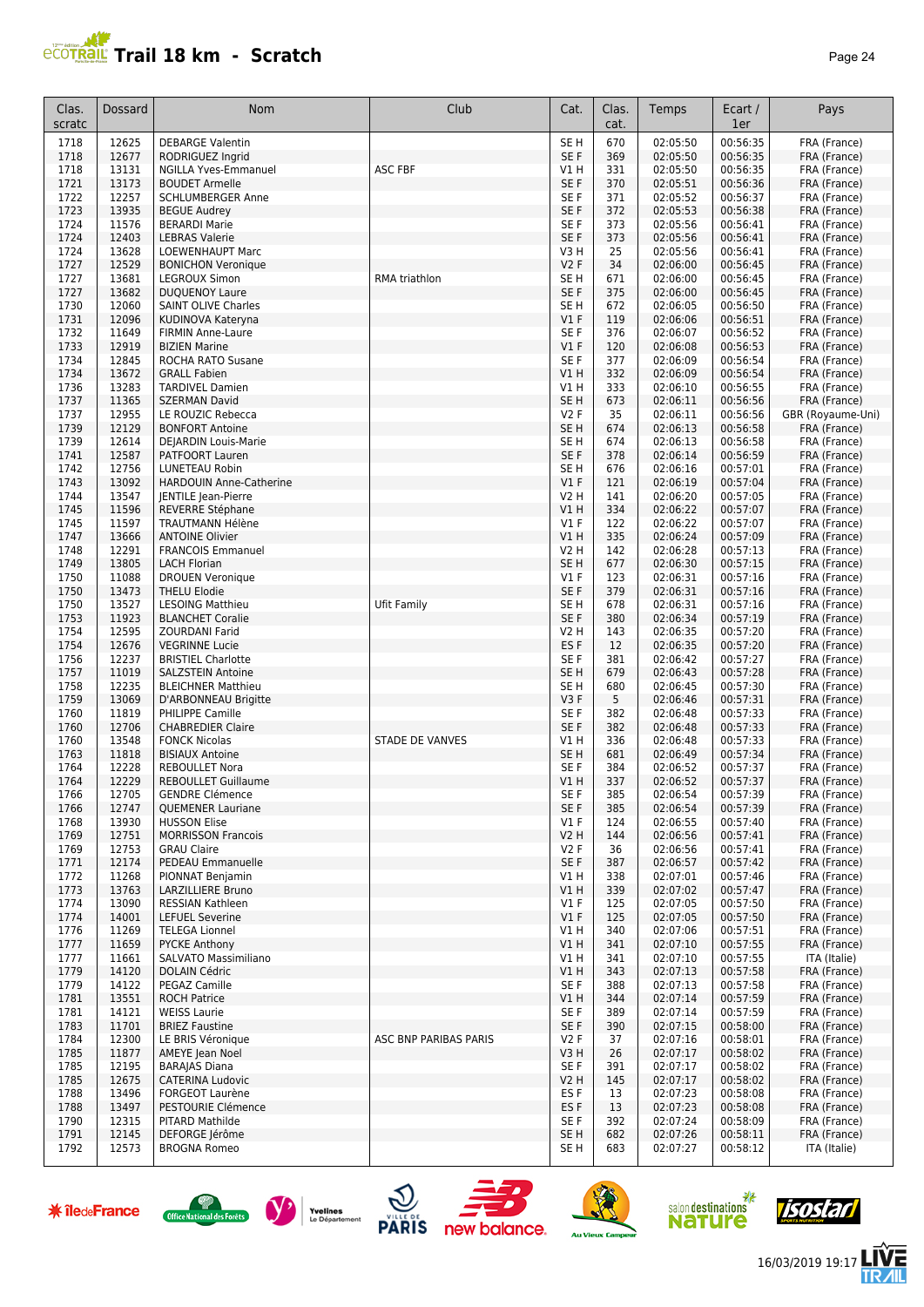

| Clas.<br>scratc | <b>Dossard</b> | Nom                                               | Club                    | Cat.                               | Clas.<br>cat. | Temps                | Ecart /<br>1er       | Pays                              |
|-----------------|----------------|---------------------------------------------------|-------------------------|------------------------------------|---------------|----------------------|----------------------|-----------------------------------|
| 1793            | 13613          | ALLOUET Jean-Marc                                 |                         | <b>V2 H</b>                        | 146           | 02:07:28             | 00:58:13             | FRA (France)                      |
| 1794            | 12346          | FEVRE Frédérique                                  |                         | V2F                                | 38            | 02:07:30             | 00:58:15             | FRA (France)                      |
| 1795            | 12672          | DAUDIER DE CASSINI Amelie                         |                         | V2F                                | 39            | 02:07:34             | 00:58:19             | FRA (France)                      |
| 1795<br>1797    | 13791<br>13456 | <b>NICOLAS Nicolas</b>                            | <b>MATHIS Nicolas</b>   | SE <sub>H</sub>                    | 684           | 02:07:34<br>02:07:37 | 00:58:19<br>00:58:22 | FRA (France)                      |
| 1798            | 12652          | SOUFFOU Nomane<br><b>BARROMES Charlotte</b>       |                         | V2 H<br>SE <sub>F</sub>            | 147<br>393    | 02:07:41             | 00:58:26             | FRA (France)<br>FRA (France)      |
| 1799            | 13396          | <b>Taurel NICOLAS</b>                             |                         | V2 H                               | 148           | 02:07:47             | 00:58:32             | FRA (France)                      |
| 1799            | 13398          | PARMENTIER Hervé                                  |                         | <b>V2 H</b>                        | 148           | 02:07:47             | 00:58:32             | FRA (France)                      |
| 1801            | 12948          | <b>ROLAND Violaine</b>                            |                         | SE F                               | 394           | 02:07:48             | 00:58:33             | FRA (France)                      |
| 1802            | 11074          | <b>ANDRIEUX Thierry</b>                           |                         | V1H                                | 345           | 02:07:56             | 00:58:41             | FRA (France)                      |
| 1802            | 12366          | <b>AMMEUX Aude</b>                                |                         | <b>V1 F</b>                        | 127           | 02:07:56             | 00:58:41             | FRA (France)                      |
| 1804<br>1805    | 11592<br>12651 | <b>DEFRANCE Agathe</b><br><b>JACOBERGER Julie</b> |                         | SE F<br>SE <sub>F</sub>            | 395<br>396    | 02:07:58<br>02:08:03 | 00:58:43<br>00:58:48 | FRA (France)<br>FRA (France)      |
| 1806            | 11203          | <b>GRENECHE Suzie</b>                             |                         | SE F                               | 397           | 02:08:04             | 00:58:49             | FRA (France)                      |
| 1807            | 12506          | <b>EMICA Nicole</b>                               |                         | $VI$ F                             | 128           | 02:08:05             | 00:58:50             | FRA (France)                      |
| 1807            | 12507          | LETOMBE Eddy                                      | Nicole Emica            | SE <sub>H</sub>                    | 685           | 02:08:05             | 00:58:50             | FRA (France)                      |
| 1809            | 12860          | <b>MARQUOIS Antoine</b>                           |                         | SE <sub>H</sub>                    | 686           | 02:08:07             | 00:58:52             | FRA (France)                      |
| 1810            | 12538          | <b>PAYET Marie</b>                                |                         | SE F                               | 398           | 02:08:08             | 00:58:53             | FRA (France)                      |
| 1810            | 13291          | CAMERANO Jérémy                                   |                         | SE <sub>H</sub>                    | 687           | 02:08:08             | 00:58:53             | FRA (France)                      |
| 1810<br>1813    | 13340<br>12171 | <b>BOIREAU Pauline</b><br><b>PIGEON Sarah</b>     |                         | SE <sub>F</sub><br>SE <sub>F</sub> | 398<br>400    | 02:08:08<br>02:08:09 | 00:58:53<br>00:58:54 | FRA (France)<br>FRA (France)      |
| 1814            | 12132          | <b>ARVOR Estelle</b>                              |                         | SE F                               | 401           | 02:08:10             | 00:58:55             | FRA (France)                      |
| 1814            | 13338          | <b>GENTIZON Adrien</b>                            |                         | SE <sub>H</sub>                    | 688           | 02:08:10             | 00:58:55             | FRA (France)                      |
| 1814            | 13906          | <b>CHANTHAVONG Delphine</b>                       |                         | SE F                               | 401           | 02:08:10             | 00:58:55             | FRA (France)                      |
| 1817            | 13741          | <b>LACAZE Pauline</b>                             |                         | SE <sub>F</sub>                    | 403           | 02:08:11             | 00:58:56             | FRA (France)                      |
| 1817            | 13742          | <b>SCHMIDT Audrey</b>                             |                         | SE <sub>F</sub>                    | 403           | 02:08:11             | 00:58:56             | FRA (France)                      |
| 1817            | 13774          | <b>GUGLIERMINA Clémence</b>                       |                         | SE <sub>F</sub>                    | 403           | 02:08:11             | 00:58:56             | FRA (France)                      |
| 1820            | 11621          | <b>GUNYAR Erdal</b>                               |                         | SE <sub>H</sub>                    | 689           | 02:08:16             | 00:59:01             | FRA (France)                      |
| 1820            | 11623          | ZOUGGARI Anouar                                   |                         | SE <sub>H</sub>                    | 689           | 02:08:16             | 00:59:01             | FRA (France)                      |
| 1822<br>1822    | 11434<br>12781 | <b>ELGAAEN Erik</b><br><b>BLASQUEZ Cathline</b>   |                         | V1H<br>SE <sub>F</sub>             | 346<br>406    | 02:08:17<br>02:08:17 | 00:59:02<br>00:59:02 | NOR (Norvège)<br>FRA (France)     |
| 1824            | 11450          | <b>BOUKHELOUA Naïla</b>                           |                         | $VI$ F                             | 129           | 02:08:19             | 00:59:04             | FRA (France)                      |
| 1825            | 12665          | <b>ROUTIER Mathilde</b>                           |                         | SE F                               | 407           | 02:08:20             | 00:59:05             | FRA (France)                      |
| 1826            | 14137          | <b>BALDE Thierno</b>                              |                         | SE <sub>H</sub>                    | 691           | 02:08:23             | 00:59:08             | FRA (France)                      |
| 1827            | 13882          | DOLEANS Raphaël                                   |                         | SE H                               | 692           | 02:08:29             | 00:59:14             | FRA (France)                      |
| 1828            | 13870          | <b>NABE Sidiki</b>                                |                         | SE <sub>H</sub>                    | 693           | 02:08:30             | 00:59:15             | FRA (France)                      |
| 1829            | 11618          | <b>MORCANT Philippine</b>                         |                         | SE F                               | 408           | 02:08:31             | 00:59:16             | FRA (France)                      |
| 1830            | 11696          | ROUSSEL Marie-Laure                               |                         | V1F                                | 130           | 02:08:33             | 00:59:18             | FRA (France)                      |
| 1831<br>1831    | 11858<br>12016 | <b>GANGNEUX Philippe</b><br><b>DRUELLE Arnaud</b> |                         | V1H<br>SE <sub>H</sub>             | 347<br>694    | 02:08:35<br>02:08:35 | 00:59:20<br>00:59:20 | FRA (France)<br>FRA (France)      |
| 1831            | 12017          | <b>GILLARD Lauriane</b>                           |                         | SE F                               | 409           | 02:08:35             | 00:59:20             | FRA (France)                      |
| 1831            | 13931          | NAJDANOVIC Daniela                                |                         | SE F                               | 409           | 02:08:35             | 00:59:20             | FRA (France)                      |
| 1835            | 12014          | <b>BAUTRAIT Arnaud</b>                            |                         | SE <sub>H</sub>                    | 695           | 02:08:36             | 00:59:21             | FRA (France)                      |
| 1836            | 11208          | <b>DESORBAIX Sandrine</b>                         | <b>SMAC</b>             | <b>V2F</b>                         | 40            | 02:08:38             | 00:59:23             | FRA (France)                      |
| 1836            | 13956          | DOURRA Maya                                       |                         | $VI$ F                             | 131           | 02:08:38             | 00:59:23             | FRA (France)                      |
| 1838<br>1838    | 12365<br>12413 | <b>HENAUT Alexis</b><br>PETER Natasha             |                         | SE <sub>H</sub><br><b>V1 F</b>     | 696<br>132    | 02:08:40<br>02:08:40 | 00:59:25<br>00:59:25 | FRA (France)<br>GBR (Royaume-Uni) |
| 1840            | 12387          | <b>CHEGARAY Carole</b>                            |                         | <b>V2F</b>                         | 41            | 02:08:46             | 00:59:31             | FRA (France)                      |
| 1841            | 11682          | DECAENS Benoît                                    |                         | V1 H                               | 348           | 02:08:49             | 00:59:34             | FRA (France)                      |
| 1842            | 14071          | <b>DHAOUADI Raafet</b>                            |                         | SE <sub>H</sub>                    | 697           | 02:08:52             | 00:59:37             | TUN (Tunisie)                     |
| 1843            | 14000          | <b>SOULIE Caroline</b>                            |                         | V1F                                | 133           | 02:08:55             | 00:59:40             | FRA (France)                      |
| 1844            | 11063          | <b>TROTIN Inès</b>                                |                         | SE F                               | 411           | 02:08:57             | 00:59:42             | FRA (France)                      |
| 1844            | 12825          | <b>TAVERNIER Justine</b>                          |                         | SE F                               | 411           | 02:08:57             | 00:59:42             | FRA (France)                      |
| 1844            | 12952          | <b>LOISON Laureline</b>                           | ACC                     | SE F<br>V1F                        | 411           | 02:08:57<br>02:08:58 | 00:59:42<br>00:59:43 | FRA (France)                      |
| 1847<br>1847    | 13751<br>14195 | GHOUAR Jamila<br><b>GOOSEN Morgane</b>            |                         | $VI$ F                             | 134<br>134    | 02:08:58             | 00:59:43             | FRA (France)<br>FRA (France)      |
| 1849            | 13838          | <b>BEN AKOUCHE Meriem</b>                         | Athletic Club de Colomb | V2F                                | 42            | 02:08:59             | 00:59:44             | FRA (France)                      |
| 1850            | 13696          | <b>ESPERANDIEU Céline</b>                         | Athlétic club de colomb | $VI$ F                             | 136           | 02:09:00             | 00:59:45             | FRA (France)                      |
| 1850            | 13716          | <b>CHEVALIER Anne</b>                             | <b>ACC</b>              | V2F                                | 43            | 02:09:00             | 00:59:45             | FRA (France)                      |
| 1852            | 11471          | <b>OUINONES Doris</b>                             |                         | $VI$ F                             | 137           | 02:09:01             | 00:59:46             | ECU (Equateur)                    |
| 1852            | 11483          | <b>BESNOU Gregory</b>                             |                         | SE H                               | 698           | 02:09:01             | 00:59:46             | FRA (France)                      |
| 1854            | 13639          | <b>RENAN Serge</b>                                |                         | V2 H                               | 150           | 02:09:03             | 00:59:48             | FRA (France)                      |
| 1855<br>1856    | 13994<br>11148 | <b>MONNIER Laurent</b><br>CHESNEAU Didier         |                         | V2 H<br>V2H                        | 151<br>152    | 02:09:04<br>02:09:05 | 00:59:49<br>00:59:50 | FRA (France)<br>FRA (France)      |
| 1856            | 13537          | <b>GRAS</b> Julie                                 |                         | SE F                               | 414           | 02:09:05             | 00:59:50             | FRA (France)                      |
| 1856            | 13993          | MANOUVRIEZ Claire                                 |                         | SE F                               | 414           | 02:09:05             | 00:59:50             | FRA (France)                      |
| 1859            | 11616          | LEON-DUFOUR Jocelyn                               | Les étoiles du 8eme     | V1 H                               | 349           | 02:09:06             | 00:59:51             | FRA (France)                      |
| 1859            | 12383          | MICHARD Guillaume                                 |                         | SE <sub>H</sub>                    | 699           | 02:09:06             | 00:59:51             | FRA (France)                      |
| 1861            | 13998          | QURESHI Sabrina                                   |                         | SE F                               | 416           | 02:09:07             | 00:59:52             | FRA (France)                      |
| 1862            | 11590          | DEFRANCE Jean-Luc                                 |                         | V2 H                               | 153           | 02:09:08             | 00:59:53             | FRA (France)                      |
| 1862            | 13880          | <b>SUCHET Marielle</b>                            |                         | V2F                                | 44            | 02:09:08             | 00:59:53             | FRA (France)                      |
| 1862<br>1865    | 14144<br>11591 | <b>BALESME Albert</b>                             | L'escale                | V2 H<br>V2F                        | 153<br>45     | 02:09:08<br>02:09:09 | 00:59:53<br>00:59:54 | FRA (France)<br>FRA (France)      |
| 1865            | 12289          | <b>DEFRANCE Marie</b><br><b>JARDINIER Aubane</b>  |                         | SE F                               | 417           | 02:09:09             | 00:59:54             | FRA (France)                      |
| 1867            | 11387          | <b>HAYAT Geoffrey</b>                             |                         | SE H                               | 700           | 02:09:16             | 01:00:01             | FRA (France)                      |
|                 |                |                                                   |                         |                                    |               |                      |                      |                                   |















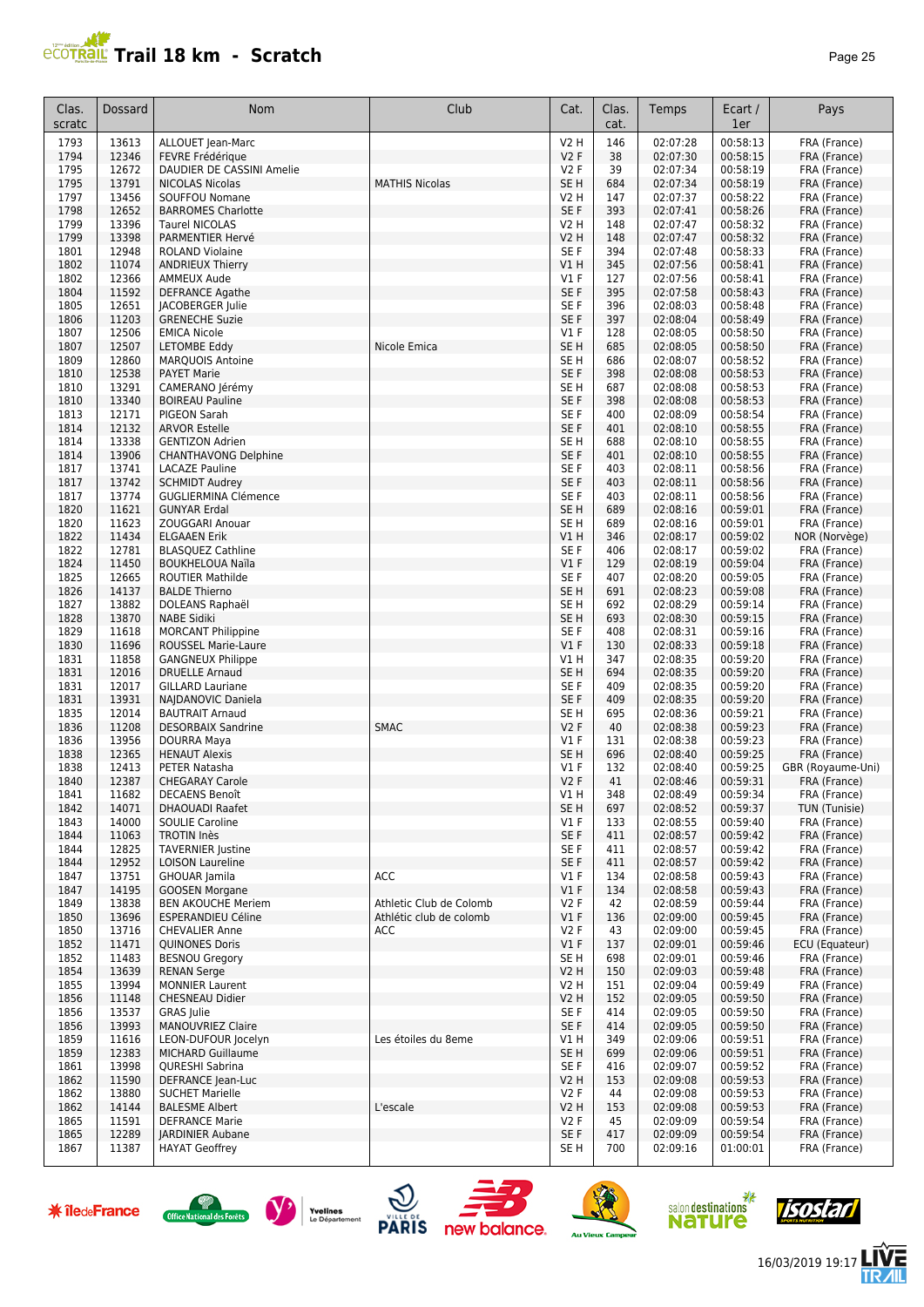

| Clas.<br>scratc | Dossard        | <b>Nom</b>                                           | Club                                        | Cat.                               | Clas.<br>cat.   | Temps                | Ecart /<br>1er       | Pays                         |
|-----------------|----------------|------------------------------------------------------|---------------------------------------------|------------------------------------|-----------------|----------------------|----------------------|------------------------------|
| 1868            | 13281          | LOIGNON Stéphane                                     |                                             | SE <sub>H</sub>                    | 701             | 02:09:17             | 01:00:02             | FRA (France)                 |
| 1868            | 13603          | <b>CARON Benjamin</b>                                |                                             | SE <sub>H</sub>                    | 701             | 02:09:17             | 01:00:02             | FRA (France)                 |
| 1870            | 12080          | LE DIRAC'H Céline                                    |                                             | SE F                               | 418             | 02:09:18             | 01:00:03             | FRA (France)                 |
| 1870<br>1872    | 13494<br>12626 | DA SILVA David<br>VILLETTE Jean-Michel               |                                             | SE <sub>H</sub><br>V3 H            | 703<br>27       | 02:09:18<br>02:09:19 | 01:00:03<br>01:00:04 | FRA (France)<br>FRA (France) |
| 1873            | 12436          | <b>BREUVART Florence</b>                             |                                             | SE F                               | 419             | 02:09:22             | 01:00:07             | FRA (France)                 |
| 1874            | 12146          | <b>GOUBELLE Laetitia</b>                             |                                             | SE <sub>F</sub>                    | 420             | 02:09:24             | 01:00:09             | FRA (France)                 |
| 1875            | 12655          | <b>GRIMAULT Cloé</b>                                 | Grimault                                    | SE F                               | 421             | 02:09:25             | 01:00:10             | FRA (France)                 |
| 1876            | 11595          | MARCHAL-GEREZ Ingrid                                 |                                             | V1F                                | 138             | 02:09:26             | 01:00:11             | FRA (France)                 |
| 1876<br>1876    | 11930<br>12209 | <b>DENG Charlotte</b><br><b>TACHAT Benoit</b>        |                                             | SE F<br>V1 H                       | 422<br>350      | 02:09:26<br>02:09:26 | 01:00:11<br>01:00:11 | FRA (France)<br>FRA (France) |
| 1876            | 12392          | <b>GRIMAULT Thierry</b>                              | As gien triathlon                           | <b>V2 H</b>                        | 155             | 02:09:26             | 01:00:11             | FRA (France)                 |
| 1876            | 13132          | <b>HULIN Melanie</b>                                 | <b>ASC FBF</b>                              | SE <sub>F</sub>                    | 422             | 02:09:26             | 01:00:11             | FRA (France)                 |
| 1881            | 13464          | <b>MORLA Luciana</b>                                 |                                             | $VI$ F                             | 139             | 02:09:30             | 01:00:15             | FRA (France)                 |
| 1882            | 11401          | <b>FENE Nicolas</b>                                  | <b>USRO</b>                                 | SE <sub>H</sub>                    | 704             | 02:09:31             | 01:00:16             | FRA (France)                 |
| 1883            | 11864          | SAEGROV Anja                                         |                                             | $VI$ F                             | 140             | 02:09:33             | 01:00:18             | NOR (Norvège)                |
| 1884<br>1885    | 12378<br>11786 | <b>HOAREAU Suzelle</b><br><b>ROUX Pierre-Vincent</b> |                                             | <b>V2F</b><br><b>V2 H</b>          | 46<br>156       | 02:09:34<br>02:09:38 | 01:00:19<br>01:00:23 | FRA (France)<br>FRA (France) |
| 1885            | 12043          | <b>MAHFOUFI Rachid</b>                               |                                             | SE <sub>H</sub>                    | 705             | 02:09:38             | 01:00:23             | FRA (France)                 |
| 1885            | 12550          | <b>LESAGE Ludovic</b>                                | PAVILLON SOUS BOIS                          | V1H                                | 351             | 02:09:38             | 01:00:23             | FRA (France)                 |
| 1885            | 13035          | LE MAUX Noémie                                       |                                             | SE F                               | 424             | 02:09:38             | 01:00:23             | FRA (France)                 |
| 1889            | 14021          | <b>VALLUCHE Emmanuel</b>                             |                                             | V1H                                | 352             | 02:09:39             | 01:00:24             | FRA (France)                 |
| 1890<br>1891    | 12733<br>11378 | <b>DIORE</b> Aurelia<br>LOUIS Audrey-Marine          |                                             | <b>V1 F</b><br>SE F                | 141<br>425      | 02:09:40<br>02:09:41 | 01:00:25<br>01:00:26 | FRA (France)<br>FRA (France) |
| 1891            | 11479          | <b>BOSSY Fabien</b>                                  |                                             | SE <sub>H</sub>                    | 706             | 02:09:41             | 01:00:26             | FRA (France)                 |
| 1891            | 11581          | <b>SCHMITT Guillaume</b>                             |                                             | SE <sub>H</sub>                    | 706             | 02:09:41             | 01:00:26             | FRA (France)                 |
| 1894            | 11862          | LE GUILLOU Marie José                                | SDUS- Seine Saint Denis                     | <b>V2F</b>                         | 47              | 02:09:42             | 01:00:27             | FRA (France)                 |
| 1895            | 11697          | <b>ROBIN VERNIER Julie</b>                           |                                             | SE F                               | 426             | 02:09:44             | 01:00:29             | FRA (France)                 |
| 1896            | 13816          | MONVOISIN Jean Marc                                  |                                             | V2 H                               | 157             | 02:09:48             | 01:00:33             | FRA (France)                 |
| 1897<br>1898    | 12401<br>11704 | <b>LOAEC Noëlie</b><br>NEVACHE Léa                   |                                             | SE F<br>SE <sub>F</sub>            | 427<br>428      | 02:09:49<br>02:09:50 | 01:00:34<br>01:00:35 | FRA (France)<br>FRA (France) |
| 1898            | 13921          | <b>BLANC Pascal</b>                                  |                                             | <b>V2 H</b>                        | 158             | 02:09:50             | 01:00:35             | FRA (France)                 |
| 1900            | 12725          | <b>BOSSI Christophe</b>                              |                                             | V2 H                               | 159             | 02:09:51             | 01:00:36             | FRA (France)                 |
| 1900            | 12872          | <b>RIDEL Christophe</b>                              | Passepartout Trailers d                     | V1H                                | 353             | 02:09:51             | 01:00:36             | FRA (France)                 |
| 1902            | 11980          | <b>RAMDANE Ali</b>                                   |                                             | V1 H                               | 354             | 02:09:52             | 01:00:37             | FRA (France)                 |
| 1903            | 13965          | <b>DELECOURT Clémence</b>                            |                                             | SE F                               | 429             | 02:09:53             | 01:00:38             | FRA (France)                 |
| 1904<br>1905    | 14146<br>12386 | <b>BOISSON Thomas</b><br><b>FOURES Edouard</b>       |                                             | SE <sub>H</sub><br>SE <sub>H</sub> | 708<br>709      | 02:09:56<br>02:09:57 | 01:00:41<br>01:00:42 | FRA (France)<br>FRA (France) |
| 1905            | 13970          | <b>EMMELIN Pauline</b>                               |                                             | SE <sub>F</sub>                    | 430             | 02:09:57             | 01:00:42             | FRA (France)                 |
| 1907            | 11206          | <b>CONRADO Elisa</b>                                 |                                             | SE F                               | 431             | 02:09:58             | 01:00:43             | FRA (France)                 |
| 1907            | 11207          | <b>LENCHANTIN Pierre-Emmanuel</b>                    |                                             | SE <sub>H</sub>                    | 710             | 02:09:58             | 01:00:43             | FRA (France)                 |
| 1909            | 13988          | <b>GAILLOCHON Annabel</b>                            |                                             | $VI$ F                             | 142             | 02:10:00             | 01:00:45<br>01:00:46 | FRA (France)                 |
| 1910<br>1911    | 13989<br>11210 | <b>HENGOAT Sophie</b><br><b>HOARAU PRIVAT Sophie</b> | Running sanofi MAF                          | V1F<br>$VI$ F                      | 143<br>144      | 02:10:01<br>02:10:02 | 01:00:47             | FRA (France)<br>FRA (France) |
| 1912            | 12295          | <b>DENIEL Anne-Enora</b>                             |                                             | V1F                                | 145             | 02:10:03             | 01:00:48             | FRA (France)                 |
| 1913            | 11567          | <b>ENAULT Cécilia</b>                                |                                             | SE F                               | 432             | 02:10:04             | 01:00:49             | FRA (France)                 |
| 1914            | 13646          | <b>DASILVA Marion</b>                                |                                             | SE <sub>F</sub>                    | 433             | 02:10:05             | 01:00:50             | FRA (France)                 |
| 1914            | 14003          | <b>VERLY Aline</b>                                   |                                             | SE F                               | 433             | 02:10:05             | 01:00:50             | FRA (France)                 |
| 1916<br>1917    | 13342<br>11399 | <b>GUICHEUX Samy</b><br><b>BOULANOUAR Slim</b>       |                                             | SE <sub>H</sub><br>SE H            | 711<br>712      | 02:10:10<br>02:10:11 | 01:00:55<br>01:00:56 | FRA (France)<br>FRA (France) |
| 1917            | 12143          | <b>MATHE Aurelie</b>                                 |                                             | <b>V1 F</b>                        | 146             | 02:10:11             | 01:00:56             | FRA (France)                 |
| 1919            | 11562          | <b>KELLER Pauline</b>                                |                                             | SE F                               | 435             | 02:10:13             | 01:00:58             | FRA (France)                 |
| 1920            | 11573          | <b>KELLER Gaspard</b>                                |                                             | SE H                               | 713             | 02:10:15             | 01:01:00             | FRA (France)                 |
| 1921            | 11257          | <b>GOBERT Noemie</b>                                 | ASLH                                        | SE F                               | 436             | 02:10:16             | 01:01:01             | FRA (France)                 |
| 1921<br>1923    | 13732<br>11990 | JAH Nadège<br><b>LETTRY Matthieu</b>                 | <b>XRUN CLUB</b>                            | SE F<br>SE <sub>H</sub>            | 436<br>714      | 02:10:16<br>02:10:18 | 01:01:01<br>01:01:03 | FRA (France)<br>FRA (France) |
| 1924            | 11180          | DOUSS Ahmed                                          |                                             | JU H                               | $7\overline{ }$ | 02:10:19             | 01:01:04             | TUN (Tunisie)                |
| 1924            | 11333          | <b>FAVOCCIA Pierre</b>                               |                                             | SE <sub>H</sub>                    | 715             | 02:10:19             | 01:01:04             | FRA (France)                 |
| 1924            | 11998          | <b>CHAMPLON Charlotte</b>                            |                                             | SE F                               | 438             | 02:10:19             | 01:01:04             | FRA (France)                 |
| 1927            | 11179          | CHOUAIB Abderrahmen                                  |                                             | SE <sub>H</sub>                    | 716             | 02:10:20             | 01:01:05             | TUN (Tunisie)                |
| 1927<br>1927    | 11947<br>13357 | <b>PRADE Celine</b><br><b>BARRE Anne</b>             | Urban Running                               | $VI$ F<br>V2F                      | 147<br>48       | 02:10:20<br>02:10:20 | 01:01:05<br>01:01:05 | FRA (France)<br>FRA (France) |
| 1927            | 13982          | <b>BELET Pauline</b>                                 |                                             | SE <sub>F</sub>                    | 439             | 02:10:20             | 01:01:05             | FRA (France)                 |
| 1931            | 14036          | <b>GRANDJEAN Claire</b>                              |                                             | SE F                               | 440             | 02:10:21             | 01:01:06             | FRA (France)                 |
| 1932            | 12022          | NORCIA Julie                                         |                                             | $VI$ F                             | 148             | 02:10:22             | 01:01:07             | FRA (France)                 |
| 1932            | 12319          | <b>JAOUEN Marcel</b>                                 | PAC MAC PLOUZANE                            | V3 H                               | 28              | 02:10:22             | 01:01:07             | FRA (France)                 |
| 1934<br>1935    | 11189          | <b>DELANGLE Sylvie</b>                               |                                             | V2F<br>SE F                        | 49              | 02:10:23             | 01:01:08<br>01:01:09 | FRA (France)                 |
| 1936            | 11036<br>11078 | <b>MOUGET Pauline</b><br>SIMONNET Justine            | adidas runners bastille<br><b>USM GAGNY</b> | SE F                               | 441<br>442      | 02:10:24<br>02:10:26 | 01:01:11             | FRA (France)<br>FRA (France) |
| 1937            | 11400          | <b>HERBETTE Vanessa</b>                              |                                             | $VI$ F                             | 149             | 02:10:27             | 01:01:12             | FRA (France)                 |
| 1938            | 12623          | <b>ALLALI Sihame</b>                                 |                                             | <b>V1 F</b>                        | 150             | 02:10:34             | 01:01:19             | FRA (France)                 |
| 1939            | 11651          | DINNOO Aïna                                          |                                             | SE F                               | 443             | 02:10:35             | 01:01:20             | FRA (France)                 |
| 1939            | 12646          | VILATTE Jean-Marc                                    |                                             | V2 H                               | 160             | 02:10:35             | 01:01:20             | FRA (France)                 |
| 1941<br>1941    | 13526<br>13544 | DE CHEFDEBIEN Marguerite<br>DOMENECH Chloé           |                                             | SE F<br>SE F                       | 444<br>444      | 02:10:40<br>02:10:40 | 01:01:25<br>01:01:25 | FRA (France)<br>FRA (France) |













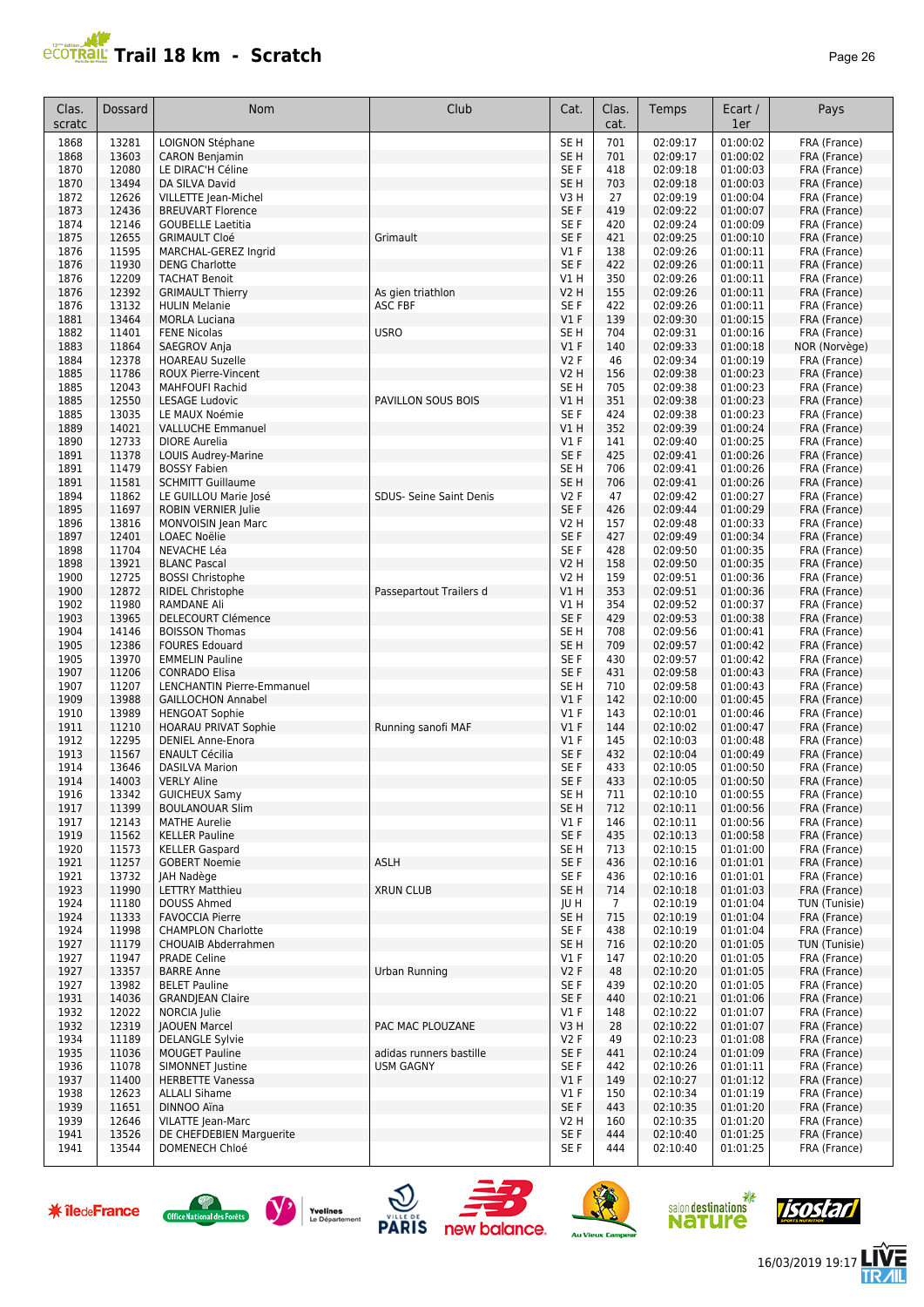

| Clas.<br>scratc | Dossard        | <b>Nom</b>                                               | Club                    | Cat.                           | Clas.<br>cat. | Temps                | Ecart /<br>1er       | Pays                         |
|-----------------|----------------|----------------------------------------------------------|-------------------------|--------------------------------|---------------|----------------------|----------------------|------------------------------|
| 1941            | 13782          | MELLOUK El Ayachi                                        |                         | V2 H                           | 161           | 02:10:40             | 01:01:25             | FRA (France)                 |
| 1944            | 12849          | SOULABAILLE Agathe                                       |                         | SE F                           | 446           | 02:10:42             | 01:01:27             | FRA (France)                 |
| 1944            | 12850          | <b>BENOIT Amélie</b>                                     |                         | SE F                           | 446           | 02:10:42             | 01:01:27             | FRA (France)                 |
| 1946            | 13199<br>11853 | <b>DELATTRE Delphine</b>                                 |                         | SE F                           | 448           | 02:10:44             | 01:01:29<br>01:01:30 | FRA (France)                 |
| 1947<br>1948    | 12698          | <b>BUREL Valérie</b><br><b>DURAO Valerie</b>             | VAL D'ORGE ATHLETIC     | <b>V2F</b><br>V <sub>2</sub> F | 50<br>51      | 02:10:45<br>02:10:46 | 01:01:31             | FRA (France)<br>FRA (France) |
| 1949            | 13507          | <b>BALDERANI Karine</b>                                  |                         | V1F                            | 151           | 02:10:50             | 01:01:35             | FRA (France)                 |
| 1950            | 12695          | <b>BASTIAN Christine</b>                                 |                         | V3F                            | 6             | 02:10:51             | 01:01:36             | FRA (France)                 |
| 1950            | 12818          | <b>THOMAS Sylvie</b>                                     | val d'orge athlétic     | V3F                            | 6             | 02:10:51             | 01:01:36             | FRA (France)                 |
| 1952            | 13967          | <b>DESCARRIERE Francois</b>                              |                         | SE <sub>H</sub>                | 717           | 02:10:53             | 01:01:38             | FRA (France)                 |
| 1953            | 12804          | <b>BONZON Aygline</b>                                    |                         | V1F<br>V1F                     | 152           | 02:10:54             | 01:01:39             | FRA (France)                 |
| 1954<br>1954    | 12812<br>13370 | <b>NIOSI Marianne</b><br><b>THAI Adrien</b>              |                         | SE <sub>H</sub>                | 153<br>718    | 02:10:56<br>02:10:56 | 01:01:41<br>01:01:41 | CAN (Canada)<br>FRA (France) |
| 1956            | 11414          | ROTSETH Emma Valås                                       |                         | JU F                           | $\mathbf{1}$  | 02:10:58             | 01:01:43             | NOR (Norvège)                |
| 1956            | 11415          | <b>VALAS Berit</b>                                       |                         | V1F                            | 154           | 02:10:58             | 01:01:43             | NOR (Norvège)                |
| 1958            | 12309          | DE COLOMBE Barbara                                       | Acbb                    | V1F                            | 155           | 02:11:01             | 01:01:46             | FRA (France)                 |
| 1959            | 11827          | <b>GOUVENAUX Anne</b>                                    |                         | V1F                            | 156           | 02:11:03             | 01:01:48             | FRA (France)                 |
| 1959            | 13114<br>13990 | SEDRATI Yasmina                                          |                         | V1F<br>SE F                    | 156           | 02:11:03             | 01:01:48<br>01:01:50 | FRA (France)                 |
| 1961<br>1962    | 13649          | MIADANA Lea<br><b>HENRY Charlotte</b>                    |                         | SE F                           | 449<br>450    | 02:11:05<br>02:11:12 | 01:01:57             | FRA (France)<br>FRA (France) |
| 1963            | 11185          | RUCEL Eléonore                                           |                         | SE <sub>F</sub>                | 451           | 02:11:18             | 01:02:03             | FRA (France)                 |
| 1964            | 12696          | <b>BIEUZENT Cyrille</b>                                  |                         | VIH                            | 355           | 02:11:19             | 01:02:04             | FRA (France)                 |
| 1964            | 13662          | VECCHIOTTI Julieta                                       |                         | SE F                           | 452           | 02:11:19             | 01:02:04             | FRA (France)                 |
| 1966            | 12697          | <b>BIEUZENT Catherine</b>                                |                         | V1F                            | 158           | 02:11:21             | 01:02:06             | FRA (France)                 |
| 1967            | 11899          | <b>CLARK Garrette</b>                                    |                         | <b>V2F</b>                     | 52            | 02:11:23             | 01:02:08             | USA (Etats-Unis)             |
| 1968<br>1968    | 12327<br>12578 | DAVID Romain<br>DAVID Jean-Yves                          |                         | SE <sub>H</sub><br>V3 H        | 719<br>29     | 02:11:24<br>02:11:24 | 01:02:09<br>01:02:09 | FRA (France)<br>FRA (France) |
| 1970            | 12191          | <b>DELABRIERE Valerie</b>                                |                         | V1F                            | 159           | 02:11:28             | 01:02:13             | FRA (France)                 |
| 1971            | 12511          | <b>BOYER Guillaume</b>                                   |                         | SE H                           | 720           | 02:11:30             | 01:02:15             | FRA (France)                 |
| 1972            | 12117          | <b>BARBERYE Felicia</b>                                  |                         | SE F                           | 453           | 02:11:31             | 01:02:16             | FRA (France)                 |
| 1972            | 12118          | <b>BARBERYE Stephane</b>                                 |                         | V1 H                           | 356           | 02:11:31             | 01:02:16             | FRA (France)                 |
| 1972            | 12119          | <b>CHEVALIER François</b>                                |                         | VIH                            | 356           | 02:11:31             | 01:02:16             | FRA (France)                 |
| 1972<br>1976    | 13506<br>12510 | <b>DELABRIERE Antoine</b><br><b>EVRARD Astrid</b>        |                         | V1 H<br>SE F                   | 356<br>454    | 02:11:31<br>02:11:33 | 01:02:16<br>01:02:18 | FRA (France)<br>FRA (France) |
| 1977            | 11569          | <b>GERARD Marie</b>                                      |                         | SE <sub>F</sub>                | 455           | 02:11:35             | 01:02:20             | FRA (France)                 |
| 1977            | 13372          | RIOU Anne-Lise                                           | Anne-Lise RIOU          | SE F                           | 455           | 02:11:35             | 01:02:20             | FRA (France)                 |
| 1977            | 14020          | <b>PIQUENOT Charles</b>                                  |                         | SE <sub>H</sub>                | 721           | 02:11:35             | 01:02:20             | FRA (France)                 |
| 1980            | 13811          | <b>MARQUES Amilcar</b>                                   | Red Star Club de Champi | V1H                            | 359           | 02:11:36             | 01:02:21             | FRA (France)                 |
| 1981            | 12351          | <b>MARQUILLY Candice</b>                                 |                         | SE F                           | 457           | 02:11:37             | 01:02:22             | FRA (France)                 |
| 1981<br>1981    | 13207<br>13919 | ROUQUETTE Thierry<br>MAQUINE DE SOUZA Sandro             |                         | V1 H<br>V1 H                   | 360<br>360    | 02:11:37<br>02:11:37 | 01:02:22<br>01:02:22 | FRA (France)<br>FRA (France) |
| 1984            | 13205          | <b>ROUOUETTE Elodie</b>                                  |                         | SE F                           | 458           | 02:11:38             | 01:02:23             | FRA (France)                 |
| 1984            | 13246          | <b>VILLEROY Natacha</b>                                  |                         | $VI$ F                         | 160           | 02:11:38             | 01:02:23             | FRA (France)                 |
| 1986            | 12350          | <b>QUESNEL Thomas</b>                                    |                         | SE <sub>H</sub>                | 722           | 02:11:39             | 01:02:24             | FRA (France)                 |
| 1986            | 13400          | <b>GREIVELDINGER Sophie</b>                              |                         | <b>V2F</b>                     | 53            | 02:11:39             | 01:02:24             | FRA (France)                 |
| 1988            | 11089          | <b>LECOUFFE Emeline</b>                                  | Front Runners de Paris  | SE F                           | 459           | 02:11:40<br>02:11:40 | 01:02:25             | FRA (France)                 |
| 1988<br>1988    | 12227<br>13051 | <b>HUA Cendrine</b><br><b>GENDRE Aurelia</b>             |                         | V <sub>2</sub> F<br>V1F        | 54<br>161     | 02:11:40             | 01:02:25<br>01:02:25 | FRA (France)<br>FRA (France) |
| 1991            | 11832          | <b>RENARD Marine</b>                                     |                         | SE F                           | 460           | 02:11:41             | 01:02:26             | FRA (France)                 |
| 1991            | 12224          | <b>DELACOURT Laurence</b>                                | Levallois triathlon     | V2F                            | 55            | 02:11:41             | 01:02:26             | FRA (France)                 |
| 1991            | 13050          | <b>DOINEL Chloe</b>                                      |                         | JU F                           | 2             | 02:11:41             | 01:02:26             | FRA (France)                 |
| 1994            | 11495          | <b>CERISIER Cédric</b>                                   |                         | V1 H                           | 362           | 02:11:43             | 01:02:28             | FRA (France)                 |
| 1994<br>1996    | 11771<br>11382 | <b>DROUET François</b><br><b>ROGER Lysiane</b>           |                         | SE H<br>$VI$ F                 | 723<br>162    | 02:11:43<br>02:11:44 | 01:02:28<br>01:02:29 | FRA (France)<br>FRA (France) |
| 1996            | 11772          | GIRARD Julien                                            |                         | SE H                           | 724           | 02:11:44             | 01:02:29             | FRA (France)                 |
| 1998            | 13890          | <b>COUDERT Grégoire</b>                                  |                         | SE H                           | 725           | 02:11:49             | 01:02:34             | FRA (France)                 |
| 1999            | 12779          | <b>RICHARTE Corinne</b>                                  | <b>USM GAGNY</b>        | <b>V1 F</b>                    | 163           | 02:11:54             | 01:02:39             | FRA (France)                 |
| 2000            | 11108          | <b>CHAMPEAU Elisabeth</b>                                | <b>USM GAGNY</b>        | <b>V2F</b>                     | 56            | 02:11:56             | 01:02:41             | FRA (France)                 |
| 2000            | 11128          | <b>GUENOUN Alexandra</b>                                 | Usm gagny               | $VI$ F                         | 164           | 02:11:56             | 01:02:41             | FRA (France)                 |
| 2002<br>2003    | 13427<br>11027 | <b>POIRRIER Alix</b><br><b>COTTREEL Stephane</b>         |                         | SE F<br>SE <sub>H</sub>        | 461<br>726    | 02:11:57<br>02:11:58 | 01:02:42<br>01:02:43 | FRA (France)<br>FRA (France) |
| 2003            | 14194          | PIFFETEAU Benjamin                                       |                         | SE H                           | 726           | 02:11:58             | 01:02:43             | FRA (France)                 |
| 2005            | 12243          | LEON BOTTARELLI Charlotte                                |                         | SE F                           | 462           | 02:12:06             | 01:02:51             | FRA (France)                 |
| 2005            | 13367          | LANCREY JAVAL Solange                                    |                         | SE F                           | 462           | 02:12:06             | 01:02:51             | FRA (France)                 |
| 2007            | 12216          | <b>GUITTON Julie</b>                                     |                         | $VI$ F                         | 165           | 02:12:07             | 01:02:52             | FRA (France)                 |
| 2008            | 12639          | RICHARD Benjamin                                         |                         | SE H                           | 728           | 02:12:08             | 01:02:53             | FRA (France)                 |
| 2009<br>2009    | 11432<br>11824 | <b>SAMSON EMMANUEL Rudy</b><br><b>BOULADOUX Delphine</b> | Delphine Bouladoux      | SE H<br>$VI$ F                 | 729<br>166    | 02:12:13<br>02:12:13 | 01:02:58<br>01:02:58 | FRA (France)<br>FRA (France) |
| 2011            | 11833          | <b>PARIENTE Herve</b>                                    |                         | V2 H                           | 162           | 02:12:14             | 01:02:59             | FRA (France)                 |
| 2012            | 12253          | <b>LESCARRET Quitterie</b>                               |                         | SE F                           | 464           | 02:12:16             | 01:03:01             | FRA (France)                 |
| 2013            | 11020          | <b>BERTIN</b> Jessica                                    |                         | $VI$ F                         | 167           | 02:12:19             | 01:03:04             | FRA (France)                 |
| 2013            | 11542          | DEMOUTIEZ Julien                                         |                         | SE <sub>H</sub>                | 730           | 02:12:19             | 01:03:04             | FRA (France)                 |
| 2015            | 14198          | PORCHER Capucine                                         |                         | SE F                           | 465           | 02:12:20             | 01:03:05             | FRA (France)                 |
| 2016<br>2016    | 11780<br>13108 | <b>ANTOINE Isabelle</b><br><b>EBERHARDT Alexandre</b>    |                         | $VI$ F<br>SE H                 | 168<br>731    | 02:12:21<br>02:12:21 | 01:03:06<br>01:03:06 | FRA (France)<br>FRA (France) |
|                 |                |                                                          |                         |                                |               |                      |                      |                              |

















信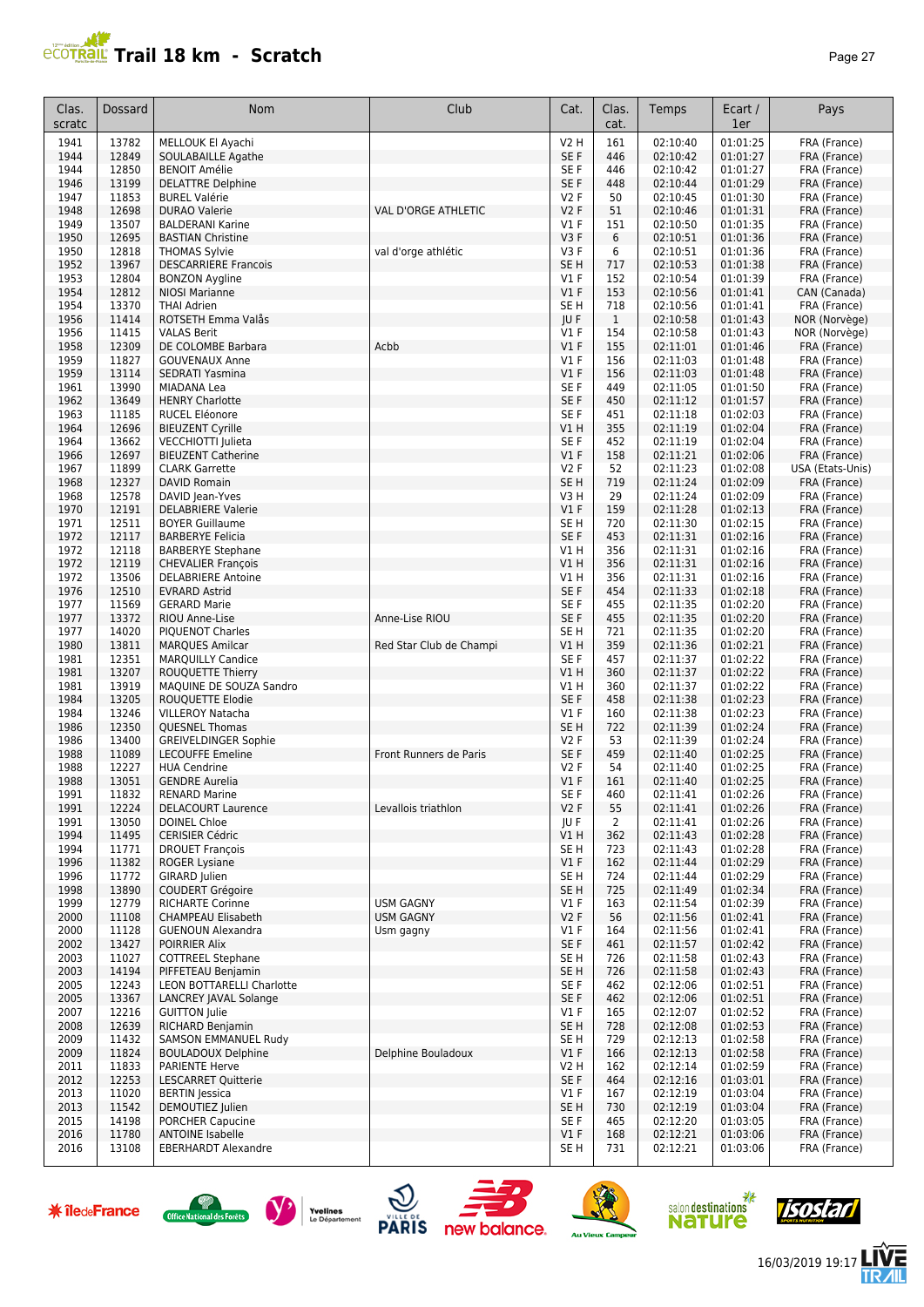# **PROTRAIL Trail 18 km - Scratch**

| юe |  |
|----|--|
|----|--|

| Clas.<br>scratc | Dossard        | <b>Nom</b>                                         | Club                            | Cat.                      | Clas.<br>cat. | Temps                | Ecart /<br>1er       | Pays                                  |
|-----------------|----------------|----------------------------------------------------|---------------------------------|---------------------------|---------------|----------------------|----------------------|---------------------------------------|
| 2018            | 12270          | LARRAZ Jérôme                                      |                                 | V1H                       | 363           | 02:12:23             | 01:03:08             | FRA (France)                          |
| 2019            | 11335          | DEBERNARD Fabienne Andree                          | <b>ERIC DEBERNARD</b>           | V1F                       | 169           | 02:12:24             | 01:03:09             | FRA (France)                          |
| 2020            | 11449          | <b>CHEDOR Patrice</b>                              |                                 | <b>V2 H</b>               | 163           | 02:12:26             | 01:03:11             | FRA (France)                          |
| 2021<br>2022    | 13796<br>13795 | <b>FOURES Virginie</b><br><b>SANTROT Florence</b>  |                                 | SE F<br>$VI$ F            | 466<br>170    | 02:12:29<br>02:12:30 | 01:03:14<br>01:03:15 | FRA (France)<br>FRA (France)          |
| 2023            | 13410          | <b>BREGERE Margaux</b>                             |                                 | SE F                      | 467           | 02:12:32             | 01:03:17             | FRA (France)                          |
| 2024            | 11839          | CIVETTA Diane                                      |                                 | SE F                      | 468           | 02:12:34             | 01:03:19             | FRA (France)                          |
| 2025            | 11454          | <b>MARSON Anne</b>                                 |                                 | SE F                      | 469           | 02:12:35             | 01:03:20             | FRA (France)                          |
| 2026            | 12137          | LECLERE Jean-Baptiste                              |                                 | ES <sub>H</sub>           | 13            | 02:12:39             | 01:03:24             | FRA (France)                          |
| 2027            | 11928          | MOREL Ophélie                                      |                                 | ES <sub>F</sub>           | 15            | 02:12:40             | 01:03:25             | FRA (France)                          |
| 2028<br>2029    | 11412<br>13532 | <b>BILLARDEY Marion</b><br><b>RAVERAT Charlene</b> |                                 | $VI$ F<br>SE <sub>F</sub> | 171<br>470    | 02:12:42<br>02:12:45 | 01:03:27<br>01:03:30 | FRA (France)<br>FRA (France)          |
| 2030            | 11707          | <b>LEBLANC Francois-Xavier</b>                     |                                 | V1H                       | 364           | 02:12:46             | 01:03:31             | FRA (France)                          |
| 2031            | 11218          | <b>DIEP Sylvie</b>                                 |                                 | SE <sub>F</sub>           | 471           | 02:12:47             | 01:03:32             | FRA (France)                          |
| 2031            | 11708          | LUCAS-LEBLANC Caroline                             |                                 | $VI$ F                    | 172           | 02:12:47             | 01:03:32             | FRA (France)                          |
| 2031            | 13785          | <b>ISTACE Morgane</b>                              |                                 | SE F                      | 471           | 02:12:47             | 01:03:32             | FRA (France)                          |
| 2034<br>2034    | 11948<br>13508 | <b>TARPIN Florence</b><br><b>BUSTORI Paola</b>     |                                 | SE F<br>SE F              | 473<br>473    | 02:12:49<br>02:12:49 | 01:03:34<br>01:03:34 | FRA (France)<br>FRA (France)          |
| 2036            | 13337          | KREUTZEMBERGER Jérôme                              |                                 | VIH                       | 365           | 02:12:52             | 01:03:37             | FRA (France)                          |
| 2037            | 12513          | <b>CRUDELI Charlène</b>                            |                                 | SE F                      | 475           | 02:12:54             | 01:03:39             | FRA (France)                          |
| 2038            | 11197          | MILLOUR-DUQUENNE Morgann                           | Vernolitrailers                 | $VI$ F                    | 173           | 02:12:55             | 01:03:40             | FRA (France)                          |
| 2039            | 13359          | VAN DER MEIJ Joost                                 |                                 | <b>V2 H</b>               | 164           | 02:12:56             | 01:03:41             | NED (Pays-Bas)                        |
| 2040            | 12314          | <b>PRENVEILLE Annie</b>                            |                                 | $VI$ F                    | 174           | 02:12:57             | 01:03:42             | FRA (France)                          |
| 2041<br>2042    | 11793<br>11978 | <b>MOULY Xavier</b><br><b>COURTIMANS Corinne</b>   | corinne courtimans              | VIH<br>$VI$ F             | 366<br>175    | 02:12:58<br>02:13:00 | 01:03:43<br>01:03:45 | FRA (France)<br>FRA (France)          |
| 2043            | 11372          | <b>NEVEU Helene</b>                                |                                 | <b>V2F</b>                | 57            | 02:13:01             | 01:03:46             | FRA (France)                          |
| 2043            | 11428          | <b>BUREAU Lucie</b>                                |                                 | SE <sub>F</sub>           | 476           | 02:13:01             | 01:03:46             | FRA (France)                          |
| 2045            | 12827          | <b>BLANCHARD Agathe</b>                            | val d'orge athletic             | <b>V2F</b>                | 58            | 02:13:03             | 01:03:48             | FRA (France)                          |
| 2045            | 13381          | <b>MALVALDI Delphine</b>                           |                                 | $VI$ F                    | 176           | 02:13:03             | 01:03:48             | FRA (France)                          |
| 2045            | 14115          | COIN Jean Philippe                                 |                                 | <b>V2 H</b>               | 165           | 02:13:03             | 01:03:48             | FRA (France)                          |
| 2048<br>2049    | 12565<br>12668 | <b>FELT Anne-Laure</b><br><b>OPPETIT Anne</b>      | Anne-Laure Felt                 | SE F<br>V3F               | 477<br>8      | 02:13:04<br>02:13:05 | 01:03:49<br>01:03:50 | FRA (France)<br>FRA (France)          |
| 2049            | 13385          | TURIN BERNARD Annabelle                            |                                 | $VI$ F                    | 177           | 02:13:05             | 01:03:50             | FRA (France)                          |
| 2051            | 11996          | <b>HERMOUET Patrice</b>                            |                                 | <b>V2 H</b>               | 166           | 02:13:09             | 01:03:54             | FRA (France)                          |
| 2052            | 13969          | PAVAGEAU Marie                                     | Neocase                         | SE <sub>F</sub>           | 478           | 02:13:10             | 01:03:55             | FRA (France)                          |
| 2053            | 11494          | <b>CLARAMONTE Laurent</b>                          |                                 | V1H                       | 367           | 02:13:11             | 01:03:56             | FRA (France)                          |
| 2054            | 11193          | <b>LAFONT Morgane</b>                              |                                 | SE F                      | 479           | 02:13:12             | 01:03:57             | FRA (France)                          |
| 2054<br>2054    | 13189<br>13736 | <b>MOREAU Vanessa</b><br><b>FONSAGRIVES Agathe</b> | <b>Agathe Fonsagrives</b>       | SE <sub>F</sub><br>$VI$ F | 479<br>178    | 02:13:12<br>02:13:12 | 01:03:57<br>01:03:57 | FRA (France)<br>FRA (France)          |
| 2057            | 13307          | TROUSSIEUX Yann                                    |                                 | V1H                       | 368           | 02:13:17             | 01:04:02             | FRA (France)                          |
| 2058            | 11539          | LE DEVEHAT Sebastien                               |                                 | V1H                       | 369           | 02:13:19             | 01:04:04             | FRA (France)                          |
| 2058            | 12895          | <b>CORDON Valentin</b>                             |                                 | SE <sub>H</sub>           | 732           | 02:13:19             | 01:04:04             | FRA (France)                          |
| 2060            | 12835          | HAJJAR Tania                                       |                                 | ES <sub>F</sub>           | 16            | 02:13:20             | 01:04:05             | FRA (France)                          |
| 2061            | 11758          | D'ALDERETE-WEBER Rebecca                           | <b>GPSO</b>                     | <b>V2F</b>                | 59            | 02:13:21             | 01:04:06             | SUI (Suisse)                          |
| 2061<br>2061    | 12553<br>13640 | <b>THOMSON Elisa</b><br><b>CARVALHO Christelle</b> |                                 | SE F<br>SE F              | 481<br>481    | 02:13:21<br>02:13:21 | 01:04:06<br>01:04:06 | FRA (France)<br>FRA (France)          |
| 2064            | 11145          | DE LACROIX Julie                                   |                                 | SE <sub>F</sub>           | 483           | 02:13:22             | 01:04:07             | FRA (France)                          |
| 2064            | 11916          | <b>DANCER Cécile</b>                               |                                 | SE F                      | 483           | 02:13:22             | 01:04:07             | FRA (France)                          |
| 2066            | 12196          | LEMPEREUR Jean-Luc                                 |                                 | V3H                       | 30            | 02:13:27             | 01:04:12             | <b>BEL</b> (Belgique)                 |
| 2067            | 12197          | <b>MEURISSE Bernadette</b>                         |                                 | V3F                       | 9             | 02:13:29             | 01:04:14             | <b>BEL</b> (Belgique)                 |
| 2068<br>2068    | 11332<br>13310 | PETIT Guyonne                                      | <b>RCF ISSY AVIA</b><br>Debroux | V3F<br>SE <sub>F</sub>    | 10<br>485     | 02:13:30<br>02:13:30 | 01:04:15<br>01:04:15 | FRA (France)<br><b>BEL</b> (Belgique) |
| 2068            | 13560          | <b>DEBROUX Pauline</b><br>SEBTI Mohammed           |                                 | SE H                      | 733           | 02:13:30             | 01:04:15             | MAR (Maroc)                           |
| 2071            | 14193          | PERALDI Luciana                                    |                                 | $VI$ F                    | 179           | 02:13:31             | 01:04:16             | FRA (France)                          |
| 2072            | 14040          | <b>RAVET Olivier</b>                               |                                 | V1 H                      | 370           | 02:13:32             | 01:04:17             | FRA (France)                          |
| 2073            | 12326          | <b>HILMI Marc</b>                                  |                                 | SE <sub>H</sub>           | 734           | 02:13:37             | 01:04:22             | FRA (France)                          |
| 2074            | 11205          | <b>BONNARD Guillaume</b>                           |                                 | SE H                      | 735           | 02:13:38             | 01:04:23             | FRA (France)                          |
| 2074<br>2076    | 13113<br>13201 | <b>SPOLIAR Patrick</b><br><b>VALENTIN David</b>    |                                 | VIH<br>V1H                | 371<br>372    | 02:13:38<br>02:13:39 | 01:04:23<br>01:04:24 | FRA (France)<br>FRA (France)          |
| 2077            | 11204          | <b>ENAULT Maxime</b>                               |                                 | SE <sub>H</sub>           | 736           | 02:13:41             | 01:04:26             | FRA (France)                          |
| 2078            | 13749          | ELUERE Sébastien                                   |                                 | V1 H                      | 373           | 02:13:43             | 01:04:28             | FRA (France)                          |
| 2079            | 11698          | <b>AUBERT Alexis</b>                               |                                 | V1H                       | 374           | 02:13:44             | 01:04:29             | FRA (France)                          |
| 2080            | 11429          | <b>LOIR GIRARD Severine</b>                        |                                 | SE F                      | 486           | 02:13:45             | 01:04:30             | FRA (France)                          |
| 2080            | 11430          | PIUSSAN Charlotte                                  |                                 | SE F                      | 486           | 02:13:45             | 01:04:30             | FRA (France)                          |
| 2080<br>2083    | 12162<br>11723 | <b>GARZARO Margaux</b><br>VAISSIERE Jean Michel    |                                 | SE F<br><b>V2 H</b>       | 486<br>167    | 02:13:45<br>02:13:51 | 01:04:30<br>01:04:36 | FRA (France)<br>FRA (France)          |
| 2084            | 11124          | <b>JUSTIENT Michael</b>                            |                                 | V1H                       | 375           | 02:13:55             | 01:04:40             | FRA (France)                          |
| 2085            | 12464          | <b>FROUIN David</b>                                |                                 | VIH                       | 376           | 02:14:01             | 01:04:46             | FRA (France)                          |
| 2085            | 13722          | <b>JACQUELIN Marine</b>                            |                                 | SE F                      | 489           | 02:14:01             | 01:04:46             | FRA (France)                          |
| 2087            | 11090          | <b>DENIS Aurelie</b>                               |                                 | SE F                      | 490           | 02:14:02             | 01:04:47             | FRA (France)                          |
| 2087            | 12473          | <b>MOREL Mathias</b>                               |                                 | VIH                       | 377           | 02:14:02             | 01:04:47             | FRA (France)                          |
| 2089<br>2089    | 11906<br>12796 | <b>RAOILISON Mialy</b><br>RAVET Nadège             |                                 | SE F<br>$VI$ F            | 491<br>180    | 02:14:04<br>02:14:04 | 01:04:49<br>01:04:49 | FRA (France)<br>FRA (France)          |
| 2091            | 13430          | <b>BRUSSAT Laurent</b>                             |                                 | V <sub>2</sub> H          | 168           | 02:14:05             | 01:04:50             | FRA (France)                          |
| 2091            | 13431          | LAFITTE Sylviane                                   |                                 | $VI$ F                    | 181           | 02:14:05             | 01:04:50             | FRA (France)                          |
|                 |                |                                                    |                                 |                           |               |                      |                      |                                       |















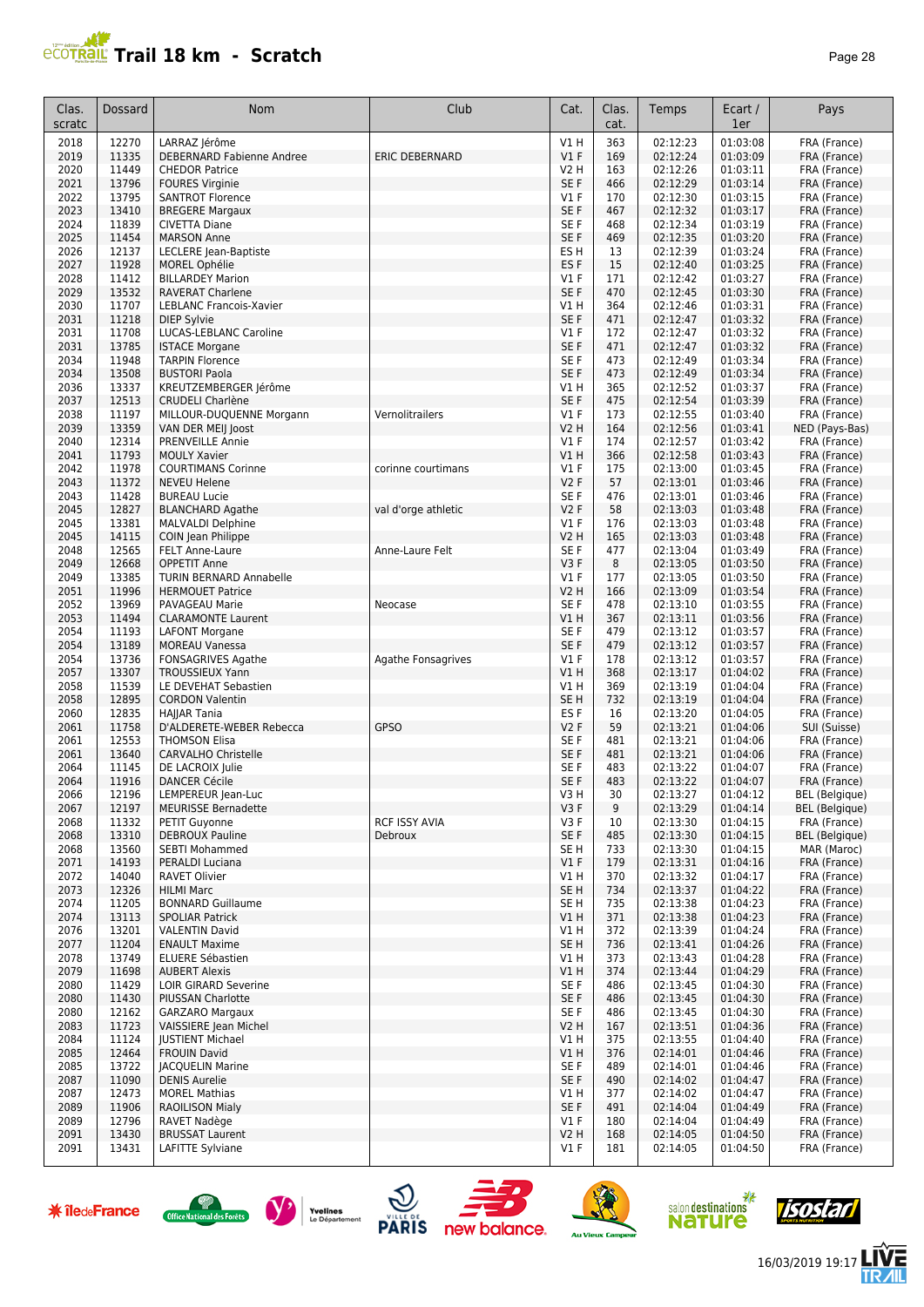# **PROTRAIL Trail 18 km - Scratch**

| ≃י<br>O |  |
|---------|--|
|---------|--|

| Clas.<br>scratc | Dossard        | Nom                                            | Club                                 | Cat.                    | Clas.<br>cat. | Temps                | Ecart /<br>1er       | Pays                         |
|-----------------|----------------|------------------------------------------------|--------------------------------------|-------------------------|---------------|----------------------|----------------------|------------------------------|
| 2093            | 12551          | LECOCQ Antoine                                 |                                      | SE <sub>H</sub>         | 737           | 02:14:09             | 01:04:54             | FRA (France)                 |
| 2094            | 13481          | <b>STROH Claire</b>                            | CAC caussadais                       | SE F                    | 492           | 02:14:13             | 01:04:58             | FRA (France)                 |
| 2095            | 13232          | PERIN Stephanie                                | <b>YORKE</b>                         | $VI$ F                  | 182           | 02:14:19             | 01:05:04             | FRA (France)                 |
| 2096            | 11712          | BENHAMOU Jérémie                               |                                      | SE <sub>H</sub>         | 738           | 02:14:21             | 01:05:06             | FRA (France)                 |
| 2097            | 13828          | <b>MARTINEZ Anne</b>                           |                                      | V1F                     | 183           | 02:14:23             | 01:05:08             | FRA (France)                 |
| 2098            | 12499          | <b>DEPRUN Chloe</b>                            |                                      | SE F                    | 493           | 02:14:24             | 01:05:09             | FRA (France)                 |
| 2099<br>2100    | 12500<br>13525 | <b>DURAND Arthur</b><br>LADISLAS Sabrina       |                                      | SE <sub>H</sub><br>SE F | 739<br>494    | 02:14:25<br>02:14:28 | 01:05:10<br>01:05:13 | FRA (France)<br>FRA (France) |
| 2101            | 12793          | POISSON Eloïse                                 |                                      | SE F                    | 495           | 02:14:31             | 01:05:16             | FRA (France)                 |
| 2102            | 13014          | <b>MOULIN Delphine</b>                         |                                      | $VI$ F                  | 184           | 02:14:32             | 01:05:17             | FRA (France)                 |
| 2103            | 11202          | LETORD Alexia                                  |                                      | SE F                    | 496           | 02:14:38             | 01:05:23             | FRA (France)                 |
| 2103            | 12226          | <b>HUA Xavier</b>                              |                                      | <b>V2 H</b>             | 169           | 02:14:38             | 01:05:23             | FRA (France)                 |
| 2103            | 12335          | <b>CHARAIX Bernadette</b>                      |                                      | V3F                     | 11            | 02:14:38             | 01:05:23             | FRA (France)                 |
| 2106            | 13204          | <b>BONNIN Clemence</b>                         |                                      | SE F                    | 497           | 02:14:43             | 01:05:28             | FRA (France)                 |
| 2107            | 12358          | <b>BAUDOUIN Delphine</b>                       |                                      | $VI$ F                  | 185           | 02:14:50             | 01:05:35             | FRA (France)                 |
| 2107            | 13738          | <b>ROBIN Xavier</b>                            |                                      | SE <sub>H</sub>         | 740           | 02:14:50             | 01:05:35             | FRA (France)                 |
| 2109            | 13915          | RAIMBAULT Jacques                              |                                      | V3H                     | 31            | 02:14:51             | 01:05:36             | FRA (France)                 |
| 2110<br>2111    | 12381<br>13115 | <b>LEROY Marine</b><br><b>RAFAT Cécile</b>     |                                      | SE F<br>SE F            | 498<br>499    | 02:14:53<br>02:15:00 | 01:05:38<br>01:05:45 | FRA (France)<br>FRA (France) |
| 2112            | 11999          | <b>GOUJON Carine</b>                           | US Palaiseau athletisme              | V2F                     | 60            | 02:15:06             | 01:05:51             | FRA (France)                 |
| 2113            | 11564          | <b>LUCAS Pedro</b>                             | ACBB                                 | V1 H                    | 378           | 02:15:07             | 01:05:52             | FRA (France)                 |
| 2114            | 13734          | <b>HUET Frédéric</b>                           |                                      | V1H                     | 379           | 02:15:12             | 01:05:57             | FRA (France)                 |
| 2115            | 12065          | <b>BUSCHINI Philippe</b>                       |                                      | <b>V2 H</b>             | 170           | 02:15:13             | 01:05:58             | FRA (France)                 |
| 2116            | 11503          | <b>TOURET Servanne</b>                         |                                      | $VI$ F                  | 186           | 02:15:14             | 01:05:59             | FRA (France)                 |
| 2117            | 11905          | <b>PUYO Gwendoline</b>                         |                                      | SE F                    | 500           | 02:15:15             | 01:06:00             | FRA (France)                 |
| 2118            | 13079          | <b>KRIKER Carole</b>                           |                                      | SE F                    | 501           | 02:15:20             | 01:06:05             | FRA (France)                 |
| 2119            | 11398          | <b>BARBIER Antoine</b>                         |                                      | V1H                     | 380           | 02:15:21             | 01:06:06             | FRA (France)                 |
| 2120            | 11440          | <b>VASSELIN Wilfrid</b>                        |                                      | V1H                     | 381           | 02:15:22             | 01:06:07             | FRA (France)                 |
| 2121            | 13654          | <b>CAUDRON Emmanuelle</b>                      |                                      | <b>V1 F</b>             | 187           | 02:15:24             | 01:06:09             | FRA (France)                 |
| 2122<br>2122    | 11294<br>11462 | <b>DAILLY Sophie</b><br>LE MOAL Christine      |                                      | SE F<br>V1F             | 502<br>188    | 02:15:25<br>02:15:25 | 01:06:10<br>01:06:10 | FRA (France)                 |
| 2122            | 12866          | <b>WAGNER Romain</b>                           |                                      | SE <sub>H</sub>         | 741           | 02:15:25             | 01:06:10             | FRA (France)<br>FRA (France) |
| 2122            | 14149          | <b>DECROIX Laurent</b>                         |                                      | V2 H                    | 171           | 02:15:25             | 01:06:10             | FRA (France)                 |
| 2126            | 12864          | <b>KHOU Nathalie</b>                           |                                      | SE F                    | 503           | 02:15:26             | 01:06:11             | FRA (France)                 |
| 2127            | 13832          | <b>BENOIST Didier</b>                          | les trailers de paris                | V3H                     | 32            | 02:15:27             | 01:06:12             | FRA (France)                 |
| 2128            | 13829          | <b>ARMANT Carine</b>                           |                                      | $VI$ F                  | 189           | 02:15:28             | 01:06:13             | FRA (France)                 |
| 2129            | 12442          | <b>BARRE Aurélie</b>                           | <b>ACCLRL</b>                        | SE <sub>F</sub>         | 504           | 02:15:33             | 01:06:18             | FRA (France)                 |
| 2130            | 11614          | TEIXEIRA Chloé                                 |                                      | ES <sub>F</sub>         | 17            | 02:15:35             | 01:06:20             | FRA (France)                 |
| 2130            | 11615          | <b>LUCAS Maria</b>                             |                                      | V2F                     | 61            | 02:15:35             | 01:06:20             | FRA (France)                 |
| 2130            | 12242          | <b>JARDOT Marion</b>                           |                                      | SE F                    | 505           | 02:15:35             | 01:06:20             | FRA (France)                 |
| 2133            | 12978          | ROCHETTE Chritophe                             |                                      | <b>V2 H</b>             | 172           | 02:15:38             | 01:06:23             | FRA (France)                 |
| 2133            | 13102          | <b>SALA Yannick</b>                            | Sandrine RICHARD                     | V1H                     | 382           | 02:15:38             | 01:06:23             | FRA (France)                 |
| 2135<br>2135    | 13815<br>14073 | ZANINI Jean-Marc<br><b>VILLESALMON Eric</b>    | Jean-Marc ZANINI<br>Eric Villesalmon | V1H<br>V2 H             | 383<br>173    | 02:15:42<br>02:15:42 | 01:06:27<br>01:06:27 | FRA (France)<br>FRA (France) |
| 2135            | 14074          | JOOS Flavie                                    |                                      | SE F                    | 506           | 02:15:42             | 01:06:27             | FRA (France)                 |
| 2138            | 12360          | <b>DUFFE Sandra</b>                            |                                      | SE F                    | 507           | 02:16:08             | 01:06:53             | FRA (France)                 |
| 2139            | 12359          | <b>SCHEMID Elise</b>                           |                                      | SE F                    | 508           | 02:16:10             | 01:06:55             | FRA (France)                 |
| 2140            | 13418          | <b>LEMOINE Adele</b>                           |                                      | SE F                    | 509           | 02:16:12             | 01:06:57             | FRA (France)                 |
| 2141            | 11658          | GADEAU Solène                                  |                                      | SE F                    | 510           | 02:16:14             | 01:06:59             | FRA (France)                 |
| 2142            | 13269          | <b>SANCHEZ Nathalie</b>                        |                                      | V2F                     | 62            | 02:16:19             | 01:07:04             | FRA (France)                 |
| 2143            | 12931          | ZOVIC Alexandre                                |                                      | SE <sub>H</sub>         | 742           | 02:16:26             | 01:07:11             | FRA (France)                 |
| 2143            | 13192          | <b>COUSIN Clement</b>                          |                                      | SE <sub>H</sub>         | 742           | 02:16:26             | 01:07:11             | FRA (France)                 |
| 2145            | 13287          | <b>DUCCINI Olivier</b>                         |                                      | V1 H                    | 384           | 02:16:29             | 01:07:14             | FRA (France)                 |
| 2146<br>2146    | 11186<br>13219 | <b>PETIGNY Louise</b><br>TAN Bun-Ny            |                                      | SE F<br>SE <sub>H</sub> | 511<br>744    | 02:16:38<br>02:16:38 | 01:07:23<br>01:07:23 | FRA (France)<br>FRA (France) |
| 2146            | 13945          | <b>LEBOUCHER Pierre</b>                        |                                      | SE <sub>H</sub>         | 744           | 02:16:38             | 01:07:23             | FRA (France)                 |
| 2149            | 13288          | <b>DOUBLET Emmanuel</b>                        |                                      | V1 H                    | 385           | 02:16:43             | 01:07:28             | FRA (France)                 |
| 2150            | 11509          | <b>FERNANDEZ Fabrice</b>                       |                                      | VIH                     | 386           | 02:16:46             | 01:07:31             | FRA (France)                 |
| 2150            | 12701          | CADIO Lucie                                    |                                      | SE F                    | 512           | 02:16:46             | 01:07:31             | FRA (France)                 |
| 2152            | 11101          | DOUHOU Aïcha                                   |                                      | $VI$ F                  | 190           | 02:16:54             | 01:07:39             | FRA (France)                 |
| 2153            | 11908          | LEYDET-URBAIN Marika                           |                                      | SE F                    | 513           | 02:16:55             | 01:07:40             | FRA (France)                 |
| 2154            | 13334          | DE SUSINI Alexandre                            |                                      | V1H                     | 387           | 02:16:57             | 01:07:42             | FRA (France)                 |
| 2155            | 13375          | <b>BERTHAUD Laura</b>                          |                                      | SE F                    | 514           | 02:17:01             | 01:07:46             | FRA (France)                 |
| 2155            | 13944          | <b>MORIN Nolween</b>                           |                                      | ES <sub>F</sub>         | 18            | 02:17:01             | 01:07:46             | FRA (France)                 |
| 2157            | 11265          | <b>RUELLE Tess</b>                             |                                      | SE F                    | 515           | 02:17:02             | 01:07:47             | FRA (France)                 |
| 2158<br>2158    | 11293<br>13580 | <b>COUTANT Celia</b><br><b>THERON Nathalie</b> |                                      | SE F<br>$VI$ F          | 516<br>191    | 02:17:07<br>02:17:07 | 01:07:52<br>01:07:52 | FRA (France)<br>FRA (France) |
| 2160            | 11306          | <b>OULDAMEUR Aicha</b>                         |                                      | SE F                    | 517           | 02:17:08             | 01:07:53             | FRA (France)                 |
| 2161            | 11301          | <b>JULIEN Isabelle</b>                         |                                      | $VI$ F                  | 192           | 02:17:09             | 01:07:54             | FRA (France)                 |
| 2162            | 11232          | ROQUEJOFFRE Caroline                           |                                      | $VI$ F                  | 193           | 02:17:14             | 01:07:59             | FRA (France)                 |
| 2162            | 12875          | PHELION Sophie                                 |                                      | SE F                    | 518           | 02:17:14             | 01:07:59             | FRA (France)                 |
| 2164            | 12431          | <b>GRUMBERG Alain</b>                          |                                      | V3H                     | 33            | 02:17:15             | 01:08:00             | FRA (France)                 |
| 2165            | 11721          | <b>LECLERCQ Nathalie</b>                       |                                      | V2F                     | 63            | 02:17:18             | 01:08:03             | FRA (France)                 |
| 2166            | 12700          | <b>MAZIN Sylvie</b>                            | RCN S/L Etoile de Cliss              | V2F                     | 64            | 02:17:34             | 01:08:19             | FRA (France)                 |
| 2167            | 12801          | <b>HAMOD Nathalie</b>                          |                                      | $VI$ F                  | 194           | 02:17:38             | 01:08:23             | FRA (France)                 |
|                 |                |                                                |                                      |                         |               |                      |                      |                              |

















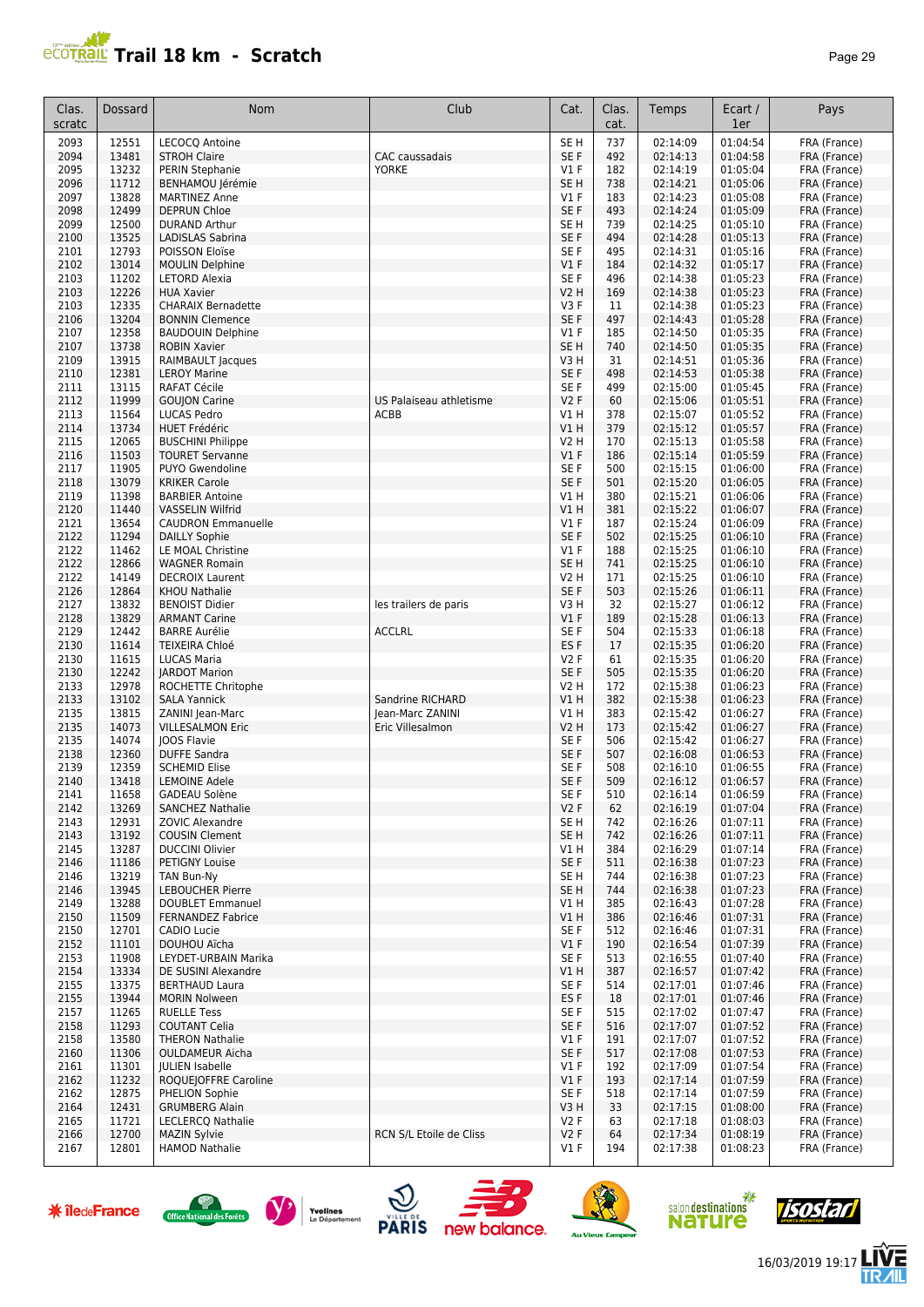## **Trail 18 km - Scratch Page 10** Page 30

| Clas.<br>scratc | Dossard        | Nom                                                         | Club                     | Cat.                      | Clas.<br>cat. | Temps                | Ecart /<br>1er       | Pays                           |
|-----------------|----------------|-------------------------------------------------------------|--------------------------|---------------------------|---------------|----------------------|----------------------|--------------------------------|
| 2168            | 13324          | <b>HAMOD Cyril</b>                                          |                          | V1 H                      | 388           | 02:17:39             | 01:08:24             | FRA (France)                   |
| 2169<br>2170    | 11558<br>11421 | <b>CUER Rémi</b><br><b>BRANDEBOURG Amanda</b>               | <b>Trail entre Elles</b> | SE <sub>H</sub><br>$VI$ F | 746<br>195    | 02:17:41<br>02:17:44 | 01:08:26<br>01:08:29 | FRA (France)<br>FRA (France)   |
| 2171            | 12935          | YACOUB Maxime                                               |                          | SE <sub>H</sub>           | 747           | 02:17:48             | 01:08:33             | FRA (France)                   |
| 2172            | 11138          | <b>POYET Nicolas</b>                                        |                          | SE <sub>H</sub>           | 748           | 02:17:52             | 01:08:37             | FRA (France)                   |
| 2173            | 12863          | <b>BONNAMOUR Julie</b>                                      |                          | SE F                      | 519           | 02:17:54             | 01:08:39             | FRA (France)                   |
| 2174            | 13752          | <b>HABABA Salwa</b>                                         |                          | <b>V2F</b>                | 65            | 02:17:58             | 01:08:43             | FRA (France)                   |
| 2175            | 12911<br>11334 | <b>FOURNIER Pierre</b>                                      |                          | SE <sub>H</sub>           | 749<br>174    | 02:18:00<br>02:18:10 | 01:08:45<br>01:08:55 | FRA (France)                   |
| 2176<br>2176    | 13615          | <b>GIRALDO Amaro</b><br><b>GIRALDO Mickael</b>              | giraldo                  | V2 H<br>SE <sub>H</sub>   | 750           | 02:18:10             | 01:08:55             | FRA (France)<br>FRA (France)   |
| 2178            | 13777          | <b>MOREAU Capucine</b>                                      |                          | ES <sub>F</sub>           | 19            | 02:18:12             | 01:08:57             | FRA (France)                   |
| 2179            | 12528          | <b>GARCIA</b> Julie                                         |                          | SE F                      | 520           | 02:18:17             | 01:09:02             | FRA (France)                   |
| 2179            | 12979          | PERCHEY Jean-Baptiste                                       | Xrun                     | SE <sub>H</sub>           | 751           | 02:18:17             | 01:09:02             | FRA (France)                   |
| 2181            | 12558          | <b>RAGUENES Xavier</b>                                      |                          | V1H                       | 389           | 02:18:18             | 01:09:03             | FRA (France)                   |
| 2181<br>2183    | 13471<br>12579 | <b>ISAMBERT Juliette</b><br>SRIVASTAVA Selvi                | gpso                     | SE <sub>F</sub><br>V1F    | 521<br>196    | 02:18:18<br>02:18:19 | 01:09:03<br>01:09:04 | FRA (France)<br>FRA (France)   |
| 2184            | 11645          | PRAT Odile                                                  |                          | $VI$ F                    | 197           | 02:18:20             | 01:09:05             | FRA (France)                   |
| 2184            | 12674          | <b>GUILLOU Fabienne</b>                                     |                          | V1F                       | 197           | 02:18:20             | 01:09:05             | FRA (France)                   |
| 2186            | 13656          | <b>FROYEN Sigrid</b>                                        |                          | SE <sub>F</sub>           | 522           | 02:18:22             | 01:09:07             | NOR (Norvège)                  |
| 2187            | 13744          | <b>HELGHEIM Elin Helen</b>                                  |                          | V1F                       | 199           | 02:18:23             | 01:09:08             | NOR (Norvège)                  |
| 2188<br>2189    | 11933<br>13697 | <b>DELLI CICCHI Gerald</b><br><b>WILLARD Virginie</b>       | CA MONTREUIL 93          | V3 H<br><b>V2F</b>        | 34<br>66      | 02:18:26<br>02:18:29 | 01:09:11<br>01:09:14 | FRA (France)<br>FRA (France)   |
| 2190            | 12150          | <b>AIGUILLE Bruce</b>                                       |                          | V2 H                      | 175           | 02:18:39             | 01:09:24             | FRA (France)                   |
| 2191            | 12782          | POUPARD Josephine                                           |                          | SE F                      | 523           | 02:18:50             | 01:09:35             | FRA (France)                   |
| 2192            | 11748          | <b>KELLER Sophie</b>                                        |                          | <b>V2F</b>                | 67            | 02:18:57             | 01:09:42             | FRA (France)                   |
| 2193            | 11575          | <b>KELLER Guillaume</b>                                     |                          | V2 H                      | 176           | 02:18:58             | 01:09:43             | FRA (France)                   |
| 2194            | 13183          | <b>GRIZZETTI Eve</b>                                        |                          | SE F                      | 524           | 02:19:16             | 01:10:01<br>01:10:01 | FRA (France)                   |
| 2194<br>2194    | 13184<br>13235 | GRIZZETTI Julien<br><b>BAVOILLOT Constance</b>              |                          | V1 H<br>SE F              | 390<br>524    | 02:19:16<br>02:19:16 | 01:10:01             | FRA (France)<br>FRA (France)   |
| 2197            | 12890          | <b>LEBLANC Gaëlle</b>                                       |                          | SE <sub>F</sub>           | 526           | 02:19:18             | 01:10:03             | FRA (France)                   |
| 2198            | 13717          | <b>BRETAUDEAU Olivier</b>                                   |                          | V1 H                      | 391           | 02:19:19             | 01:10:04             | FRA (France)                   |
| 2199            | 12846          | <b>CATHALA Nelly</b>                                        | Usm Gagny                | V <sub>2</sub> F          | 68            | 02:19:20             | 01:10:05             | FRA (France)                   |
| 2200            | 11385          | <b>SERRE Anne Julie</b>                                     |                          | SE F                      | 527           | 02:19:21             | 01:10:06             | FRA (France)                   |
| 2201<br>2202    | 12936<br>12302 | <b>GABRIEL Marion</b><br><b>BERRUELLE Brigitte</b>          |                          | SE F<br><b>V2F</b>        | 528<br>69     | 02:19:22<br>02:19:23 | 01:10:07<br>01:10:08 | FRA (France)<br>FRA (France)   |
| 2203            | 12692          | <b>GERAULT Florence</b>                                     | VAL D'ORGE ATHLETIC      | <b>V2F</b>                | 70            | 02:19:29             | 01:10:14             | FRA (France)                   |
| 2204            | 12699          | <b>THIEBAULT Silvia</b>                                     | Val d'orge athletic      | $VI$ F                    | 200           | 02:19:30             | 01:10:15             | FRA (France)                   |
| 2205            | 11190          | PITTAU Riccardo                                             |                          | SE <sub>H</sub>           | 752           | 02:19:35             | 01:10:20             | ITA (Italie)                   |
| 2206            | 11112          | <b>CHAGNY Clotilde</b>                                      |                          | $VI$ F                    | 201           | 02:19:36             | 01:10:21             | FRA (France)                   |
| 2207<br>2208    | 12432<br>11636 | <b>GRUMBERG Yves</b><br><b>HUDHOMME Sabrina</b>             | Es Couëron               | V3H<br>SE F               | 35<br>529     | 02:19:40<br>02:19:41 | 01:10:25<br>01:10:26 | FRA (France)<br>FRA (France)   |
| 2209            | 11673          | <b>MELLIER Julie</b>                                        |                          | SE F                      | 530           | 02:19:42             | 01:10:27             | FRA (France)                   |
| 2210            | 11629          | DONE Omer                                                   |                          | SE <sub>H</sub>           | 753           | 02:19:43             | 01:10:28             | FRA (France)                   |
| 2211            | 11474          | DE SOUSA CUNHA Edouard                                      |                          | SE <sub>H</sub>           | 754           | 02:19:50             | 01:10:35             | FRA (France)                   |
| 2211            | 13250          | <b>MOUDDEN Bary</b>                                         |                          | SE F                      | 531           | 02:19:50             | 01:10:35             | FRA (France)                   |
| 2213<br>2214    | 11480<br>11775 | CARON Rémy<br><b>LAVRAIE Céline</b>                         |                          | V1 H<br>$VI$ F            | 392<br>202    | 02:19:51<br>02:19:52 | 01:10:36<br>01:10:37 | FRA (France)<br>FRA (France)   |
| 2214            | 12134          | DEFORGE Jean-Philippe                                       |                          | SE <sub>H</sub>           | 755           | 02:19:52             | 01:10:37             | FRA (France)                   |
| 2216            | 11620          | <b>JACQUART Céline</b>                                      |                          | SE F                      | 532           | 02:19:53             | 01:10:38             | FRA (France)                   |
| 2217            | 13592          | <b>COURTOT Léa</b>                                          |                          | SE F                      | 533           | 02:19:58             | 01:10:43             | FRA (France)                   |
| 2218            | 12135          | DEFORGE Aurélien                                            |                          | SE <sub>H</sub>           | 756           | 02:20:03             | 01:10:48<br>01:10:52 | FRA (France)                   |
| 2219<br>2220    | 12384<br>12645 | <b>LANDRY Philippe</b><br><b>BELAID Nouara</b>              | Vincennes Run Run        | V2 H<br>$VI$ F            | 177<br>203    | 02:20:07<br>02:20:09 | 01:10:54             | FRA (France)<br>ALG (Algérie)  |
| 2221            | 12372          | <b>HUET Loic</b>                                            |                          | V1 H                      | 393           | 02:20:17             | 01:11:02             | FRA (France)                   |
| 2222            | 12371          | <b>CAHAGNE Clara</b>                                        |                          | SE F                      | 534           | 02:20:18             | 01:11:03             | FRA (France)                   |
| 2223            | 13513          | <b>HUA Kenny</b>                                            |                          | SE <sub>H</sub>           | 757           | 02:20:32             | 01:11:17             | FRA (France)                   |
| 2224            | 11510          | <b>LACHET Laurent</b>                                       |                          | SE <sub>H</sub>           | 758           | 02:20:37             | 01:11:22             | FRA (France)                   |
| 2225<br>2226    | 11932<br>13889 | LEGASTELOIS Valerie<br><b>LOIRE Amandine</b>                |                          | V2F<br>SE F               | 71<br>535     | 02:20:38<br>02:20:41 | 01:11:23<br>01:11:26 | FRA (France)<br>FRA (France)   |
| 2227            | 12684          | PROUZET Virginie                                            |                          | $VI$ F                    | 204           | 02:20:48             | 01:11:33             | FRA (France)                   |
| 2227            | 14196          | PERNOT Fabienne                                             |                          | V3F                       | 12            | 02:20:48             | 01:11:33             | FRA (France)                   |
| 2229            | 13600          | LAVAIRE Ingrid                                              |                          | $VI$ F                    | 205           | 02:20:49             | 01:11:34             | FRA (France)                   |
| 2229            | 13620          | <b>LOPES Paolo</b>                                          |                          | VIH                       | 394           | 02:20:49             | 01:11:34             | FRA (France)                   |
| 2231<br>2232    | 13764<br>11225 | <b>AMTKJAER Katrine</b><br><b>JADAUD</b> Justine            |                          | V1F<br>SE F               | 206<br>536    | 02:20:51<br>02:20:53 | 01:11:36<br>01:11:38 | DEN (Danemark)<br>FRA (France) |
| 2232            | 12267          | <b>MONIEZ Marc</b>                                          |                          | V3 H                      | 36            | 02:20:53             | 01:11:38             | FRA (France)                   |
| 2234            | 12266          | <b>MONIEZ Sophie</b>                                        |                          | SE F                      | 537           | 02:20:54             | 01:11:39             | FRA (France)                   |
| 2235            | 11153          | DE SA Annette                                               | running club berville    | V1F                       | 207           | 02:20:55             | 01:11:40             | FRA (France)                   |
| 2235            | 13517          | DUME - QUIOC Danielle                                       | <b>RCB 95 BERVILLE</b>   | V3F                       | 13            | 02:20:55             | 01:11:40             | FRA (France)                   |
| 2237<br>2237    | 11700<br>11702 | <b>BARDEAU Frédéric</b><br><b>BRIMAUD BARDEAU Geraldine</b> |                          | V1 H<br>$VI$ F            | 395<br>208    | 02:20:56<br>02:20:56 | 01:11:41<br>01:11:41 | FRA (France)<br>FRA (France)   |
| 2239            | 11343          | ROBLOT Isabelle                                             |                          | SE F                      | 538           | 02:21:01             | 01:11:46             | FRA (France)                   |
| 2240            | 11034          | <b>TESSIER Karine</b>                                       |                          | V2F                       | 72            | 02:21:03             | 01:11:48             | FRA (France)                   |
| 2241            | 12006          | FOUCAULT Jonathan                                           |                          | SE <sub>H</sub>           | 759           | 02:21:04             | 01:11:49             | FRA (France)                   |
| 2242            | 12020          | <b>MOUSSI Morade</b>                                        |                          | V1 H                      | 396           | 02:21:35             | 01:12:20             | FRA (France)                   |













Ξ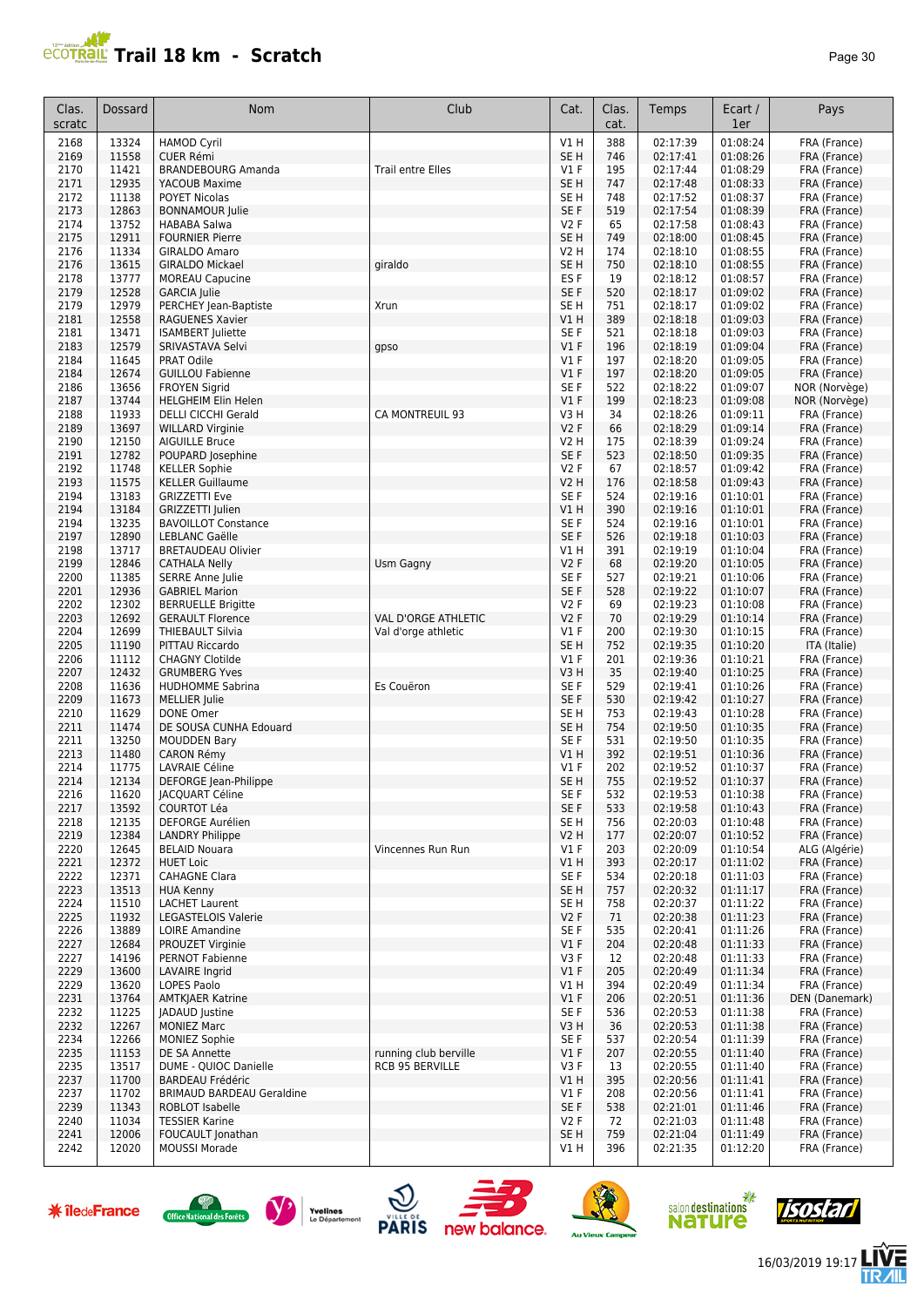

| Clas.<br>scratc | Dossard        | Nom                                                   | Club                  | Cat.                    | Clas.<br>cat. | Temps                | Ecart /<br>1er       | Pays                         |
|-----------------|----------------|-------------------------------------------------------|-----------------------|-------------------------|---------------|----------------------|----------------------|------------------------------|
| 2243            | 13943          | LAEMLIN Johan                                         |                       | SE <sub>H</sub>         | 760           | 02:21:38             | 01:12:23             | FRA (France)                 |
| 2244            | 11722          | <b>GHIOGHIU Roxana</b>                                |                       | SE F                    | 539           | 02:21:45             | 01:12:30             | FRA (France)                 |
| 2245            | 12963          | <b>MOREAU Isabelle</b>                                |                       | V1 F                    | 209           | 02:21:50             | 01:12:35             | FRA (France)                 |
| 2246            | 13226          | <b>DUGUE Manuella</b>                                 |                       | V1F                     | 210           | 02:21:51             | 01:12:36             | FRA (France)                 |
| 2247            | 11457          | POUPINNEAU Stéphanie                                  |                       | SE F                    | 540           | 02:21:53             | 01:12:38             | FRA (France)                 |
| 2248            | 11171          | <b>CHARBONNIER Sylvie</b>                             |                       | SE F                    | 541           | 02:21:57             | 01:12:42             | FRA (France)                 |
| 2248<br>2250    | 13066<br>13387 | LIM Emmy<br><b>GLOCK Laurent</b>                      |                       | SE F<br>V1H             | 541<br>397    | 02:21:57<br>02:21:58 | 01:12:42<br>01:12:43 | FRA (France)                 |
| 2250            | 13528          | <b>MONNERIE Benedicte</b>                             |                       | $VI$ F                  | 211           | 02:21:58             | 01:12:43             | FRA (France)<br>FRA (France) |
| 2252            | 11383          | <b>MONDEJAR Violaine</b>                              |                       | SE F                    | 543           | 02:21:59             | 01:12:44             | FRA (France)                 |
| 2252            | 11892          | <b>DARVEY Julie</b>                                   |                       | SE F                    | 543           | 02:21:59             | 01:12:44             | FRA (France)                 |
| 2254            | 12847          | <b>DETHEVE Marie-Paule</b>                            |                       | $VI$ F                  | 212           | 02:22:07             | 01:12:52             | FRA (France)                 |
| 2255            | 12673          | DEMARQUE Élodie                                       |                       | SE F                    | 545           | 02:22:10             | 01:12:55             | FRA (France)                 |
| 2256            | 11447          | <b>BOCHER Pascale</b>                                 |                       | $VI$ F                  | 213           | 02:22:11             | 01:12:56             | FRA (France)                 |
| 2257            | 13128          | <b>LEDUC Nathalie</b>                                 |                       | $VI$ F                  | 214           | 02:22:25             | 01:13:10             | FRA (France)                 |
| 2258            | 11600          | <b>CATTAN François</b>                                |                       | V1 H                    | 398           | 02:22:27             | 01:13:12             | FRA (France)                 |
| 2259<br>2260    | 13193<br>13056 | <b>PATIER Anne</b>                                    |                       | V2F<br><b>V2F</b>       | 73<br>74      | 02:22:29<br>02:22:37 | 01:13:14             | FRA (France)                 |
| 2261            | 12584          | LE MAUX Christine<br><b>TOUCHE Anaïs</b>              |                       | SE F                    | 546           | 02:22:38             | 01:13:22<br>01:13:23 | FRA (France)<br>FRA (France) |
| 2262            | 11164          | <b>LEBEAU Virginie</b>                                |                       | SE F                    | 547           | 02:22:41             | 01:13:26             | FRA (France)                 |
| 2263            | 11713          | <b>MARTY Charlotte</b>                                |                       | SE F                    | 548           | 02:22:45             | 01:13:30             | FRA (France)                 |
| 2264            | 14139          | <b>IDIER André-Charles</b>                            |                       | SE <sub>H</sub>         | 761           | 02:22:46             | 01:13:31             | FRA (France)                 |
| 2265            | 13346          | <b>CARNEAU Claire</b>                                 |                       | <b>V2F</b>              | 75            | 02:22:47             | 01:13:32             | FRA (France)                 |
| 2266            | 13277          | <b>MARTINEZ Catherine</b>                             |                       | <b>V2F</b>              | 76            | 02:22:51             | 01:13:36             | FRA (France)                 |
| 2267            | 12363          | <b>FORTIER Sophie</b>                                 |                       | SE F                    | 549           | 02:22:59             | 01:13:44             | FRA (France)                 |
| 2268            | 13454          | SOUFFOU Anturya                                       |                       | $VI$ F                  | 215           | 02:23:02             | 01:13:47             | FRA (France)                 |
| 2269            | 12657          | <b>PINCOCK Marilyn</b>                                |                       | V3 F                    | 14            | 02:23:06             | 01:13:51             | CAN (Canada)                 |
| 2270<br>2271    | 13021<br>12113 | <b>REMY Mikael</b><br><b>CECCARELLI Freddy</b>        |                       | V1H<br>V1 H             | 399<br>400    | 02:23:20<br>02:23:28 | 01:14:05<br>01:14:13 | FRA (France)                 |
| 2272            | 12114          | <b>CECCARELLI Gaelle</b>                              |                       | VIH                     | 401           | 02:23:29             | 01:14:14             | FRA (France)<br>FRA (France) |
| 2272            | 12178          | <b>DUSSAUT Cedric</b>                                 |                       | V1H                     | 401           | 02:23:29             | 01:14:14             | FRA (France)                 |
| 2274            | 11870          | <b>BARREAU Quentin</b>                                |                       | SE <sub>H</sub>         | 762           | 02:23:36             | 01:14:21             | FRA (France)                 |
| 2274            | 14098          | <b>VOISIN Didier</b>                                  |                       | V2 H                    | 178           | 02:23:36             | 01:14:21             | FRA (France)                 |
| 2276            | 12691          | <b>LAGRANGE Florence</b>                              |                       | $VI$ F                  | 216           | 02:23:41             | 01:14:26             | FRA (France)                 |
| 2276            | 13766          | PESTIEAU Stefan                                       |                       | V1H                     | 403           | 02:23:41             | 01:14:26             | FRA (France)                 |
| 2278            | 11683          | <b>BOISSY Olivier</b>                                 |                       | SE <sub>H</sub>         | 763           | 02:23:47             | 01:14:32             | FRA (France)                 |
| 2279            | 12586          | RAYNAUD Thierry                                       | asdif dalkia          | V2 H                    | 179           | 02:23:52             | 01:14:37             | FRA (France)                 |
| 2280<br>2281    | 12516<br>13109 | <b>ROUDIER Lucie</b><br><b>CAILLE Francois-Xavier</b> |                       | SE F<br>SE <sub>H</sub> | 550<br>764    | 02:23:54<br>02:23:55 | 01:14:39<br>01:14:40 | FRA (France)<br>FRA (France) |
| 2282            | 13632          | <b>BOUVIN Charlotte</b>                               | RACING MULTI ATHLON   | SE F                    | 551           | 02:23:58             | 01:14:43             | FRA (France)                 |
| 2283            | 11737          | RAZAKATIANA Tiana                                     |                       | $VI$ F                  | 217           | 02:24:06             | 01:14:51             | FRA (France)                 |
| 2284            | 11949          | <b>BUSNEL Maude</b>                                   |                       | $VI$ F                  | 218           | 02:24:07             | 01:14:52             | FRA (France)                 |
| 2284            | 13221          | <b>HUYNH Manon</b>                                    |                       | SE F                    | 552           | 02:24:07             | 01:14:52             | FRA (France)                 |
| 2286            | 11950          | <b>CAUCHOIS Vincent</b>                               |                       | VIH                     | 404           | 02:24:08             | 01:14:53             | FRA (France)                 |
| 2287            | 11868          | <b>FRIGAULT Sylvain</b>                               |                       | SE <sub>H</sub>         | 765           | 02:24:10             | 01:14:55             | FRA (France)                 |
| 2288            | 12151          | <b>ZABILI Rachid</b>                                  |                       | V1H                     | 405           | 02:24:19             | 01:15:04             | FRA (France)                 |
| 2289<br>2290    | 13597<br>11223 | <b>CADET François</b><br><b>DANDURAND Laetitia</b>    |                       | SE <sub>H</sub><br>SE F | 766<br>553    | 02:24:21<br>02:24:24 | 01:15:06<br>01:15:09 | FRA (France)                 |
| 2290            | 12746          | <b>HABERBERG Frederic</b>                             |                       | V3 H                    | 37            | 02:24:24             | 01:15:09             | FRA (France)<br>FRA (France) |
| 2292            | 11224          | DANDURAND Nicolas                                     | smac                  | V1 H                    | 406           | 02:24:25             | 01:15:10             | FRA (France)                 |
| 2293            | 12206          | <b>GALDON Francisco</b>                               |                       | V3H                     | 38            | 02:24:30             | 01:15:15             | FRA (France)                 |
| 2294            | 11241          | <b>DUCLOUET Sandrine</b>                              |                       | $VI$ F                  | 219           | 02:24:35             | 01:15:20             | FRA (France)                 |
| 2294            | 11242          | <b>PASTOR Christelle</b>                              |                       | V1 F                    | 219           | 02:24:35             | 01:15:20             | FRA (France)                 |
| 2296            | 12555          | CADOUX Anne                                           |                       | V1F                     | 221           | 02:24:37             | 01:15:22             | FRA (France)                 |
| 2297            | 12841          | STERPIN Laetitia                                      |                       | V1F                     | 222           | 02:24:39             | 01:15:24             | <b>BEL</b> (Belgique)        |
| 2298<br>2298    | 11506<br>12681 | <b>ARNOULD Emmanuel</b><br><b>WOILLEZ Stephane</b>    |                       | V1 H                    | 407<br>407    | 02:24:53<br>02:24:53 | 01:15:38<br>01:15:38 | FRA (France)<br>FRA (France) |
| 2300            | 11625          | <b>GODRON Céline</b>                                  |                       | V1 H<br>SE F            | 554           | 02:24:59             | 01:15:44             | FRA (France)                 |
| 2301            | 12019          | <b>BOLLET Constantin</b>                              |                       | SE H                    | 767           | 02:25:02             | 01:15:47             | FRA (France)                 |
| 2302            | 11977          | <b>MENNELLA Alice</b>                                 | Mennella              | SE F                    | 555           | 02:25:03             | 01:15:48             | FRA (France)                 |
| 2302            | 12908          | <b>PERRET Yves</b>                                    |                       | SE H                    | 768           | 02:25:03             | 01:15:48             | FRA (France)                 |
| 2304            | 11296          | DE CHAVIGNY Lorna                                     |                       | $VI$ F                  | 223           | 02:25:07             | 01:15:52             | FRA (France)                 |
| 2305            | 11298          | <b>FUSELLI Rosaria</b>                                |                       | V2 F                    | 77            | 02:25:08             | 01:15:53             | FRA (France)                 |
| 2306            | 12731          | DIAZ Amélie                                           |                       | SE F                    | 556           | 02:25:10             | 01:15:55             | FRA (France)                 |
| 2306            | 12734          | <b>TEXIER Léa</b>                                     |                       | SE F                    | 556           | 02:25:10             | 01:15:55             | FRA (France)                 |
| 2308<br>2309    | 12130<br>12167 | <b>MALLERON Delphine</b><br><b>CHAINTREUIL Marie</b>  |                       | SE F<br>SE F            | 558<br>559    | 02:25:22<br>02:25:23 | 01:16:07<br>01:16:08 | FRA (France)<br>FRA (France) |
| 2310            | 13798          | MAIOCCHI Magda                                        | Atletica Meda         | V2F                     | 78            | 02:25:26             | 01:16:11             | ITA (Italie)                 |
| 2311            | 11540          | <b>PAGET Marie</b>                                    |                       | SE F                    | 560           | 02:25:27             | 01:16:12             | FRA (France)                 |
| 2312            | 13238          | FAYE Justine                                          |                       | SE F                    | 561           | 02:25:29             | 01:16:14             | FRA (France)                 |
| 2312            | 13806          | <b>GROSSHANS Anne-Christine</b>                       |                       | SE F                    | 561           | 02:25:29             | 01:16:14             | FRA (France)                 |
| 2314            | 11757          | <b>DESPORTES Ombeline</b>                             |                       | SE F                    | 563           | 02:25:32             | 01:16:17             | FRA (France)                 |
| 2315            | 12621          | <b>FRAMBOURT Vincent</b>                              |                       | V2 H                    | 180           | 02:25:33             | 01:16:18             | FRA (France)                 |
| 2315            | 12791          | <b>BAUTES Pierre</b>                                  |                       | V2 H                    | 180           | 02:25:33             | 01:16:18             | FRA (France)                 |
| 2317            | 12000          | <b>FOURNIER Sophie</b>                                | <b>Stade Francais</b> | V2 F                    | 79            | 02:25:34             | 01:16:19             | FRA (France)                 |















怎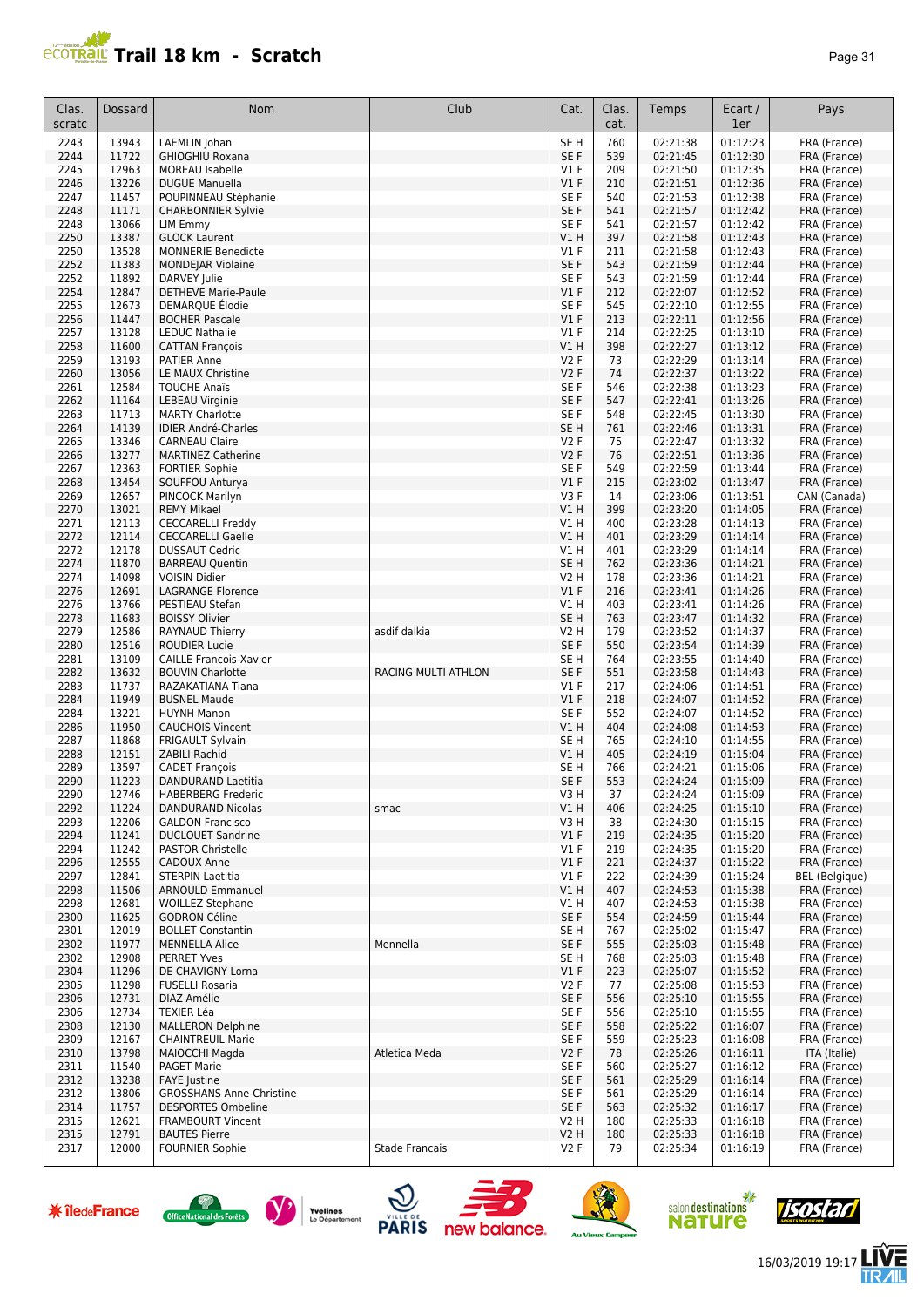## **PCOTRAL Trail 18 km - Scratch**

| age |  |
|-----|--|
|-----|--|

| Clas.<br>scratc | Dossard        | Nom                                                  | Club                       | Cat.                     | Clas.<br>cat.       | Temps                | Ecart /<br>1er       | Pays                         |
|-----------------|----------------|------------------------------------------------------|----------------------------|--------------------------|---------------------|----------------------|----------------------|------------------------------|
| 2317            | 13249          | <b>WAVOEKE Kolawole</b>                              | KOLAWOLE WAVOEKE           | $VI$ F                   | 224                 | 02:25:34             | 01:16:19             | FRA (France)                 |
| 2319            | 13409          | DE LA DURE Corinne                                   |                            | V <sub>3</sub> F         | 15                  | 02:25:36             | 01:16:21             | FRA (France)                 |
| 2320            | 11150          | <b>GEFFROY Anne Valerie</b>                          |                            | V2 F                     | 80                  | 02:25:37             | 01:16:22             | FRA (France)                 |
| 2320            | 12726          | <b>RICHARD Anne-Lise</b>                             |                            | $VI$ F                   | 225                 | 02:25:37             | 01:16:22             | FRA (France)                 |
| 2322<br>2323    | 13022<br>13233 | VAN-NIEUWENHUYSE Fanny<br><b>BROSSARD Patrice</b>    |                            | SE F<br>V <sub>2</sub> H | 564<br>182          | 02:25:44<br>02:25:57 | 01:16:29<br>01:16:42 | FRA (France)<br>FRA (France) |
| 2324            | 11411          | RAUTUREAU Hélène                                     |                            | SE F                     | 565                 | 02:26:03             | 01:16:48             | FRA (France)                 |
| 2325            | 11453          | RAUTUREAU Guy                                        |                            | <b>V2 H</b>              | 183                 | 02:26:04             | 01:16:49             | FRA (France)                 |
| 2326            | 11507          | YAHIAOUI Kahina                                      |                            | $VI$ F                   | 226                 | 02:26:11             | 01:16:56             | FRA (France)                 |
| 2326            | 12382          | <b>BLOUDEAU Aurélie</b>                              |                            | SE <sub>F</sub>          | 566                 | 02:26:11             | 01:16:56             | FRA (France)                 |
| 2328            | 12099          | <b>KERVAZO Morgane</b>                               |                            | SE F                     | 567                 | 02:26:18             | 01:17:03             | FRA (France)                 |
| 2329            | 12814          | OTT Julien                                           |                            | SE <sub>H</sub>          | 769                 | 02:26:19             | 01:17:04             | FRA (France)                 |
| 2330            | 11617          | <b>MEKBOUB Gildas</b>                                |                            | SE <sub>H</sub>          | 770                 | 02:26:24             | 01:17:09             | FRA (France)                 |
| 2331            | 12254          | <b>GERBER Sylvain</b>                                |                            | VIH                      | 409                 | 02:26:26             | 01:17:11             | FRA (France)                 |
| 2332<br>2333    | 13762<br>13220 | <b>FRASER Thomas</b><br><b>MOUSSIE Amandine</b>      |                            | V2 H<br>SE F             | 184<br>568          | 02:26:32<br>02:26:48 | 01:17:17<br>01:17:33 | FRA (France)<br>FRA (France) |
| 2334            | 12768          | <b>SOUSSAN Maxime</b>                                |                            | SE <sub>H</sub>          | 771                 | 02:26:52             | 01:17:37             | FRA (France)                 |
| 2335            | 12545          | <b>LAMEIRAS Hana</b>                                 |                            | SE F                     | 569                 | 02:26:53             | 01:17:38             | FRA (France)                 |
| 2336            | 12279          | DJORDJIAN Jean-François                              |                            | <b>V2 H</b>              | 185                 | 02:26:55             | 01:17:40             | FRA (France)                 |
| 2337            | 12278          | DJORDJIAN Muriel                                     |                            | $VI$ F                   | 227                 | 02:26:56             | 01:17:41             | FRA (France)                 |
| 2338            | 12385          | CHALVIGNAC Emilie                                    |                            | SE <sub>F</sub>          | 570                 | 02:27:00             | 01:17:45             | FRA (France)                 |
| 2339            | 13901          | <b>ALLAIX Laure</b>                                  |                            | SE F                     | 571                 | 02:27:01             | 01:17:46             | FRA (France)                 |
| 2340            | 11371          | LE BOURDELLES Geneviève                              | Geneviève LE BOURDELLÈS    | <b>V2F</b>               | 81                  | 02:27:10             | 01:17:55             | FRA (France)                 |
| 2341<br>2342    | 13555<br>11469 | <b>LAPEGUE Pierre</b><br><b>ZEFFANE Camel</b>        |                            | <b>V2 H</b><br>V1H       | 186<br>410          | 02:27:18<br>02:27:43 | 01:18:03<br>01:18:28 | FRA (France)<br>FRA (France) |
| 2342            | 11470          | <b>ZEFFANE Akim</b>                                  |                            | VIH                      | 410                 | 02:27:43             | 01:18:28             | FRA (France)                 |
| 2344            | 13493          | <b>LINDEMANN Claire</b>                              |                            | SE F                     | 572                 | 02:27:59             | 01:18:44             | FRA (France)                 |
| 2345            | 13025          | <b>BOYON Sandrine</b>                                |                            | $VI$ F                   | 228                 | 02:28:00             | 01:18:45             | FRA (France)                 |
| 2345            | 13028          | <b>BARBEY Julie</b>                                  |                            | V1 F                     | 228                 | 02:28:00             | 01:18:45             | FRA (France)                 |
| 2347            | 11463          | LE MOAL Hervé                                        |                            | $VI$ F                   | 230                 | 02:28:15             | 01:19:00             | FRA (France)                 |
| 2348            | 13135          | <b>CHAMINADE Nicolas</b>                             |                            | V2 H                     | 187                 | 02:28:17             | 01:19:02             | FRA (France)                 |
| 2349            | 11534          | <b>BEGUE Anthony</b>                                 |                            | SE <sub>H</sub>          | 772                 | 02:28:19             | 01:19:04             | FRA (France)                 |
| 2350<br>2351    | 11769<br>13466 | <b>ESPIN Elsa</b><br><b>CASTIEL Aurélie</b>          |                            | SE F<br><b>V2F</b>       | 573<br>82           | 02:28:20<br>02:28:21 | 01:19:05<br>01:19:06 | FRA (France)                 |
| 2352            | 11234          | <b>HUGONNEAUX Patrick</b>                            |                            | V2 H                     | 188                 | 02:28:26             | 01:19:11             | FRA (France)<br>FRA (France) |
| 2353            | 11303          | <b>LECQUE Delphine</b>                               |                            | <b>V2F</b>               | 83                  | 02:28:28             | 01:19:13             | FRA (France)                 |
| 2354            | 12628          | ROUSSEAU-RICHARD Jeanne                              |                            | <b>V2F</b>               | 84                  | 02:28:29             | 01:19:14             | FRA (France)                 |
| 2355            | 13593          | <b>KERAVEC Brian</b>                                 |                            | ES <sub>H</sub>          | 14                  | 02:28:36             | 01:19:21             | FRA (France)                 |
| 2356            | 12189          | PAPAGHIN Corinne                                     | AS HSBC FRANCE             | <b>V2F</b>               | 85                  | 02:28:40             | 01:19:25             | FRA (France)                 |
| 2357            | 13252          | <b>BENRAMDANE Mohamed</b>                            |                            | V4 H                     | 3                   | 02:28:43             | 01:19:28             | FRA (France)                 |
| 2358            | 11464          | <b>SPATH Corinne</b>                                 |                            | V2 F                     | 86                  | 02:28:45             | 01:19:30             | FRA (France)                 |
| 2358<br>2360    | 11465<br>12441 | LE BAS Aurelia<br><b>CAZIER Sophie</b>               |                            | $VI$ F<br>$VI$ F         | 231<br>232          | 02:28:45<br>02:28:54 | 01:19:30<br>01:19:39 | FRA (France)<br>FRA (France) |
| 2360            | 12642          | <b>LHOTE Maxime</b>                                  |                            | SE <sub>H</sub>          | 773                 | 02:28:54             | 01:19:39             | FRA (France)                 |
| 2362            | 12391          | <b>VARGAS Tatiana</b>                                |                            | SE <sub>F</sub>          | 574                 | 02:28:55             | 01:19:40             | FRA (France)                 |
| 2363            | 13177          | <b>MAUGAIN Nelly</b>                                 | <b>FRONT RUNNERS PARIS</b> | V3F                      | 16                  | 02:28:56             | 01:19:41             | FRA (France)                 |
| 2364            | 13289          | <b>CLANET DIT LAMANIT Isabelle</b>                   |                            | V1 F                     | 233                 | 02:29:05             | 01:19:50             | FRA (France)                 |
| 2364            | 13450          | GROSBOIS-DESCHAMPS Gaelle                            |                            | $VI$ F                   | 233                 | 02:29:05             | 01:19:50             | FRA (France)                 |
| 2366<br>2367    | 13885<br>13412 | <b>NOUY Estelle</b><br><b>DELABIE Martine</b>        | LES AMIS DE MIKHY          | V1F<br>V2F               | 235<br>87           | 02:29:17<br>02:29:18 | 01:20:02<br>01:20:03 | FRA (France)<br>FRA (France) |
| 2368            | 11662          | <b>GRANDIACOUOT Anne</b>                             |                            | V2F                      | 88                  | 02:29:27             | 01:20:12             | FRA (France)                 |
| 2369            | 13942          | <b>REBRE Philippe</b>                                |                            | V3 H                     | 39                  | 02:29:33             | 01:20:18             | FRA (France)                 |
| 2370            | 11472          | FERNANDEZ Myriam                                     |                            | $VI$ F                   | 236                 | 02:29:40             | 01:20:25             | FRA (France)                 |
| 2371            | 13190          | <b>CURMI Patrick</b>                                 |                            | V3H                      | 40                  | 02:29:41             | 01:20:26             | FRA (France)                 |
| 2372            | 11473          | RALITERA Andry                                       |                            | SE H                     | 774                 | 02:29:47             | 01:20:32             | FRA (France)                 |
| 2373            | 14055          | <b>ERNEWEIN Julie</b>                                |                            | SE F                     | 575                 | 02:29:56             | 01:20:41             | FRA (France)                 |
| 2374<br>2375    | 12094<br>11213 | <b>FRANCHET Bérénice</b><br><b>DEMAZURE Barbara</b>  | Running sanofi maisons     | $VI$ F<br>$VI$ F         | 237<br>238          | 02:30:00<br>02:30:06 | 01:20:45<br>01:20:51 | FRA (France)<br>FRA (France) |
| 2375            | 13462          | ROUX Caroline                                        |                            | V2F                      | 89                  | 02:30:06             | 01:20:51             | FRA (France)                 |
| 2377            | 12305          | <b>HEBERT Thomas</b>                                 | asff                       | SE <sub>H</sub>          | 775                 | 02:30:16             | 01:21:01             | FRA (France)                 |
| 2378            | 12133          | LAGACHE Joan                                         |                            | V2F                      | 90                  | 02:30:36             | 01:21:21             | FRA (France)                 |
| 2378            | 12340          | DE MOURZITCH Tatiana                                 |                            | SE F                     | 576                 | 02:30:36             | 01:21:21             | FRA (France)                 |
| 2380            | 12556          | CANEL Isabelle                                       |                            | $VI$ F                   | 239                 | 02:30:54             | 01:21:39             | FRA (France)                 |
| 2381            | 14151          | DENIS DU PEAGE Charles                               |                            | SE <sub>H</sub>          | 776                 | 02:31:05             | 01:21:50             | FRA (France)                 |
| 2382            | 13512          | <b>NICOLAS Clement</b>                               |                            | SE H                     | 777                 | 02:31:22             | 01:22:07             | FRA (France)                 |
| 2383<br>2384    | 11410<br>13604 | <b>LAMBERT Catherine</b><br><b>BOYER Anne-Sophie</b> |                            | V4 F<br>SE F             | $\mathbf{1}$<br>577 | 02:31:28<br>02:31:53 | 01:22:13<br>01:22:38 | FRA (France)<br>FRA (France) |
| 2385            | 13036          | PRAWDA Ravi                                          |                            | VIH                      | 412                 | 02:31:57             | 01:22:42             | FRA (France)                 |
| 2386            | 11066          | <b>BRAULT Alexandrine</b>                            | AS Meudon                  | $VI$ F                   | 240                 | 02:31:58             | 01:22:43             | FRA (France)                 |
| 2387            | 14126          | NOCERA Agnès                                         | Agnès NOCERA               | SE F                     | 578                 | 02:32:11             | 01:22:56             | FRA (France)                 |
| 2388            | 14127          | <b>MAURIN Aurelie</b>                                |                            | SE F                     | 579                 | 02:32:12             | 01:22:57             | FRA (France)                 |
| 2389            | 11107          | <b>THOMAS Sandrine</b>                               |                            | V1F                      | 241                 | 02:33:14             | 01:23:59             | FRA (France)                 |
| 2390            | 12906          | <b>MESLIN Carole</b>                                 |                            | SE F                     | 580                 | 02:33:15             | 01:24:00             | FRA (France)                 |
| 2391<br>2392    | 11898<br>13556 | LACROIX Stephanie<br><b>AUDIER Melanie</b>           |                            | $VI$ F<br>SE F           | 242<br>581          | 02:33:22<br>02:33:27 | 01:24:07<br>01:24:12 | FRA (France)<br>FRA (France) |
|                 |                |                                                      |                            |                          |                     |                      |                      |                              |















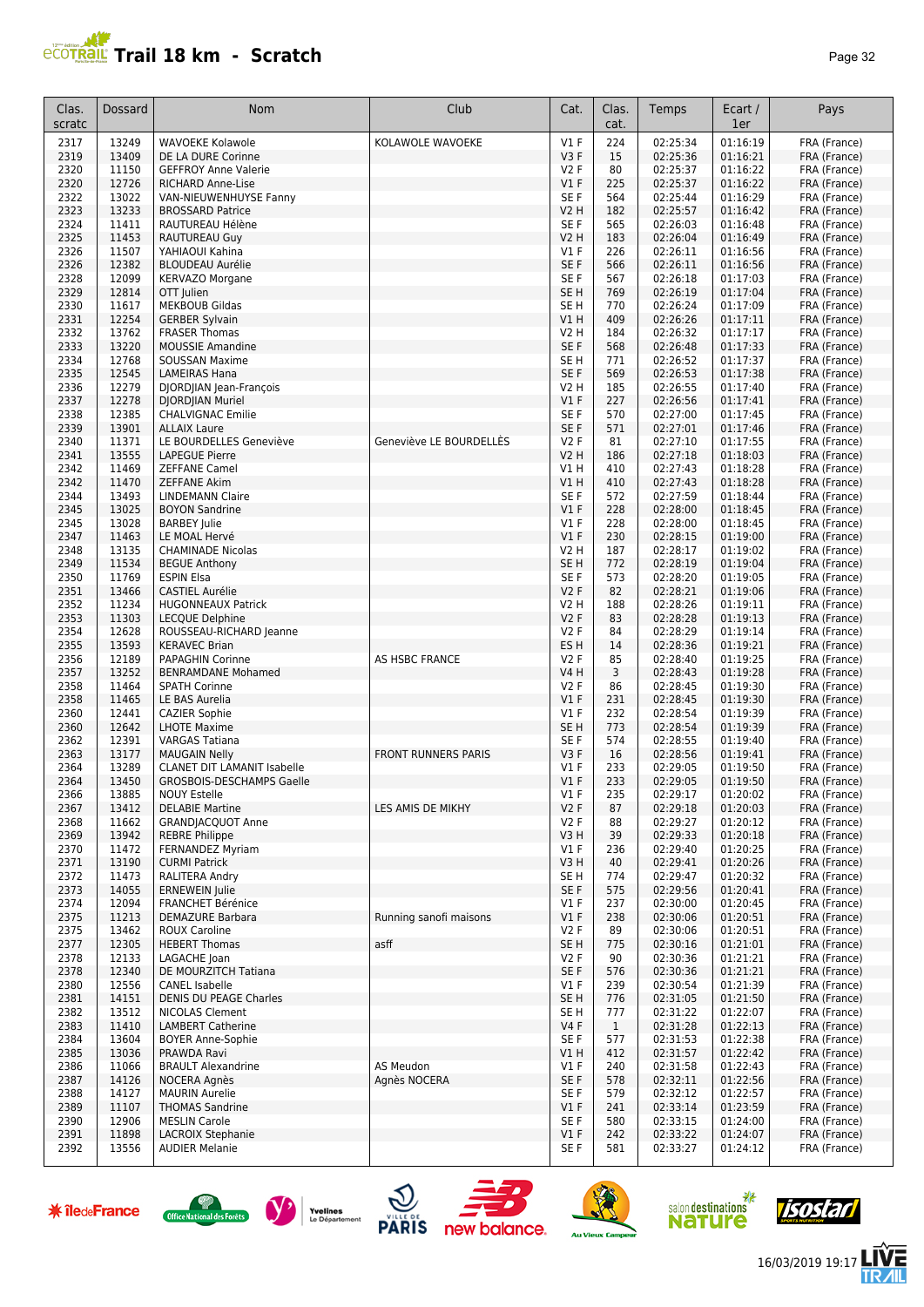## **Trail 18 km - Scratch Page 13** Page 33

| Clas.<br>scratc | <b>Dossard</b> | Nom                                                 | Club                    | Cat.                    | Clas.<br>cat.  | Temps                | Ecart /<br>1er       | Pays                         |
|-----------------|----------------|-----------------------------------------------------|-------------------------|-------------------------|----------------|----------------------|----------------------|------------------------------|
| 2393            | 13576          | <b>PIANTONI Camille</b>                             |                         | SE F                    | 582            | 02:33:28             | 01:24:13             | FRA (France)                 |
| 2394            | 11402          | MONTCOUQUIOL Fanny                                  | Sylvain Montcouquiol    | V1F                     | 243            | 02:33:39             | 01:24:24             | FRA (France)                 |
| 2395            | 14032          | <b>MIRE Magali</b>                                  |                         | $VI$ F                  | 244            | 02:33:42             | 01:24:27             | FRA (France)                 |
| 2396            | 11433          | <b>LENEGAN Sonia</b>                                |                         | SE F                    | 583            | 02:34:09             | 01:24:54             | GBR (Royaume-Uni)            |
| 2397            | 11281          | <b>MARTINEZ Audrey</b>                              |                         | SE F                    | 584            | 02:34:11             | 01:24:56             | FRA (France)                 |
| 2397            | 11282          | <b>NEYROLLES Pauline</b>                            |                         | SE F                    | 584            | 02:34:11             | 01:24:56             | FRA (France)                 |
| 2399            | 13129          | GASSER Jean Jacques                                 | AMCOR/RFC VASPERVILLER  | V3H                     | 41             | 02:34:17             | 01:25:02             | FRA (France)                 |
| 2400            | 12922          | FERNANDEZ Liliana                                   |                         | V2F                     | 91             | 02:34:42             | 01:25:27             | PER (Pérou)                  |
| 2401            | 12921          | <b>MESA Claudia</b>                                 |                         | SE F                    | 586            | 02:34:53             | 01:25:38             | COL (Colombie)               |
| 2402            | 11689          | <b>DAYRIES Sandrine</b>                             |                         | V1F                     | 245            | 02:35:01             | 01:25:46             | FRA (France)                 |
| 2402            | 11690          | <b>DAYRIES Claude</b>                               |                         | V1H                     | 413            | 02:35:01             | 01:25:46             | FRA (France)                 |
| 2402            | 13413          | <b>ANQUETIL Francisca</b>                           | LES AMIS DE MIKHY       | V3F                     | 17             | 02:35:01             | 01:25:46             | FRA (France)                 |
| 2405            | 14086          | <b>BERNICOT David</b>                               |                         | V1H                     | 414            | 02:35:02             | 01:25:47             | FRA (France)                 |
| 2406            | 13888          | <b>CAZES Margaux</b>                                |                         | SE F                    | 587            | 02:35:12             | 01:25:57             | FRA (France)                 |
| 2407            | 13892          | <b>NICOLI Marine</b>                                |                         | SE F                    | 588            | 02:35:13             | 01:25:58             | FRA (France)                 |
| 2408<br>2409    | 13971<br>13176 | <b>LIN Laurent</b>                                  |                         | JU H<br>SE <sub>H</sub> | 8<br>778       | 02:35:18<br>02:35:22 | 01:26:03<br>01:26:07 | FRA (France)                 |
| 2410            | 11131          | LAOMEDON Laomedon<br><b>BIGEARD Hubert</b>          |                         | SE <sub>H</sub>         | 779            | 02:35:25             | 01:26:10             | FRA (France)<br>FRA (France) |
| 2410            | 12750          | <b>THIEBAUT Melody</b>                              |                         | SE F                    | 589            | 02:35:25             | 01:26:10             | FRA (France)                 |
| 2412            | 11086          | <b>BIGEARD Florence</b>                             |                         | SE F                    | 590            | 02:35:26             | 01:26:11             | USA (Etats-Unis)             |
| 2413            | 12755          | <b>HEIMBURGER Amelie</b>                            |                         | SE F                    | 591            | 02:35:31             | 01:26:16             | FRA (France)                 |
| 2414            | 11907          | <b>MU Franck</b>                                    |                         | SE <sub>H</sub>         | 780            | 02:35:33             | 01:26:18             | FRA (France)                 |
| 2415            | 12031          | <b>GUEZOU Claire</b>                                |                         | V2F                     | 92             | 02:35:34             | 01:26:19             | FRA (France)                 |
| 2416            | 11984          | VAN DOORSLAER Celine                                | CAC                     | SE F                    | 592            | 02:35:52             | 01:26:37             | FRA (France)                 |
| 2417            | 13841          | <b>NGUYEN KHAC Anne</b>                             |                         | $VI$ F                  | 246            | 02:36:03             | 01:26:48             | FRA (France)                 |
| 2418            | 11367          | <b>DIDIERLAURENT Marielle</b>                       |                         | SE F                    | 593            | 02:36:23             | 01:27:08             | FRA (France)                 |
| 2418            | 11368          | <b>BOYELDIEU Julie</b>                              |                         | SE F                    | 593            | 02:36:23             | 01:27:08             | FRA (France)                 |
| 2420            | 11512          | PASSIEUX Alix                                       |                         | SE F                    | 595            | 02:36:32             | 01:27:17             | FRA (France)                 |
| 2421            | 12512          | <b>UTTER Karine</b>                                 |                         | V2F                     | 93             | 02:36:36             | 01:27:21             | FRA (France)                 |
| 2421            | 13910          | <b>LHOTE Christelle</b>                             |                         | V2F                     | 93             | 02:36:36             | 01:27:21             | FRA (France)                 |
| 2423            | 12258          | <b>DUFOURCQ Pierre</b>                              |                         | SE <sub>H</sub>         | 781            | 02:37:19             | 01:28:04             | GBR (Royaume-Uni)            |
| 2424            | 12769          | <b>CORSINI Anne</b>                                 |                         | SE F                    | 596            | 02:37:25             | 01:28:10             | FRA (France)                 |
| 2425            | 13911          | LIEVROUW Rose-Marie                                 |                         | V1F                     | 247            | 02:37:30             | 01:28:15             | FRA (France)                 |
| 2426            | 11956          | <b>CANTALI Anne</b>                                 |                         | V1F                     | 248            | 02:37:32             | 01:28:17             | FRA (France)                 |
| 2426            | 12052          | <b>HERING Séverine</b>                              |                         | SE F                    | 597            | 02:37:32             | 01:28:17             | FRA (France)                 |
| 2426            | 12619          | <b>DAUCHOT Aline</b>                                |                         | V3F                     | 18             | 02:37:32             | 01:28:17             | FRA (France)                 |
| 2429            | 13212          | CANTALI Joseph                                      |                         | V1 H                    | 415            | 02:37:33             | 01:28:18             | FRA (France)                 |
| 2430            | 11295          | <b>DAUCHOT Marion</b>                               |                         | SE F                    | 598            | 02:37:34             | 01:28:19             | FRA (France)                 |
| 2431            | 11498          | <b>HELIAS Olivier</b>                               |                         | V1 H                    | 416            | 02:37:46             | 01:28:31             | FRA (France)                 |
| 2431            | 12589          | <b>TRIPHON Virginie</b>                             |                         | V2F                     | 95             | 02:37:46             | 01:28:31             | FRA (France)                 |
| 2433            | 13831          | <b>VIDRASCU Laurence</b>                            |                         | $VI$ F                  | 249            | 02:37:53             | 01:28:38             | FRA (France)                 |
| 2434            | 11460          | <b>VOULTOURY JENSEN Pauline</b>                     | lensen                  | <b>V4F</b>              | $\overline{2}$ | 02:37:58             | 01:28:43             | FRA (France)                 |
| 2435            | 11276          | <b>OUIN Camille</b>                                 |                         | SE F                    | 599            | 02:38:09             | 01:28:54             | FRA (France)                 |
| 2436            | 12896          | <b>CARON Sandrine</b>                               | <b>USMGagny</b>         | $VI$ F                  | 250            | 02:38:10             | 01:28:55             | FRA (France)                 |
| 2437<br>2438    | 11087<br>12822 | <b>GLADIEUX Karine</b><br><b>BOULME Sylvie</b>      | Usm gagny               | V2F<br>V2F              | 96<br>97       | 02:38:11<br>02:38:36 | 01:28:56<br>01:29:21 | FRA (France)<br>FRA (France) |
| 2439            | 12073          | LE LAY Geraldine                                    |                         | $VI$ F                  | 251            | 02:39:18             | 01:30:03             | FRA (France)                 |
| 2440            | 12569          | JOMARD Florent                                      |                         | SE <sub>H</sub>         | 782            | 02:39:29             | 01:30:14             | FRA (France)                 |
| 2441            | 11917          | LEDON André                                         |                         | V3 Н                    | 42             | 02:39:37             | 01:30:22             | FRA (France)                 |
| 2442            | 13698          | <b>LEMAITRE Patrick</b>                             | <b>ASB YVELINES</b>     | V2 H                    | 189            | 02:39:47             | 01:30:32             | FRA (France)                 |
| 2443            | 11047          | LIENHARDT Clémentine                                |                         | SE F                    | 600            | 02:40:29             | 01:31:14             | FRA (France)                 |
| 2443            | 11048          | <b>ESPIN Nicolas</b>                                |                         | V1 H                    | 417            | 02:40:29             | 01:31:14             | FRA (France)                 |
| 2445            | 11169          | CARGUERAY Jean François                             |                         | V2 H                    | 190            | 02:40:30             | 01:31:15             | FRA (France)                 |
| 2445            | 11170          | <b>CARGUERAY Delphine</b>                           |                         | V2F                     | 98             | 02:40:30             | 01:31:15             | FRA (France)                 |
| 2447            | 11515          | <b>DOINARD Mickael</b>                              |                         | SE H                    | 783            | 02:40:45             | 01:31:30             | FRA (France)                 |
| 2448            | 11856          | <b>BOUAYAD Reda</b>                                 |                         | SE H                    | 784            | 02:40:59             | 01:31:44             | MAR (Maroc)                  |
| 2448            | 11857          | <b>GOFFI Pierre</b>                                 |                         | SE H                    | 784            | 02:40:59             | 01:31:44             | FRA (France)                 |
| 2450            | 11854          | <b>GARNIER Bruce</b>                                |                         | V1H                     | 418            | 02:41:00             | 01:31:45             | FRA (France)                 |
| 2451            | 12950          | LESNOFF Julie                                       |                         | SE F                    | 601            | 02:41:48             | 01:32:33             | FRA (France)                 |
| 2452            | 12780          | <b>SCHERER Agnes</b>                                |                         | V2F                     | 99             | 02:41:54             | 01:32:39             | FRA (France)                 |
| 2453            | 12344          | <b>VUILLEMIN Gerard-Marie</b>                       | Gerard-Marie Vuillemin  | V1 H                    | 419            | 02:42:03             | 01:32:48             | FRA (France)                 |
| 2454            | 12027          | <b>GILLET Erwann</b>                                |                         | SE <sub>H</sub>         | 786            | 02:42:26             | 01:33:11             | FRA (France)                 |
| 2455            | 11945          | <b>GALIE Christine</b>                              |                         | V2F                     | 100            | 02:42:48             | 01:33:33             | FRA (France)                 |
| 2456            | 11935          | <b>GOIN Christian</b>                               |                         | V3H                     | 43             | 02:42:49             | 01:33:34             | FRA (France)                 |
| 2457            | 12730          | <b>CHAGNIER Philippe</b>                            |                         | V2 H                    | 191            | 02:42:50             | 01:33:35             | FRA (France)                 |
| 2458            | 12991          | <b>BULTE Leo</b>                                    |                         | SE H                    | 787            | 02:43:08             | 01:33:53             | FRA (France)                 |
| 2458            | 12992          | LE FAOU Maelle                                      |                         | SE F                    | 602            | 02:43:08             | 01:33:53             | FRA (France)                 |
| 2460            | 12819          | <b>BREY Cecile</b>                                  |                         | $VI$ F                  | 252            | 02:43:39             | 01:34:24             | FRA (France)                 |
| 2461<br>2462    | 12583<br>11014 | <b>CHEGARAY Laurence</b><br><b>VAILLANT Vincent</b> |                         | V2F<br>SE H             | 101<br>788     | 02:44:23<br>02:44:28 | 01:35:08<br>01:35:13 | FRA (France)<br>FRA (France) |
| 2462            | 11015          | OLANIER Joanna                                      |                         | SE F                    | 603            | 02:44:28             | 01:35:13             | FRA (France)                 |
| 2464            | 11820          | DARMAYAN Nicolas                                    |                         | V1H                     | 420            | 02:44:50             | 01:35:35             | FRA (France)                 |
| 2465            | 12375          | QUIEVREUX Nathalie                                  | Clamart Course Sur Rout | V2F                     | 102            | 02:45:33             | 01:36:18             | FRA (France)                 |
| 2466            | 11517          | <b>DOINARD Marianne</b>                             |                         | V2F                     | 103            | 02:46:01             | 01:36:46             | FRA (France)                 |
| 2467            | 13055          | LI Laurent                                          |                         | SE H                    | 789            | 02:46:11             | 01:36:56             | FRA (France)                 |
|                 |                |                                                     |                         |                         |                |                      |                      |                              |













信